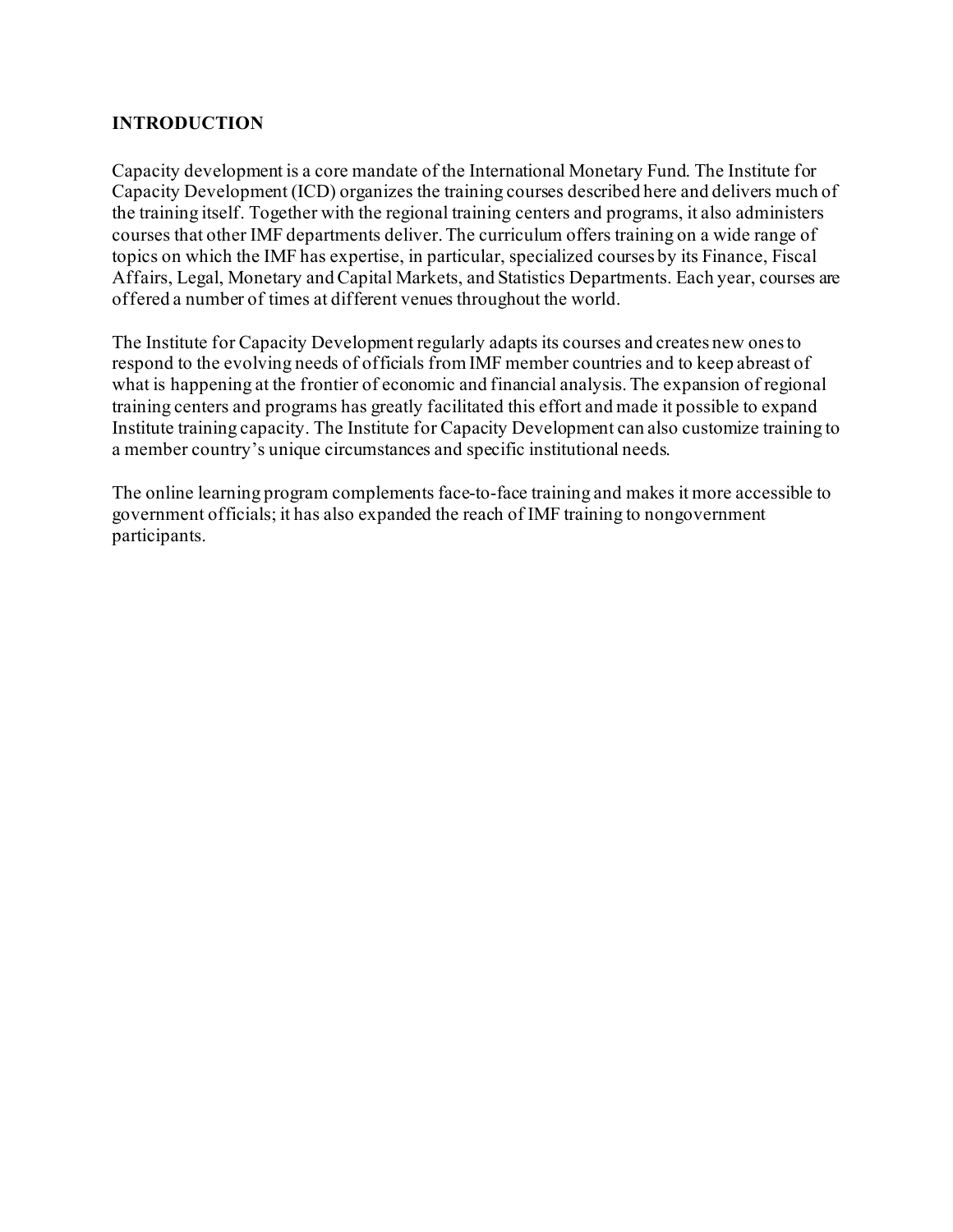## **Headquarters and Regional Training Centers and Programs**

This section provides an overview of IMF training at headquarters and online and each of its regional training centers and programs. It describes the process of selecting course participants at each location and provides information on websites and contacts. Courses are listed by topic with detailed descriptions provided later in the catalog.

This catalog provides information on IMF training that is either delivered or coordinated by the IMF Institute; it does not discuss training by other organizations at the RTCs.

## **HQ: Headquarters**

Although most courses at HQ in Washington, D.C. are offered in English, some are also offered in Arabic, French, and Spanish. Much of the HQ curriculum is targeted at a global audience.

## *Eligible Countries*

Participants are accepted from all IMF member countries, except those few declared ineligible for technical assistance. For additional information please visit [http://www.imf.org/institute/eligibility.](http://www.imf.org/institute/eligibility)

## *Application*

The online application form can be accessed a[t www.imf.org/insapply](http://www.imf.org/insapply) for English and Arabic courses[, www.imf.org/ins/candidature](http://www.imf.org/ins/candidature) for French courses, an[d www.imf.org/ins/solicitud](http://www.imf.org/ins/solicitud) for Spanish courses. Applications for Arabic courses must be submitted in English. The Institute for Capacity Development does not accept hard-copy applications or nominations. Some courses are by invitation only; a link to the online nomination form will be provided in the nomination notification message. Agencies with an interest in a course may e-mail inquiries to [icdtas@IMF.org.](mailto:icdtas@IMF.org)

## *Schedule*

The current schedule with a full description of the courses is available at <http://www.imf.org/institute/all-locations>.

## *Contact Information*

Mr. Brian Olden Chief, Operations Management Division Institute for Capacity Development International Monetary Fund 700 19th Street, NW, Washington, DC 20431, USA Telephone: +1 202 623 6660 Email: [icdtas@IMF.org](mailto:icdtas@IMF.org)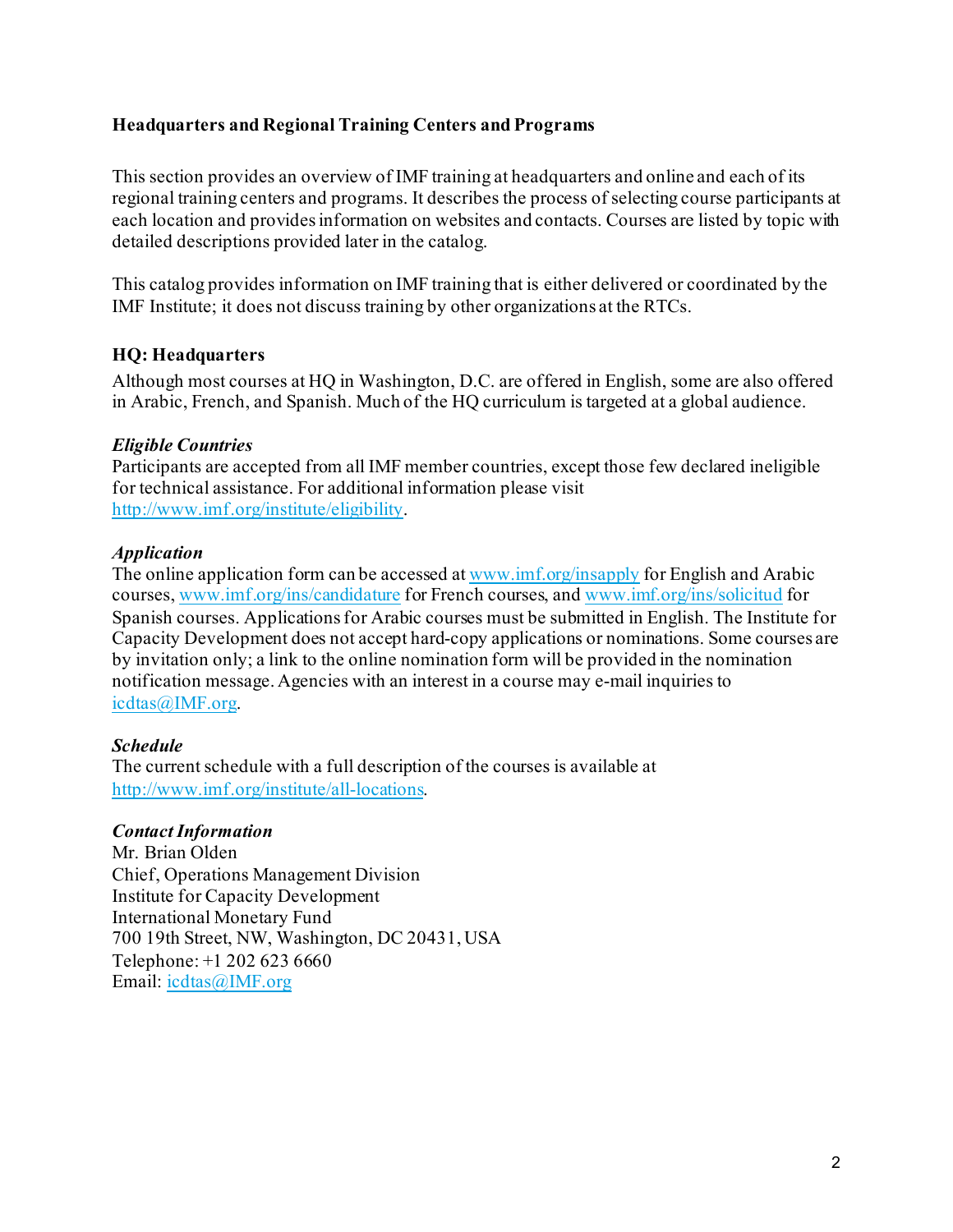## **OL: Online Learning**

The online learning program (OL) is designed to complement and, in some cases, serve as a prerequisite for classroom training and technical assistance (TA). Participants may also take online courses as a stand-alone learning experience. All online courses are available in English; some are also available in French, Spanish, Russian, and Arabic.

OL courses feature recorded video clips of lectures by IMF experts interspersed with interactive assessments and hands-on exercises. A discussion forum allows course participants to network and discuss the course content. Some courses are offered over 4-9 weeks with strict weekly deadlines on assigned activities; others are offered over several months on a self-paced basis. Please check individual catalog listings. A major advantage of the OL program is the ability to offer courses to all interested government officials regardless of agency, with no enrollment limits.

## *Eligible Countries*

All IMF member countries except those ineligible for technical assistance are eligible for OL courses. For additional information please visit [http://www.imf.org/institute/eligibility.](http://www.imf.org/institute/eligibility)

## *Selection Process*

OL courses are open to all government officials at no charge regardless of employment agency. All who register will be admitted – there are no limits to the number of participants per country or agency. Sponsor information is not requested in the online application, and a TOEFL score is not required.

## *Application*

Officials should first [register](https://courses.edx.org/register) for a free account on the edX platform where IMF online courses are hosted. The OL application can be accessed at [www.imf.org/insapply](http://www.imf.org/insapply).

## *Requirements*

OL courses require a reliable Internet connection and may also require software, such as Microsoft Excel or EViews, for which a temporary license will be made available.

## *Schedule*

The current schedule with a full description of the courses is available at <http://www.imf.org/institute/all-locations>. Participants are encouraged to check the digital catalog as new course offerings get added regularly. For additional information on the IMF OL program please visit [www.imf.org/moocs.](http://www.imf.org/moocs)

## *Contact Information*

Ms. Oana Croitoru Deputy Chief, Institute Training Program Division Institute for Capacity Development International Monetary Fund 700 19th Street, NW, Washington, DC 20431, USA Email: [icdtas@imf.org](mailto:icdtas@imf.org)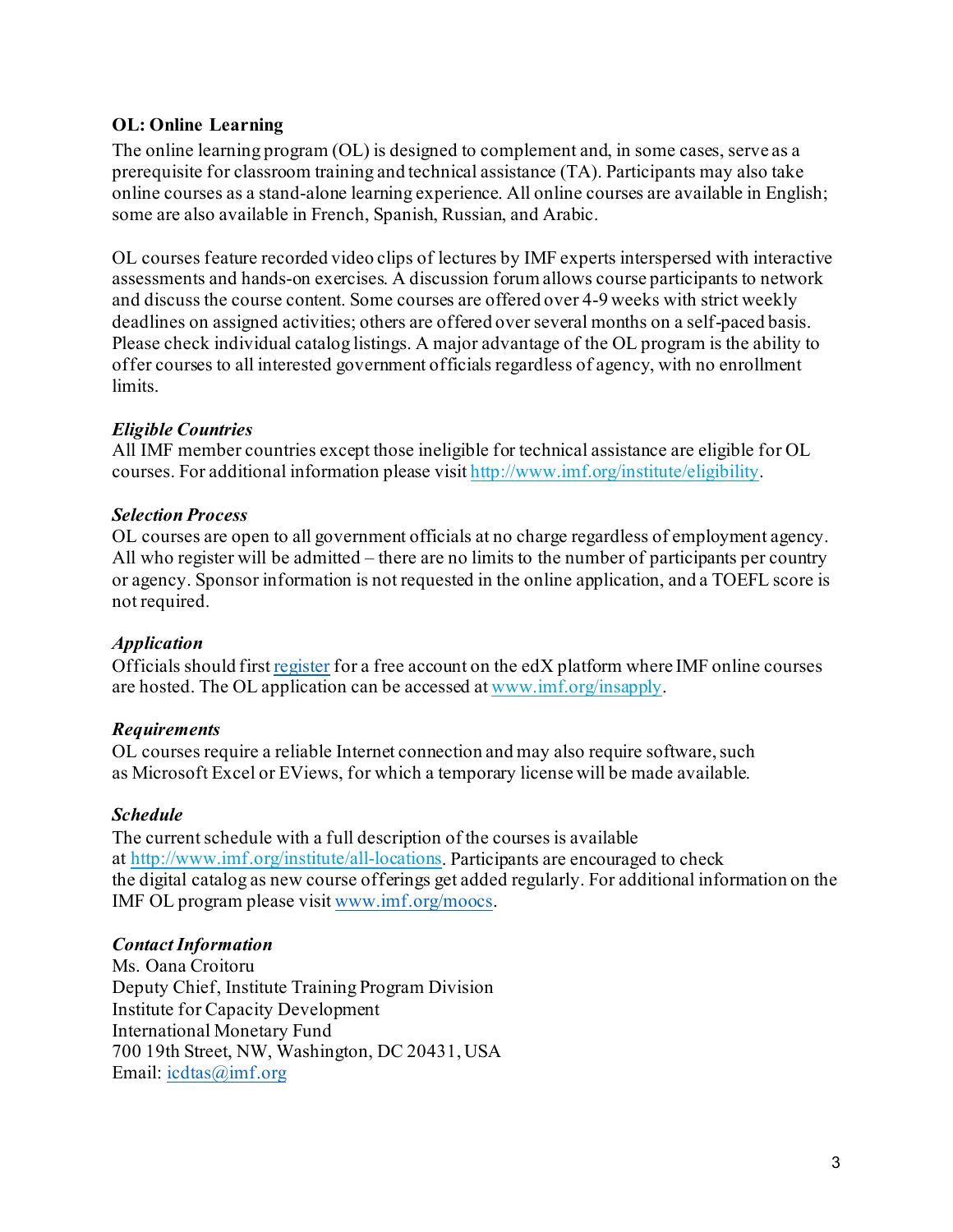## **Regional Training Centers**

## **ATI: Africa Training Institute**

In collaboration with the Governments of Mauritius, China, Korea, Australia, Germany, Russia, with the European Investment Bank, and with additional financial support from beneficiary countries Seychelles, Angola, Togo, Guinea, Malawi, Nigeria, Sierra Leone, Zimbabwe, Côte d'Ivoire, Zambia, Mali and South Africa, ICD and other IMF departments have been offering courses at ATI in Mauritius, since June 2013, in macroeconomic management and financial sector policies as well as more in specialized topics such as domestic resource mobilization, legal topics, bank supervision, public expenditure and debt management, and macroeconomic data compilation and dissemination, regional integration and inclusive growth, and, more recently, on new priorities such as gender, governance, climate change, nowcasting, and macroeconomics of pandemics. These courses are open to government and central bank officials from 45 sub-Saharan African member countries. Courses are offered in English and French, or in English with simultaneous interpretation into French and Portuguese.

#### *Eligible Countries*

For country eligibility, please visit <https://www.imf.org/en/Capacity-Development/Training/ICDTC/Eligibility>

#### *Selection Process*

Participation in courses is by application, sponsored by the applicant's supervisor or director of training. If a course is by invitation, candidates are nominated by government agencies at the request of the IMF department responsible for the course.

#### *Schedule*

The current schedule with a description of the courses is available at <https://www.imfati.org/content/ATI/Home/Training.html> an[d https://www.imf.org/en/Capacity-](https://www.imf.org/en/Capacity-Development/Training/ICDTC/Schedule/AT)[Development/Training/ICDTC/Schedule/AT](https://www.imf.org/en/Capacity-Development/Training/ICDTC/Schedule/AT)

## *Contact Information*

Mr. Abdoul Aziz Wane **Director** Africa Training Institute 7th Floor, Bramer House Ebène, Mauritius Telephone: +230 401 2500 Email: [aticom@imf.org;](mailto:aticom@imf.org) AWane@imf.org Website[: http://www.imfati.org](http://www.imfati.org/)

## **CICDC: China–IMF Capacity Development Center**

The China-IMF Capacity Development Center (CICDC) was inaugurated by the IMF and the People's Bank of China in April 2018. It provides training to officials in China and countries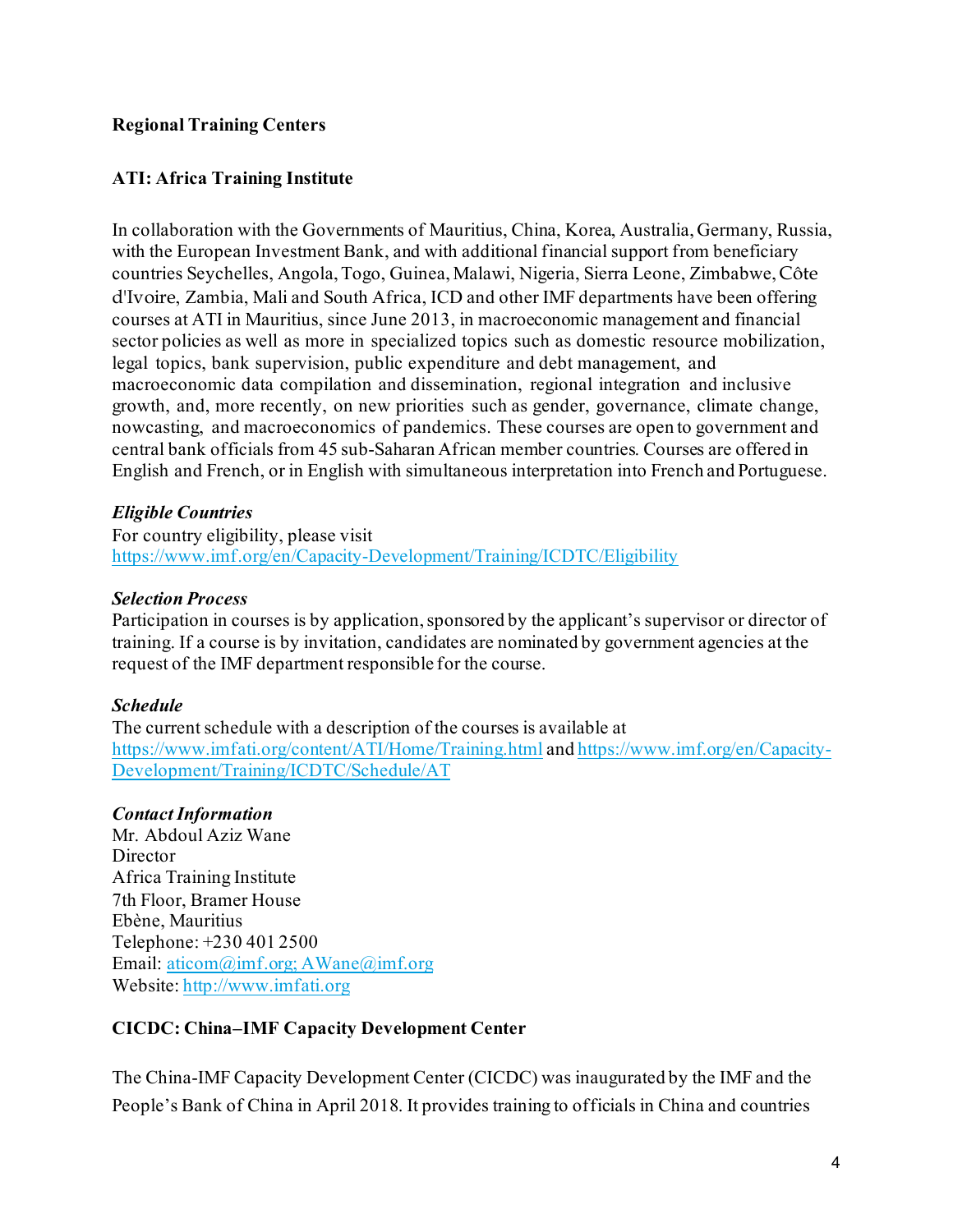associated with the Belt and Road Initiative, in order to strengthen economic institutions and foster human capacity development in core areas of IMF expertise. The center is headquartered in Beijing with China-based training centers in Shenzhen and Dalian, and it supports training both in and outside China.

For more information about CICDC please visi[t http://www.imf.org/institute/all-locations](http://www.imf.org/institute/all-locations).

## *Contact Information*

Mr. Hui He Center Coordinator China-IMF Capacity Development Center Room 1808-A, East Tower, Twin Towers No. B12, Jianguomenwai Avenue, Beijing 100022, P.R. China T. +(86) 010.5120.9717 Email: cicdcinfo@imf.org Website[: http://www.imfcicdc.org](http://www.imfcicdc.org/)

## **CEF: The IMF–Middle East Center for Economics and Finance**

The CEF, funded by the Government of Kuwait, began operations in 2011. The Center organizes and leads hands-on training programs on economics and finance for officials from Arab League member countries at its offices in Kuwait. The primary purpose of the CEF is to help Arab countries strengthen institutional and technical capacities to enhance the design and implementation of macroeconomic and financial policies needed to address economic challenges and promote high, sustainable, and inclusive growth. The Center provides a regional approach to capacity development to better tailor support to regional priorities. In doing so, the Center coordinates very closely with all stakeholders on the ground, aligns its training program with policy making needs of member countries, and fosters peer-to-peer learning. While the IMF is the principal training provider in its core areas of expertise, the CEF also coordinates training with the Organization for Economic Co-operation and Development, the World Bank, and the World Trade Organization. The CEF also partners with the Arab Monetary Fund (AMF) for training in Abu Dhabi and other Arab countries, and with Bank Al-Maghrib (BAM) for training in Rabat. Courses are offered in Arabic or English (generally with interpretation into Arabic). The Center also organizes conferences and seminars to discuss cutting-edge and emerging policy topics of relevance to the Arab countries, open to a wider public including Kuwaiti policy makers, business and academic communities and civil society.In view of the COVID-19 situation, the CEF has expanded its program of virtual courses for 2020 and 2021 to replace faceto-face courses until conditions normalize.

# *Eligible Countries*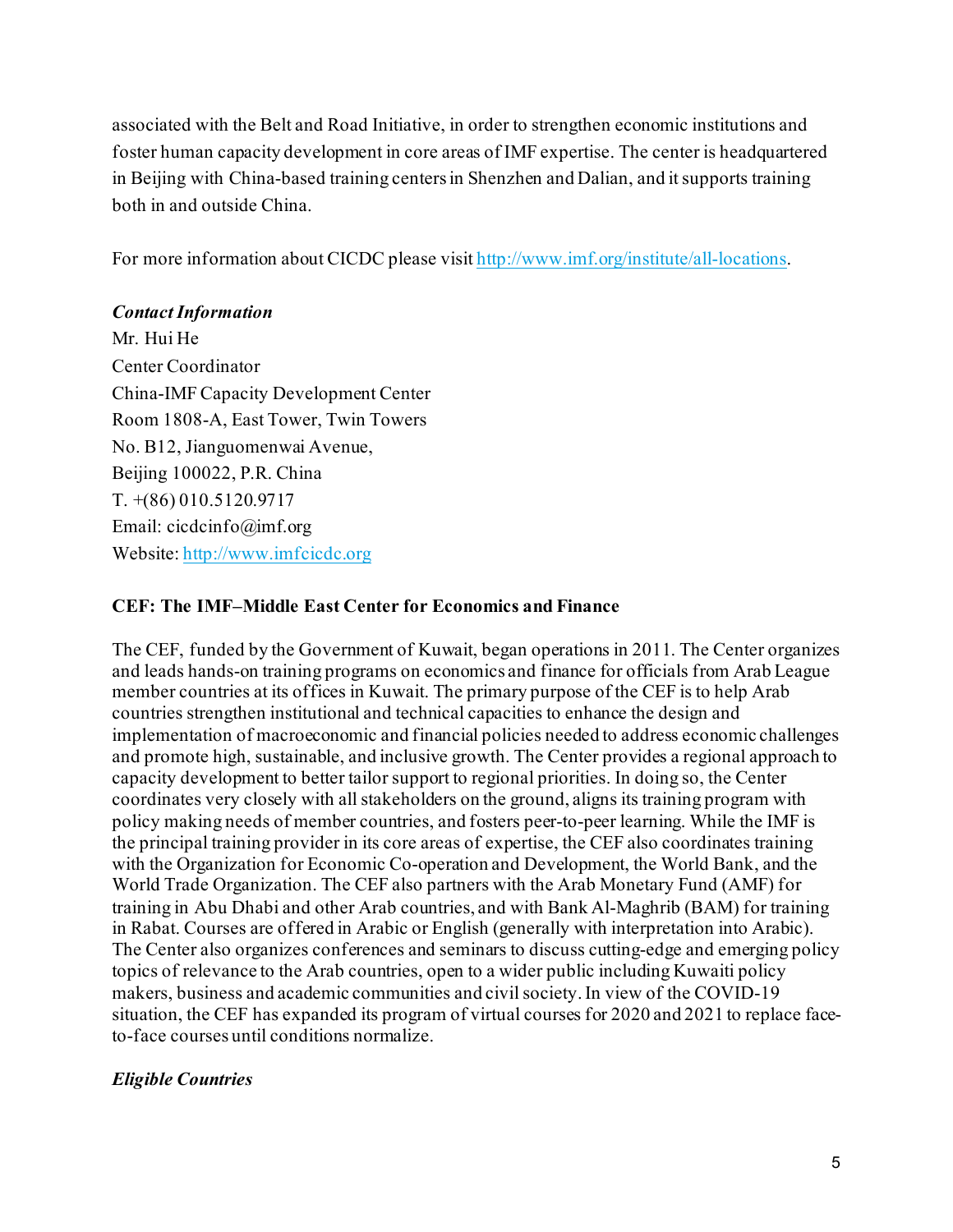Courses are for representatives of Arab League countries. For more details, please visit [http://www.imf.org/institute/eligibility.](http://www.imf.org/institute/eligibility)

#### *Selection Process*

Participation in courses is mainly by application. For courses open only by invitation, candidates are nominated by government agencies upon receipt of an invitation letter from the CEF Director.

## *Schedule*

The current schedule with a full description of the courses is available a[t http://www.cef.imf.org](http://www.cef.imf.org/) and [http://www.imf.org/institute/all-locations.](http://www.imf.org/institute/all-locations)

## *Contact Information*

Mr. Paulo Drummond **Director** IMF–Middle East Center for Economics and Finance The Symphony Style Building Salem Al Mubarak St., Salmiya P.O. Box 273 / Salmiya, 22003, Kuwait Telephone: +965 2224 5109 / +965 2224 5103  $Fax: + 965 2224 5055$ Email: [cefinfo@imf.org](mailto:cefinfo@imf.org) Website: [http://www.cef.imf.org](http://www.cef.imf.org/)

## **JVI: Joint Vienna Institute**

The IMF organizes courses at the JVI in Austria primarily for officials from countries in Central, Eastern, and Southeastern Europe, the Caucasus and Central Asia. The JVI was established in 1992 to help strengthen economic policies and institutions and foster the development of networks of officials across the region. It is currently supported by two Primary Members: the Austrian Authorities – the Federal Ministry of Finance and the Oesterreichische Nationalbank – and the IMF; as well as by five Contributing Members: the European Bank for Reconstruction and Development (EBRD), the European Investment Bank (EIB), the International Bank for Reconstruction and Development (World Bank), the Organisation for Economic Co-operation and Development (OECD), and the World Trade Organization (WTO). Since late 2007, the European Commission has had observer status. Generous financial support is also provided by a number of donor countries.

# *Eligible Countries*

For country eligibility please visi[t http://www.imf.org/institute/eligibility.](http://www.imf.org/institute/eligibility)

## *Selection Process*

Participation in courses is mainly by application. For courses open only by invitation, candidates are nominated by government agencies at the request of the IMF department responsible for the course.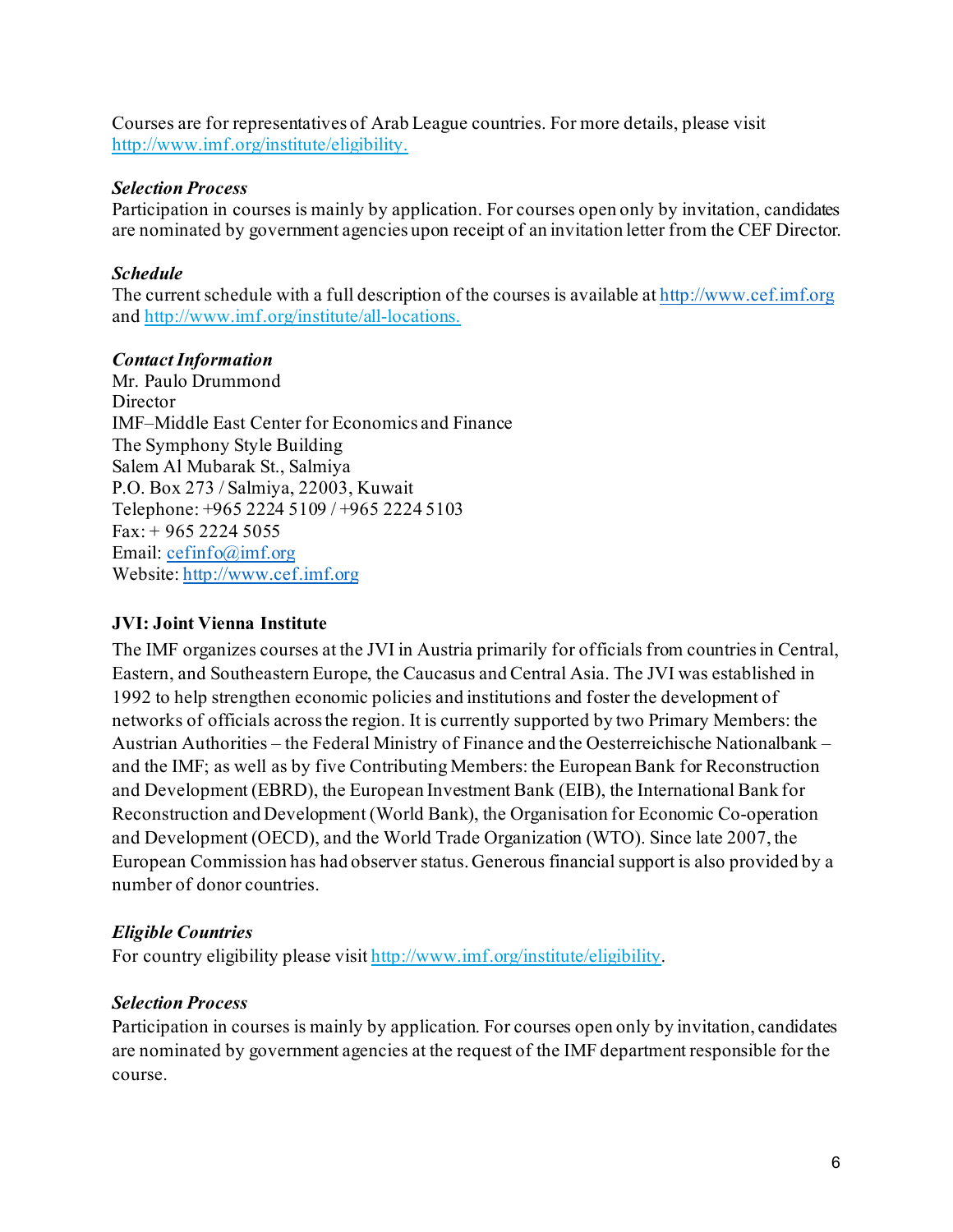## *Application*

The online application form can be accessed a[t http://www.imf.org/insapply](http://www.imf.org/insapply).

## *Schedule*

The current schedule with full course descriptions is available a[t http://www.jvi.org](https://urldefense.proofpoint.com/v2/url?u=http-3A__www.jvi.org&d=DwMFAg&c=G8CoXqdZ57E1EOn2t2CVrg&r=9bFH0S6ke028T7b24ZoU-ATSAWo8dy0AF4Na5-iI9y0&m=l-PtgrDgXIEpNuhh1qCJZwoEPVgIGRat1V5JOobE5Zs&s=gnWcn7qe-jUKWOtynHqVoEjPXhtqNfxAy-Z-LLDpnPw&e=) and at [http://www.imf.org/institute/all-locations](http://www.imf.org/institute).

## *Contact Information*

Mr. Hervé Joly Director Joint Vienna Institute Mariahilfer Strasse 97 1060 Vienna, Austria Telephone: +43 (0) 1 798 9495 Email: [jvi@jvi.org](mailto:jvi@jvi.org) Website[: www.jvi.org](https://urldefense.proofpoint.com/v2/url?u=http-3A__www.jvi.org&d=DwMFAg&c=G8CoXqdZ57E1EOn2t2CVrg&r=9bFH0S6ke028T7b24ZoU-ATSAWo8dy0AF4Na5-iI9y0&m=l-PtgrDgXIEpNuhh1qCJZwoEPVgIGRat1V5JOobE5Zs&s=gnWcn7qe-jUKWOtynHqVoEjPXhtqNfxAy-Z-LLDpnPw&e=)

# **SARTTAC: The South Asia Regional Training and Technical Assistance Center**

SARTTAC opened in January 2017 in Delhi, India, to respond to the training and technical assistance needs of six South Asian countries. As the first center that fully integrates training and technical assistance, it serves as the focal point for planning, coordinating, and implementing IMF capacity development activities in the region.

## *Eligible Countries*

For country eligibility, please visi[t http://www.imf.org/institute/eligibility](http://www.imf.org/institute/eligibility).

## *Selection Process*

Participation in courses is mainly by application. For courses open only by invitation, candidates are nominated by government agencies at the request of the IMF department responsible for the course.

## *Schedule*

The current schedule with a full description of the courses is available a[t https://www.sarttac.org](http://www.sarttac.org/) and at [http://www.imf.org/institute/all-locations](http://www.imf.org/institute).

## *Contact Information*

Mr. David Cowen Director South Asia Training and Technical Assistance Center 6th Floor, Worldmark 2 Building Aerocity, New Delhi 110037 India Telephone: +91 011 49281000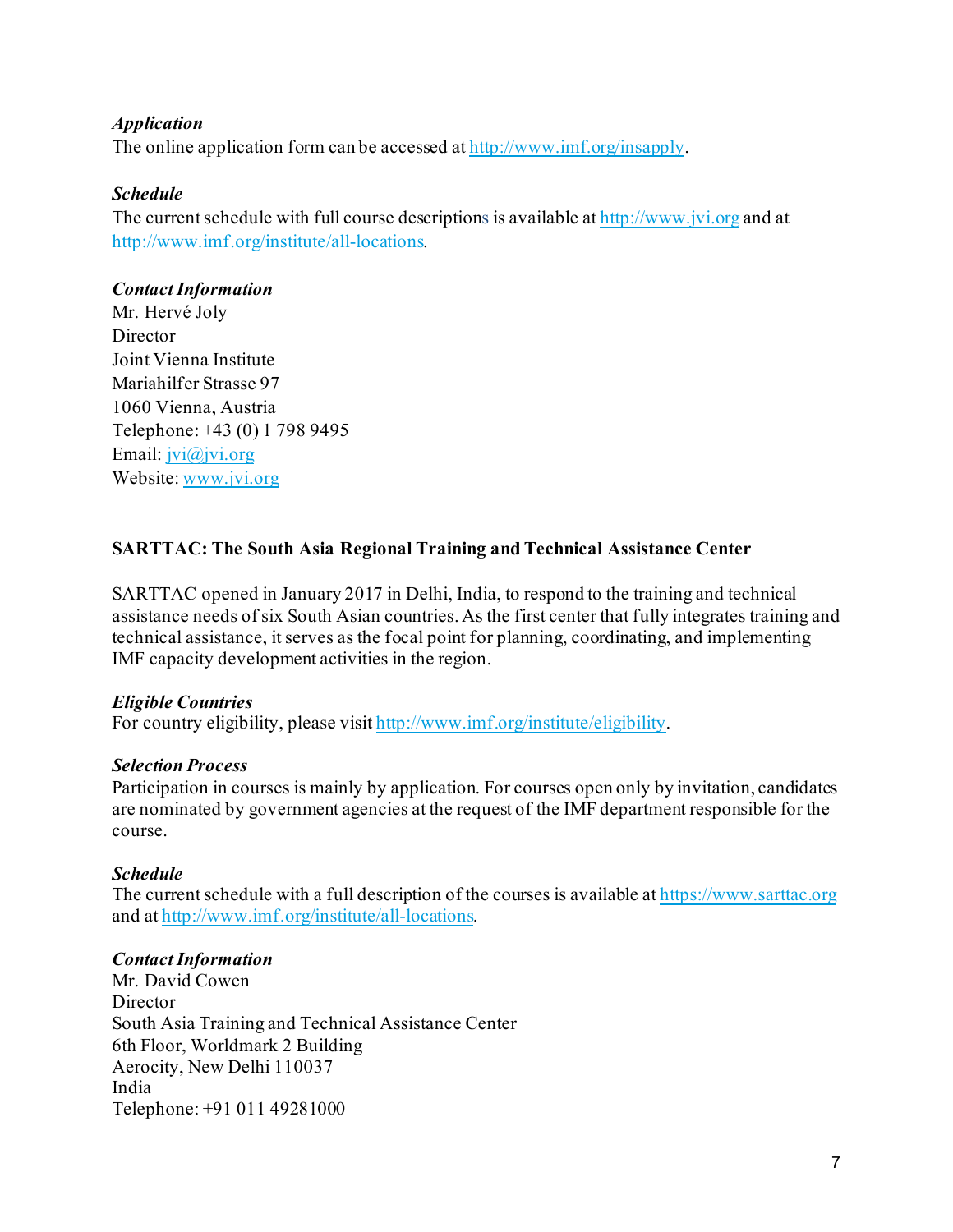Email: [INFOSARTTAC@imf.org](mailto:INFOSARTTAC@imf.org) Website[: https://www.sarttac.org](https://www.sarttac.org/)

## **STI: IMF–Singapore Regional Training Institute**

In collaboration with the Governments of Singapore, Japan, and Australia, the IMF organizes courses for officials from countries in the Asia-Pacific region at the STI, which was established in 1998.

## *Eligible Countries*

For country eligibility, please visi[t http://www.imf.org/institute/eligibility](http://www.imf.org/institute/eligibility).

#### *Selection Process*

Participation in courses is mainly by application. For courses open only by invitation, candidates are nominated by government agencies at the request of the IMF department responsible for the course.

## **Application**

The online application can be accessed a[t http://www.imf.org/insapply](http://www.imf.org/insapply). Any changes in the course schedule will be posted on the STI's website.

#### *Schedule*

The current schedule with a full description of the courses is available a[t http://www.imfsti.org](http://www.imfsti.org/) and at [http://www.imf.org/institute/](http://www.imf.org/institute)all-locations.

## *Contact Information*

Mr. Ales Bulir Deputy Director IMF – Singapore Regional Training Institute 79 Robinson Road, #16-01 Singapore 068897 Telephone: +65 6225 5311 / Fax: +65 6225 6080 Email: [stiinfo@imf.org](mailto:stiinfo@imf.org) Website[: www.imfsti.org](http://www.imfsti.org/)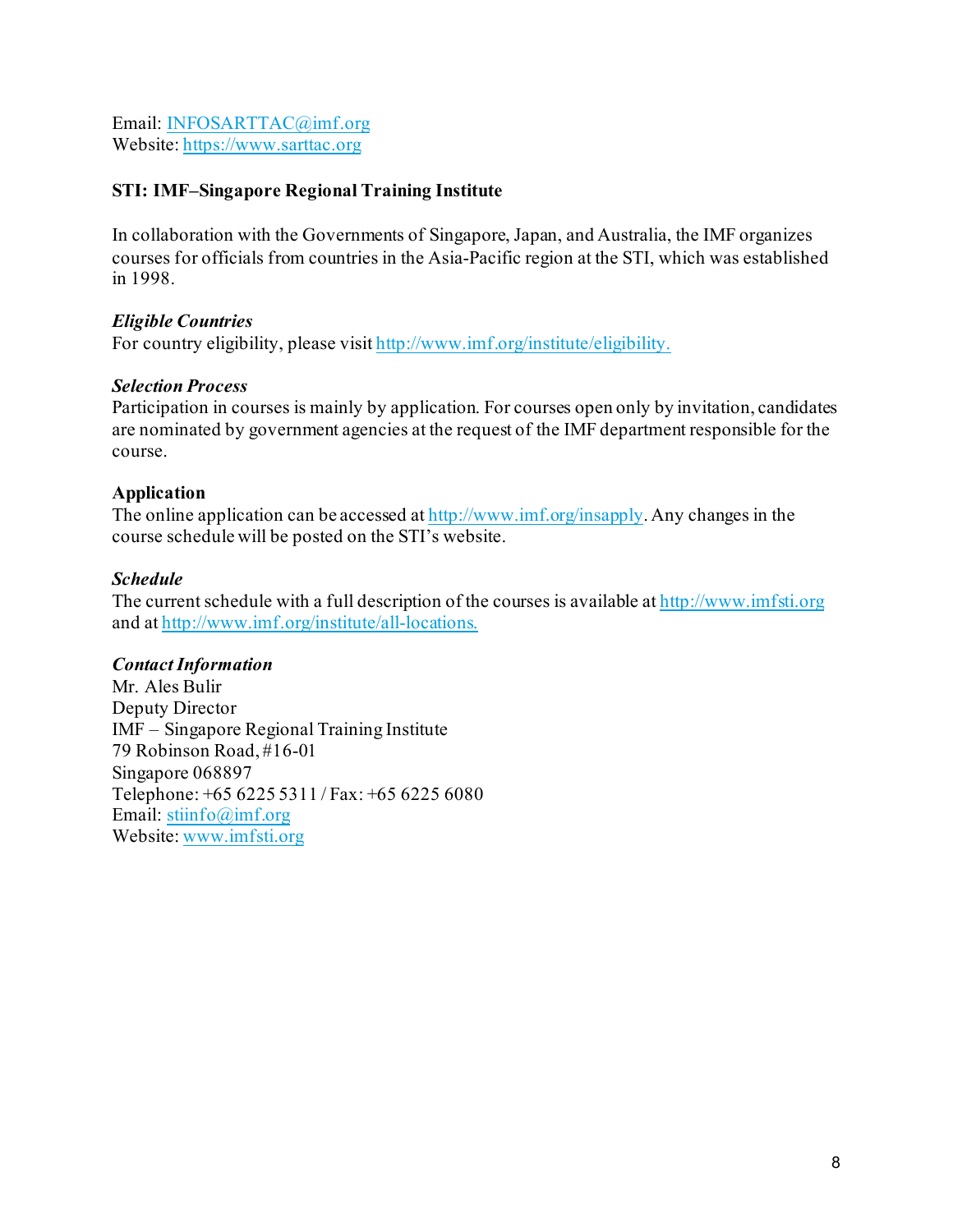## **Regional Training Programs**

## **GTP: Georgia Training Program**

The IMF and the Ministry of Finance of Georgia, in cooperation with the JVI, have established the Georgia Training Program to increase the training available to officials from 11 Caucasus, Eastern Europe and Central Asian countries (Georgia, Azerbaijan, Armenia, Ukraine, Moldova, Belarus, Tajikistan, Uzbekistan, Kazakhstan, Kyrgyzstan, Turkmenistan).

## *Eligible Countries*

For country eligibility please visi[t http://www.imf.org/institute/eligibility.](http://www.imf.org/institute/eligibility)

## *Selection Process*

Participation for most courses is by application, with candidates being asked to apply online at <http://www.imf.org/insapply>. For courses open only by invitation, candidates are nominated by government agencies at the request of the IMF department responsible for the course.

## *Schedule*

The current schedule with a full description of the courses is available at [http://www.imf.org/institute/](http://www.imf.org/institute)all-locations.

## *Contact Information*

Ms. Ana Margiani Head of International Relations Department Ministry of Finance Academy 10 Gorgasali St., Tbilisi, 0114, Georgia Telephone: +995 32 226 10 26 (11 18) E-mail: [a.margiani@mof.ge](mailto:academy@mof.ge) Website[: http://www.mofacademy.ge/en/](http://www.mofacademy.ge/en/)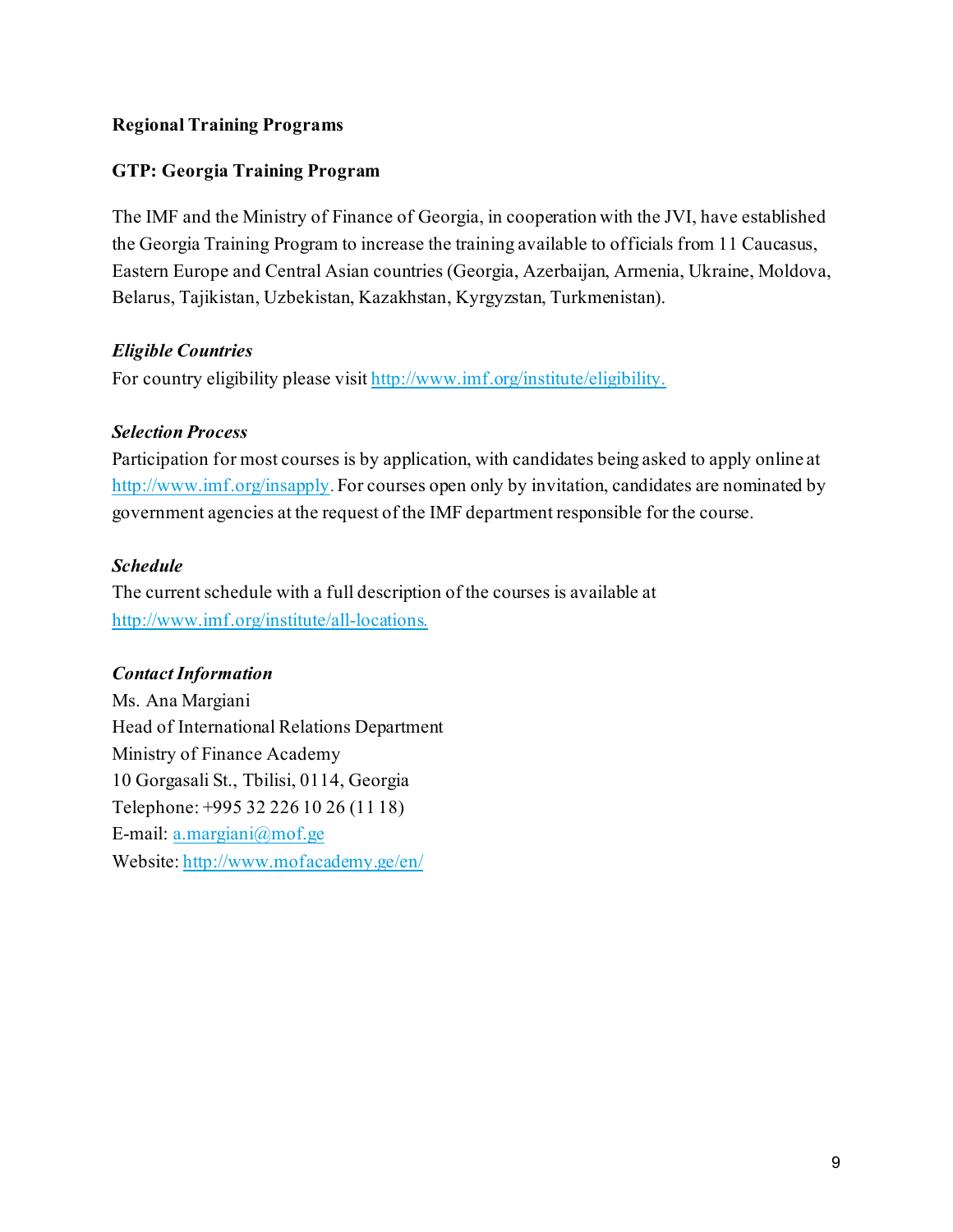## **OT: Other Training**

In addition to providing training at HQ and the regional training centers and programs, the Institute for Capacity Development delivers courses at IMF Regional Technical Assistance Centers (RTACs) and various other venues, often in collaboration with other regional training organizations. Courses are offered in Arabic, English, French, Portuguese, and Spanish.

Courses are generally scheduled to meet regional or subregional training needs. Course descriptions are listed in this catalog. Participation in OT courses is by invitation only. Candidates are nominated by government agencies in response to a request for nominations.

*For details on location and schedules, please visit the online catalog at* <http://www.imf.org/institute/all-locations>.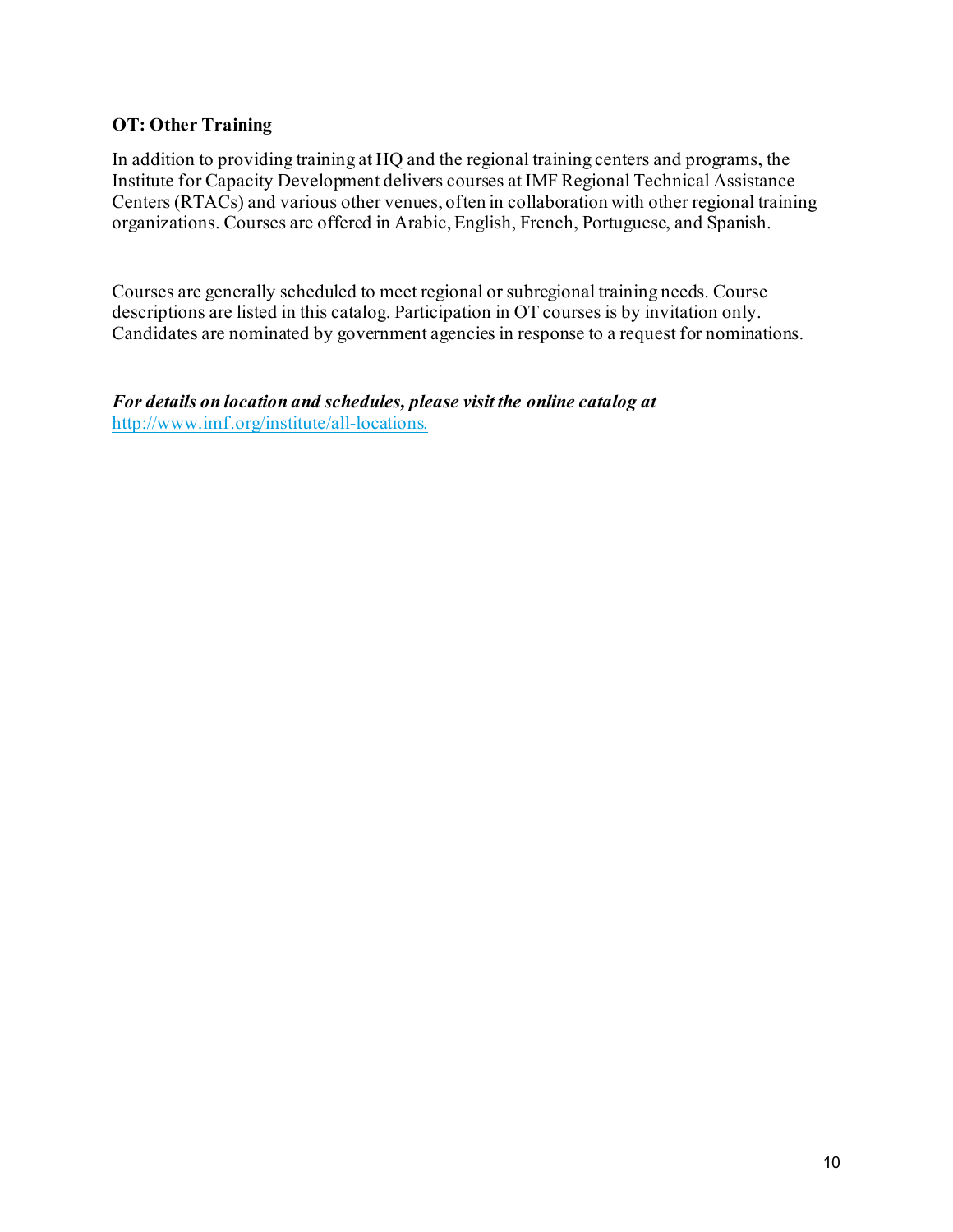## **COURSE DESCRIPTIONS**

Courses in the IMF Institute training program are delivered by ICD and specialized departments. Courses on each topic are listed by course title, in alphabetical order by course abbreviation. For the latest information on the schedule, please visit the digital training catalog at [www.imf.org/institute.](http://www.imf.org/institute)

It is recommended that officials complete one or several of the introductory online courses before applying to classroom training. In some cases, completion of an online course may be listed as a pre-requisite for specific classroom offerings. Please refer to the digital training catalog for recommended preparation.

# **FINANCIAL SECTOR POLICIES**

#### **Bank Restructuring and Resolution (BR)**

**Target Audience:** Mid-level to senior officials in central banks, regulatory agencies, supervisory authorities, ministries of finance, deposit insurance funds, and other agencies with responsibility for bank supervision, bank resolution, and the operation of financial safety nets.

**Qualifications:** Participants are expected to have experience in bank supervision, bank resolution (policy issues or operational experience) and/or depositor protection.

**Course Description:** This course, presented by the Monetary and Capital Markets Department, provides a comprehensive overview of conceptual and operational issues related to the restructuring and resolution of weak banks. Among the topics discussed during the course are:

- identification and supervision of weak banks: common causes of banking problems and how to identify them as well as early intervention tools and supervisory approaches for dealing with weak banks;
- operational preparedness: institutional foundations of the financial safety net and interagency coordination; building blocks of effective resolution regimes (guided by the Financial Stability Board's *Key Attributes of Effective Resolution Regimes*); recovery and resolution planning; initiatives to test operational preparedness; and the role of deposit insurance and depositor preference;
- crisis containment: liquidity support, government guarantees, and exceptional administrative measures to stop persistent liquidity outflows;
- bank restructuring and resolution: initiation of resolution proceedings; resolution options for systemically important and non-systemic banks; cross-border resolution; system-wide diagnostics and restructuring strategies; and policy considerations and instruments for public capital support;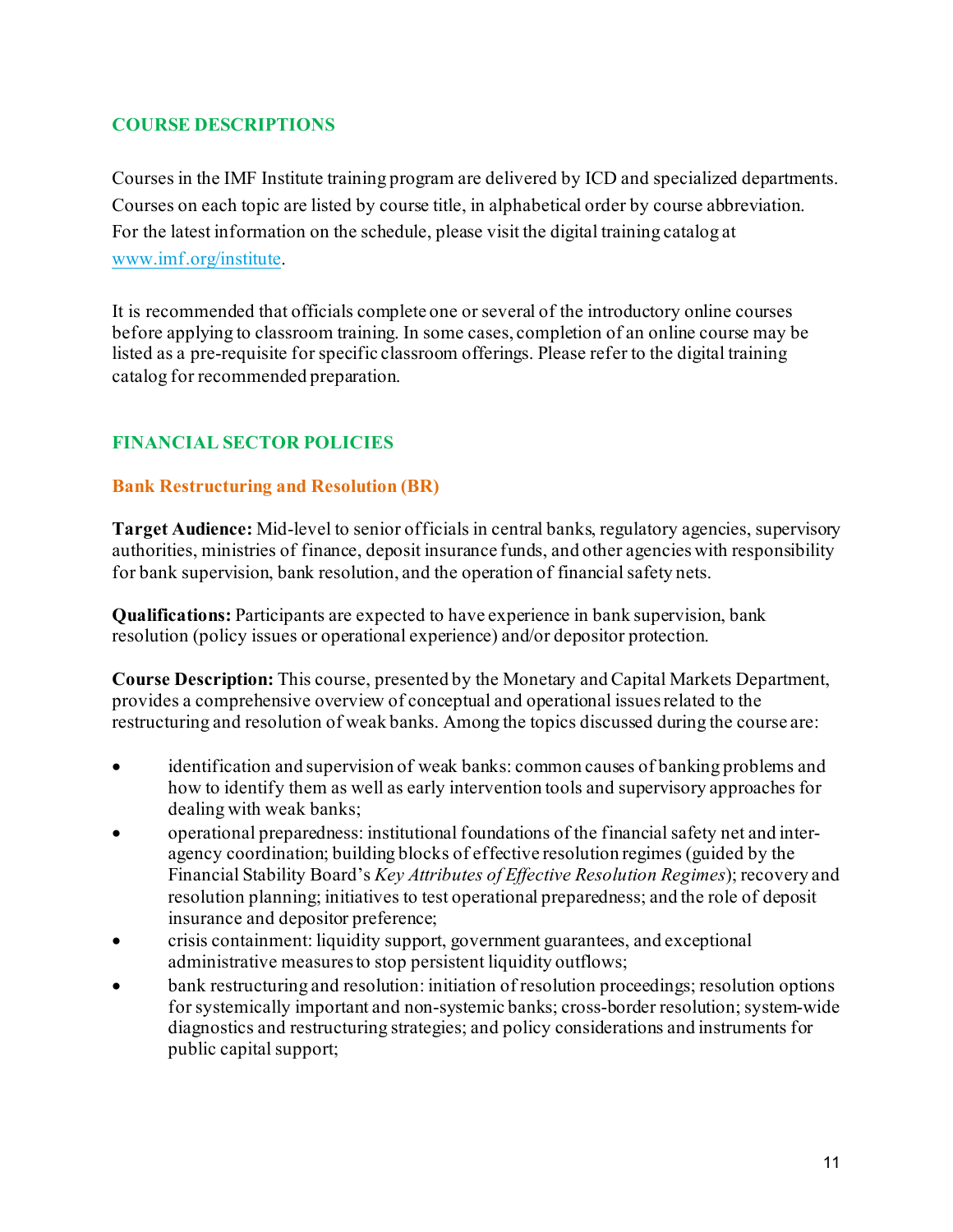• dealing with distressed assets: market failures and policy reforms; approaches for resolving nonperforming loans—supervisory policies, insolvency and debt enforcement, distressed asset markets and the role of asset management companies.

**Course Objectives:** Upon completion of this course, participants should be able to:

- Explain the building blocks of crisis preparedness and management.
- Identify weak banks and devise strategies for dealing with them.
- Pinpoint key design features of effective resolution regimes and options for enhancing operational preparedness.
- Identify stabilization options in response to financial panic and design credible strategies for bank restructuring and resolution at an individual and system-wide level.
- Compare options for dealing with distressed assets.

# **Online: BIS-IMF Bank Resolution Online Course (BROC)**

**Target Audience**: Country officials that have limited familiarity with bank resolution proceedings and the operation of financial safety nets in central banks, regulatory agencies, supervisory authorities, ministries of finance, deposit insurance agencies, and other agencies with responsibility for bank resolution.

**Qualifications:** Participants are expected to have experience with supervising and/or addressing weak banks, and/or depositor protection. Internet access, specifically through the Google Chrome web browser, is essential in order to complete the online tutorials and join the webinars.

**Course Description:** The structured online course is jointly organized by the Monetary and Capital Markets Department of the International Monetary Fund (IMF) and the Financial Stability Institute (FSI) of the Bank for International Settlement, in collaboration with the International Association of Deposit Insurers. This course consists of live webinars as well as self-study, web-based materials from FSI Connect and the IMF. The online training will:

- explore the common drivers for bank failures and introduce participants to the international standards on bank resolution regimes, including how these can be proportionally implemented;
- enhance understanding of the main resolution tools and develop skills on how these can be applied in the case of bank failures;
- introduce participants to the most important elements of resolution planning, resolution strategies and resolvability of banks, contingency planning, enhance awareness about the roles of both home and host authorities in this process and introduce modalities for their international cooperation;
- familiarize participants with international standards on Deposit Insurance Schemes (DIS), the most important modalities of DIS (including types of DIS and depositor preference), the way DIS can be combined with resolution tools, and the proportional implementation of DIS; and
- enhance understanding about the relevant processes that need to be in place to make bank resolution operational, introducing vital topics such as funding in resolution, loss absorbing capacity and operational preparedness for resolution actions.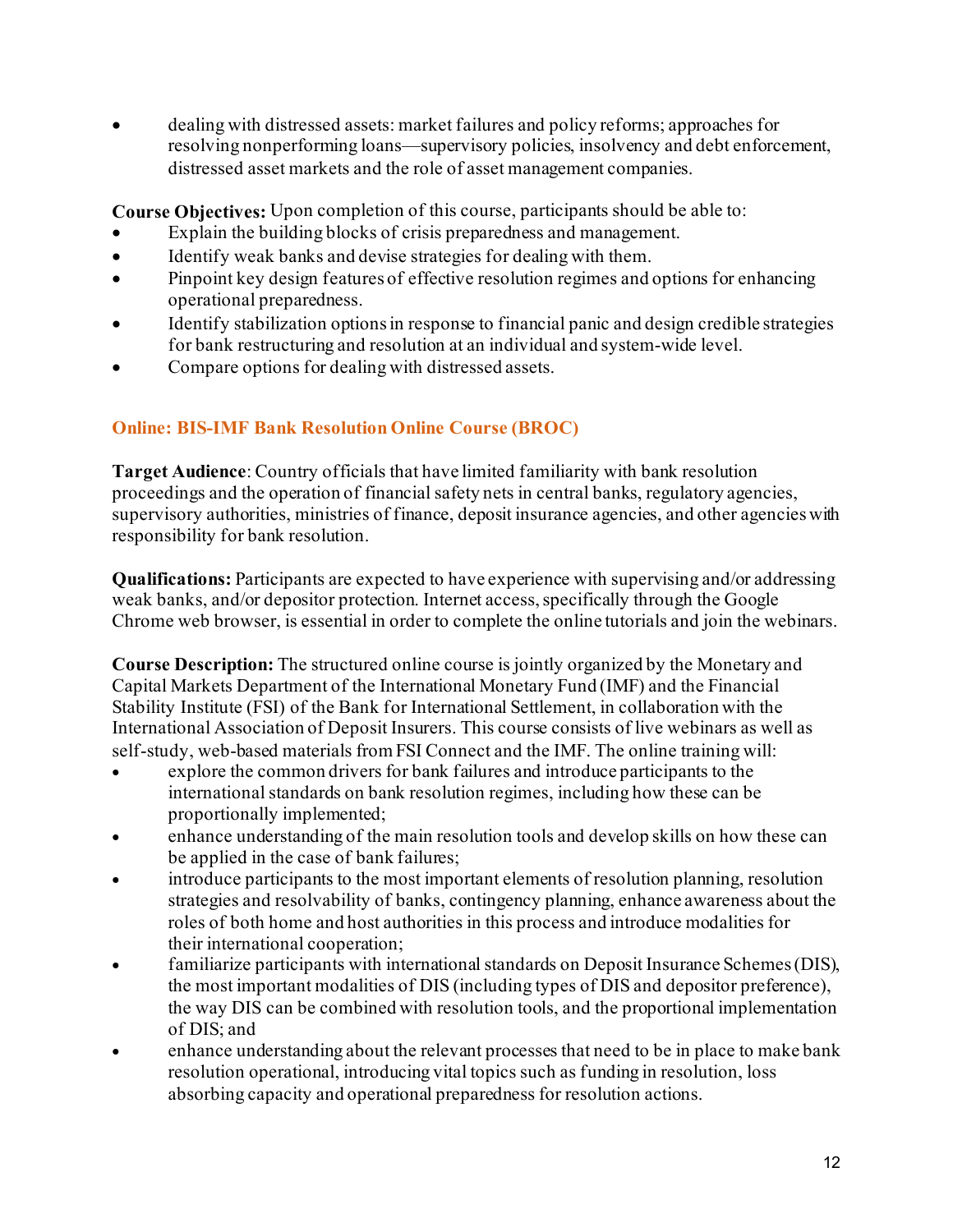**Course Objectives:** Upon completion of this course, participants should be able to:

- Identify the causes of bank failure, explain the resulting origins of bank resolution regimes, and recognize the FSB Key Attributes for effective resolution regimes and associated guidance and how these can be proportionally implemented.
- Explain the main tools for effecting orderly resolution, and, more specifically, practice with the utilization of, and preconditions for, the application of transfer powers (i.e., purchase and assumption agreements).
- Explain the main elements of resolution planning, while recognizing the home and host perspective.
- Identify key components of operational readiness for authorities dealing with bank failures.
- Recognize the IADI Core Principles for effective Deposit Insurance Schemes and identify the most important modalities of a DIS (including mandates, reimbursement mechanics, single customer view); explain how DIS can interact with resolution tools and identify the benefits of depositor preference.
- Recall and practice the main elements related to funding in resolution and the role of loss absorbing capacity in resolution.

# **Online: BIS-IMF Supervisory and Regulatory Online Course for Banking Supervisors (SROC)**

**Target Audience**: Professionals who are relatively new to banking regulation and supervision as well as experienced supervisors looking to solidify their understanding of fundamental regulatory/supervisory concepts.

**Qualifications:** Participants are expected to be staff members in central banks and supervisory agencies. Internet access, specifically through the Google Chrome web browser, is essential in order to complete the online tutorials and join the webinars.

**Course Description:** The structured online course is jointly organized by the Monetary and Capital Markets Department of the International Monetary Fund (IMF) and the Financial Stability Institute (FSI) of the Bank for International Settlement (BIS). This course consists of live webinars as well as self-study, web-based materials from FSI Connect and the IMF. It covers the following key topics:

- Core Principles for Effective Banking Supervision;
- Regulatory Capital;
- Risk Weighting Framework;
- Other Prudential Requirements; and
- Supervisory Tools and Techniques.

- Summarize the fundamental banking regulation and supervision concepts.
- Describe the roles and powers of banking supervisors.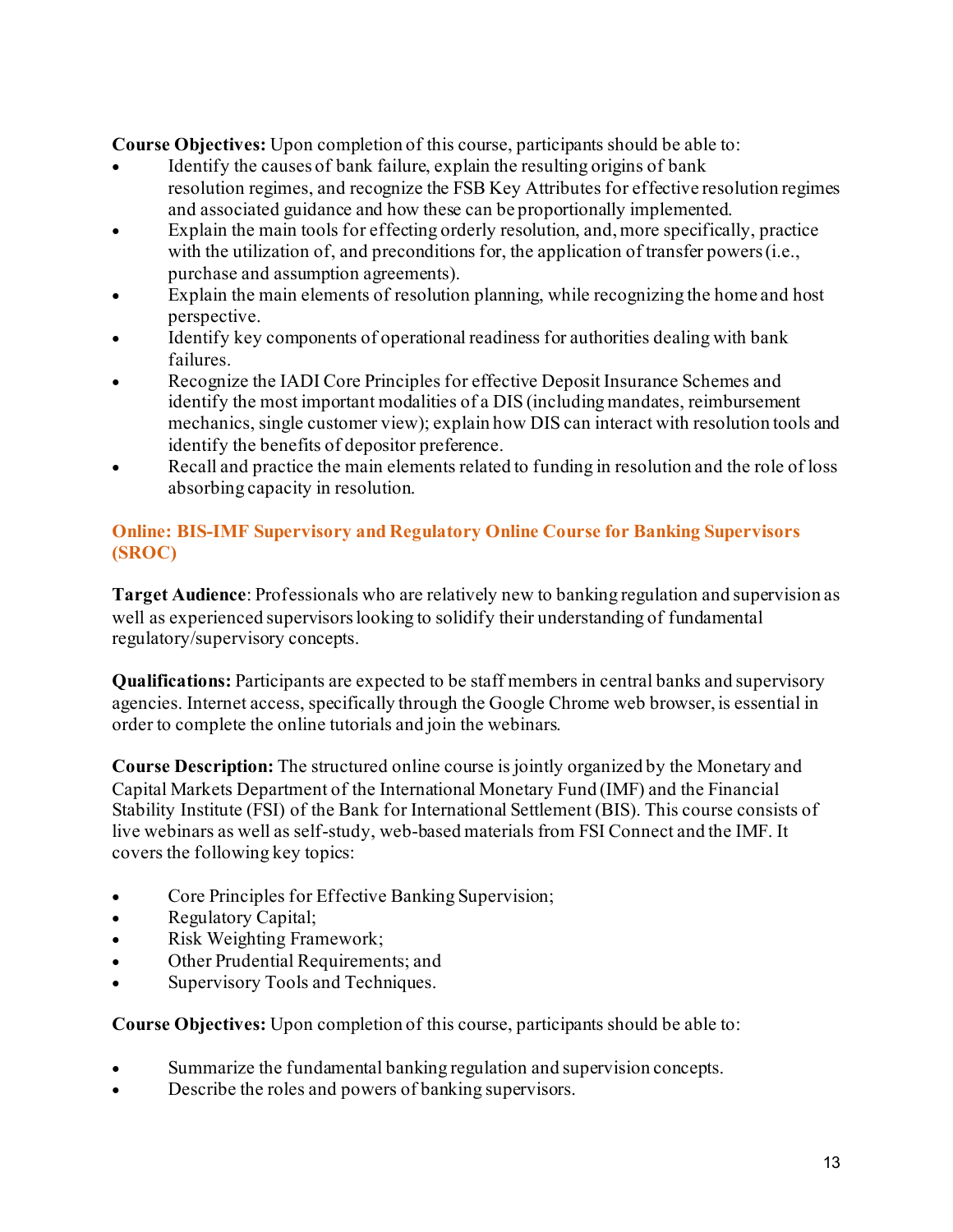- Explain the key aspects of banking regulation and supervision such as regulatory capital, risk weighting, liquidity requirements, and IFRS9.
- Identify the main supervisory tools and techniques.

# **Collateral and Risk Management Framework (CRMF)**

**Target Audience**: Mid- to senior-level officials in central banks.

**Qualifications:** Participants are expected to have experience in central bank operations, risk management, financial markets, and/or quantitative competencies.

**Course Description**: This course, presented by the Monetary and Capital Markets Department, explains the collateral and risk management framework that central banks should develop for their standard monetary operations and emergency liquidity assistance (ELA). It covers asset eligibility, risk control measures, and conditionality in the case of ELA. The course will also discuss specific issues such as accepting credit claims as collateral, providing ELA in dollarized economies, and extending liquidity support to non-bank financial institutions of systemic importance.

- Identify the main determinants for collateral eligibility (safety, liquidity, volume, observable prices, operational risks and costs, sufficient availability in the banking system, legal certainty, correlation risk)
- Explain the pros and cons of narrow vs. broad monetary policy collateral frameworks
- Explain risk equivalence as guiding principle for risk control measures, and understand how the absence of risk equivalence can be reflected by adverse selection of collateral
- Understand the principles for the use and calibration of various risk control measures (haircuts, haircut add-ons, concentration limits, overcollateralization, margin calls)
- Explain the pros and cons of expanding collateral eligibility to foreign-denominated assets
- Identify the building blocks for the acceptance of credit claims as collateral (legal framework, credit quality determination, eligibility criteria and risk mitigation measures, procedural aspects)
- Discuss the pros and cons of expanding the monetary policy collateral framework
- Establish counterparty eligibility criteria for monetary policy operations, and a procedure to suspend counterparties not complying with those criteria (grace period mechanism)
- Explain the key conditions for Emergency Liquidity Assistance (ELA) (temporary nature of the liquidity stress, support as last resort, solvency, viability, collateral, conditionality, monitoring through funding plans), as well as the key ELA parameters (maturity, time limit, interest rate)
- Understand the differences between monetary policy and ELA collateral frameworks
- Explain the key principles for funding plans and for their use in ELA cases
- Discuss the pros and cons of, and the requirement for, expanding ELA eligibility to nonbank financial institutions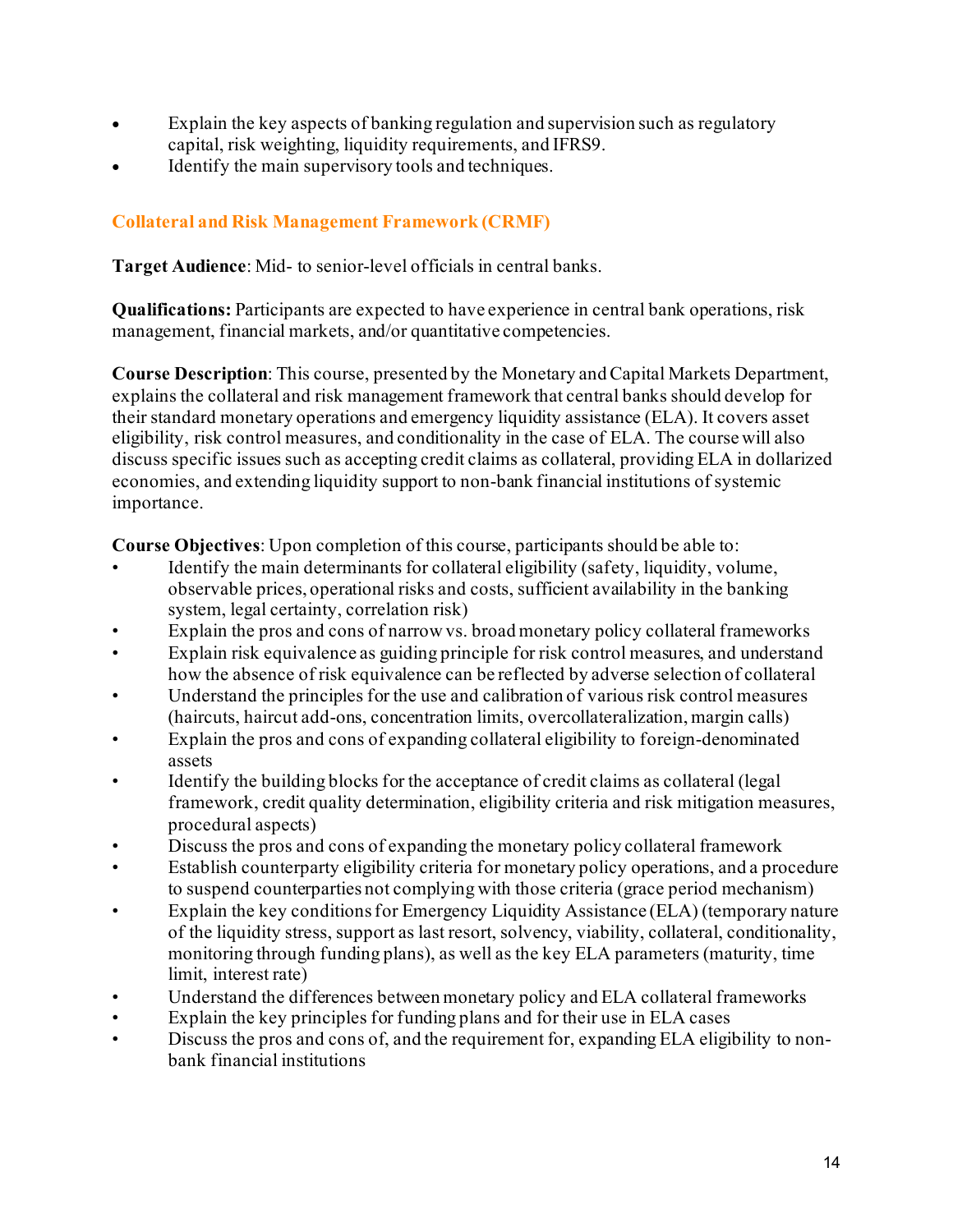- Identify the building blocks for the ELA legal architecture (central bank law, ELA regulation, ELA procedures, MoUs with the Ministry of Finance and the banking supervisor)
- Discuss the pros and cons of the provision of ELA in foreign currency

## **Core Elements of Banking Supervision (CBS)**

**Target Audience:** Bank supervisors.

**Qualifications:** Participants are expected to be familiar with basic banking regulation and supervisory procedures.

**Course Description:** This course, presented by the Monetary and Capital Markets Department, provides a comprehensive view of conceptual and operational issues related to bank regulation and supervision. The course covers elements of micro- and macroprudential supervision, including the Basel core principles, banking regulation developments, liquidity requirements, and stress testing. The course also offers discussions and exercises on concrete applications and approaches often used by supervisors. Exercises simulating supervisory routines and analysis complement the lectures. Participants are expected to provide their own perspectives on, and experience with, the issues covered in the course.

**Course Objectives:** Upon completion of this course, participants should be able to:

- Identify and explain the main components of the prudential regulatory framework.
- Describe effective supervisory approaches and tools.
- Extract lessons from previous financial stability threats to prevent their recurrence.

# **Cross-border Payments in the Digital Age (CBPDA)**

**Target Audience:** Mid- to senior-level officials working in the payment, legal, technology, monetary policy, foreign exchange management, and financial stability departments at the central bank and in positions with similar responsibilities.

**Qualifications:** Participants should have experience in the operations and/or oversight in one or more of the following areas: payments, legal, technology, monetary policy, foreign exchange management, and financial stability.

**Course Description:** This course, presented by the Monetary and Capital Markets Department, is designed to be interactive by using a combination of lectures, case study simulations, and panel discussions. Lectures first focus on an overview of the state-of-the-art knowledge on how innovative digital means of payments (central bank digital currencies and stablecoins) could be used for international transactions. The course then analyzes the benefits (decreasing costs, broadening access to international payments) and risks for the economies, focusing on implications for monetary policy, financial stability, capital flows and the international monetary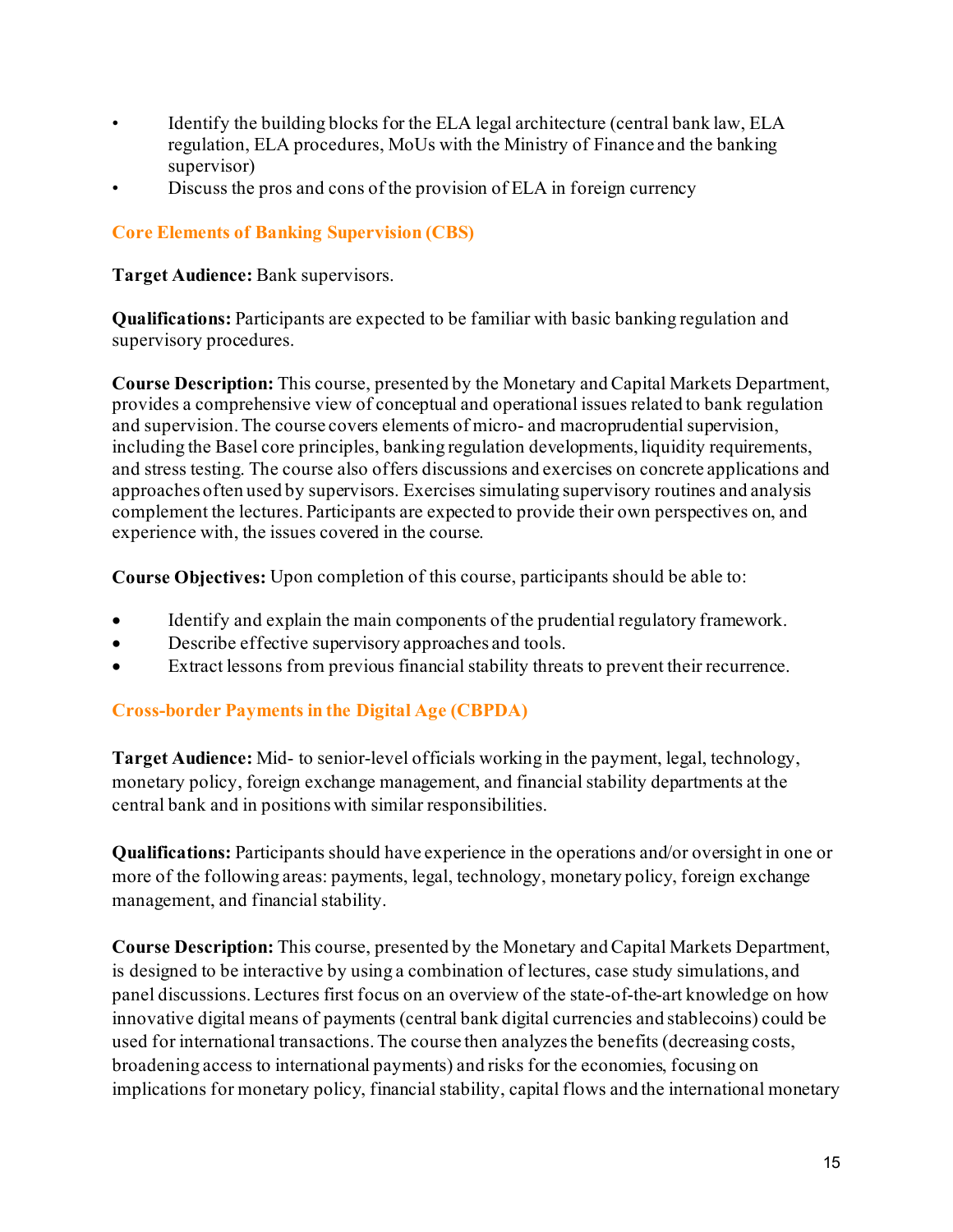system. Participants, after gaining a basic understanding of the cross-border payments, apply them in hypothetical case studies and panel discussions.

**Course Objectives:** Upon completion of this course, participants should be able to:

- Understand the ongoing reshaping of cross-border payments in the digital age
- Establish a framework for analyzing the benefits and risks of digital money use in crossborder payments.
- Discuss policy considerations taking account of the role of digital money in cross-border payment

# **Current Issues in Banking Supervision and Regulation (BRS)**

**Target Audience**: Mid-level to senior bank supervisors as well as regulators working in the supervision and regulation departments of central banks and agencies charged with supervising banks.

**Qualifications:** Participants are expected to have experience in banking regulation and supervision.

**Course Description:** This course, presented by the Monetary and Capital Markets Department, reviews the latest developments in banking supervision and regulation, including the capital adequacy standards, the liquidity measurement rules, large exposures and related party transactions, and evolving policy views and approaches for dealing with the Covid-19 crisis, such as the importance of operational resilience. Sessions focus on aspects of particular relevance to each region and discuss both the main implementation challenges and their implications for banks and supervisory authorities. The course will also focus on implications of the Covid-19 crisis on banking regulation and supervision. In this regard, the guidelines of standard-setting bodies as well as the policy measures and exit strategies adopted by countries in response to the Covid-19 crisis will be discussed.

- Define and summarize the main elements of the Basel standards and how they are being implemented in their own countries.
- Describe the latest reforms and developments in other international banking regulatory standards.
- Identify good supervisory practices to capture and assess banking risks and take effective action.
- Describe the implications of the Covid-19 crisis on banking regulation and supervision.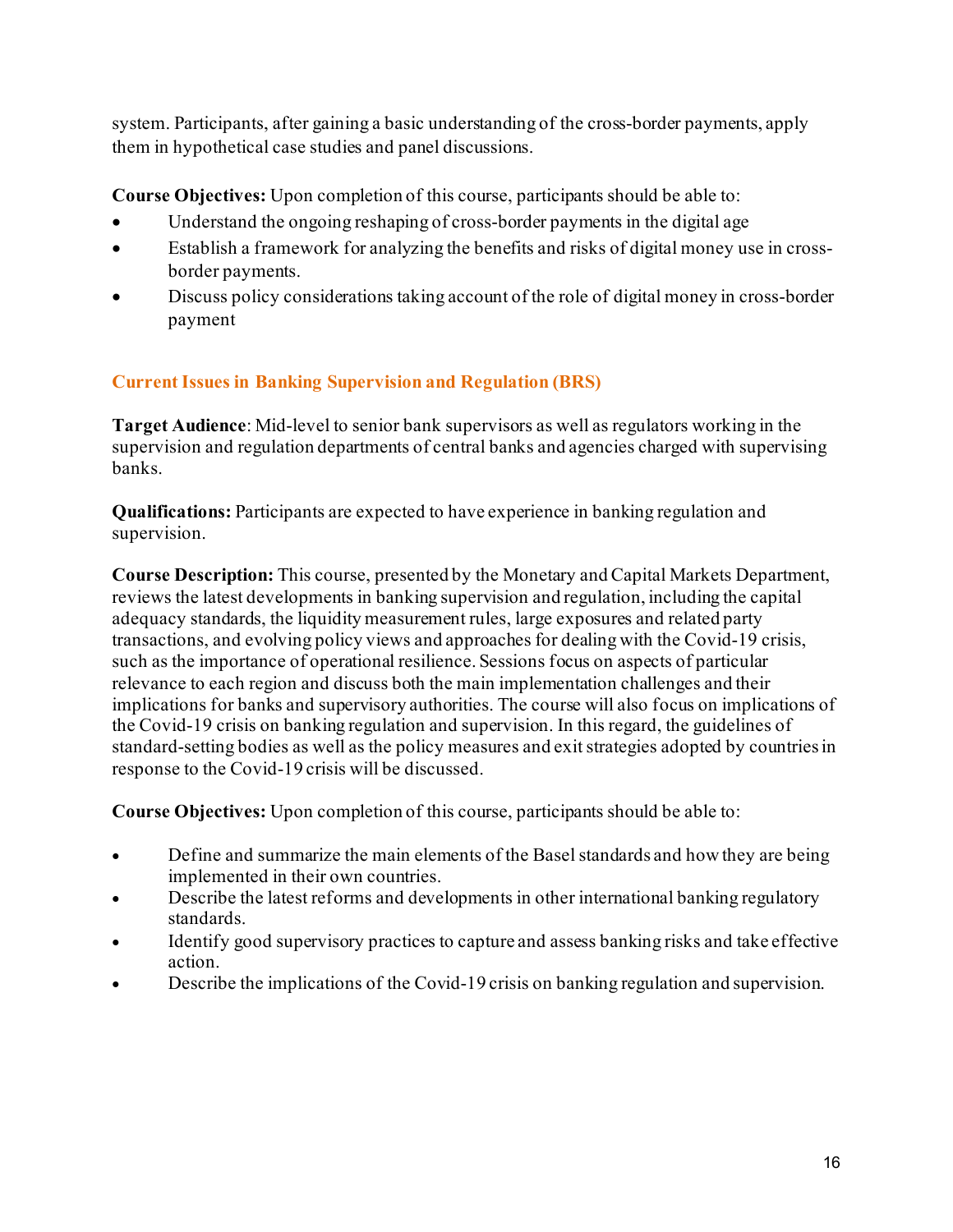# **Cyber Risk Supervision – Path to Operational Resilience (CRS)**

**Target Audience:** Financial sector supervisors and regulators with responsibilities that include cyber risk regulation and / or supervision at central banks and agencies charged with supervising financial institutions.

**Qualifications:** Participants are expected to have at least one-year of experience in general regulation and supervision of financial institutions.

**Course Description**: This course, presented by the IMF's Monetary and Capital Markets Department, provides an introductory to intermediate level of training on cyber risk regulation and supervision to non-specialist financial sector supervisors.

The course: (i) reviews recent trends in the technology adopted by supervised entities, the evolving threat landscape and their implications for cyber risk and financial stability; (ii) outlines the key elements of cyber risk regulations; (iii) discusses supervisory approaches and tools; and (iv) presents key cybersecurity concepts, covering governance, risk assessment, and information sharing, based on international standards and best practices. Sessions will focus on providing practical lessons and tips that can be used by regulators and supervisors, as part of their daily supervisory activities. The sessions will be instructional, as well as interactive, through group exercises, case studies and information sharing discussions.

**Course Objectives:** Upon completion of this course, participants should be able to:

- Understand the basics of information technology solutions used in financial institutions, the cyber threat landscape, key characteristics of cyber risk and its place in the enterprisewide risk management framework.
- Define and summarize the key components of cyber risk regulation and sound approaches to supervising cyber risk.
- Understand the financial stability implications of cyber risk and have an insight on ways to enhance the cyber resilience of the financial sector.

## **Debt Management, Debt Reporting, and Investor Relations (DMIR)**

**Target Audience:** Officials from debt management offices, ministries of finance, and central banks who deal with topics related to government debt in low- and lower-middle income countries.

**Qualifications:** Participants are expected to have a degree in economics or finance, or equivalent experience.

**Course Description:** This course, presented by the Monetary and Capital Markets Department, provides capacity building for debt managers on sound practices in debt management, debt reporting, and investor relations to support debt management operations and improve public debt transparency. The course uses the *Revised Guidelines for Public Debt Management* as the foundation for discussing the key requirements and benefits of publishing comprehensive,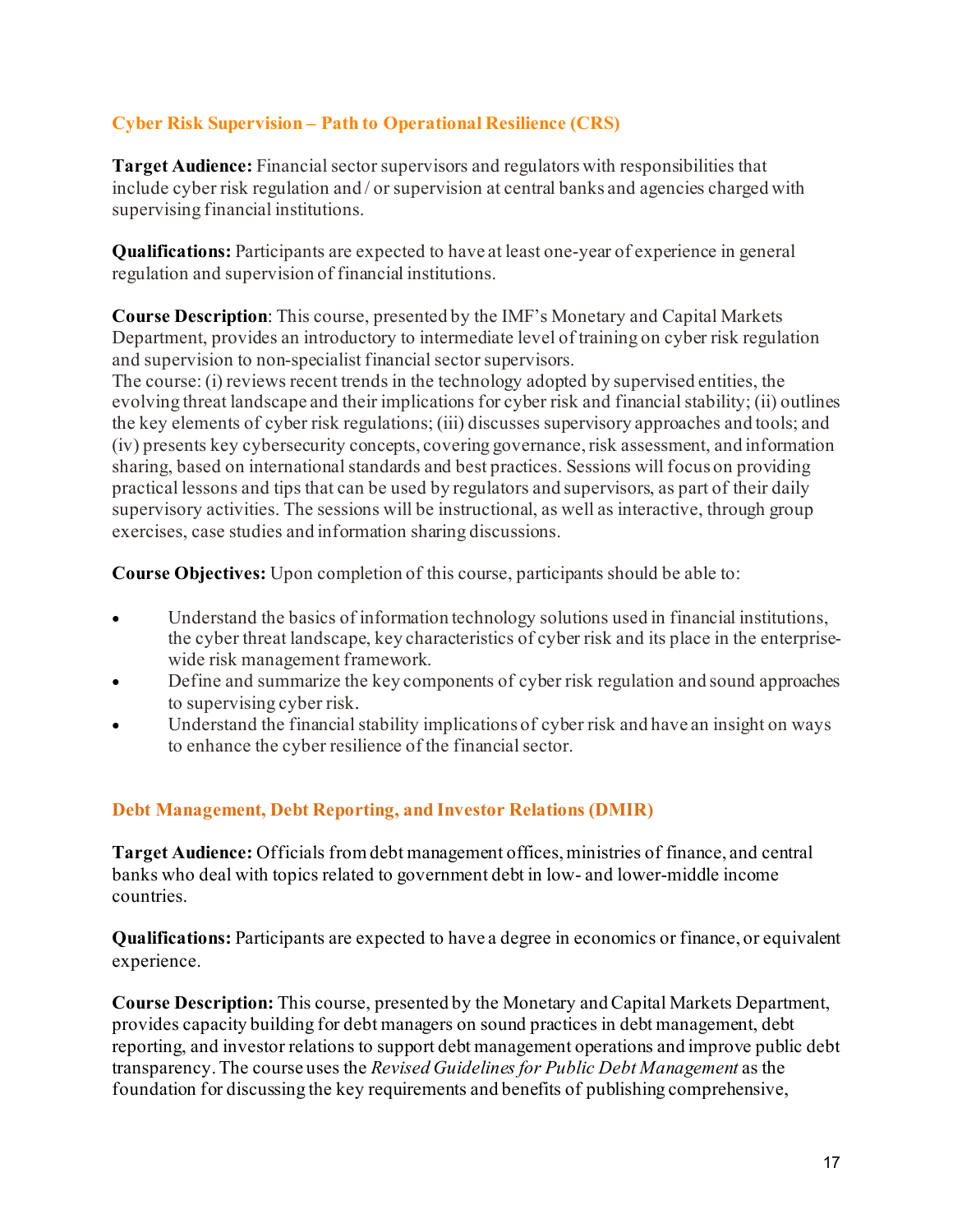accurate, and timely debt data, including through regular debt reports or bulletins. Officials are trained on the importance of transparency for effective investor relations, market development, and sound debt management. The course **e**nhances the capacity of the government to efficiently support public debt management through debt reporting and investor relations practices grounded in core debt management principles.

**Course Objectives:** Upon completion of this course, participants should be able to:

- Understand the importance of regular debt reporting in the context of the *Revised Guidelines for Public Debt Management*.
- Explain the cost-risk characteristics of a debt portfolio, including guaranteed debt.
- Calculate relevant debt portfolio indicators and redemption profiles.
- Describe the importance of regularly publishing debt bulletins and annual debt management reports.
- Produce debt bulletins, debt reports, and investor relations presentations.
- Discuss relevant investor relations practices that improve debt transparency.

# **Developing Domestic Debt Markets (DDM)**

**Target Audience:** Officials from debt management offices, central banks, and regulators who deal with topics related to the securities markets in middle and lower-income countries.

**Qualifications:** Participants are expected to have a degree in economics or finance, or equivalent experience.

**Course Description:** This course, presented by the Monetary and Capital Markets Department, covers an array of issues related to the development of local government bond markets. The recently revamped course is structured based on the new diagnostic on *Guidance Note for Developing Government Local Currency Bond Markets* jointly prepared by the IMF and World Bank. Officials are trained on the relevant macro-financial environment and key building blocks related to Money Market, Primary Market, Secondary Market, Investor Base, Legal and Regulatory Framework, and Market Infrastructure that support market development. The course helps to develop a deeper understanding of the interlinkages between each building block and the associated challenges around their development. Based on a set of metrics on outcome and policy indicators, participants are trained to undertake a self-assessment on the stage of market development for the building blocks to identify the gaps and key constraints.

- Describe the importance of connected markets for the development of the government bond market.
- Assess the main challenges to deepening a local debt market.
- Formulate effective policies and practices for the money and government bond markets that support market development.
- Explain the need for stakeholder coordination with a range of government agencies and market participants.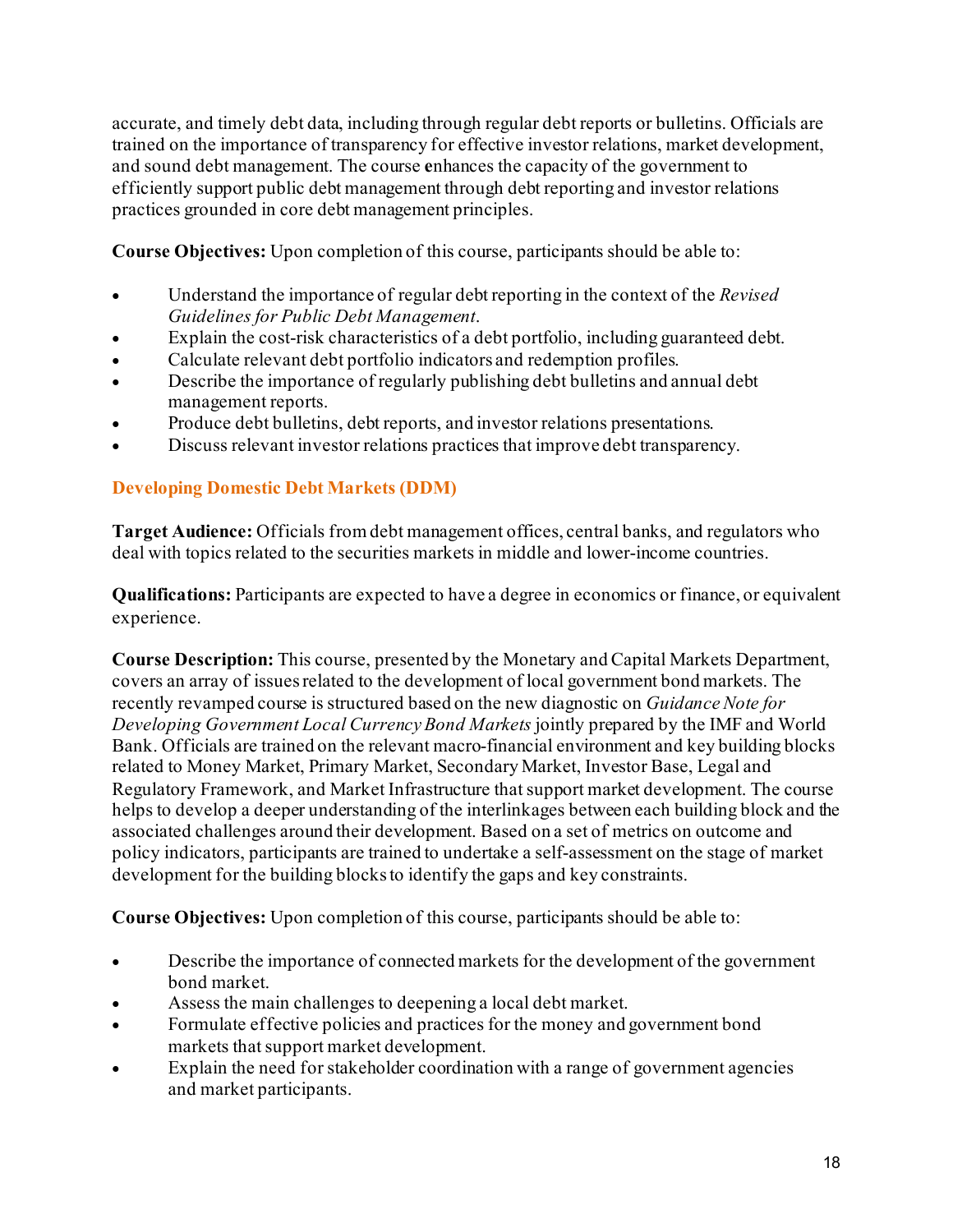- Develop effective investor relations practices and diversification of the investor base.
- Undertake a self-assessment on the stage of market development to identify gaps and key constraints.

# **E-Money and Mobile Payments (EMM)**

**Target Audience:** Mid- to senior-level officials working in the payment, legal, technology, monetary policy, and financial stability departments at the central bank and in positions with similar responsibilities.

**Qualifications:** Participants should have experience in the operations and/or oversight in one or more of the following areas: payments, legal, technology, monetary policy, and financial stability.

**Course description:** This course, presented by the IMF's Monetary and Capital Markets Department, focuses on e-money, mobile payment system developments, preconditions, business model, risks, prudential regulations, and contingency planning. The course is designed to be interactive by using a combination of lectures, case studies/simulations, and panel discussions. The self-assessment exercises are based on targeted procedures and include use cases, elements, business models, risks, and regulations. Participants, after gaining a basic understanding of the emoney and mobile payments, apply them to a hypothetical country to clarify/formulate an overall fintech payment strategy and action plan. After the hands-on self-assessment experience, results are discussed through group presentations and de-briefings.

**Course Objectives:** Upon completion of this course, participants should be able to:

- Understand mobile payment system developments and risks
- Clarify and formulate an e-money and payment strategy as well as action plan
- Grasp a framework for business models, prudential supervision, and contingency planning.

# **Financial Development and Financial Inclusion (FDFI)**

**Target Audience:** Mid-level to senior officials from central banks and government agencies dealing with regulation of the financial sector. Preference is given to applicants working on issues directly related to financial development and inclusion.

**Qualifications:** Participants are expected to have a basic knowledge of economics or finance, or equivalent work experience. Knowledge of econometrics is helpful but not required. It is strongly recommended that applicants have completed the online Financial Development and Financial Inclusion (FDFIx) course.

**Course Description:** This course, presented by the Institute for Capacity Development, explains the macroeconomic relevance of financial development and inclusion. Beginning with an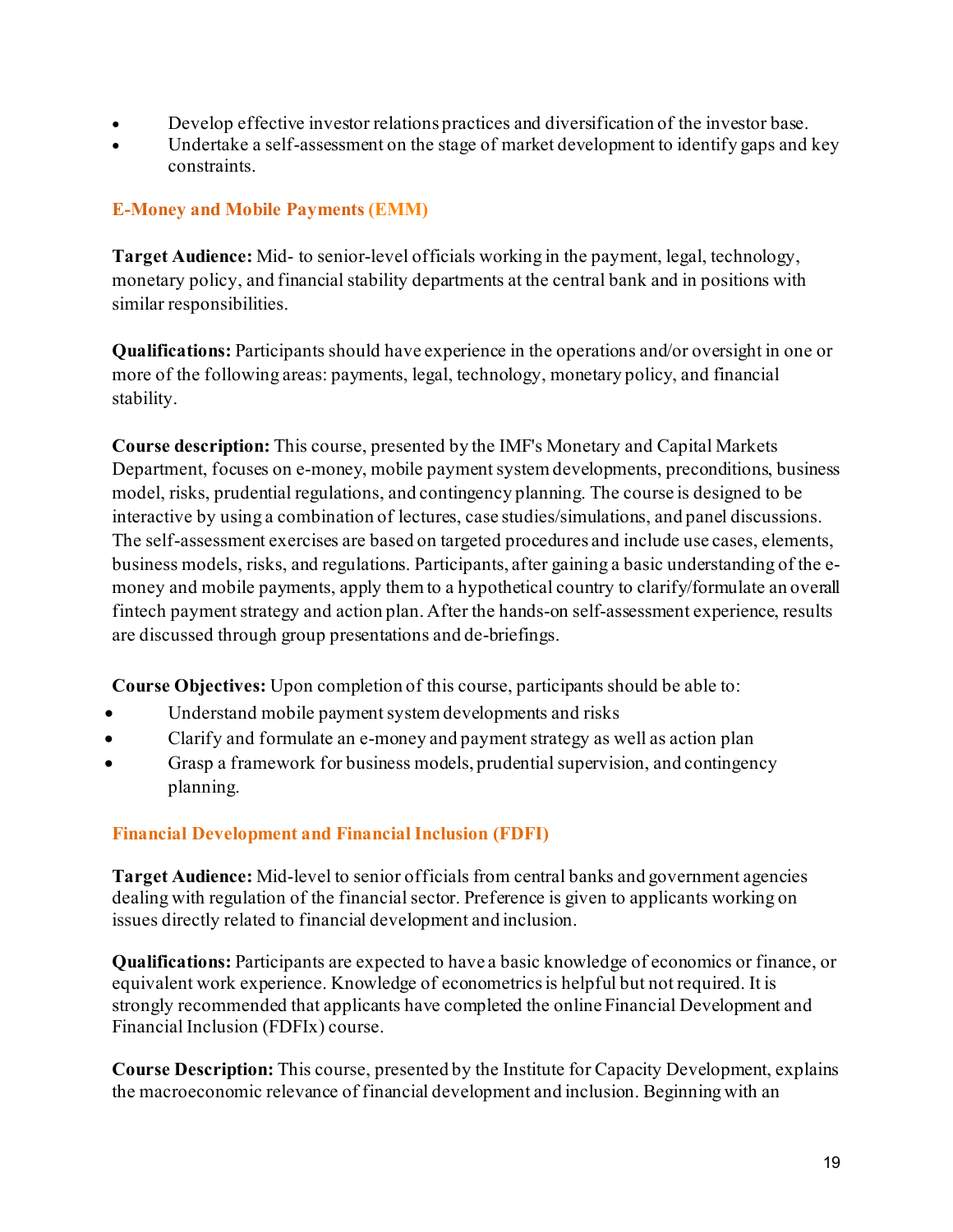analysis that defines the role of finance in the economy, the course presents a framework for financial market development; identifying the main players and instruments, as well as highlighting the obstacles that could impede the development of such markets as well as policies that encourage the development of financial markets. The course introduces financial inclusion as an integral dimension of financial development—a perspective that has only recently received attention. The course reviews the indicators currently used to measure financial inclusion, its macroeconomic impact, and the main policy strategies usually pursued to encourage inclusion. The course makes use of extensive case studies, groupwork and workshops to ensure that participants are gain practical experience that is useful for to their jobs.

**Course Objectives:** Upon completion of this course, participants should be able to:

- Identify the main players and instruments needed for financial market development.
- Measure the degree of financial development and inclusion for a country or countries using a wide range of standard indicators.
- Use a simple analytical model to predict the likely outcomes of different policies on financial inclusion.
- Assess policy options and strategies for financial development and inclusion from a macroeconomic perspective by identifying potential tradeoffs and possible impediments.
- Formulate a strategy for policies to support financial development in a country, taking into account initial conditions and links between the financial sector and the macroeconomy.

# **Financial Market Infrastructures: Principles and Practices (FMI-PP)**

**Target Audience:** Mid- to senior-level officials working in the payment, legal, and technology departments at the central bank and in positions with similar responsibilities.

**Qualifications:** Participants should have experience in the operations and/or oversight in one or more of the following areas: payments, legal, and technology departments.

**Course Description**: This course, presented by the IMF's Monetary and Capital Markets Department, focuses on the Principles for Financial Market Infrastructures (PFMI). The course is designed to be interactive by using a combination of lectures, case study simulations, and panel discussions. Lectures focus on the 24 principles and 5 responsibilities for authorities under the PFMI, the Disclosure Framework, and Assessment Methodology, and topical issues on cyber resiliency, distributed ledger technology, and relevant digital innovations. Participants, after gaining a basic understanding of the standards, apply them to a hypothetical country to assess the level of compliance of its payment system, securities settlement system, and central securities depository. The self-assessment exercises are based on targeted principles and include legal basis, credit risk, collateral, default management, liquidity risk, central securities depositories, money settlements, general business risk, and operational risk. After the hands-on selfassessment experience, results are discussed through group presentations and de-briefings.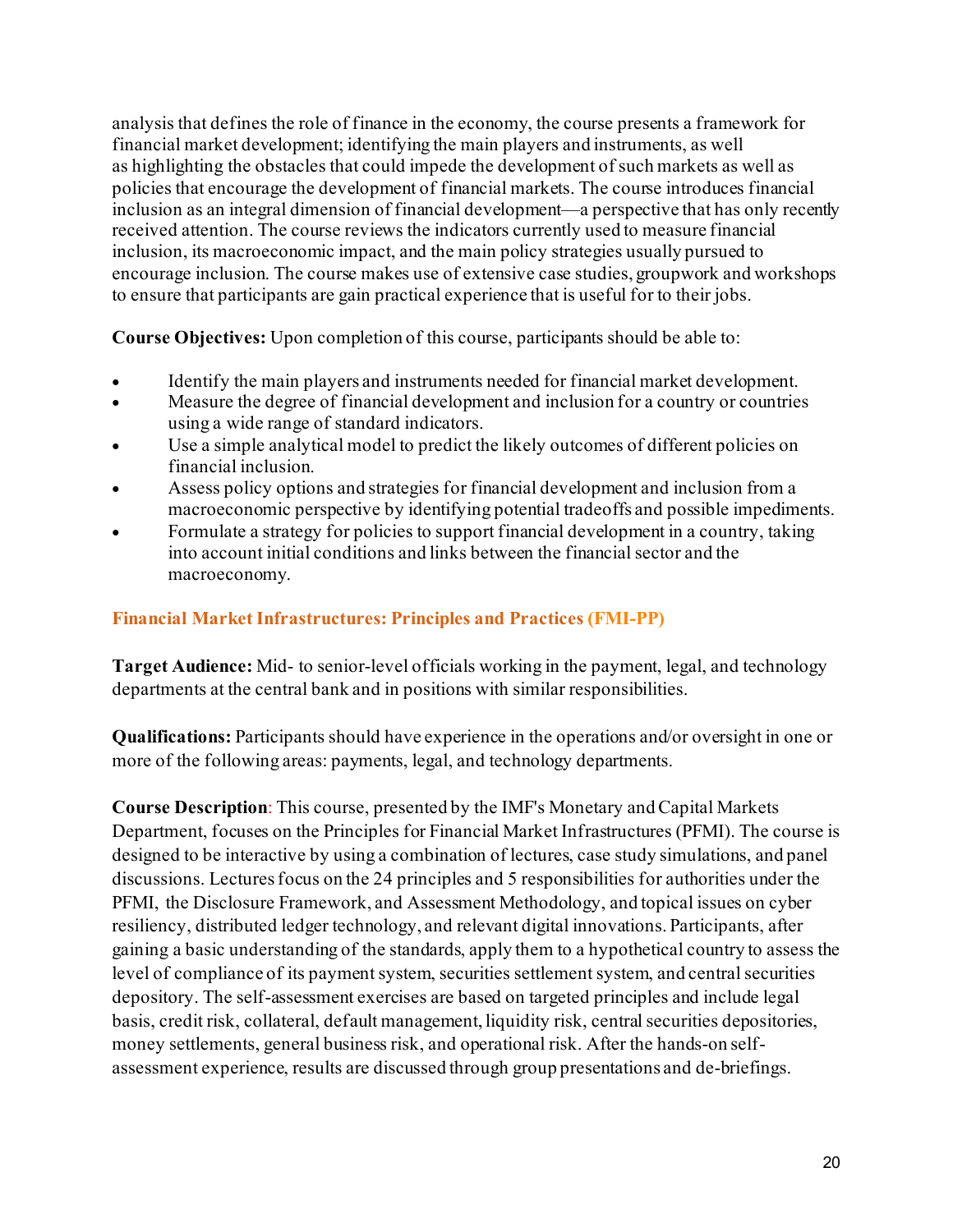**Course Objectives:** Upon completion of this course, participants should be able to:

- Describe a framework of the Principles for Financial Market Infrastructures
- Apply the standards for the compliance of its payment system, securities settlement system, and central securities depository
- Enhance safety and efficiency in payments, clearing, settlement, and recording arrangements, and more broadly, to limit systemic risk and to foster transparency and financial stability

# **Financial Markets and Instruments (FMI)**

**Target Audience:** Mid-level to senior officials in central banks, ministries of finance, and financial regulatory agencies who are interested in more advanced finance topics than those covered in the Financial Market Analysis course.

**Qualifications:** Participants are expected to have an advanced degree in economics or finance or equivalent work experience. The course requires heavy use of Microsoft Excel spreadsheets, with which participants are expected to be proficient. It is strongly recommended that applicants first complete the online Financial Market Analysis (FMAx) course.

**Course Description:** This course, presented by the Institute for Capacity Development, is designed to give participants a foundation in financial instruments beyond the standard treatment of bonds and equity covered in the FMAx course. After a short review, the course covers forwards, futures, swaps, and options and then combines these building-block instruments with practical applications. The course also devotes time for policy implications, notably related to regulation of financial markets, though a separate course devoted to financial sector policies is recommended for those interested in this topic. Lectures introduce the underlying theory, while workshops and case studies allow participants to apply the knowledge and to test their understanding of how and why some strategies are used. Also highlighted is misuse of financial instruments, which can lead to large losses and financial instability. Participants are expected to prepare final presentations on a set of predetermined current financial market issues.

- Explain the economic rationale for various financial instruments and markets.
- Identify and use the building blocks presented in the course to construct financial instruments.
- Use basic pricing models to identify possible mispricing and misuse of financial instruments.
- Identify threats to financial stability in markets and instruments based on case studies of previous financial crises.
- Extract lessons from previous financial stability threats to try to prevent their recurrence.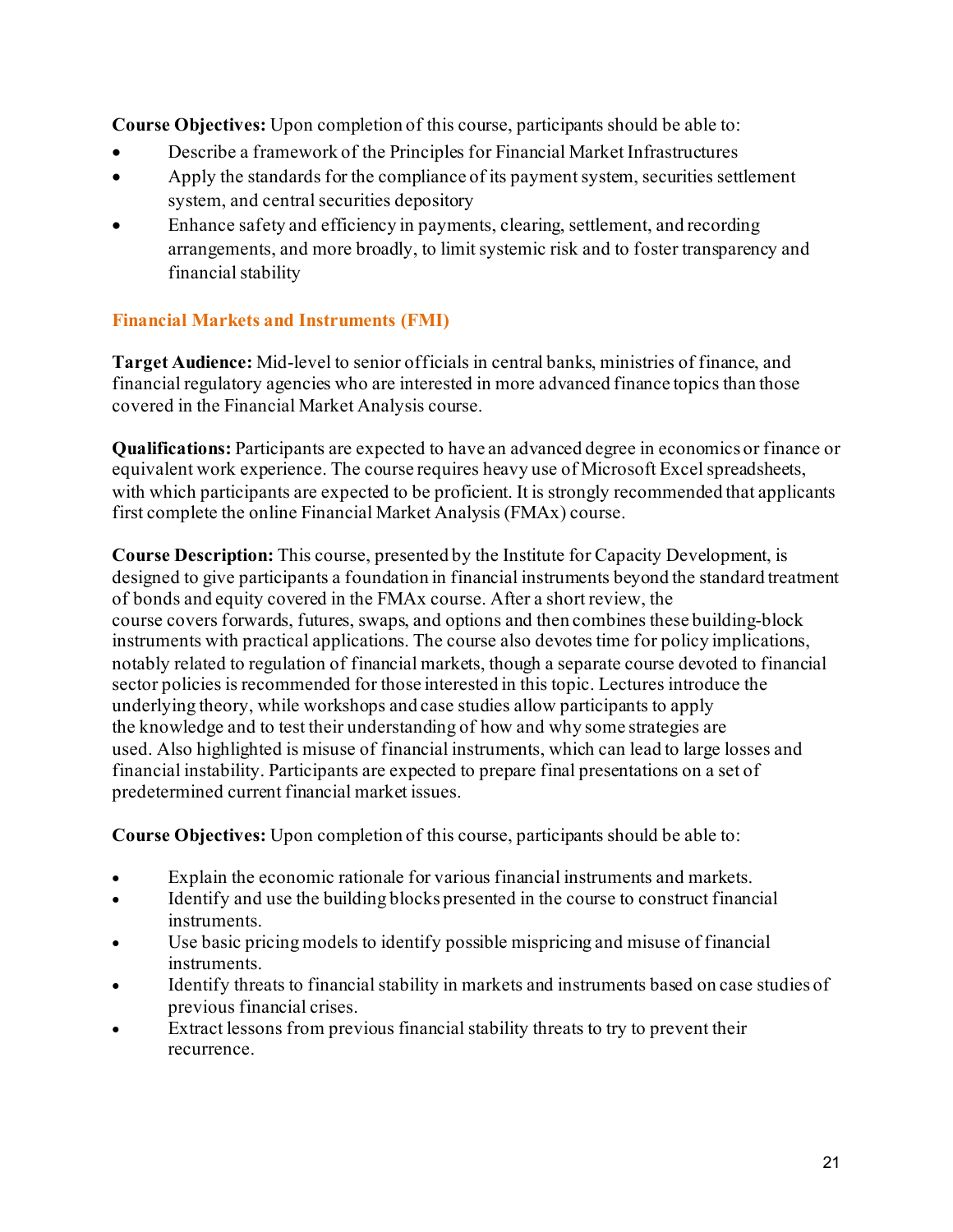## **Financial Sector Policies (FSP)**

**Target Audience:** Junior to senior government officials engaged in setting policy for the financial sector, particularly the staff of central banks, financial regulators, and any other agencies involved in micro- or macroprudential oversight.

**Qualifications:** Participants are expected to have an advanced degree in economics or finance, or equivalent work experience; a basic understanding of econometrics; and the ability to interpret econometric results. It is strongly recommended that applicants have completed the online Financial Market Analysis (FMAx) course and have a working knowledge of Microsoft Excel. It is also preferable for participants to have taken the Financial Sector Surveillance (FSS) course because understanding and assessing financial sector risks is important to the design of mitigating policies.

**Course Description:** This course, presented by the Institute for Capacity Development, begins with an overview of how risks are transmitted within and between the financial and real sectors. Participants then examine the design and impact of financial sector policies for mitigating vulnerabilities starting with the rationale for both microprudential and macroprudential policies. The interactions between macroeconomic and prudential policies are also discussed. Although the emphasis is on preventive strategies, the course discusses policies to deal with financial distress situations. The combination of lectures, case studies, and hands-on workshops allows participants to discuss and experiment with various policies to gauge their outcomes, intended and unintended. Those who are primarily interested in risk assessment are referred to the Financial Sector Surveillance course, where that is the focus.

**Course Objectives:** Upon completion of this course, participants should be able to:

- Identify channels through which shocks are transmitted between the financial sector and the real economy, and within and between financial systems.
- Analyze relevant micro- and macroprudential policies, how they are likely to interact with other policies, and any possible unintended consequences.
- Recommend macroprudential tools to prevent and mitigate systemic risk and identify likely specific implementation challenges.
- Assess the effectiveness of microprudential and macroprudential policies.

## **Financial Sector Surveillance (FSS)**

**Target Audience:** Junior to senior government officials tasked with surveillance of the financial sector, especially staff of the central bank, financial regulators, and other agencies that engage in macroprudential oversight.

**Qualifications:** Participants are expected to have a degree in economics or finance, preferably at the master's level, or equivalent work experience; good quantitative skills; and proficiency in the use of computers to analyze data. It is strongly recommended that applicants have completed the online Financial Market Analysis (FMAx) course. Because many of the workshops use Microsoft Excel worksheets, familiarity with the basics of Excel is important.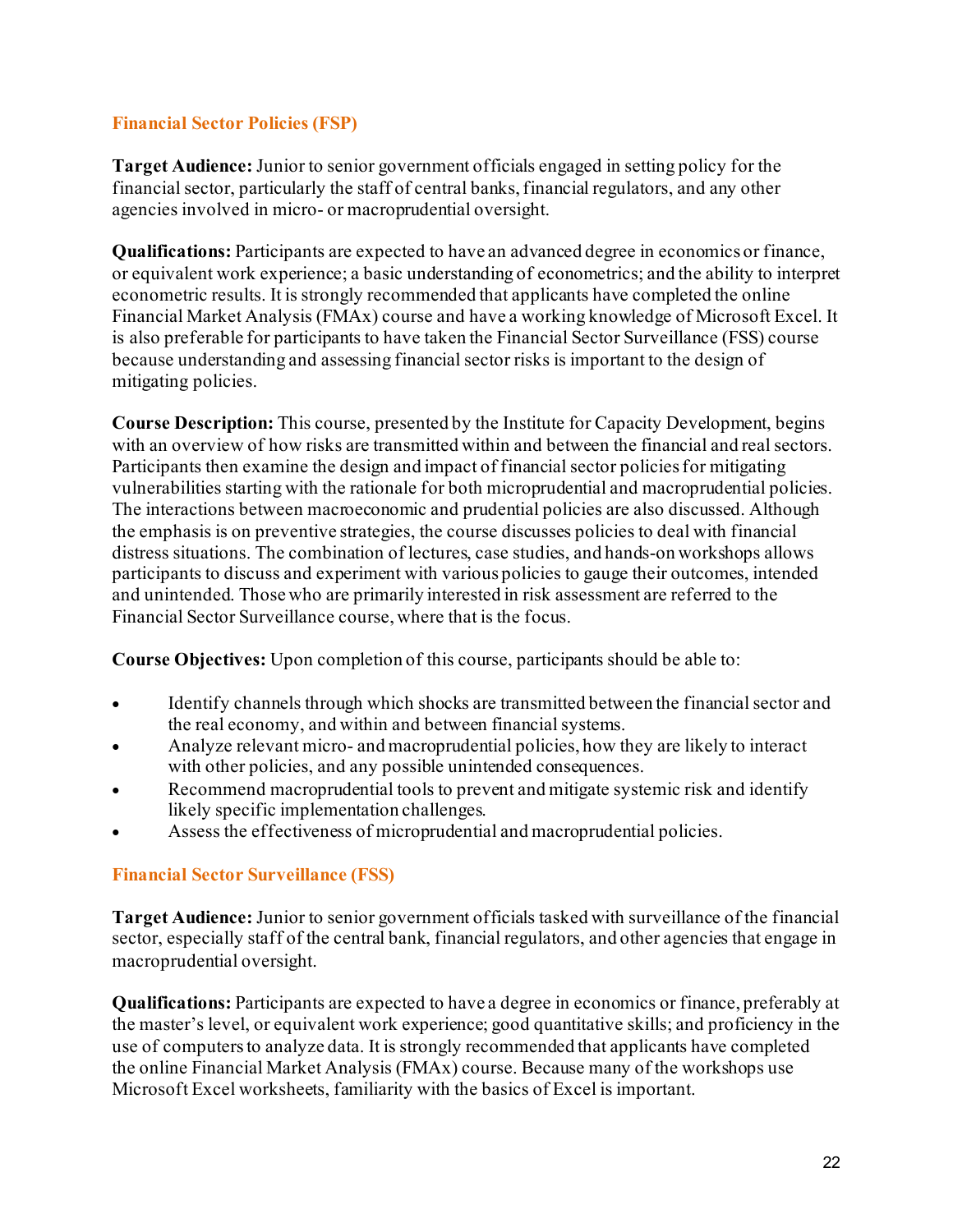**Course Description:** This course, presented by the Institute for Capacity Development, introduces participants to key concepts and tools used in the identification and assessment of financial sector vulnerabilities and sources of strength. The course provides a basic toolkit to assess financial sector risks and measure them against existing capital and liquidity buffers in the financial system. The discussions focus on the early identification of macro-financial imbalances and the analysis of the transmission of financial distress across institutions, markets, and economic sectors, with the objective of reducing the likelihood and the severity of financial crises. A combination of lectures and hands-on workshops allows participants to apply essential risk assessment techniques.

**Course Objectives:** Upon completion of this course, participants should be able to:

- Measure the main risks facing banks (e.g., credit, market, funding) and their respective capital and liquidity buffers, from a systemic financial stability perspective.
- Design and perform basic stress tests of solvency and liquidity and interpret the results.
- Recognize the importance of nonbank financial intermediaries and their links to banks.
- Assess macro-financial linkages, including the links between the financial sector, the government, and the real economy, along with potential amplification mechanisms.
- Track the buildup of systemic risk and vulnerabilities associated with credit, real estate prices, leverage, balance sheet mismatches, and interconnectedness.
- Assess how shocks can amplify throughout the financial system, e.g., through adverse liquidity spirals or feedback effects between asset prices and leverage.

# **Frontier Methods to Model Central Bank's Systemic Liquidity (FMMCBSL)**

**Target Audience:** Mid-level to senior central bank officials interested in market operations or monetary policy strategy.

**Qualifications:** Participants with experience in central bank operations, financial markets, and basic knowledge of quantitative methods.

**Course Description:** The course teaches advanced statistical methods to model systemic liquidity in the context of different operational frameworks. The course covers techniques suitable for:

- (i) fixed exchange rate arrangements
- (ii) interest rate corridors
- (iii) interest rate floor systems

The quantitative methods designed by MCM staff are also tailored for countries with limited data and under-developed financial markets.

- Forecast the autonomous factors (currency in circulation, net foreign assets, state account balance) using a statistical framework with:
	- (i) Dynamic model selection among a dozen algorithms based on out-of-sample performance
	- (ii) Estimation of the forecasts confidence interval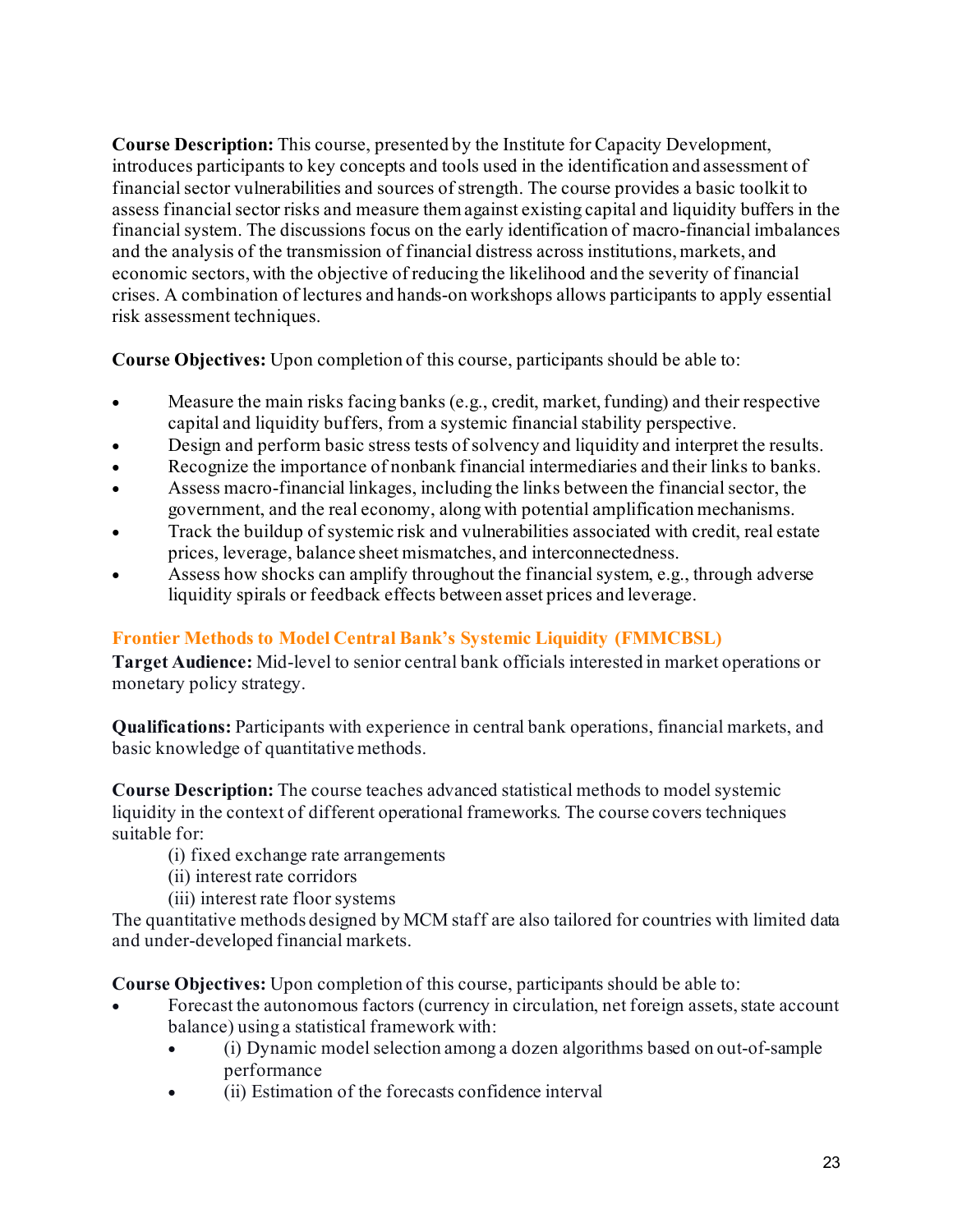- (iii) Forecasts reconciliation to forecast the sum of the autonomous factors (the structural liquidity)
- (iv) Automatic model re-parametrization to adjust for new data and structural breaks
- Estimate dynamically commercial banks' demand for central bank reserves, via nonparametric and parametric approaches
	- Calibrate optimally:
		- (i) open market operations
		- (ii) reserves requirement
		- (iii) structural liquidity operations.

# **Macro-Stress Testing (MST)**

**Target Audience:** Mid-level to senior officials working on financial supervision or financial stability in central banks or other supervisory authorities.

**Qualifications:** Participants are expected to have experience with stress testing, Basel regulations, and financial stability analysis.

**Course Description**: This course, presented by the Monetary and Capital Markets Department (MCM), discusses recent developments in stress testing for banks, insurance companies and mutual funds. The course is also adapted to regional specificities, such as the one offered for the Middle East and Northern Africa (MENA) region includes analysis of Islamic finance. This course gives participants the opportunity to learn and apply new tools used or created by MCM for purposes of stress testing and systemic risk analysis. New, emerging topics in stress testing, such as feedback loops between real and financial sectors, asset fire-sales, climate, systemwide liquidity and fintech related risks are also covered. Some of the tools are integral to the Financial Sector Assessment Program (FSAP) and technical assistance missions. Moreover, the course allows participants to share their experiences on stress testing methodologies and financial stability analysis. In many cases, guestspeakers from industry are also invited to discuss specific topics. The course reviews stress testing objectives, methodologies, techniques, and good practices. Much of the course consists of hands-on modules that expose participants to the entire stress testing cycle: from entering data and estimating macro-financial models to designing scenarios, selecting assumptions, running tests, integrating feedback loops between financial and real sectors, communicating the results, and incorporating them in policy decision making, for example, by informing the calibration of capital and liquidity buffers.

Throughout the course, the focus is on the scenario design, solvency and liquidity elements of the stress testing exercise and their interactions. The course concludes with a roundtable discussion where participants exchange knowledge and share country experiences.

**Course Objectives:** Upon completion, participants should be able to:

- Identify main sources of financial stability risk.
- Summarize the principles for developing macro-financial stress scenarios.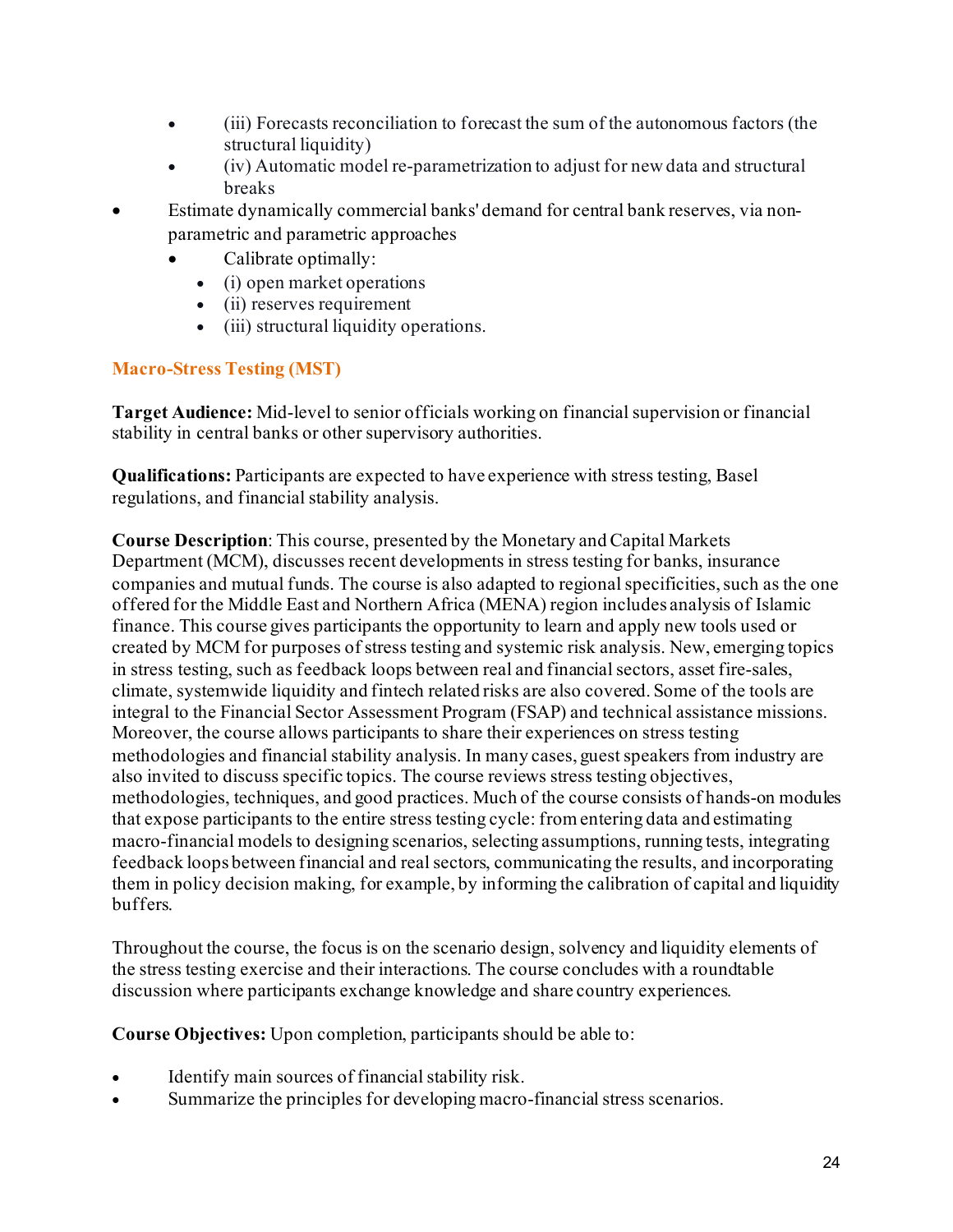- Link changes in macroeconomic and financial variables with financial results and measure their relative impact.
- Assess the resilience of individual entities and the financial system to solvency and liquidity stress.
- Develop and incorporate models that are capturing second round effects or interactions between different risk types.

# **Managing Sovereign Debt Risk (MSDR)**

**Target Audience:** Mid-level to senior debt managers, central bankers, and officials with policy and operational responsibilities relating to monitoring and managing sovereign liabilities, debt, and the development and functioning of domestic debt markets.

**Qualifications:** Participants are expected to have a degree in economics or finance. A background in accounting and finance, along with familiarity with debt management, debt market operations, and debt sustainability analysis, is desirable.

**Course Description:** This course, presented by the Monetary and Capital Markets Department, is intended to strengthen participants capacity to manage sovereign debt risk and broaden their awareness of the costs and risks of new debt instruments when preparing a debt management strategy. Emphasis is placed on the challenges that debt managers face in debt market development, including in the primary and secondary bond markets. These issues are discussed in the context of important changes in global debt markets and the macroeconomic environment. The course combines case studies and hands-on exercises to give practical relevance to the theory presented.The following topics are considered:

- a framework for the identification and management of sovereign debt risks;
- accounting for the broader public debt portfolio, including public private partnerships (PPPs) and contingent liabilities;
- new debt instruments and their features, including cost-risk characteristics;
- measuring currency, interest rate and refinancing risks;
- evaluating the resilience of the debt portfolio to external and market shocks;
- utilizing sound medium-term debt management strategy to effectively manage risk; and
- issuance strategies that promote debt market development.

- Identify the building blocks for a framework for sovereign debt risk management, including objectives and identification of risks and accountability.
- Identify good principles for stress testing a sovereign debt portfolio and monitoring sovereign risk.
- Measure key portfolio risks, including currency, interest rate, and refinancing exposures.
- Describe technical and implementation aspects of developing a medium-term debt management strategy.
- Formulate debt issuance strategies taking account of the link between debt management and debt sustainability analysis.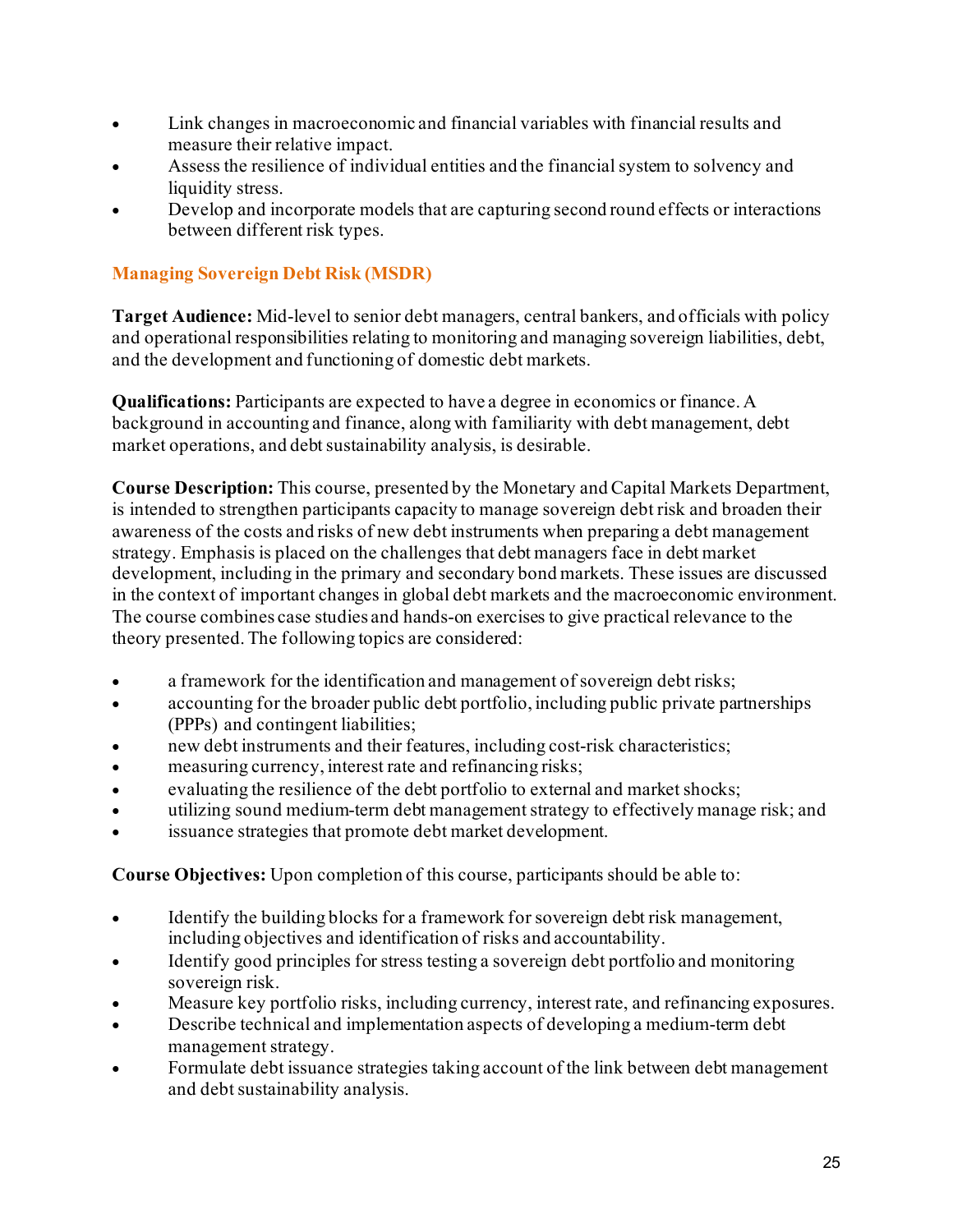# **Medium-Term Debt Management Strategy (MTDS)**

**Target Audience:** Officials from debt management offices, ministries of finance, or central banks who deal with public debt management.

**Qualifications:** Participants are expected to have a degree in economics or finance, or equivalent experience.

**Course Description:** This course, presented by the Monetary and Capital Markets Department, aims at building capacity in developing and implementing a sound medium-term debt management strategy (MTDS). Officials are trained on the joint IMF-WB MTDS framework, which is useful for illustrating government cost and risk tradeoffs associated with different debt management strategies and managing the risk exposure embedded in a debt portfolio, in particular, the potential variation in debt servicing costs and its budgetary impact. Officials analyze cost-risk trade-offs of alternative debt management strategies, utilizing the MTDS analytical tool (MTDS AT) developed by the IMF and WB, taking into account the composition of the debt portfolio, macroeconomic indicators, market conditions, potential sources of financing, and the linkages with the broader medium-term macroeconomic framework. Officials then use a selected strategy to work on MTDS implementation with an annual borrowing plan template.

**Course Objectives:** Upon completion of this course, participants should be able to:

- Describe the steps in developing an MTDS (the IMF-WB MTDS framework).
- Analyze the central government debt portfolio to identify the costs and risks inherent in the existing debt.
- Formulate different market risk scenarios (baseline and shock scenarios), adapting them to the country's specific situation.
- Identify and assess various financing strategies under these scenarios and compare the cost/risk trade-offs involved.
- Use the quantitative MTDS analytical tool that accompanies the MTDS framework.
- Present the results of the analysis in a manner that enhances its value for policy purposes.
- Formulate a strategy that is in line with debt management objectives.
- Design an annual borrowing plan for the first two years of the strategy period.

# **Risk-Based Banking Supervision (BSO)**

**Target Audience:** Mid-level bank supervisors.

**Qualifications:** Participants are expected to have a degree in economics or finance and be familiar with bank regulation and supervision issues.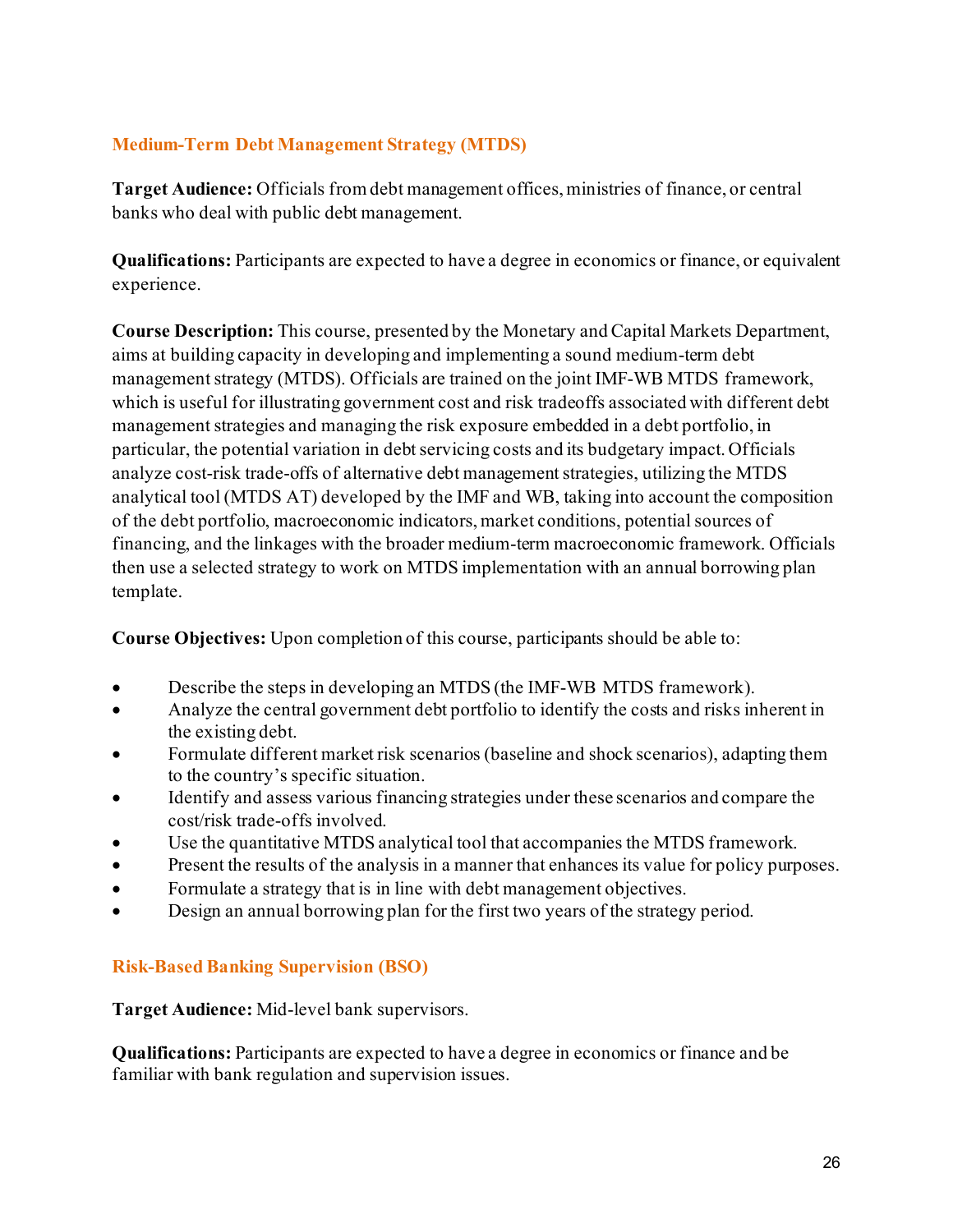**Course Description**: This course, presented by the Monetary and Capital Markets Department, presents the fundamentals and goals of risk-based supervision (RBS), its challenges, and factors central to its success. Through a mix of lectures and practical applications, the course covers the main RBS components and steps for putting it in place. It balances discussions of technical financial modeling, and less analytical bank supervision techniques. The course begins by introducing RBS concepts and tools. The focus then turns to assessment of credit, liquidity, market, and operational risks and stress testing techniques. Finally, the course discusses how to combine information for constructing supervisory scores, developing supervision plans, and allocating supervision resources and activities.

**Course Objectives:** Upon completion of this course, participants should be able to:

- Describe the main components of RBS and why they are important for effective supervision.
- Identify a variety of banking risks and evaluate their impact on the bank's risk profile.
- Apply RBS tools and concepts in drafting supervision plans and performing supervisory activities.

# **Selected Issues in the Evolving Financial Regulatory Framework (FRF)**

Target Audience: Mid-level officials from central banks and regulatory agencies involved in banking regulation and/or financial stability analysis.

**Qualifications:** Participants are expected to have a degree in economics or finance. Participants are expected to have work experience related to financial regulation and supervision.

**Course Description:** This course, presented by the Monetary and Capital Markets Department, examines selected issues in the evolving financial regulatory framework and takes a critical look at the evolving framework for banks. Topics include Basel III capital requirements including the countercyclical capital buffer and buffers for systemically important banks, leverage and liquidity requirements, as well as macroprudential policies, regulatory and supervisory responses to the Covid-19 shock, regulatory challenges around fintech, and ongoing international regulatory discussions. The course pays special attention to proportionality in bank regulation and supervision. It identifies the main operational issues and challenges when

implementing the Basel framework and provide practical guidance. The training sessions are interactive, using case studies and group activities. Participants are invited to make presentations on selected topics that reflect their country experiences.

- Summarize the main pieces of the prudential regulatory framework for bank.
- Extract lessons from previous financial stability threats.
- Identify regulatory measures to mitigate banking risks.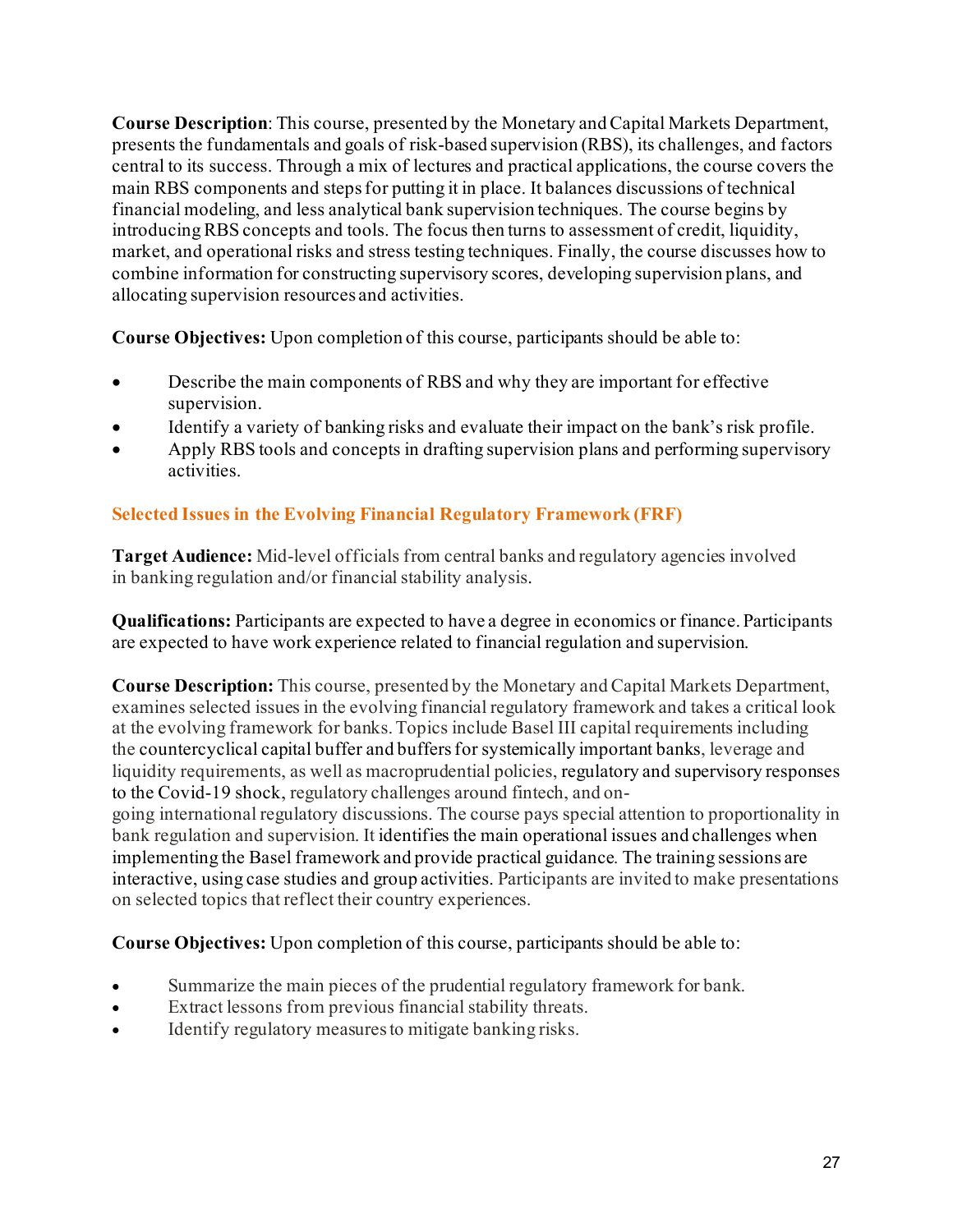## **Selected Issues in the Regulation of Fintech (SIFR)**

**Target Audience**: Mid- to senior-level officials working in the regulation, supervision and oversight, cyber and financial stability departments at the central bank and financial sector supervision and in positions with similar responsibilities.

**Qualifications:** Participants should have experience in regulation/oversight operations and/in one or more of the following areas: payments, cyber, legal, technology, monetary policy, and financial stability.

**Course description:** This course is presented by the IMF's Monetary and Capital Markets Department. The course is designed to be interactive by using a combination of lectures, case studies, and panel discussions. On FinTech, the workshop will focus on global developments in the regulation of fintech, the implications of BigTech in financial services, policy implications of a technology neutral approach to regulation, the growth of Supervisory Technology (SupTech) and the need for public-private collaboration in Regulatory Technology (RegTech). On digital money, the course will focus on the public and private digital money (such as CBDC, stablecoins, and E-money), policy implications, macro-financial effects, and risks. On cyber, the workshop will explore best mitigation practices, international best practices, three lines of defense, information sharing, incident reporting, testing and coordination. The course will include practical case studies on the regulation of financial technology and self-assessment exercises on key aspects of digital money, providing participants with the opportunity to put learnings into practice through group exercises and presentations.

**Course Objectives:** Upon completion of this course, participants should be able to explore such challenges, providing an overview of regulation of fintech, including challenges related to digital money and cyber risk.

# **Systemic Macro Financial Risk Analysis (MFRA)**

**Target Audience:** Officials from central bank financial stability departments, banking regulatory and supervisory bodies, and ministries of finance.

**Qualifications:** Participants are expected to have a degree in economics or finance. Experience with financial stability analysis is highly desirable.

**Course Description:** This course, presented by the Monetary and Capital Markets Department, provides a comprehensive overview of the theories, tools, and techniques necessary for thorough financial stability analysis. Topics include:

- systemic risk assessment using a variety of models: their pros and cons, and how they are related;
- tools for monitoring systemic risk: risk dashboard;
- modeling links and feedback loops between macroeconomic variables and the financial sector, and vulnerabilities and risks of banks, nonbank financial institutions, nonfinancial corporates, households, and general government;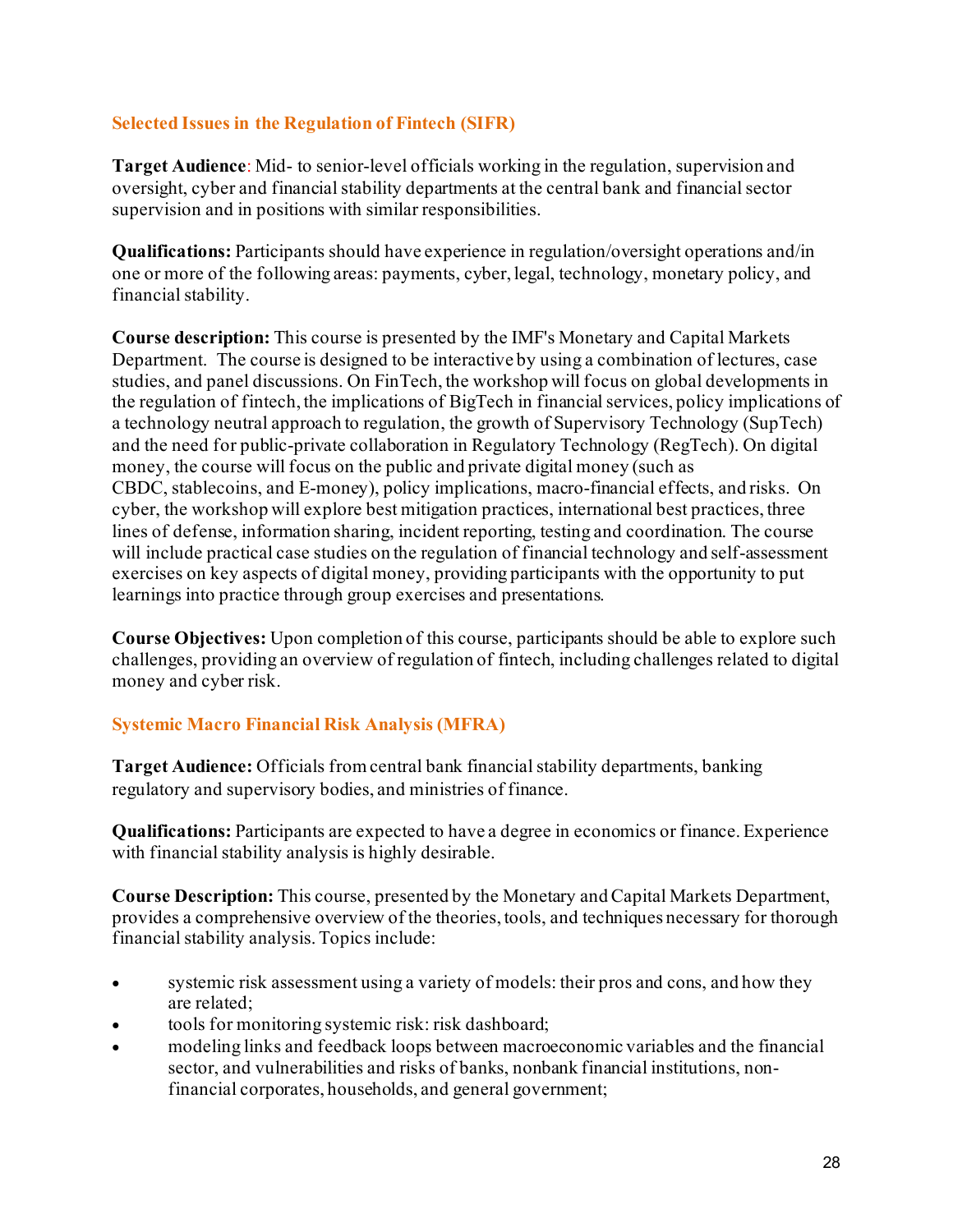- extracting information from firms' balance sheets and market data;
- high level overview of macro-financial risk analysis using stress testing of banks and non-bank financial institutions, corporates, and households;
- high level overview of networks: contagion and interconnectedness analysis;
- overview of climate risk analysis and stress testing;
- analysis of country cases when comprehensive public and market data are available; and
- analysis that can be carried out in data-constrained countries (illustrated by country case studies and workshops with spreadsheets).

**Course Objectives:** Upon completion of this course, participants should be able to:

- Explain how to use balance sheet and market data to construct risk indicators to measure and monitor sector and systemic risk.
- Summarize the tools and data needed for thorough monitoring of systemic risk.
- Define data inputs, outputs, and applications of several types of systemic risk models, their pros, and cons, and how they relate to one other.
- Build models that relate macro variables to the time series of risk indicators.
- Analyze risk transmission and feedback between macro variables and risk indicators for banks, nonbank financial institutions, corporates, households, and the sovereign.
- Understand climate risk transmission channels.
- Analyze sovereign-bank linkages.

# **Thinking Through Central Bank Digital Currency (CBDC)**

**Target Audience:** Mid- to senior-level officials working in the payment, legal, technology, monetary policy, and financial stability departments at the central bank and in positions with similar responsibilities.

**Qualifications:** Participants should have experience in the operations and/or oversight in one or more of the following areas: payments, legal, technology, monetary policy, and financial stability.

**Course Description:** This course, presented by the Monetary and Capital Markets Department, focuses on the high-level CBDC decision-making and project management process. The course is designed to be interactive by using a combination of lectures, case studies/simulations, and panel discussions. Lectures focus on the CBDC decision-making process that should be viewed as dynamic and iterative with multiple feedback loops to gradually evaluate the relevance of CBDC. The self-assessment exercises are based on systematic procedures and cover use cases, pain points, requirements, solution, feasibility, proof of concepts, and pilots. Participants, after gaining a basic understanding of the decision-making process, apply them to a hypothetical country to understand thoroughly the problem to be solved and the full array of solutions. After the hands-on self-assessment experience, results are discussed through group presentations and de-briefings.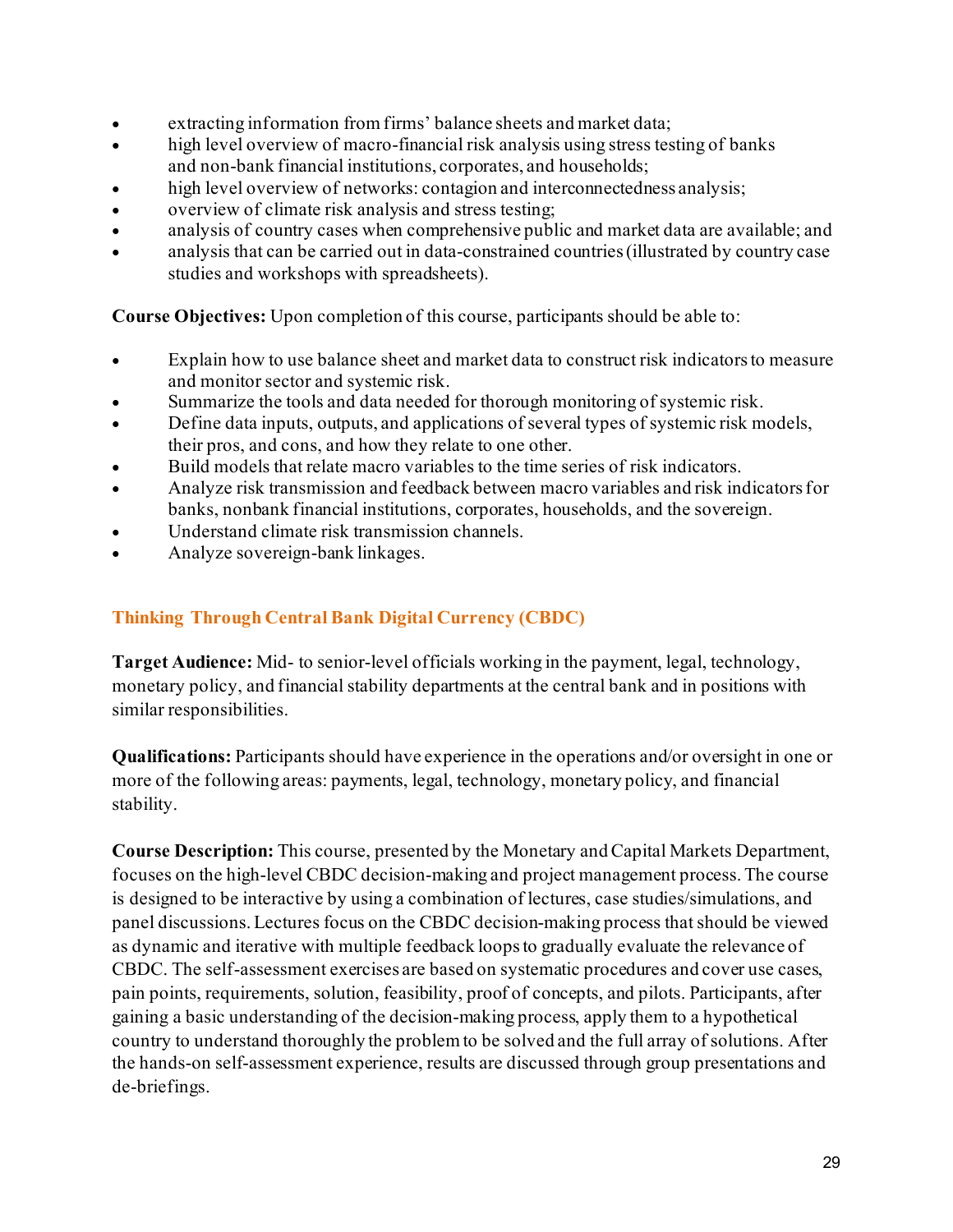**Course Objectives:** Upon completion of this course, participants should be able to:

- Evaluate CBDC pros (benefits), cons (costs), and conditions.
- Formulate a framework for guiding CBDC design and feasibility.
- Explore the regulatory and legal changes/framework on CBDC.

# **FISCAL POLICY**

# **Assessing and Managing Fiscal Risks (AMFR)**

**Target Audience:** Mid-level to senior government officials in ministries of economy and finance, treasuries, government accounting offices, and national-level fiscal planning bodies.

**Qualifications:** Relevant experience in fiscal policy, management of fiscal risks, treasury management, or budgeting.

**Course Description:** This course, presented by the Fiscal Affairs Department, discusses key institutions that help governments better assess and manage risks to the government budget. It provides an overview of typical fiscal risks, – including those created by the COVID-19 pandemic - their scale and relative importance, approaches for identifying and analyzing them, possible mitigating measures, and institutional arrangements for dealing with them. The course also discusses standards for the disclosure of fiscal risks – as prescribed in the IMF's Fiscal Transparency Code – and the lessons from the IMF's fiscal transparency evaluations.

**Course Objectives:** Upon completion of this course, participants should be able to:

- Define fiscal risks and contingent liabilities and identify their key characteristics.
- Identify the main fiscal risks a country may face and assess and prioritize these risks according to their relevance.
- Identify approaches to analyzing macroeconomic risks and risks from specific sources, such as government credit guarantees, sub-national governments, state-owned enterprises, insurance programs, and public-private-partnerships.
- Develop the content of a fiscal risk statement.
- Identify institutional arrangements required for effective fiscal risk monitoring and management.

# **Assessing and Managing Fiscal Risks from Public-Private-Partnerships (PPPs)**

**Target Audience**: Mid-level to senior government officials working in ministries of economy and finance, PPPs units, public investment units, fiscal risk units, ministries of infrastructure, or fiscal planning bodies.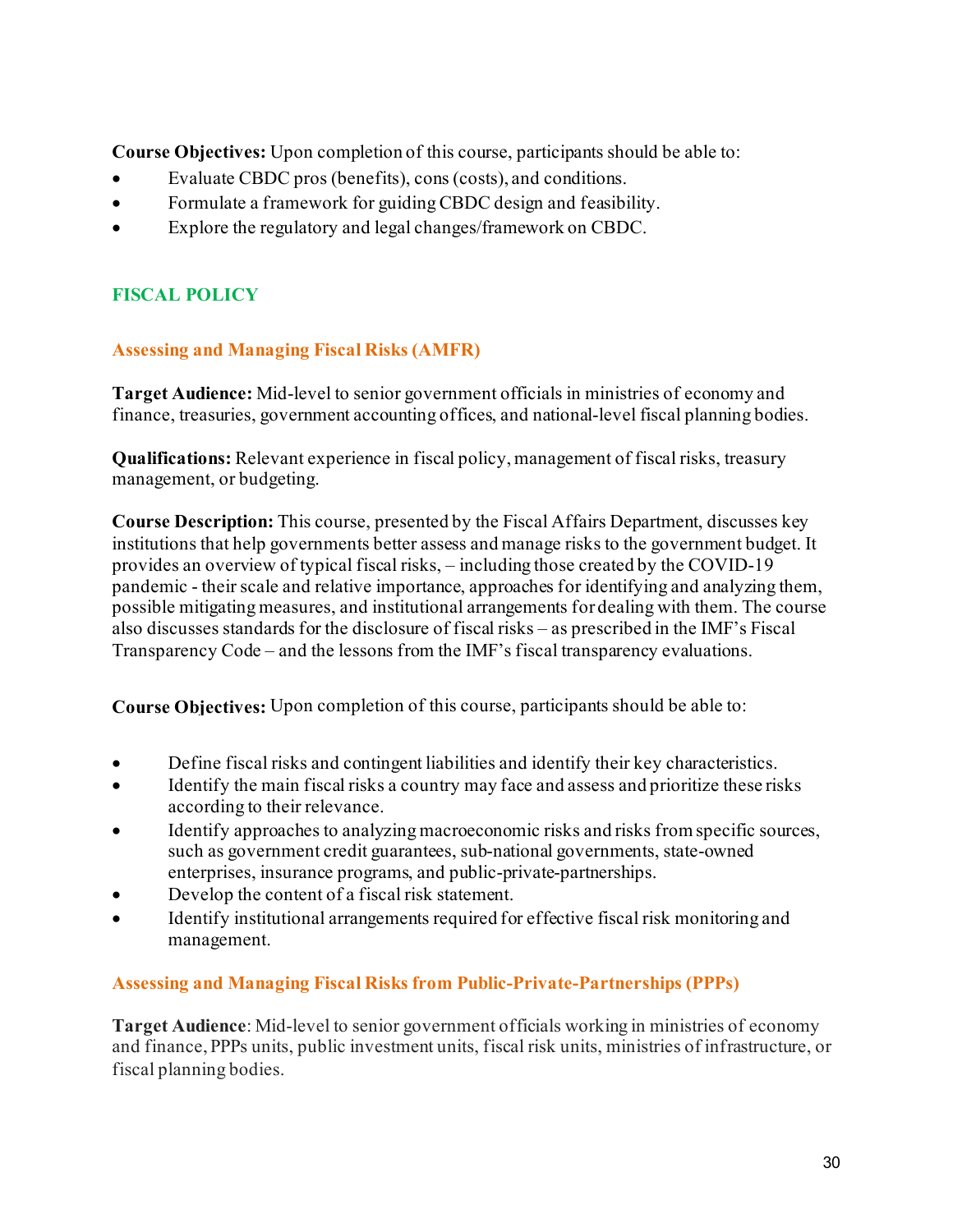**Qualifications**: Relevant experience in public investment management, PPP project development and management, and management of fiscal risks.

**Course Description**: This course, presented by the Fiscal Affairs Department, provides an overview of the potential fiscal costs and risks arising from PPPs. It introduces participants to international standards for accounting and reporting on PPPs, as well as good practices for managing them while safeguarding fiscal sustainability. The course will have hands-on exercises, where participants will be able to use the IMF's and World Bank's PFRAM 2.0 analytical tool to identify and quantify the fiscal impact of both individual projects and the overall portfolio of PPP projects.

**Course Objectives**: Upon completion of this course, participants should be able to:

- Identify main fiscal costs and risks arising from different types of PPP projects.
- Using the analytical tool PFRAM 2.0, to understand the international accounting and reporting standards for recording PPP transactions in government main fiscal aggregates (i.e., deficit and debt) following both the cash and accrual accounting bases, as well as estimating main contingent liabilities arising from PPP contracts (e.g., debt guarantees, minimum revenue guarantees, and contract termination clauses).
- Develop a fiscal risks matrix for different types of PPP projects using PFRAM 2.0 and discuss good international practices for managing and mitigating specific fiscal risks from PPPs.
- Assess a portfolio of PPP projects focusing on its overall fiscal impact under different macroeconomic scenarios, as well simulate the fiscal impact of contract termination.

# **Online: Debt Sustainability Framework for Low Income Countries (LIC-DSFx)**

**Target Audience:** All government officials are welcome to register. This course is particularly useful for officials from ministries of finance, debt agencies, central banks, and other government agencies responsible for providing advice or implementing macroeconomic and debt policies.

**Requirements and Qualifications:** Some knowledge of economics is helpful. Basic Microsoft Excel skills and access to a computer with a reliable internet connection and a Google Chrome web browser are essential.

**Course Description:** This online course, presented jointly by the Institute for Capacity Development and the Strategy, Policy, and Review Department, in collaboration with the World Bank, provides an overview of the World Bank–IMF Debt Sustainability Framework for Low Income Countries (LIC DSF).

The LIC DSF was developed by the IMF and the World Bank (WB) to help low-income countries achieve their development goals while minimizing the risk of debt distress. This onemodule course will allow participants to understand the LIC DSF, and thus interpret the LIC DSF outputs presented in WB and IMF reports. The course walks through the steps involved in applying the LIC DSF. First, we identify data requirements and the "realism tools" used for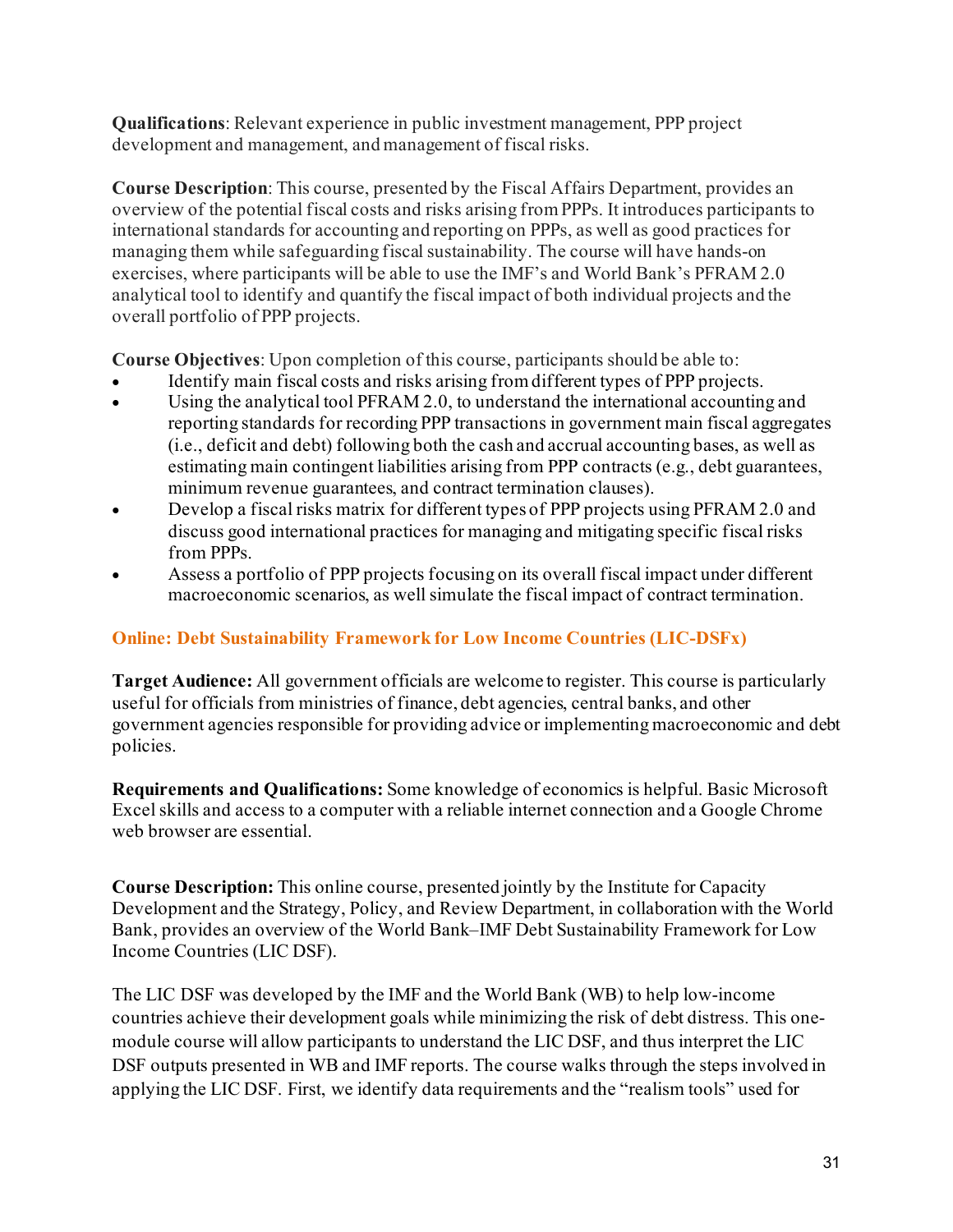assessing the plausibility of macroeconomic projections. Next, the course addresses how the LIC DSF computes a country's debt-carrying capacity, which is used for determining thresholds for the debt-burden indicators. When a debt-burden indicator breaches its threshold under either the baseline or stress test scenarios, this signals risk of debt distress. The course concludes by exploring how judgment can be used to arrive at a final risk rating.

**Course Objectives:** Upon completion of this course, participants should be able to:

- Identify data requirements for the use of the LIC DSF template.
- Identify the steps in the production of risk ratings for low-income countries.
- Understand the LIC DSF realism tools.
- Interpret the LIC DSF stress test scenarios.
- Identify how the LIC DSF computes thresholds for debt-burden indicators.
- Understand the LIC DSF risk ratings
- Interpret the outputs of the debt sustainability analysis for low-income countries, as presented in WB and IMF reports.

# **Online: Financial Development and Financial Inclusion (FDFIx)**

**Target Audience:** Mid-level to senior officials from central banks and government agencies dealing with regulation of the financial sector.

**Qualifications:** Participants are expected to have a basic knowledge of economics or finance. Knowledge of econometrics is helpful but not required. Basic Microsoft Excel skills and access to a computer with a reliable Internet connection and a Google Chrome web browser are essential.

**Course Description:** This course, presented by the Institute for Capacity Development, outlines the macroeconomic relevance of financial development and financial inclusion. Beginning with an analytical framework that defines the role of finance in the economy, the course reviews the conceptual and empirical literature on the impact of finance on macroeconomic performance and growth. It also addresses key policy issues to encourage financial development (market-enabling policies) and limit its potential destabilizing effects (market-harnessing policies). The course introduces financial inclusion as an integral dimension of financial development—a perspective that has only recently received proper attention, as the discussion for many years revolved around the concept and measure of financial depth. The course reviews the indicators currently used to measure financial inclusion, the distinct macroeconomic impact of financial inclusion, and the main policy strategies that have been pursued.

**Course Objectives:** Upon completion of this course, participants should be able to:

Identify a framework for financial market development and financial inclusion, and why they matter for economic growth and development.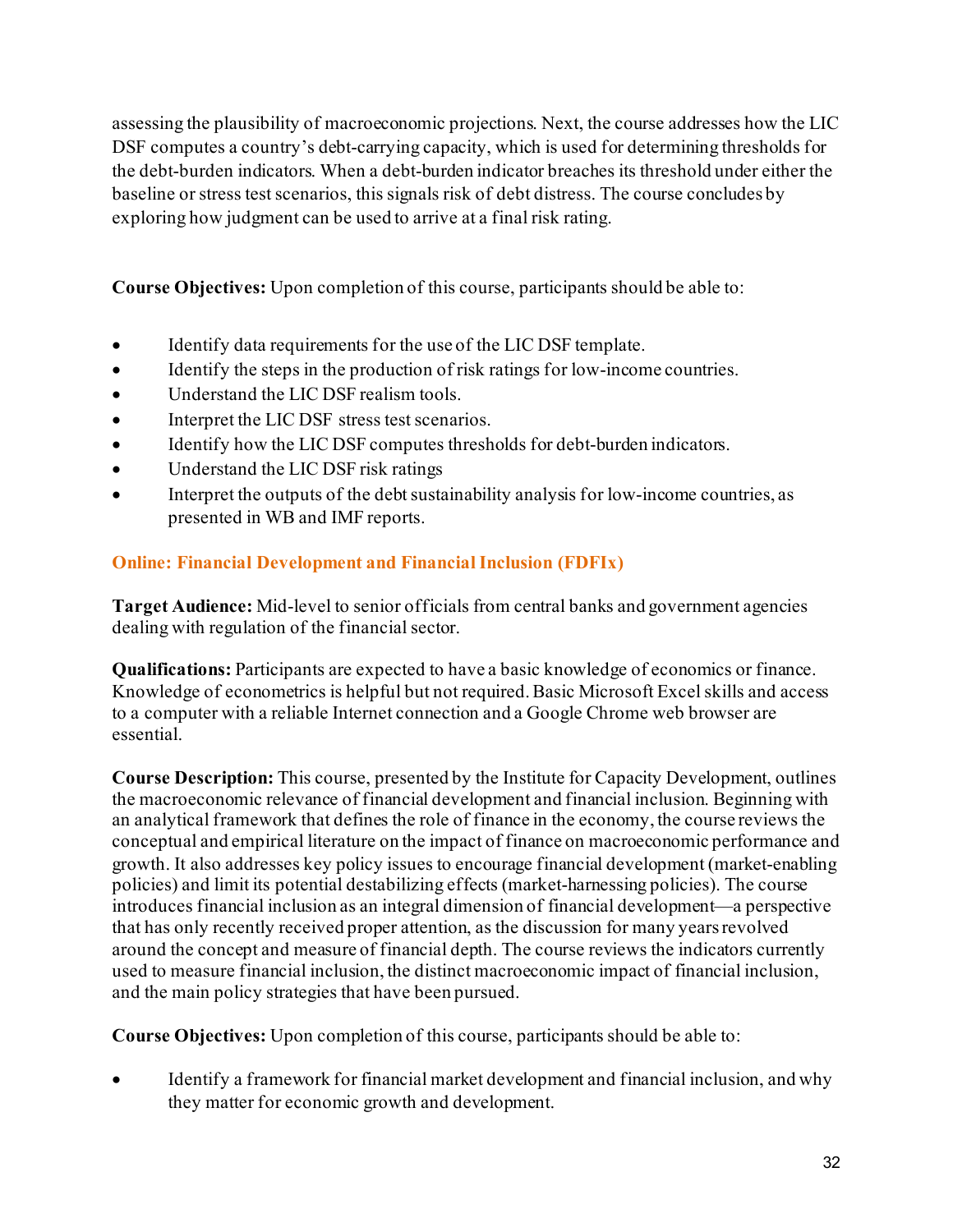- Measure the degree of financial development and inclusion for a country or countries using a wide range of standard indicators and use benchmarking to compare a country to its peers.
- Identify strategies and policies to support the development of financial intermediaries and capital markets in a country, considering initial conditions and links between the financial sector and the macroeconomy.
- Understand the unique challenges SMEs face accessing finance; describe how financial intermediaries can better tailor their products to the needs of the SMEs.
- Provide standard methodologies for managing risks associated with SME lending; evaluate how government policies can improve the lending environment for SMEs and understand the role of state banks and MDBs, including their role in mitigating risks.
- Evaluate the benefits and costs of different financial inclusion policies and identify strategies to promote financial inclusion for households and micro-enterprises.
- Understand various uses of technology in the financial sector (Fintech) and how they could be used to improve the efficiency and inclusiveness of financial services without generating financial instability.

# **Online: Financial Market Analysis (FMAx)**

**Target Audience:** All government officials are welcome to register. The course is particularly well-suited for officials in central banks, ministries of finance, and regulatory agencies who have experience with macroeconomics and are interested in building their expertise in finance. The course is offered in English.

**Requirements and Qualifications:** Participants are expected to have some familiarity with basic statistics and probability techniques. Basic Microsoft Excel skills and access to a computer with a reliable Internet connection and a Google Chrome web browser are essential.

**Course Description:** This online course, presented by the Institute for Capacity Development, introduces participants to the fundamentals of financial analysis that are in the toolkit of policy makers. These tools are used to study the characteristics of various financial instruments and their pricing, analyze portfolios of assets, gaining familiarity with the basics of risk management. Mastery is essential for participants who wish to participate in more advanced and policyoriented IMF courses in financial or macrofinancial areas. The FMAx course covers, among other topics, the pricing of fixed-income securities and equity; the term structure of interest rates; portfolio allocation and diversification; and an introduction to risk management.

- Price a variety of financial assets (money market instruments, bonds, and equities) using the present value (PV) principle.
- Measure and compare different yield measures for financial assets.
- Construct and estimate a yield curve on the basis of readily available information and use several theories to interpret its behavior.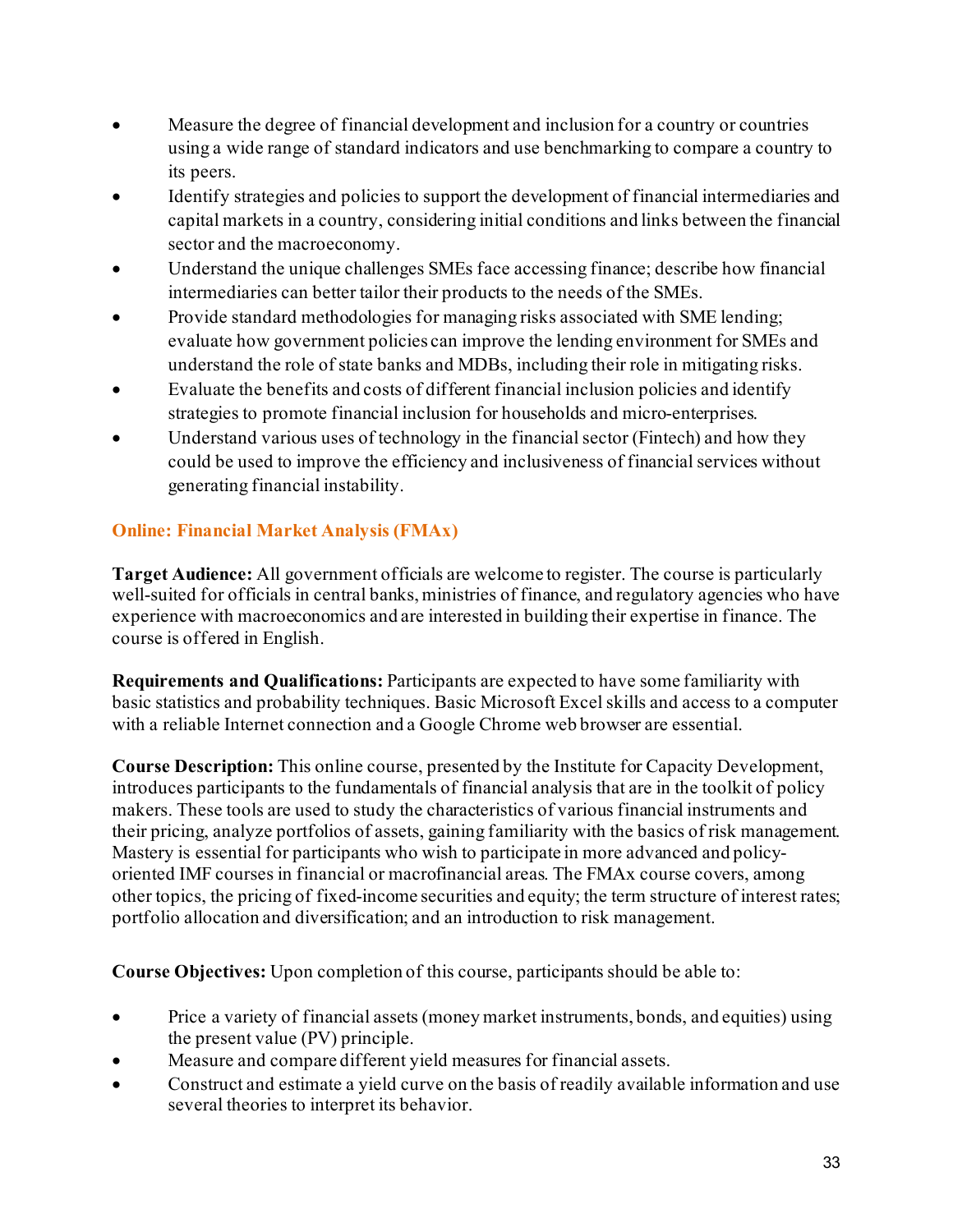- Relate differences in the valuation of single equities or markets to economic fundamentals.
- Construct an optimal portfolio of risky assets using historical return data and assess likely changes in its composition as macroeconomic conditions change.
- Assess the market risk of an investment by calculating its value at risk (VaR), stressed VaR, and expected shortfall, and use back-testing to evaluate the accuracy of past VaR.

# **Fiscal Analysis and Forecasting (FAF)**

**Target Audience:** Junior officials from ministries of finance and central banks who would benefit from a better understanding of the macroeconomic dimensions of fiscal policy.

**Qualifications:** Participants are expected to have a degree in economics or a related field, experience in macroeconomic analysis, and proficiency in Microsoft Excel.

**Course Description:** This course, presented by the Fiscal Affairs Department, offers participants a more extensive exposure to fiscal issues and the macroeconomic effects of fiscal policy than is possible in a standard course on Financial Programming and Policies. Separate lectures are devoted to fiscal accounts and analysis, fiscal forecasting, fiscal sustainability, how the fiscal sector relates to the rest of the economy, fiscal dimensions in financial programming, and governance and fiscal risk management issues.

Workshops take up about half the course time. These cover fiscal accounting and analysis, fiscal forecasting and sustainability, and design of a fiscal baseline for a case study country.

**Course Objectives:** Upon completion of this course, participants should be able to:

- Prepare detailed analyses of revenue and spending developments.
- Generate forecasts of revenue and spending aggregates and discuss policy implications.
- Apply acquired knowledge and skills to group-based assessments of real case studies.

# **Fiscal Policy Analysis (FPA)**

**Target Audience:** Junior to senior officials interested in understanding fiscal policy and its macroeconomic implications.

**Qualifications:** Participants are expected to have taken undergraduate courses in macroeconomics or have equivalent experience and have a basic background in microeconomics and econometrics. It is strongly recommended that applicants have completed the Financial Programming and Policies (FPP) course.

**Course Description:** This course, presented by the Institute for Capacity Development, provides an overview of the concepts and techniques used to analyze how fiscal policy can help ensure macroeconomic stability and sustainable long-term growth. This hands-on course is built around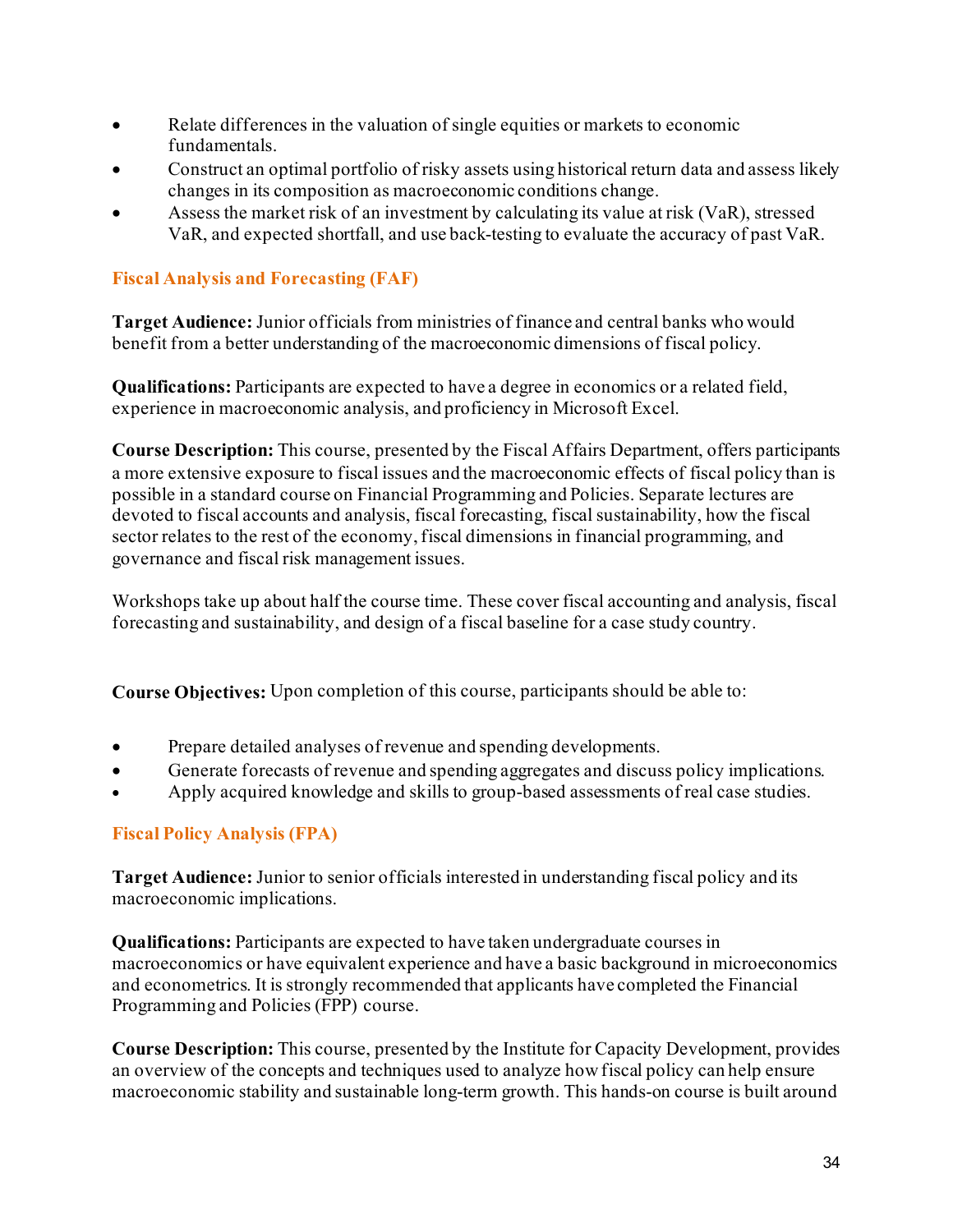the core macrofiscal topics needed to analyze fiscal policy. The learning units include general empirical findings, Microsoft Excel-based workshops, case studies, and selected topics of regional interest. The course will be of interest to officials who wish to better understand how fiscal policy can affect the economy and the related tools of analysis.

**Course Objectives:** Upon completion of this course, participants should be able to:

- Use fiscal policy to attain key government objectives: macro-stability, equity and efficiency, and sustainable long-term growth.
- Use the tools and techniques acquired to assess the country's fiscal stance, fiscal multipliers, and debt sustainability.
- Assess the key elements of tax and expenditure policy.

# **Fiscal Frameworks (FF)**

**Target Audience:** Junior to mid-level government officials in ministries of economy, planning, and finance, treasuries, central banks, independent fiscal agencies, and other agencies involved in the analysis, design, conduct, and assessment of fiscal policy.

**Qualifications:** Participants are expected to have a degree in economics or finance or equivalent work experience, good quantitative skills, and proficiency in the use of computers to analyze data. It is strongly recommended that applicants have completed the Financial Programming and Policies (FPP) and the Fiscal Policy Analysis (FPA) course before enrolling in this course. Familiarity with Microsoft Excel is essential as many workshops are conducted in Excel.

**Course Description:** This course, presented by the Institute for Capacity Development, starts by reviewing the role of government and the objectives of fiscal policy; revisits essential macrofiscal tools and methodologies; and identifies a country's fiscal framework as the set of institutions that design and conduct fiscal policy. The course stresses the need for high-quality information, transparency, and responsibility in order to hold governments accountable for their medium- to long-term fiscal objectives. The course concludes with thematic presentations by participants.

- Describe recently introduced institutions to enhance fiscal policy effectiveness.
- Critically assess the quality of data for fiscal policy.
- Design fiscal rules for specific national problems.
- Use an in-year tool to monitor fiscal performance.
- Contribute to building a medium-term budget (for consolidation or stimulus) while limiting recession risks and respecting sustainability.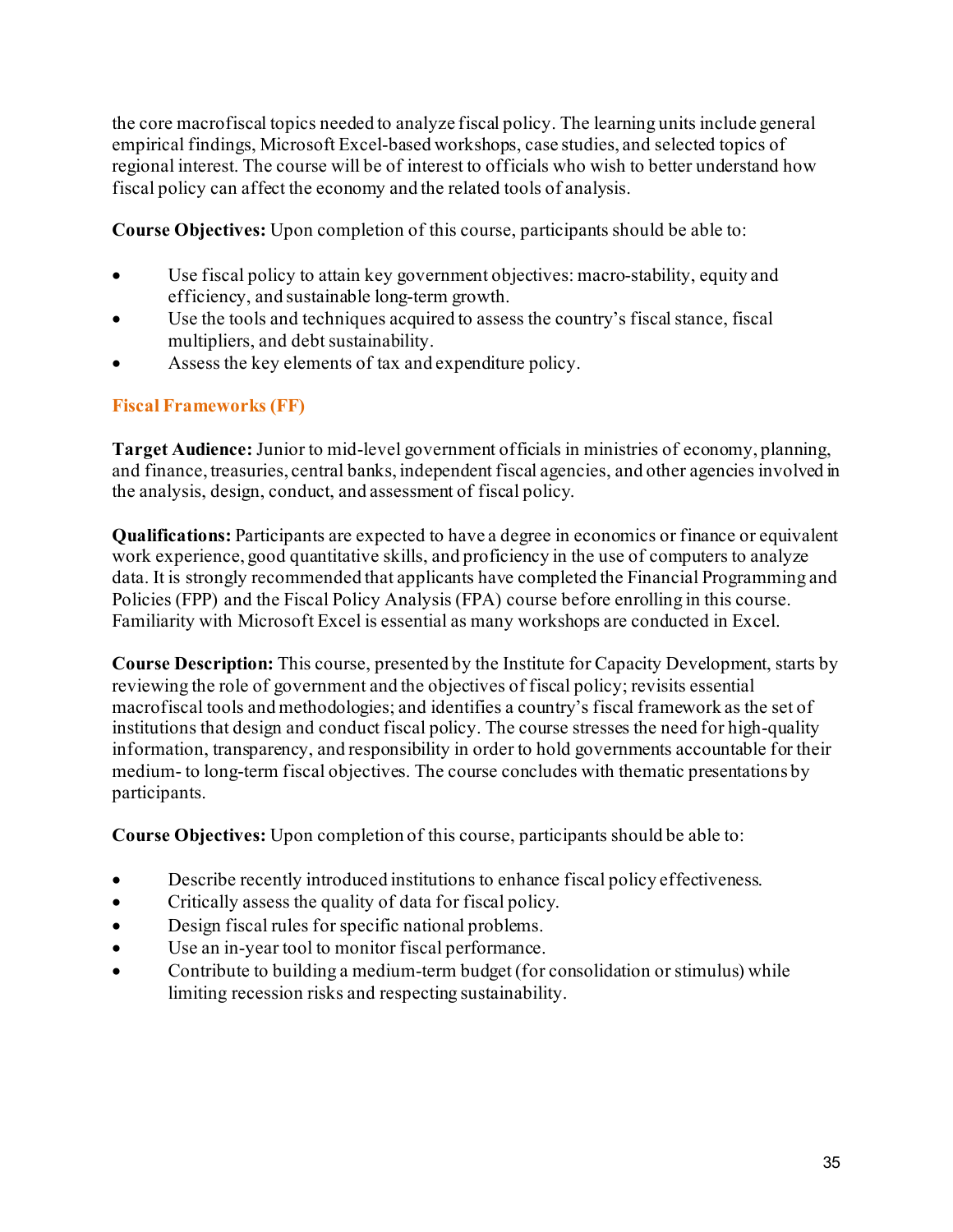# **Fiscal Sustainability (FS)**

**Target Audience:** Junior to senior officials with some intermediate fiscal background who are interested in understanding and applying fiscal sustainability analyses and learning how such analyses may relate to a country-specific environment.

**Qualifications:** Participants are expected to have a degree in economics or equivalent work experience and some familiarity with using spreadsheets.

**Course Description:** This course, presented by the Institute for Capacity Development, looks at fiscal sustainability as a requirement for macroeconomic stability and sustainable and inclusive long-term growth. It provides a thorough overview of how to assess fiscal sustainability from a policy and tools perspective. The course also discusses long-term fiscal pressures and risks as well as debt management strategies and the early warning indicators used by the IMF. Special attention is given to case studies of fiscal crises and the subsequent fiscal adjustments.

**Course Objectives:** Upon completion of this course, participants should be able to:

- Describe why fiscal sustainability is central to macroeconomic stability and sustainable growth.
- Apply effective concepts, definitions, and techniques for analyzing fiscal sustainability.
- Identify fiscal vulnerabilities, distinguishing between near-term and long-term risks.
- Analyze crises and fiscal adjustment cases.
- Differentiate between various debt sustainability analysis (DSA) frameworks.
- Prepare a brief DSA for either a country with access to financial markets or a low-income country.

# **Gender Budgeting (GB)**

**Target Audience**: Government officials from various agencies involved in gender budgeting. These agencies include gender policy coordination units, ministries of finance, and ministries of women. Participants should preferably have some familiarity with the concepts or practice of gender budgeting.

**Qualifications**: Mid-level to senior officers with experience in fiscal policy or budgeting.

**Course Description:** This workshop, presented by the Fiscal Affairs Department, provides an intermediate-level approach to gender budgeting, drawing on the IMF's Public Financial Management (PFM) framework.

Gender equality is on the government's policy agenda in many countries. As the budget system is a primary policy instrument, it can play a central role in implementing governments' gender policies and goals.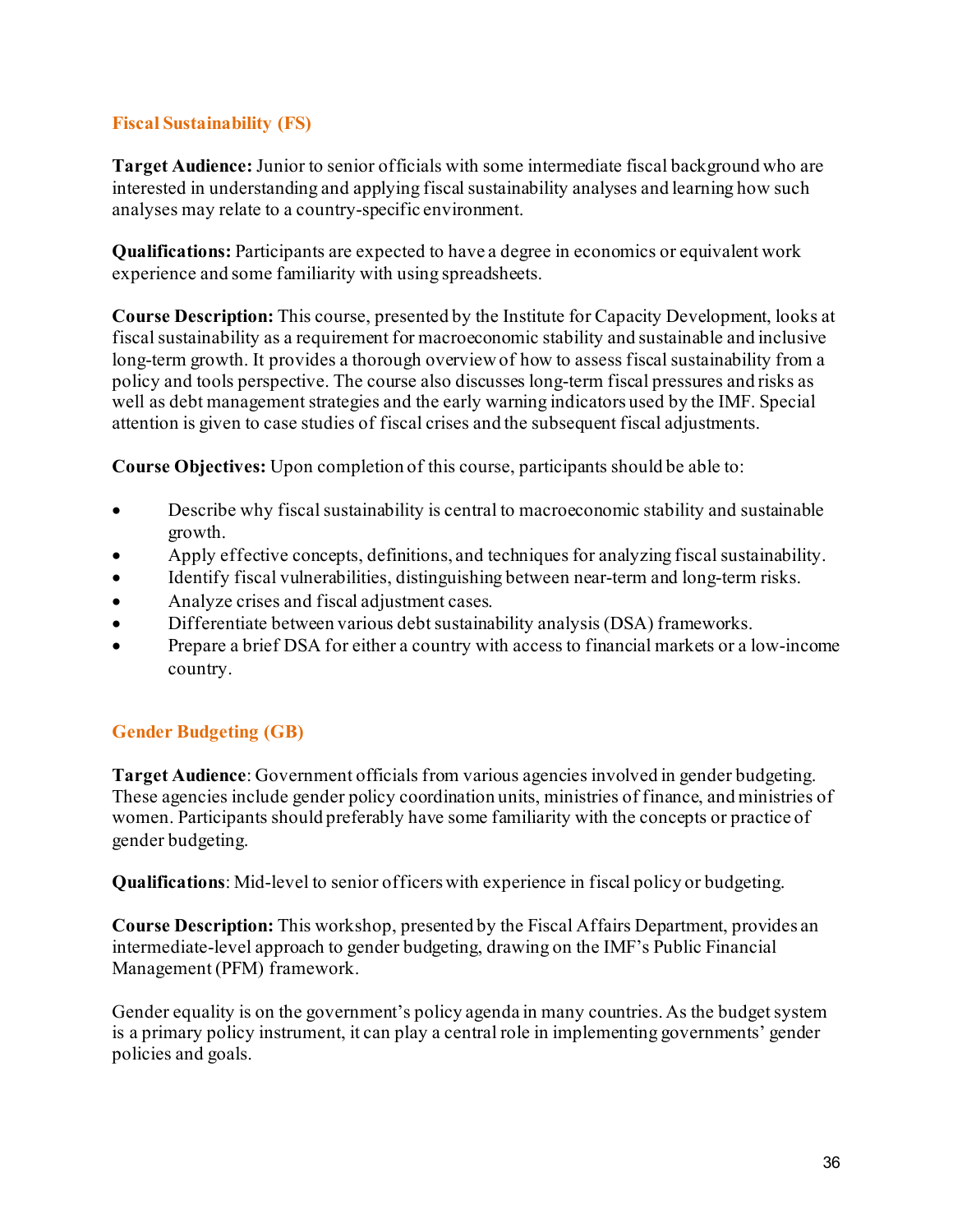The workshop will help countries to: (i) develop a deeper understanding of gender budgeting practices and their integration with each stage of the PFM cycle; (ii) apply this to participant country practices through workshops; (iii) initiate a dialogue among participating countries on the design and implementation of gender budgeting initiatives and practices, with the objective of learning lessons and improving the impact of these initiatives. Participants will be invited to explain specific practices in their own countries, assess their own and other countries' challenges, and propose solutions.

It also brings together government representatives from various agencies – including gender policy coordination units ministries of finance, and ministries of other specific sectors.

**Course Objectives:** Upon completion of this workshop, participants should be able to:

- Identify institutional perspectives on gender-responsive budgeting and gender equality.
- Better understand the levels of practice of gender budgeting at each stage of the PFM cycle and the interrelations between these stages.
- Identify the level of practice of gender budgeting currently being implemented in their own countries and how this can be affected by PFM challenges.
- Identify precise steps in moving towards improved practice in their own countries as well as the possible synergies of these steps with ongoing PFM reforms.

# **Online: Public Debt Dynamics and Debt Sustainability (DDTx)**

**Target Audience:** All government officials are welcome to register. This course is particularly useful for officials from ministries of finance, debt agencies, central banks, and other government agencies responsible for implementing macroeconomic and debt policies.

**Requirements and Qualifications:** Some knowledge of economics is helpful. Basic Microsoft Excel skills and access to a computer with a reliable internet connection and a Google Chrome web browser are essential.

**Course Description:** This online course, presented by the Institute for Capacity Development, explains how to project the stock of public debt over time for baseline (most likely) and alternative scenarios and how to estimate the path of fiscal adjustments necessary to reach a predetermined target level of debt.

This two-module course lays out the underpinnings of public debt dynamics (i.e., the evolution of public debt over time) and explains how these concepts are applied in an easy-to-use Excelbased Public Debt Dynamics Tool (DDT). Using projections of some 10 key macroeconomic and financial variables, the DDT provides public debt projections under baseline and stress test scenarios, including through fan charts that describe uncertainty about the evolution of debt over time in a probabilistic manner. The DDT also identifies the main drivers of public debt changes and computes measures of fiscal adjustments that are necessary to achieve a public debt target during a certain period, as specified by the user.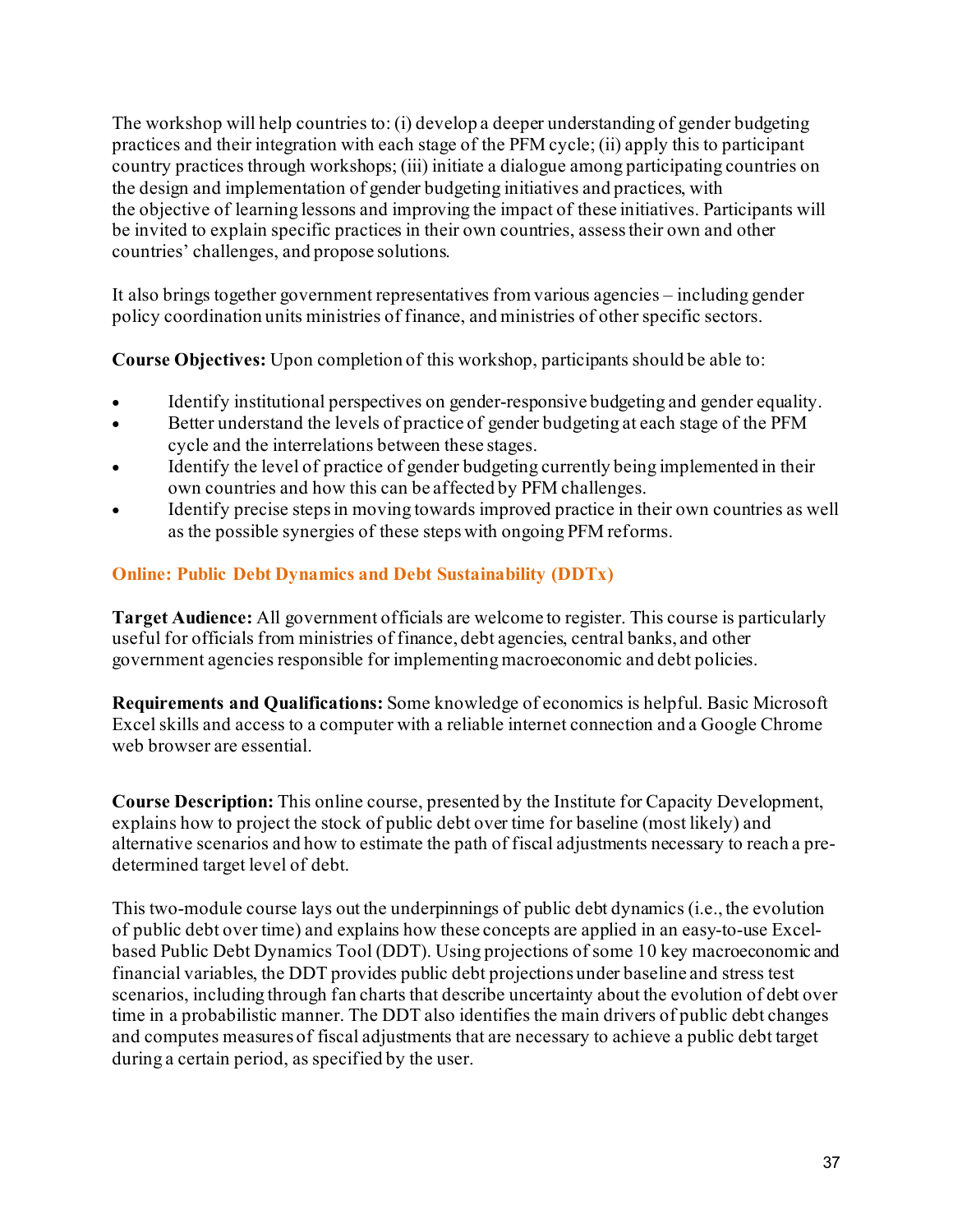**Course Objectives:** Upon completion of this course, participants should be able to:

- Compute public debt dynamics.
- Identify the main drivers of public debt dynamics.
- Compute measures of fiscal adjustments necessary to achieve a public debt target.
- Conduct a stress test to public debt dynamics, including through the use of fan charts.
- Identify the main components of a debt sustainability analysis to assess the risk of debt distress.

# **Online: Public Debt Dynamics Under Uncertainty (DDUx)**

**Target Audience:** All government officials are welcome to register. This course is particularly useful for officials from ministries of finance, debt agencies, central banks, and other government agencies responsible for providing advice or implementing macroeconomic and debt policies.

**Requirements and Qualifications:** Some knowledge of economics is helpful. Basic Microsoft Excel skills and access to a computer with a reliable internet connection and a Google Chrome web browser are essential.

**Course Description:** This online course, presented jointly by the Institute for Capacity Development and the Fiscal Affairs Department, provides an overview of how to assess public debt dynamics under uncertainty. The course discusses how to think about public debt projections when we acknowledge uncertainty about the key variables underlying debt projections (GDP growth, interest and exchange rates, and primary balances).

This one-module course will allow you to produce and interpret fan charts (graphical tools used to describe uncertainty about the evolution of a variable over time). The course will also present the concepts of maximum debt limit (level of debt beyond which there could be significant negative consequences for the economy) and safe debt (a level of debt sufficiently below the debt limit to provide a comfortable and prudent buffer). The course explains how to use fan charts to derive a safe level of debt and how to assess fiscal risks.

**Course Objectives:** Upon completion of this course, participants should be able to:

- Explain what a fan chart of debt is.
- Interpret a fan chart to identify risks to public debt dynamics.
- Understand how to produce fan charts through simple Monte Carlo simulations.
- Understand how to produce fan charts using VAR models and fiscal reaction functions.
- Understand the concept of safe debt and maximum debt limit.
- Evaluate debt dynamics under uncertainty.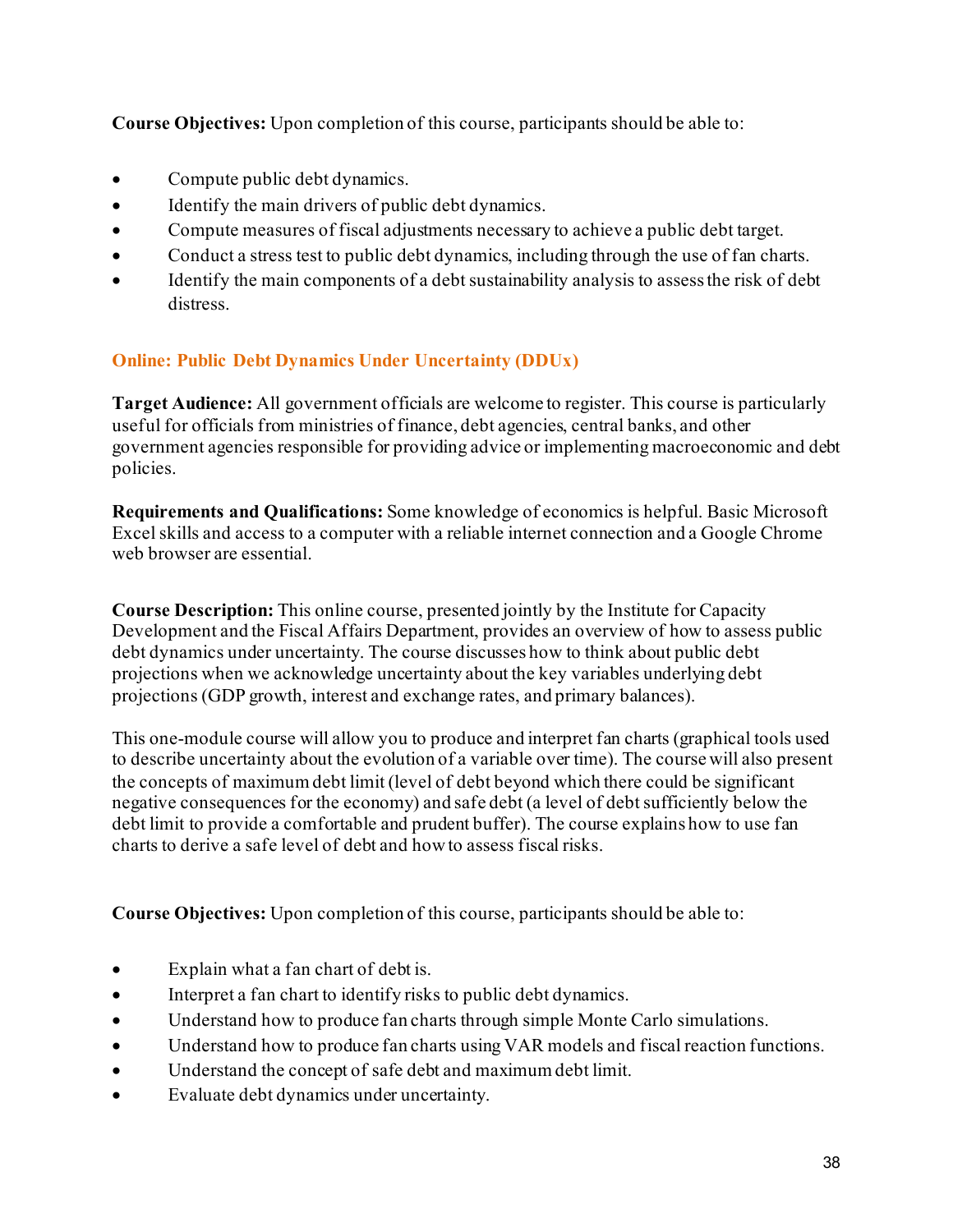# **Online: Public Debt, Investment, and Growth: The DIG and DIGNAR Models (DIGx)**

**Target Audience:** All government officials are welcome to register. This course is particularly useful for officials from ministries of finance, debt agencies, central banks, and other government agencies responsible for providing advice or implementing macroeconomic and debt policies.

**Requirements and Qualifications:** Some knowledge of economics is helpful. Basic Microsoft Excel skills and access to a computer with a reliable internet connection and a Google Chrome web browser are essential.

**Course Description:** This online course, presented by the Institute for Capacity Development and the Research Department, explains how to analyze the relation between public investment, growth, and public debt dynamics using two dynamic structural models: the Debt, Investment, and Growth (DIG) model and the Debt, Investment, Growth and Natural Resources (DIGNAR) model. The course presents and discusses the key pieces of these models (the investment-growth nexus, the fiscal adjustment, and the private sector response) and their interactions, which helps learners understand and assess the macroeconomic effects of public investment scaling-up plans, including on growth and debt dynamics. It elaborates on important factors that may shape these effects such as the type of fiscal financing, the rate of return of public capital, the efficiency of public investment, and the capacity of governments to mobilize revenues.

Over the past decade, the DIG and DIGNAR models have gained wide acceptance for policy work. They have complemented the analyses done with the IMF and World Bank Debt Sustainability Framework, with over 65 country applications in the context of Fund-supported programs and surveillance work. They have helped inform policy analysis, based on qualitative and quantitative scenario analyses, on issues not only related to public investment surges but also to fiscal consolidations, cash transfers to poor households, the mix of public current and capital expenditures, the efficiency of public spending and tax administration, and the collapse of commodity prices, among other areas. The course will illustrate some of these applications and explain how to interpret the output of these policy scenario analyses.

**Course Objectives:** Upon completion of this course, participants should be able to:

- Understand the basics of dynamic macroeconomic models for analyzing public investment scale-ups, growth, and debt dynamics.
- Understand the key elements of the DIG and the DIGNAR models.
- Understand how these models are used to analyze how the macroeconomic effects of public investment surges depend on policy responses, the type of financing of these surges (e.g., taxes and domestic versus external financing), and structural factors (e.g., the efficiency of public investment).
- Interpret the output of policy scenario analyses using the DIG and DIGNAR models, as reflected in official IMF documents such as Article IV reports.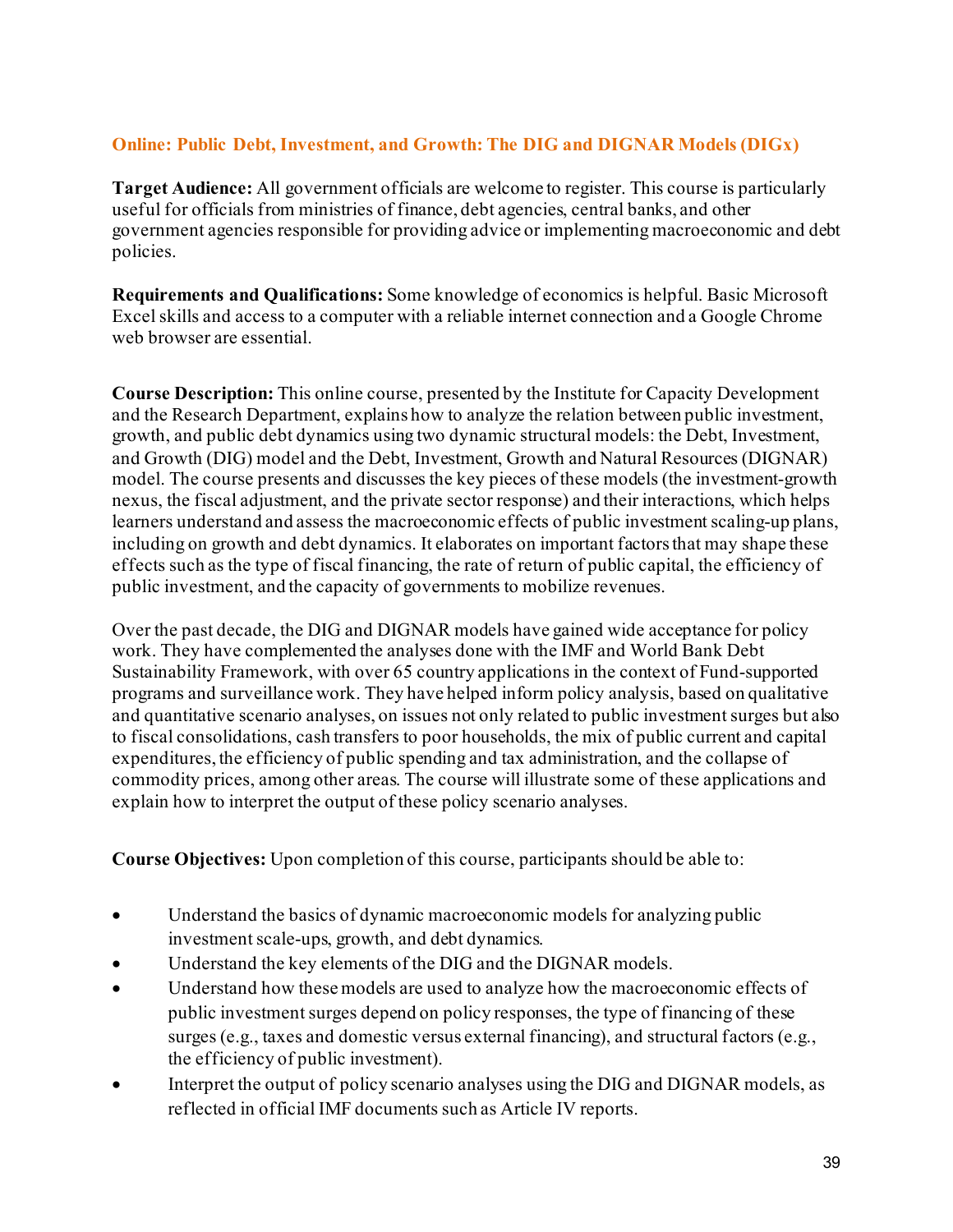# **Online: Public Financial Management (PFMx)**

**Target Audience**: Members of the general public with an interest in public finances, budget transparency and government accountability, all government officials, including from development agencies, and staff from civil society organizations are welcome to register. The course is particularly relevant for mid-level to senior officials in ministries of finance, treasuries, debt management offices, ministries of economy, or financial planning divisions in line ministries. It is also targeted at officials involved in capacity strengthening functions related to public financial management (PFM). The training is designed for participants who already have a basic understanding of PFM systems and builds on that knowledge at an intermediate level.

**Requirements and Qualifications**: Basic understanding of PFM systems would be helpful. Access to a computer with a reliable Internet connection and a Google Chrome web browser is essential.

**Course Description**: This online course, presented by the Fiscal Affairs Department, provides an overview of PFM systems, institutions, and capacity building in developing and emerging market economies. It focuses on PFM issues in support of macroeconomic stability, inclusive growth, achievement of the Sustainable Development Goals (SDGs), and post-crisis recovery. The training covers a wide range of topics and treats PFM as an integrated system rather than a collection of specialties. As such, it focuses on PFM priorities, reform objectives and implementation risks. The course is built on conceptual and practical approaches, and includes testimonials from ministers of finance, practitioners, and other stakeholders from many countries.

**Course Objectives**: Upon completion of this course, participants should be able to:

- Explain why PFM is an important tool to implement public policies.
- Describe and analyze the budget cycle and its main components.
- Describe a simple medium-term budget framework, a cash management plan, and a public investment management reform strategy.
- Identify tools for the effective management of fiscal risks, components of fiscal transparency, reliable fiscal reports, and internal and external audits.
- Identify issues relevant to the prioritization and sequencing of PFM reforms, and the challenges faced in implementing such reforms.
- Explain how civil society, public participation, and supreme audit institutions keep governments accountable.
- Describe the role of local conditions and political institutions in designing and implementing reforms.

# **Online: RA-GAP – Tax Gap Analysis (VGAPx)**

**Target Audience:** Officials in ministries of finance and revenue administrations involved in tax gap and revenue performance analysis.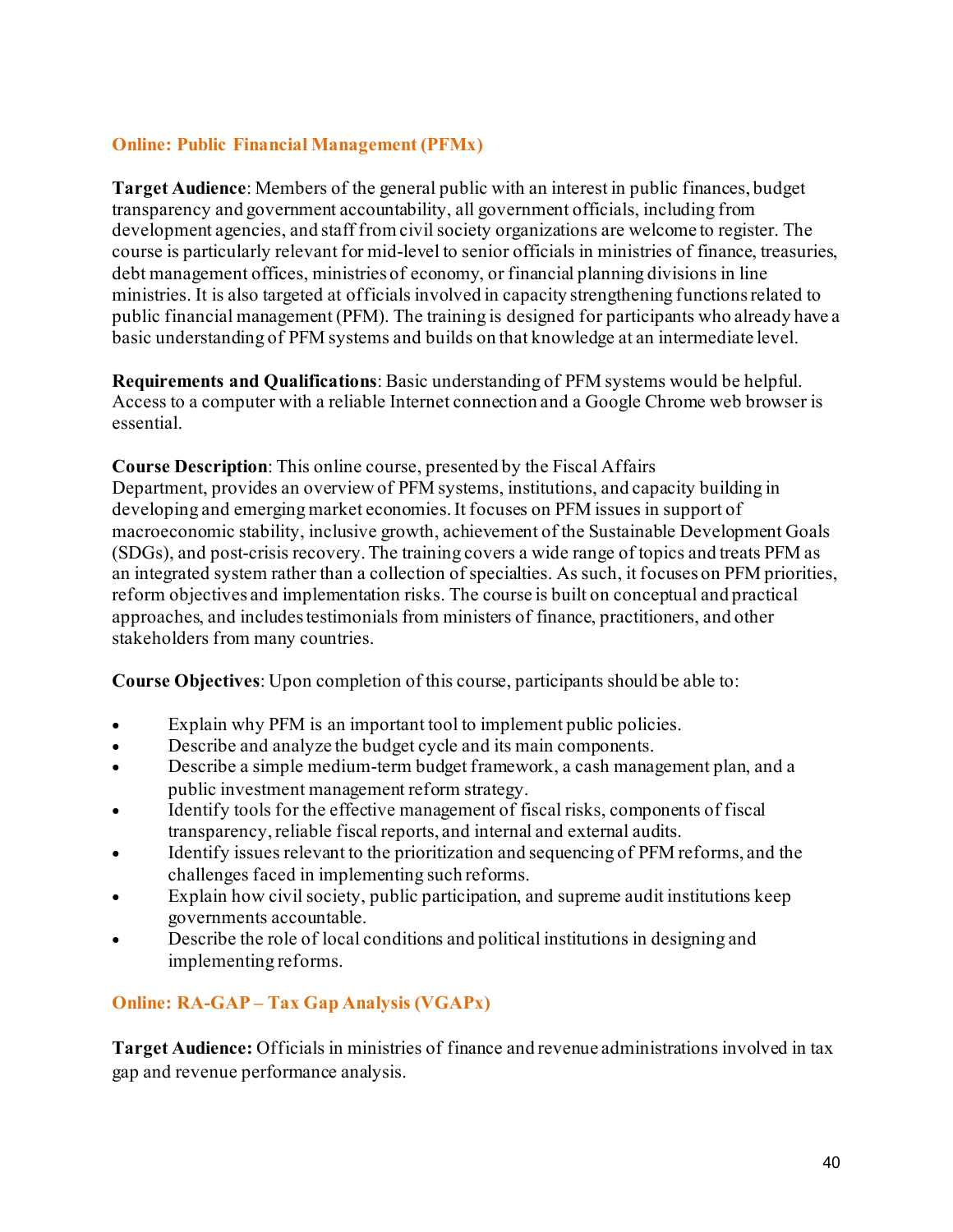**Qualifications:** Participants are expected to have strong familiarity with government finances, value-added tax (VAT) design, and at least an intermediate level of familiarity with national accounts. Intermediate Microsoft Excel skills and access to a computer with a reliable Internet connection with a Google Chrome web browser are essential.

**Course Description:** This online course, presented by the Fiscal Affairs Department, provides instruction on how to prepare and execute VAT gap estimation model (VGEM) of the IMF's Revenue Administration Gap Analysis Program (RA-GAP). The course is broken into five modules covering: an overview of the VAT gap modeling framework; using the VAT gap estimation model; measuring actual VAT; constructing the potential VAT base; and running the model, interpreting the results, and troubleshooting.

**Course Objectives:** Upon completion of this course, participants should be able to:

- Prepare the data inputs for VGEM.
- Produce and interpret the results from VGEM.
- Diagnose and correct for errors that might be affecting the results.

# **Reforming Fuel Subsidies (RFS)**

**Target Audience:** Mid-level to senior officials at ministries of finance, other ministries, and government agencies involved in setting fuel prices or fuel subsidy policy.

**Qualifications:** Participants are expected to have a degree in economics or a related field. Proficiency in Microsoft Excel is desirable.

**Course Description:** This course, presented by the Fiscal Affairs Department, explores recent developments in subsidy spending on fuel products, their macroeconomic impact, and the environmental and social implications. Building on country-specific case studies, the course elaborates on key elements of successful reforms, such as measures to protect low-income groups adversely affected by lower subsidies. The course also disseminates tools for measuring subsidies and assessing the distributional impact as well as alternative fuel pricing mechanisms that can help smooth the transmission of international fuel price changes to domestic prices while protecting the budget. Participants may be asked to make presentations on their own country's experience in setting fuel prices and reforming subsidies.

**Course Objectives**: Upon completion of this course, participants should be able to:

- Explain the different rationales for energy subsidies and how subsidies are measured.
- Describe the drawbacks of energy subsidies.
- Identify possible barriers to the reform of fuel subsidies.
- Design an effective reform strategy drawing on lessons from the experiences of other countries.
- Use tailored tools to measure fuel subsidies and estimate the impact of a fuel subsidy reform on household welfare, in order to inform the design of mitigating measures and guide the choice of alternative fuel pricing mechanisms.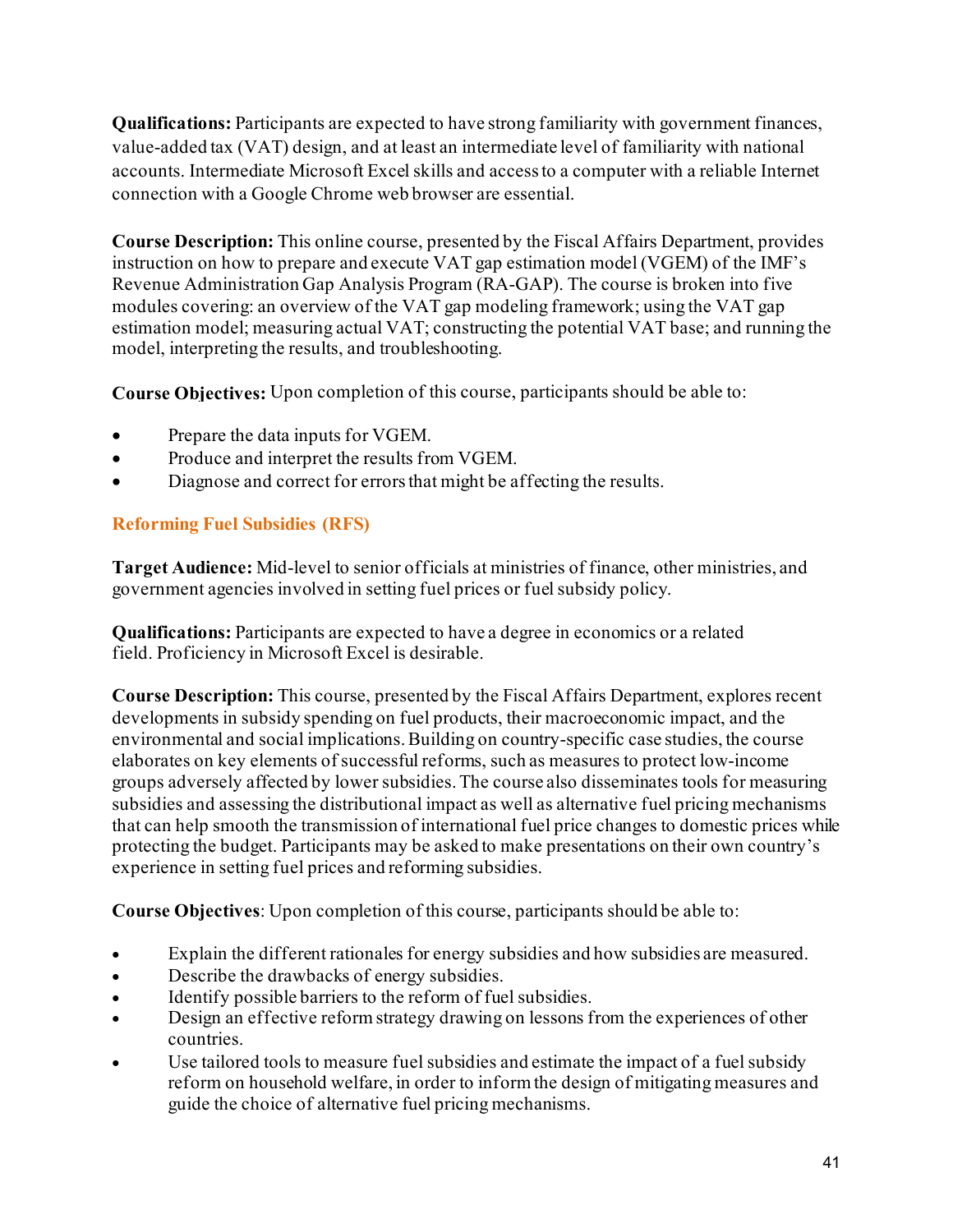# **Online: Revenue Forecasting and Analysis (RFAx)**

**Target Audience:** Government officials working in ministries of finance or in revenue administrations who are charged with conducting revenue forecasts and/or assessing the revenue or distributional impact of tax policy changes.

**Requirements and qualifications**: The training is designed for participants who have basic to intermediate understanding of tax policy. Participants are expected to have a degree in economics or tax accountancy (ideally with some background in econometrics) and should be proficient in Microsoft Excel. Access to a computer with a reliable Internet connection and a Google Chrome web browser is essential.

**Course Description:** This online course, presented by the Fiscal Affairs Department, focuses on the technical and institutional aspects of revenue forecasting and tax policy analysis. It provides an overview of the quantitative methods that are required to forecast and evaluate the revenue implications of changes in major taxes, namely personal income taxes, corporate income taxes, value added taxes, excise taxes, and international trade taxes. The course also emphasizes the necessity of establishing a strong institutional framework to support the revenue forecasting process.

The course builds on both conceptual and practical approaches and employs hands-on activities to support learning, which includes quizzes and quantitative exercises with real fiscal data.

**Course Objectives:** Upon completion of this course, participants should be able to:

- Describe the role of revenue forecasting in the budget-making process.
- Identify good practices relating to the institutional framework that supports the revenue forecasting process.
- Identify data requirements for each method of revenue forecasting.
- Apply macro-based models to forecast tax revenue.
- Apply input-output models and micro-simulation techniques to analyze the revenue and distributional implications from indirect and direct taxes.
- Recognize the strengths and limitations of different models.

# **Social Protection, Taxation and Employment (SPTE)**

**Target Audience:** Officials at Ministries of Finance, Labor, and Social Affairs, and Social Security Institutions involved in the analysis, design and implementation of labor taxes and social benefits.

**Qualifications**: Participants are expected to have a degree in social science (e.g., economics or social policy) or a related field.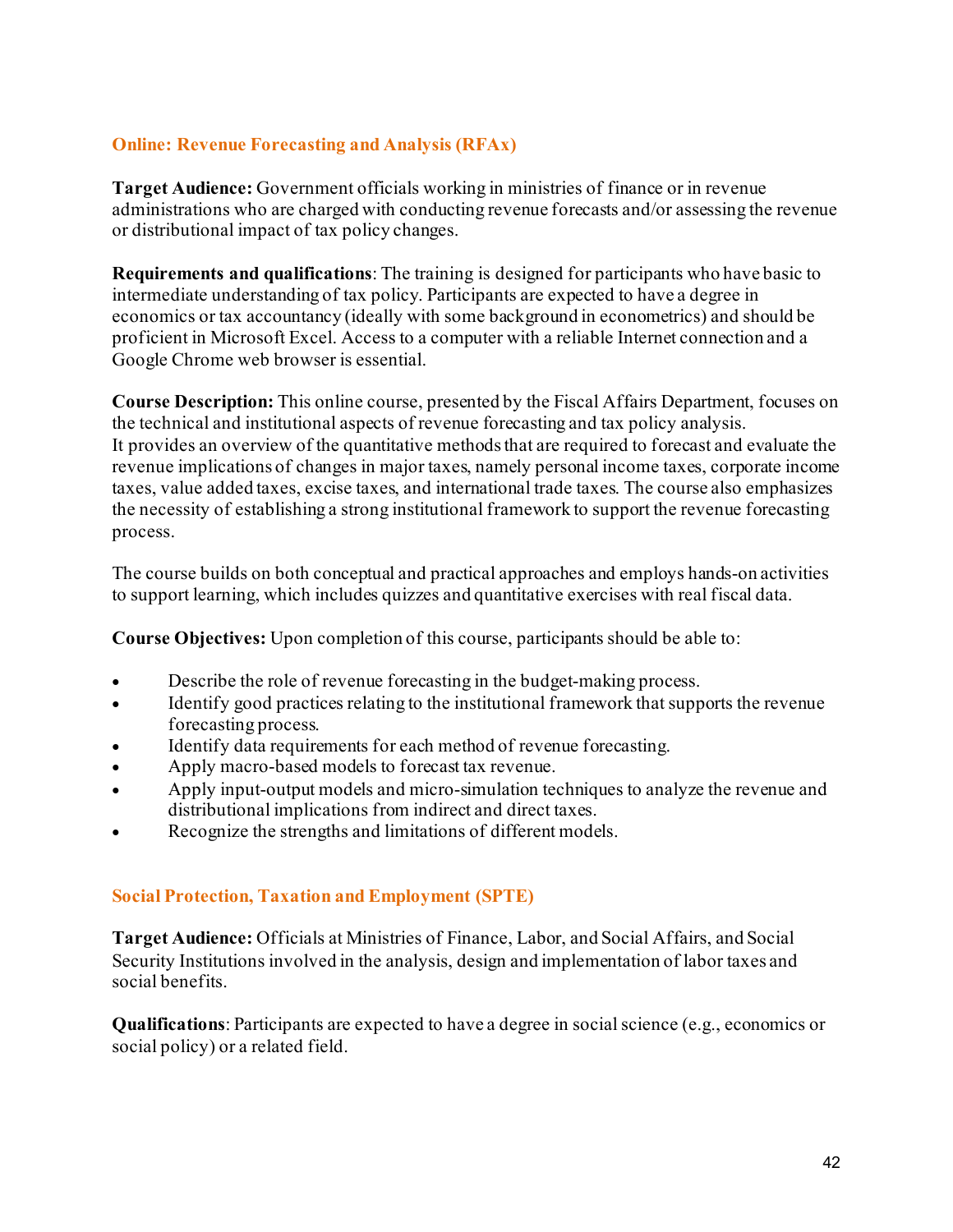**Description:** This course, presented by the Fiscal Affairs Department, provides an overview of the impact of labor taxation and social protection systems on employment outcomes in advanced and emerging European countries, with an emphasis on reform options and associated tradeoffs. Boosting employment and reducing undeclared work are priorities in many advanced and emerging European economies, where labor markets are often constrained by demographic trends, low labor-force participation (particularly among females and young people), and weak productivity growth. Undeclared work remains a significant challenge, leaving many individuals without social protection and reducing revenue collection. For these reasons, many governments are considering reducing labor taxation to boost employment and reduce the size of undeclared work. This, in turn, generates financing needs for social protection systems, particularly in contexts where such systems must be strengthened to provide adequate support to workers and households at scale.

**Course Objectives:** Upon completion of the course, participants should be able to:

- Understand key issues in labor taxation and social benefits that are critical for promoting employment and reducing undeclared work.
- Design a package of reforms customized for their own countries' parameters, including administrative capacity to reach workers and households with social benefits and tax invoices.

# **Tax Administration Diagnostic Assessment Tool (TADAT)**

**Target Audience:** Mid-level to senior tax/revenue administration officials from domestic tax/revenue administrations, ministries of economy and finance or equivalent that deal with revenue/tax issues, subnational tax administrations, national audit offices, and capacity development providers assisting with tax/revenue administration or public finance reforms.

# **Qualifications:** Relevant experience in tax/revenue administration

or capacity development assistance areas or projects related to revenue/tax/public finance reform issues.

**Course Description:** This course, presented under the auspices of the Fiscal Affairs Department, is designed to equip participants with thorough knowledge of the TADAT methodology, tax administration international good practice, and the necessary professional skills to conduct formal or internal/self-benchmarking TADAT assessments. Further, the training program participants are guided in: (i) the interpretation assessment results and their use as input to strengthen or update tax administration reform strategies and work plans; and (ii) how TADAT metrics can be incorporated into day-to-day tax administrations' performance monitoring and evaluation systems as well as using the TADAT assessment results as a baseline. Trainers will use practice exercises depicting real field scenarios to illustrate the application of the TADAT methodology. Analytical models derived from the TADAT assessment results will demonstrate the potential use of the TADAT framework to improve taxpayer compliance management. An exam (with a 75 percent pass mark) is offered for participants interested in being certified as TADAT-trained persons or assessors, depending on eligibility criteria.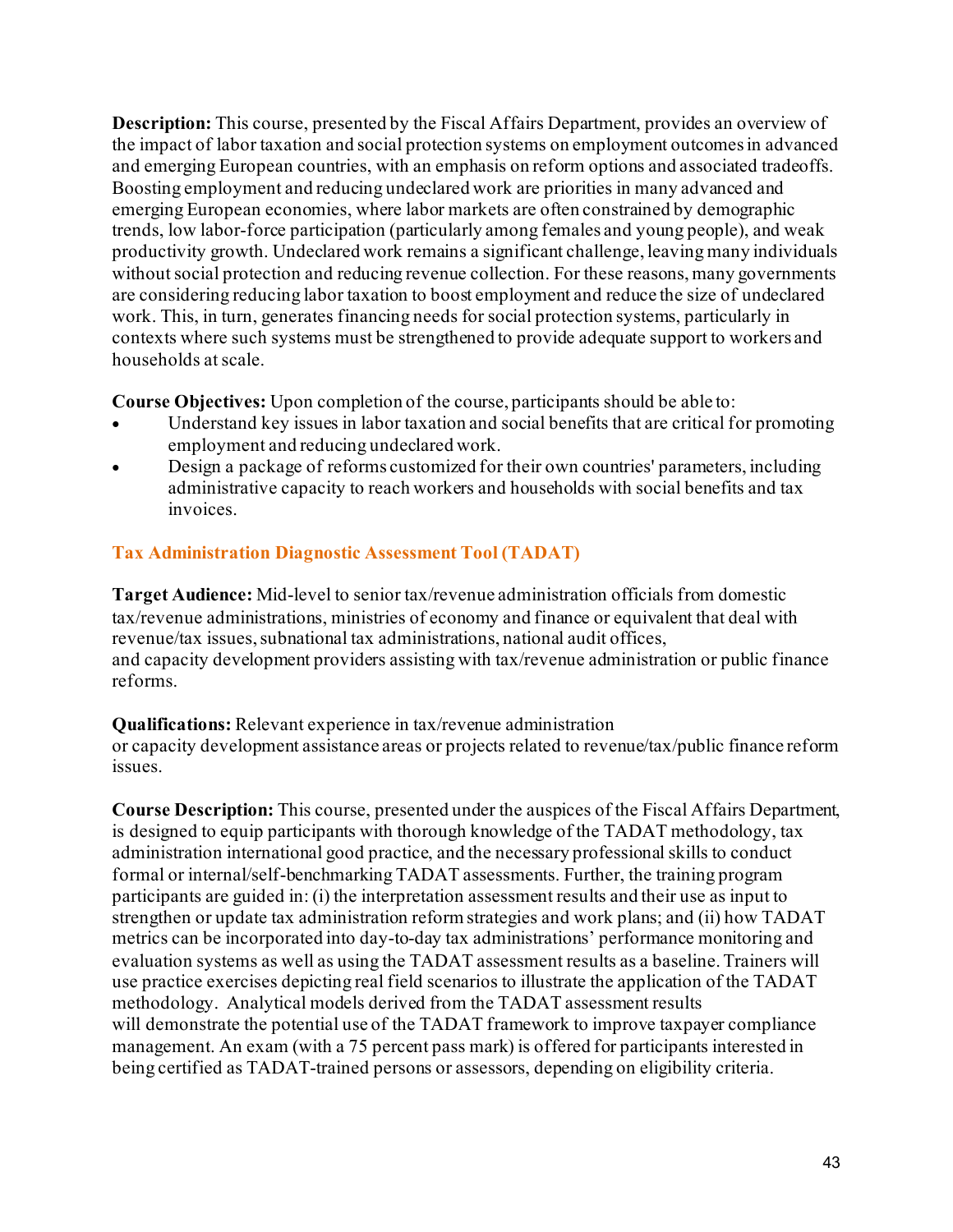**Course Objectives:** Upon completion of this course, participants should be able to:

- Demonstrate an in-depth understanding of tax administration international good practices.
- Understand the use of the TADAT measurement metrics to assess the performance of a country's system of tax administration.
- Write components of a quality TADAT Performance Assessment Report (PAR).
- Interpret TADAT assessment results holistically.
- Understand associations/linkages between the various TADAT measurable dimensions and how they might impact each other and tax administration reform efforts.
- Use TADAT assessment results as inputs into developing or strengthening tax administration reform strategies and work plans.
- Identify the essential elements of and how to manage an assessment team and stakeholder dynamics.

# **Tax Policy and Administration: Theory and Practice (TPAT)**

**Target Audience:** Senior officials from ministries of finance and tax administrations whose responsibilities include advising ministers on tax policy issues or managing tax administration. Their duties are likely to include policy analysis and evaluation; drafting policy proposals; drafting tax laws; and managing organizational issues, strategic planning, information technology, and other major operational functions in tax administration.

**Qualifications:** Participants involved in policy areas are expected to have a degree in economics, law, or a related field, experience in producing analytical reports, and proficiency in Microsoft Excel. Participants involved in tax administration areas are expected to be senior managers from the top two levels of their agency.

**Course Description:** This course, presented by the Fiscal Affairs Department, is designed to broaden participants' knowledge of the main challenges governments face in designing, administering, and monitoring a modern tax system. It briefly outlines the theoretical underpinnings of tax policymaking and discusses in detail its practice and implementation with an emphasis on the region the course is directed to. Participants are encouraged to share their experiences in developing strategies to improve their tax systems and how they are implemented and administered. Through lectures and workshops, the course:

- Provides an overview of policy design principles and their implications for tax administration—establishing linkages between tax policy and administration and showing how functions feed into one another;
- Reviews design issues for major taxes that form modern tax systems (e.g., broad-based consumption and income taxes, property taxes, excises, natural-resource taxation, and small business tax regimes) and discusses approaches to tax policymaking in specific economic and institutional settings, such as resource-rich countries and countries in economic blocs/customs unions;
- Discusses the organization and operations of tax administrations and the management of tax compliance, drawing on experiences within and beyond the region;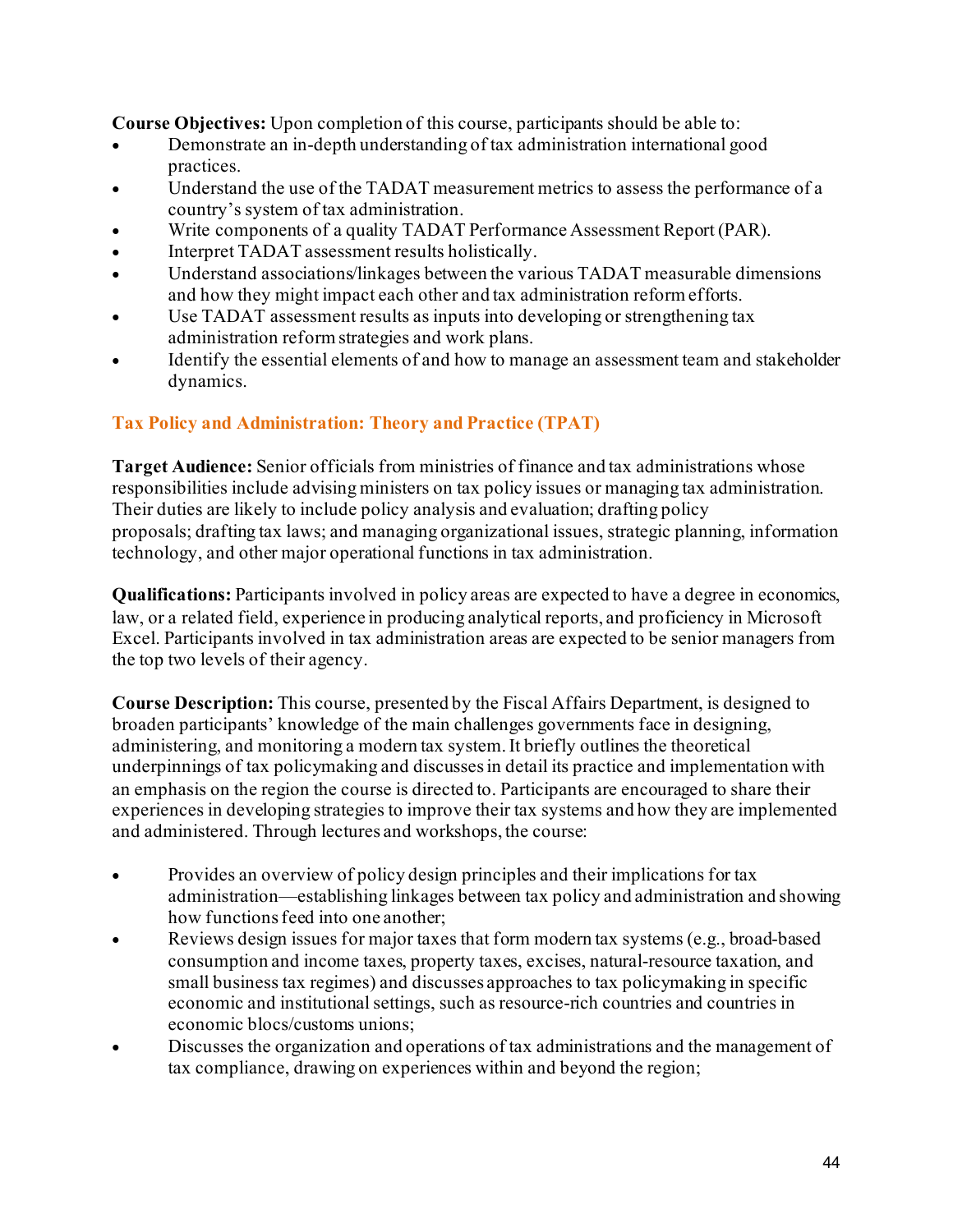• Gives an overview of emerging and topical issues in tax policy and administration and their implications for tax systems in each region.

**Course Objectives:** Upon completion of this course, participants should be able to:

- Summarize key tax policy design principles and their implications for tax administrations, such as how to link tax policy and tax administration; how functions feed into one another; and how design principles may differ in different economic settings, perhaps comparing resource-rich countries with other countries.
- Identify the core elements of the major taxes in modern tax systems, such as broad-based consumption and income taxes, property taxes, or small business tax regimes.
- Recognize the impact and consequences of specific policies usually in place in some countries (reduced rates, exemptions, tax incentives, delay in refund tax credits such as those of the VAT, restriction to input tax deductions in the VAT or expenses in the CIT, etc.)
- Identify the main problems affecting international taxation and the tools to reduce them (transfer pricing regulations, exchange of information among countries, etc.)
- Describe and analyze the organization and core functions of modern tax administrations, and the key challenges and approaches to managing tax compliance.
- Summarize common barriers and approaches to tax system reform, including the formulation of a Medium-Term Revenue Strategy (MTRS).
- Explain new tools for the assessment and analyses of a tax system, including the Tax Administration Diagnostic Assessment Tool (TADAT), Revenue Administration Gap Analysis Program (RA-GAP), Tax Expenditure Assessment Tool, International Survey on Revenue Administration (ISORA), etc.

# **Understanding, Assessing and Managing Fiscal Risks (UAMFR)**

**Target Audience:** Mid-level to senior officials in ministries of finance and economy, treasuries and debt management offices, or other government offices involved in assessing and managing fiscal risks.

**Qualifications:** Participants are expected to have relevant experience in fiscal policy, budgeting, treasury, and debt management, or fiscal risk management and have knowledge of Excel.

**Course Description:** This course, presented by the Fiscal Affairs Department (FAD), forms part of FAD's Fiscal Risk Work Program, and discusses key institutions that help governments better understand, monitor, and manage risks to public finances. It provides an overview of the key sources of fiscal risks, approaches to analyzing and mitigating them, and institutional arrangements for dealing with them. It provides an overview of FAD's Fiscal Risk Toolkit, which comprises a range of practical Excel-based tools to assist countries in analyzing and quantifying their fiscal risk exposures, as well as training on the application of some of the newest tools in the Toolkit. The course also discusses standards for reporting and disclosing fiscal risks – as prescribed in the IMF's Fiscal Transparency Code.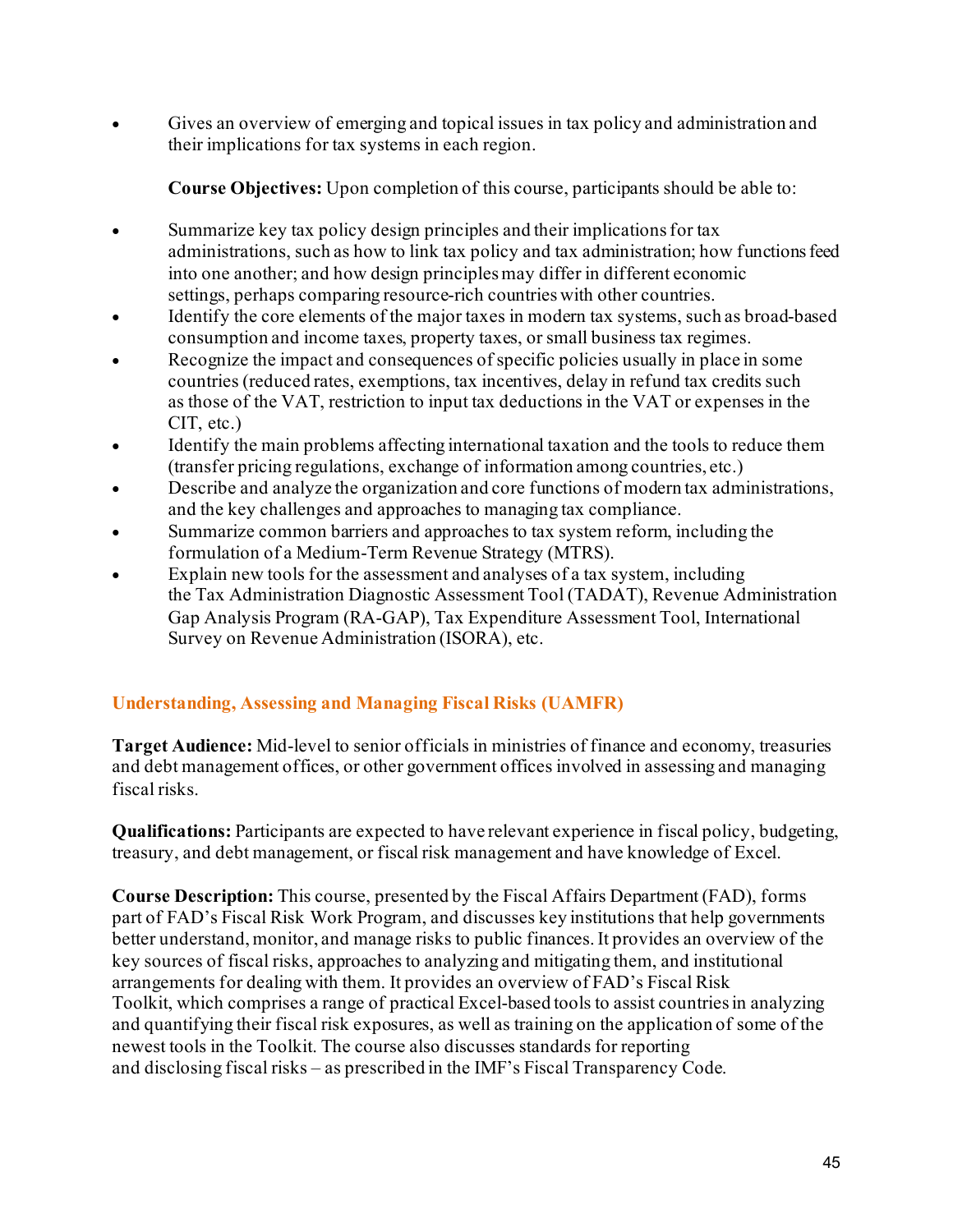**Course Objectives**: Upon completion of this course, participants should be able to:

- Define fiscal risks and contingent liabilities and identify their key characteristics.
- Identify the main fiscal risks a country may face and assess and prioritize these risks according to their relevance.
- Understand the main techniques and approaches used to assess macro-fiscal and risks from specific sources such as government loan guarantees, state-owned enterprises, and public-private partnerships.
- Identify institutional arrangements that support effective fiscal risk monitoring and management.
- Prepare a fiscal risk statement.

# **Online: VITARA - Human Resource Management (VITARA-HRM)**

**Target Audience:** Executives and senior managers in tax administrations dealing with Human Resource Management (HRM) issues, HRM strategy, or human capital in a tax administration.

**Qualifications:** Access to a computer with a reliable Internet connection and a Google Chrome web browser is essential.

**Course Description:** This course provides fundamental knowledge on Human Resource Management matters within a tax administration including among others HRM strategy and its implementation, HRM organizational models, HRM functions and the key areas of an effective HRM system.

This course is a joint initiative of four international organizations: Inter-American Center of Tax Administrations (CIAT), Intra-European Organisation of Tax Administrations (IOTA), International Monetary Fund (IMF), and Organisation for Economic Co-operation and Development (OECD).

**Course Objectives:** Upon completion of this course, participants should be able to:

- Define the concept of Human Resource Management and identify how it can help tax administrations achieve their strategic goals.
- Describe a HRM strategy.
- Explain how HRM is organized within a tax administration.
- Describe a career path and adequate remuneration structure within a tax administration.
- Identify key areas of effective HRM within a tax administration and some of the supporting principles.
- Define what the function of learning and development is and why it is important for tax administrations.

# **Online: VITARA - Institutional Governance (VITARA-IGO)**

# **Target Audience:**

Executives and senior managers responsible for good governance in a tax administration or involved in the implementation of tax administration governance policies.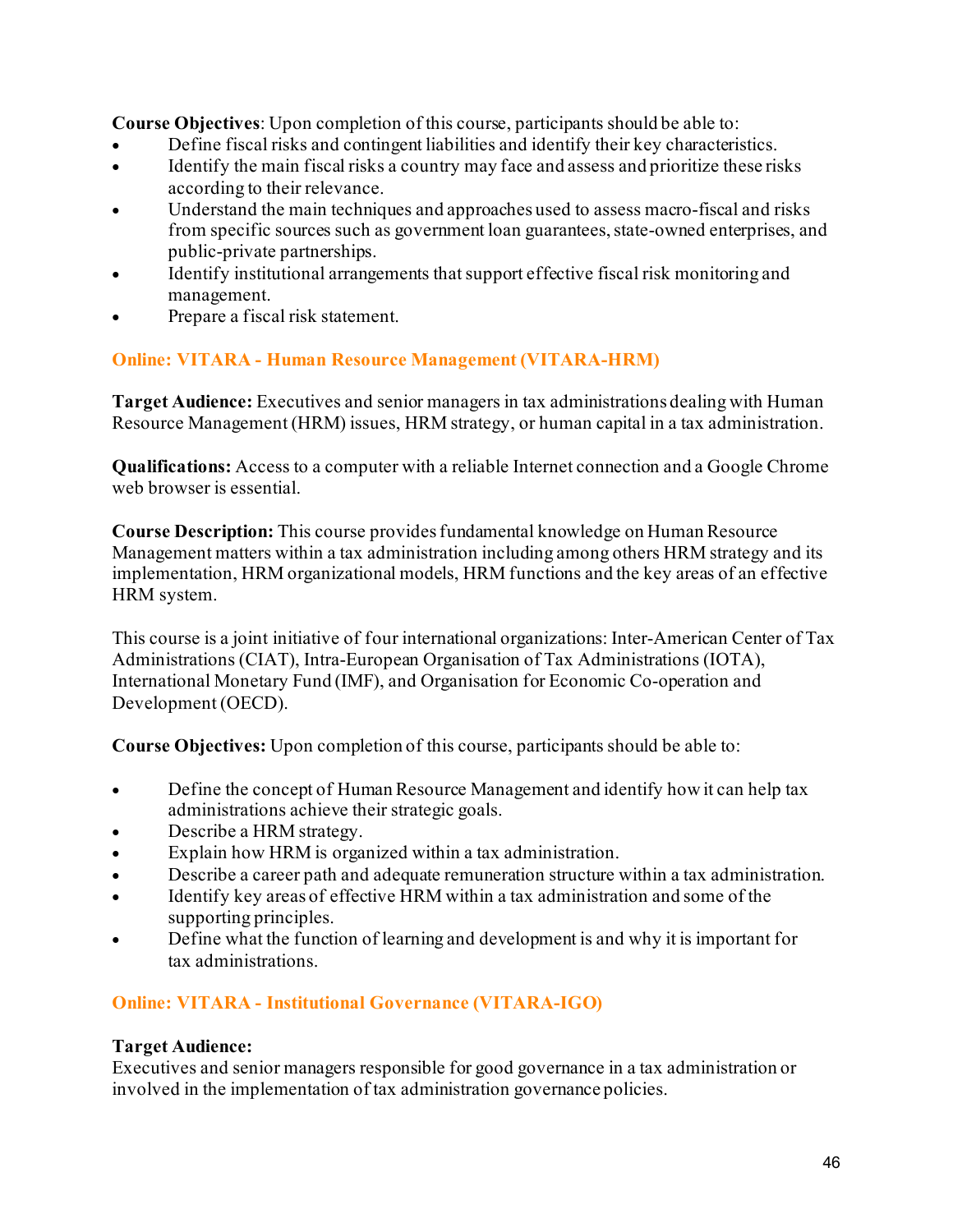**Qualifications:** Access to a computer with a reliable Internet connection and a Google Chrome web browser is essential.

**Course Description:** This course introduces the internal and external governance frameworks for tax administrations. It covers topics such as the principles of accountability and transparency, governance safeguards, external oversight, internal controls, governance responsibilities for senior leaders in a tax administration as well as organizational considerations in the development and implementation of the governance framework.

This course is a joint initiative of four international organizations: Inter-American Center of Tax Administrations (CIAT), Intra-European Organisation of Tax Administrations (IOTA), International Monetary Fund (IMF), and Organisation for Economic Co-operation and Development (OECD).

**Course Objectives:** Upon completion of this course, participants should be able to:

- Describe what is meant by institutional governance in tax administration and the key internal and external dimensions of governance.
- Recognize how the principles of accountability and transparency influence the design of tax administration frameworks for addressing governance vulnerabilities.
- Describe key components that make up the institutional settings of a tax administration.
- Recognize the governance safeguards that allow a tax administration to be effective, impartial and not subject to political interference.
- Explain the importance of external oversight and the mechanisms for ensuring that community confidence in the tax system is maintained.
- Understand the essential elements of an internal governance framework for a tax administration.
- Identify the internal governance responsibilities of executives and managers in a tax administration.
- Describe key organizational considerations in the development and implementation of an internal governance framework.
- Describe the various kinds of risks that a tax administration may be required to anticipate and prepare to manage.
- Explain why a system of internal controls is important in a tax administration.

# **Online: VITARA - Organization (VITARA-ORG)**

**Target Audience:** Executives and senior managers in tax administrationsresponsible for organizational design and operation including organizing people, processes, and work in a tax administration.

**Qualifications:** Access to a computer with a reliable Internet connection and a Google Chrome web browser is essential.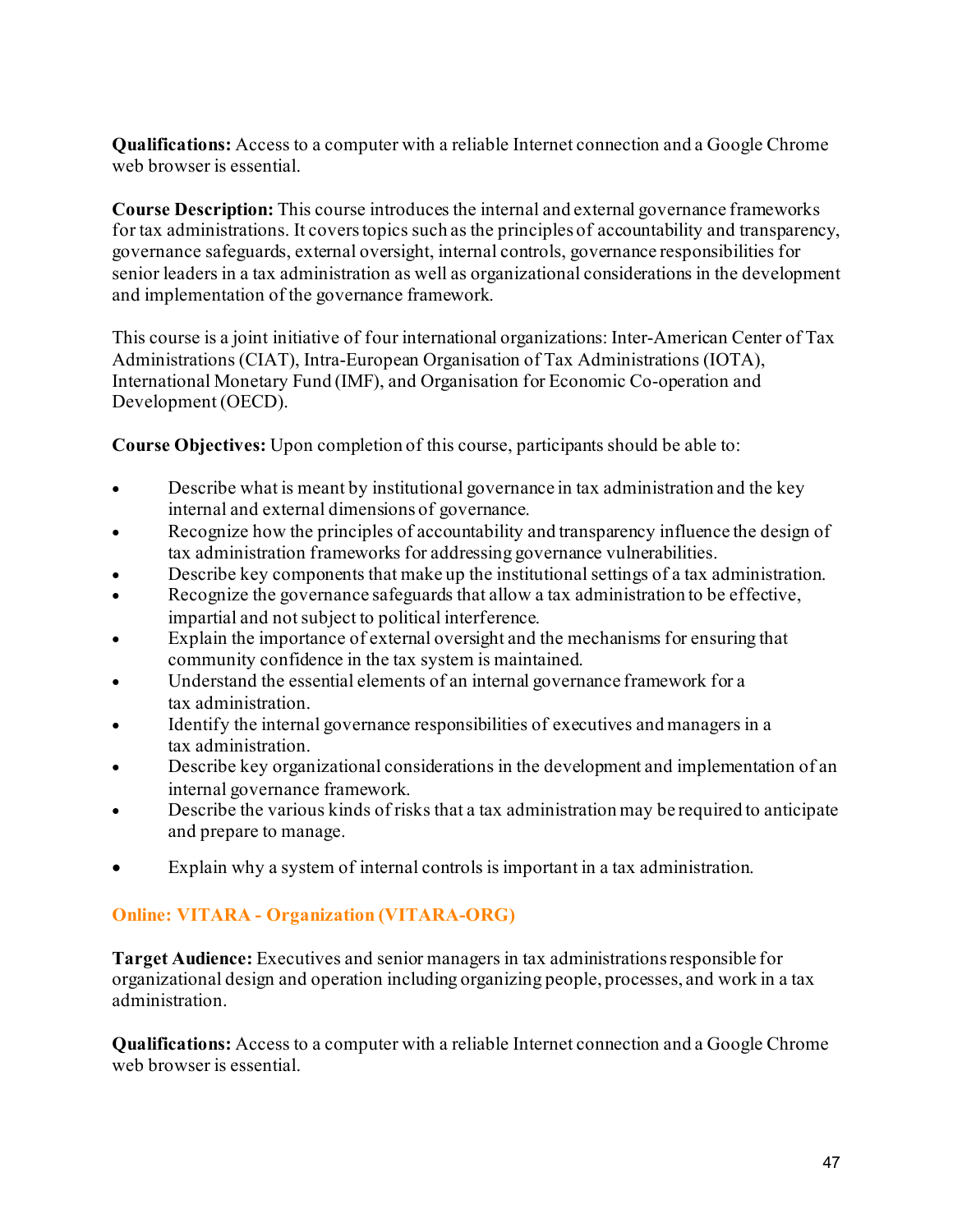**Course Description:** This course helps build knowledge and understanding of critical features in the organizational design of tax administrations.

This course is a joint initiative of four international organizations: Inter-American Center of Tax Administrations (CIAT), Intra-European Organisation of Tax Administrations (IOTA), International Monetary Fund (IMF), and Organisation for Economic Co-operation and Development (OECD).

**Course Objectives:** Upon completion of this course, participants should be able to:

- Define the concept of organizational design and explain why it is important.
- Identify the main organizational models used in the design of tax administrations and explain the advantages and disadvantages of the different models.
- Compare the roles of Headquarters and Field Operations in a tax administration's organizational structure.
- Describe the importance of special units and functions within a tax administration's organizational structure.
- Better understand how tax administration organizational models can be adapted to accommodate new responsibilities and roles.
- Identify critical elements and dependencies in tax administrative organizational design.

#### **Online: VITARA - Reform Management Fundamentals: Setting up a Reform Program (VITARA-RMF)**

**Target Audience:** Executives and senior managers in tax and revenue administrations, and ministries dealing with the design of tax administration reform programs and reform projects.

**Qualifications:** Access to a computer with a reliable Internet connection and a Google Chrome web browser is essential.

**Course Description:** To help tax administration leaders embark on a reform journey, this course explains key concepts of reform management, the process of developing a tax administration reform program, the key management and governance arrangements of tax administration reforms, as well as tax administration reform project management.

This course is a joint initiative of four international organizations: Inter-American Center of Tax Administrations (CIAT), Intra-European Organisation of Tax Administrations (IOTA), International Monetary Fund (IMF), and Organisation for Economic Co-operation and Development (OECD).

# **Course Objectives:**

This module aims to give you a good grounding in what tax administration reform is, why it is important, what is involved in implementing it, and who should be involved in the reform process.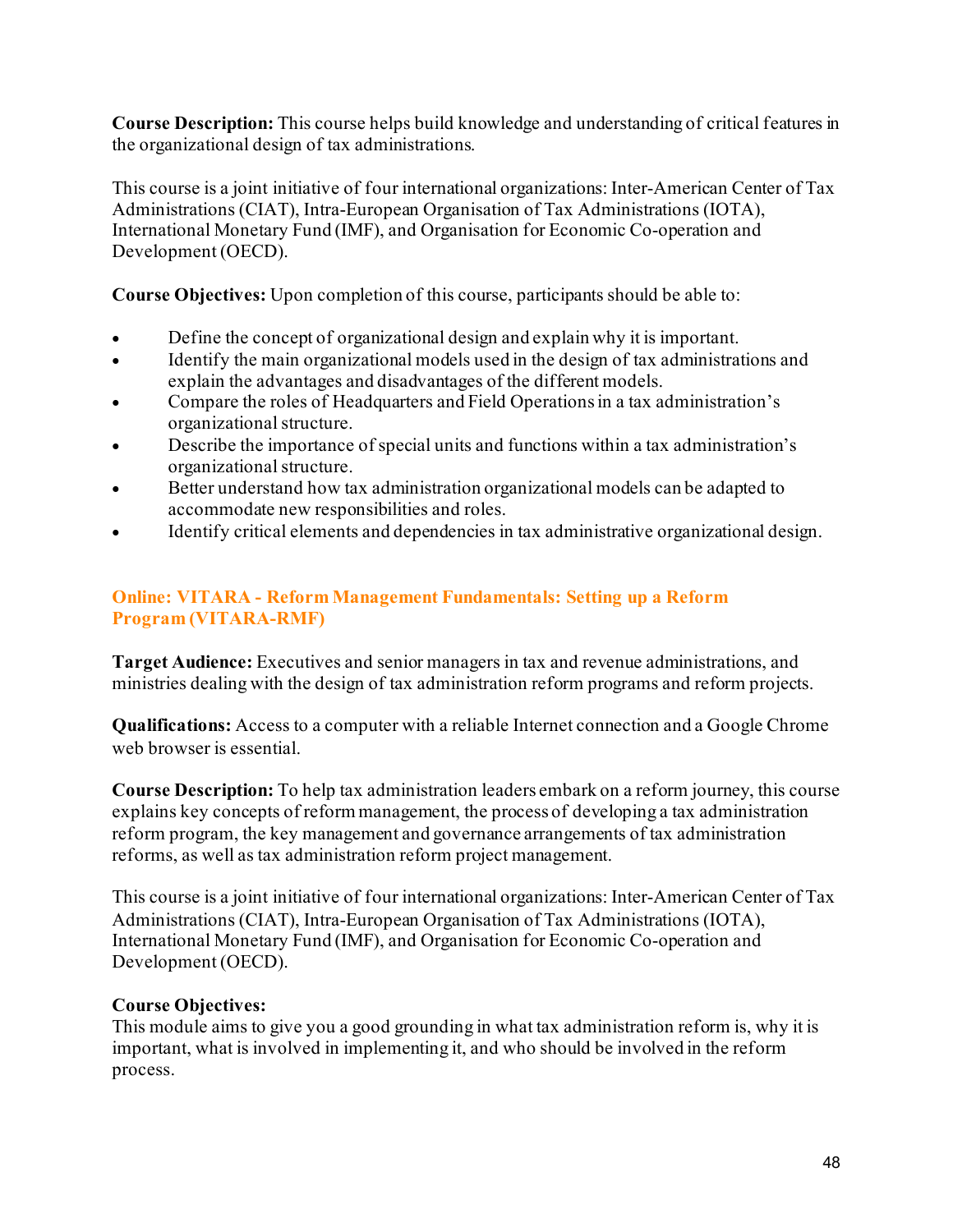Upon completion of this course, participants should be able to:

- Define key terms related to reform management.
- Identify the steps involved in developing a reform program and the relationship between a tax administration's strategic plan and reform program.
- Recognize the management and governance infrastructure required to ensure reforms are delivered on time, within budget, and of acceptable quality, along with the roles and responsibilities of key players.
- Understand how to prepare and execute a reform project plan, outlining the five key phases of a project.
- Draft project plans and other documents.

#### **Online: VITARA - Reform Management Specific Topics: Managing a Reform Program (VITARA-RMS)**

**Target Audience:** Executives and senior managers in tax and revenue administrations, and ministries dealing with the implementation of reform programs and reform projects.

**Qualifications:** Access to a computer with a reliable Internet connection and a Google Chrome web browser is essential.

**Course Description:** This course introduces tools and methods in planning, monitoring and reporting tax administration reform programs, approaches to resourcing reforms, risk management and resourcing tensions, successful change management practices as well as the concept of post-implementation evaluation.

This course is a joint initiative of four international organizations: Inter-American Center of Tax Administrations (CIAT), Intra-European Organisation of Tax Administrations (IOTA), International Monetary Fund (IMF), and Organisation for Economic Co-operation and Development (OECD).

# **Course Objectives:**

This course aims to give you a good understanding of proven practices to ensure tax administration reform programs are successful.

Upon completion of this course, participants should be able to:

- Identify tools and methods available in the areas of reform program planning, monitoring and reporting, risk management, change control, and resolution of issues.
- Apply approaches to resource the reform program with adequate funds, skilled people, information technology, and other assets.
- Manage different tensions that may arise in the reform process.
- Make advance preparations required for upcoming changes and the support mechanisms that need to be in place for successful change management.
- Recognize the purpose and benefits of post-implementation evaluation and receive guidance on how to do it.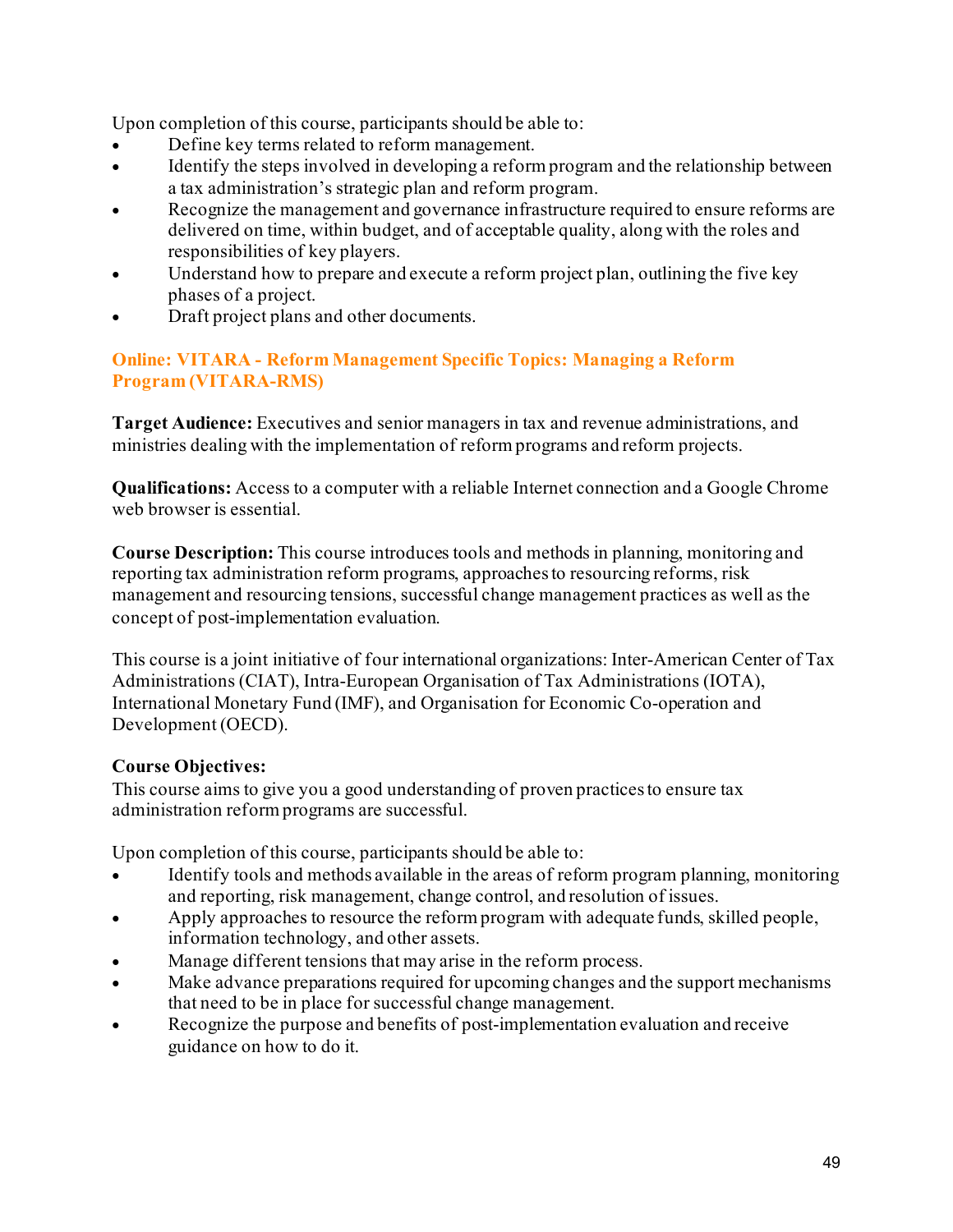#### **Online: VITARA - Strategic Management (VITARA-SMG)**

**Target Audience:** Executives and senior managers in tax administrations, and ministries dealing with strategic planning and management of a tax administration.

**Qualifications:** Access to a computer with a reliable Internet connection and a Google Chrome web browser is essential.

**Course Description:** This course provides fundamental knowledge on the concepts related to strategic management of a tax administration. In addition, the course highlights the different plans tax administrations create in relation to their strategy and its implementation, before it moves on to explain the content, timeline, resources, and tasks needed to develop a plan along with the different planning phases. The module also elaborates on the common challenges and risks leaders of tax administrations face, the common mistakes made, and the international good practice to follow in the strategic management of a tax administration.

This course is a joint initiative of four international organizations: Inter-American Center of Tax Administrations (CIAT), Intra-European Organisation of Tax Administrations (IOTA), International Monetary Fund (IMF), and Organisation for Economic Co-operation and Development (OECD).

**Course Objectives:** By the end of this course, participants should be able to:

- Define the concept of strategic management and its benefits for tax administrations.
- Explain the concept of strategic alignment in relation to the different plans tax administrations produce.
- Describe the content of a strategic plan for a tax administration.
- Define the timeline, resources, and tasks needed to develop a plan.
- Identify critical success factors in strategic management.
- Better understand the role of executives and senior managers in undertaking strategic management.
- Identify the organization, people, activities, and processes needed to perform the strategic management function successfully within a tax administration.

#### **GENERAL MACROECONOMIC ANALYSIS**

#### **Financial Programming and Policies (FPP)**

**Target Audience:** Officials from ministries of finance, economy, planning and central banks who advise on or help implement macroeconomic and financial policies.

**Qualifications**: Participants are expected to have a degree in economics or equivalent experience and be proficient in the use of spreadsheets.It is strongly recommended that applicants have completed the online Financial Programming and Policies, Part 1: Macroeconomic Accounts and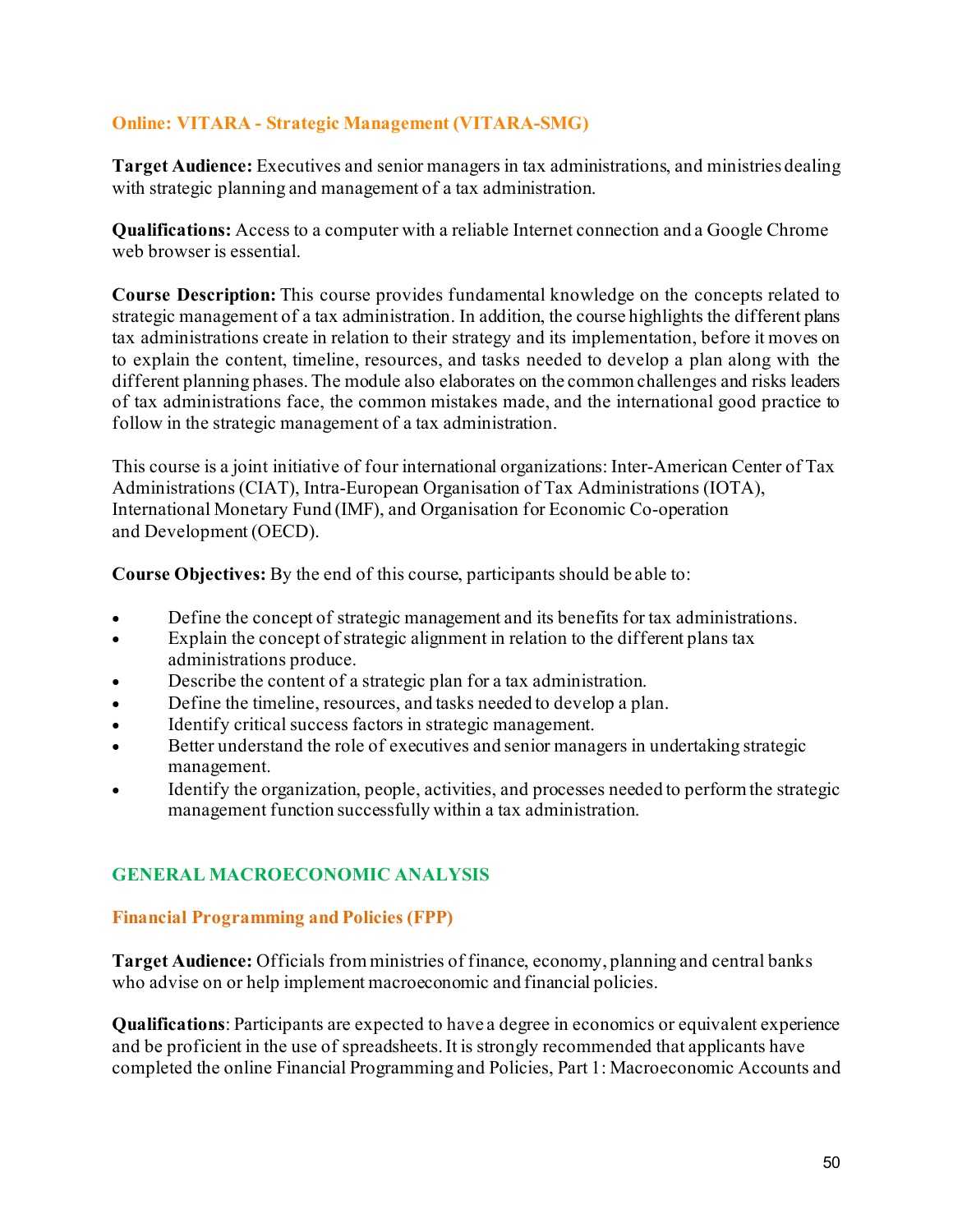Analysis (FPP.1x) or the online Financial Programming and Analysis, Part 2: Program Design (FPP.2x) course.

**Course Description:** This course, presented by the Institute for Capacity Development, explains how to diagnose macroeconomic imbalances and correct them through a coordinated set of adjustment policies. It covers the principal features of the four main macroeconomic sectors (real, fiscal, external, and monetary) and their interlinkages, highlighting both accounting and behavioral relationships and using data from a country case study.

**Course Objectives:** Upon completion of this course, participants should be able to:

- Analyze economic and financial developments of a country in the region using historical data and a hands-on,Excel-based framework.
- Create consistent one-year macroeconomic projections on the assumption that policies do not change.
- Identify economic vulnerabilities and risks in a baseline scenario and policy measures to address them.
- Prepare an adjustment scenario that reflects the policy measures and their macroeconomic impact.
- Identify further policy goals and measures beyond the one-year horizon that will be incorporated into a medium-term framework.

# **Online: Financial Programming and Policies, Part 1: Macroeconomic Accounts & Analysis (FPP.1x)**

**Target Audience:** All government officials are welcome to register. The course is particularly relevant for officials in ministries of finance, economy, planning and central banks who advise on macroeconomic and financial policies or who are involved in policy implementation. The course is offered in English, French, Spanish, Russian, and Arabic.

**Qualifications**: Some knowledge of economics is helpful. Basic Microsoft Excel skills and access to a computer with a reliable Internet connection and a Google Chrome web browser are essential.

**Course Description:** This online course, presented by the Institute for Capacity Development, explains the basic skills required to conduct financial programming; the principal features of the accounts of the four main sectors that comprise the macroeconomy (real, fiscal, external, and monetary); and how they relate to each other. For each sector, the course presents the accounting framework, interpretations of variables and indicators from these accounts, and basic analysis of the accounts.

**Course Objectives:** Upon completion of this course, participants should be able to: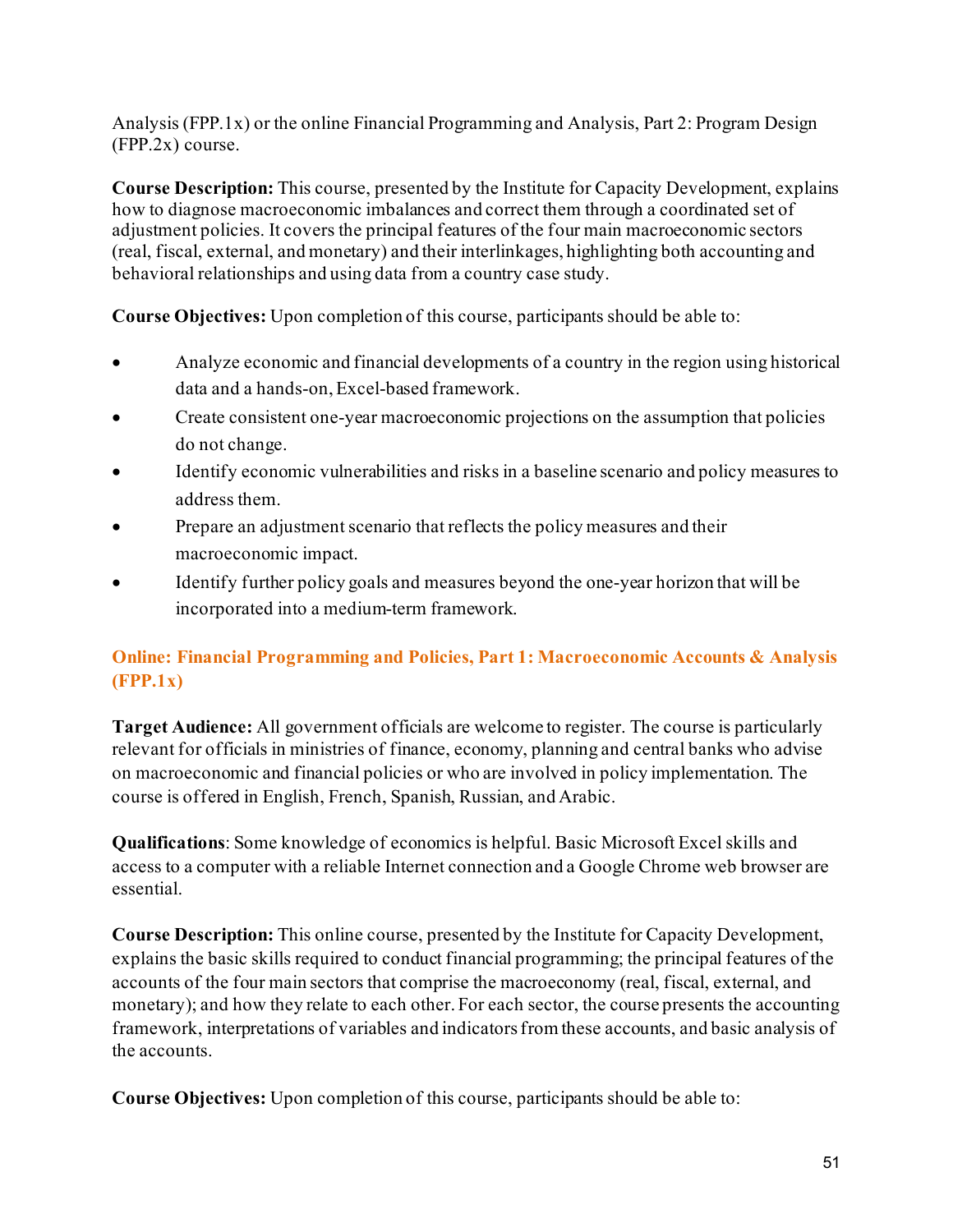- Calculate economic variables using macroeconomic accounting principles.
- Interpret the accounts of real, fiscal, external, and monetary sectors that comprise the macroeconomy.
- Describe the accounting and behavioral links between the macroeconomic accounts.
- Analyze economic and financial developments of a case study country using a hands-on, Excel-based framework.

# **Online: Financial Programming and Policies, Part 2: Program Design (FPP.2x)**

**Target Audience:** All government officials are welcome to register. The course is particularly relevant for officials in ministries of finance, economy, planning and in central banks who advise on macroeconomic and financial policies, or who are involved in conducting policy. The course is offered in English and French.

**Qualifications:** Some knowledge of economics is helpful. Basic Microsoft Excel skills and access to a computer with a reliable Internet connection and a Google Chrome web browser are essential.

**Course Description:** This online course, presented by the Institute for Capacity Development, builds on the FPP.1x course to expand participants' understanding of the design and application of macroeconomic and financial policies. It presents simple forecasting methods for each macroeconomic sector, explains the baseline assumptions for the diagnosis of macroeconomic performance, and demonstrates the preparation of a macroeconomic adjustment program for a case study country.

**Course Objectives:** Upon completion of this course, participants should be able to:

- Construct baseline projections of the real, external, government, and monetary sectors using sector-specific variables.
- Describe the relationships between the sectors in both accounting and behavioral terms.
- Create consistent one-year economic projections on the assumption that policies do not change.
- Use a macroeconomic model to analyze how policy changes affect a forecast.
- Identify and appraise the economic vulnerabilities inherent in an emerging market economy.
- Prepare a macroeconomic policy scenario using a given set of data.

# **Macroeconomic Diagnostics (MDS)**

**Qualifications**: Participants are expected to have an advanced degree in economics or equivalent experience, good quantitative skills, and proficiency in the use of Microsoft Excel. It is strongly recommended that applicants have completed the online Financial Programming and Policies, Part 1: Macroeconomic Accounts and Analysis (FPP.1x) or the online Macroeconomic Diagnostics (MDSx) course.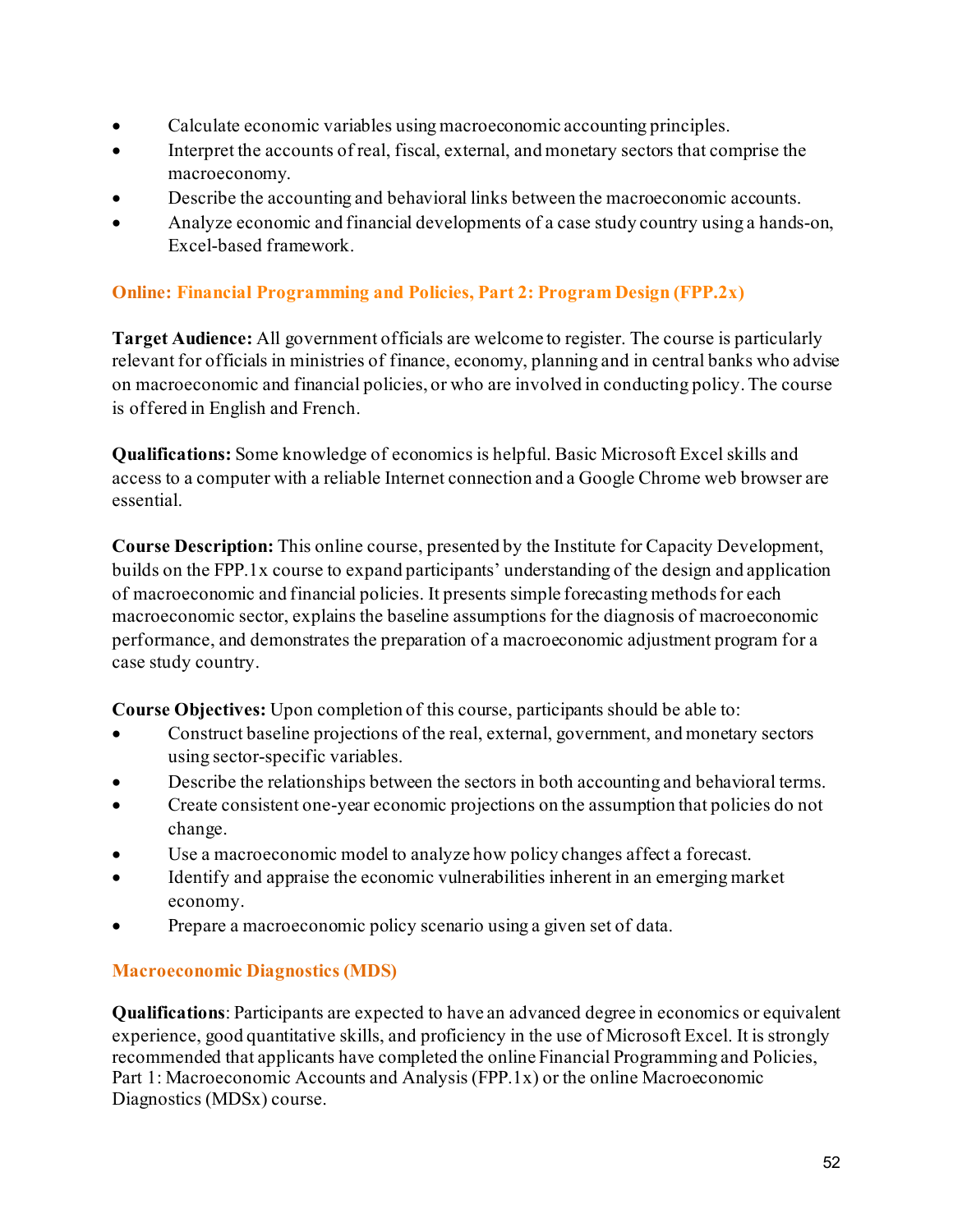**Course Description:** This course, presented by the Institute for Capacity Development, is designed to strengthen participants' ability to comprehensively assess a country's macroeconomic situation, including the current state of the economy; the stance of fiscal and monetary policy; financial stability; exchange rate misalignments; vulnerabilities in the different sectors; and the medium-term outlook, especially the sustainability of public and external debt. The course emphasizes practical tools for use in day-to-day macroeconomic analysis and relies on case studies relevant to the region where the course is given to illustrate how these tools are applied and how they can contribute to the policymaking process.

**Course Objectives:** Upon completion of this course, participants should be able to:

- Analyze potential output, calculate output gaps, and diagnose the outlook for the economy.
- Assess the stance of current fiscal, monetary, exchange rate, and financial policies.
- Assess macro-financial linkages, including through the analysis of financial sector soundness indicators.
- Assess the medium-term prospects of the economy, especially the sustainability of public and external debt.
- Identify possible external and internal economic risks and vulnerabilities to economic growth and develop policies to address them.

# **Online: Macroeconomic Diagnostics (MDSx)**

**Target Audience:** All government officials are welcome to register. The course is particularly relevant for officials in central banks and ministries of finance or economy who are directly involved in diagnosing the state of the macro-economy and making projections. The course is offered in English.

**Qualifications:** Some knowledge of economics is helpful. Basic Microsoft Excel skills and access to a computer with a reliable Internet connection and a Google Chrome web browser are essential.

**Course Description:** This online course, presented by the Institute for Capacity Development, is designed to strengthen participants' ability to assess a country's macroeconomic situation; it emphasizes practical tools for use in day-to-day macroeconomic analysis. The course covers assessments of: the current state of the macroeconomy; the stance of fiscal and monetary policy; financial stability; and the medium-term prospects of the economy, taking into account the sustainability of public and external debt, possible misalignments of the exchange rate, and vulnerabilities arising in the different sectors. The course uses a case study to illustrate application of these tools and to show how they can contribute to the policymaking process.

**Course Objectives:** Upon completion of this course, participants should be able to:

• Analyze potential output, calculate output gaps, and diagnose the outlook for the economy.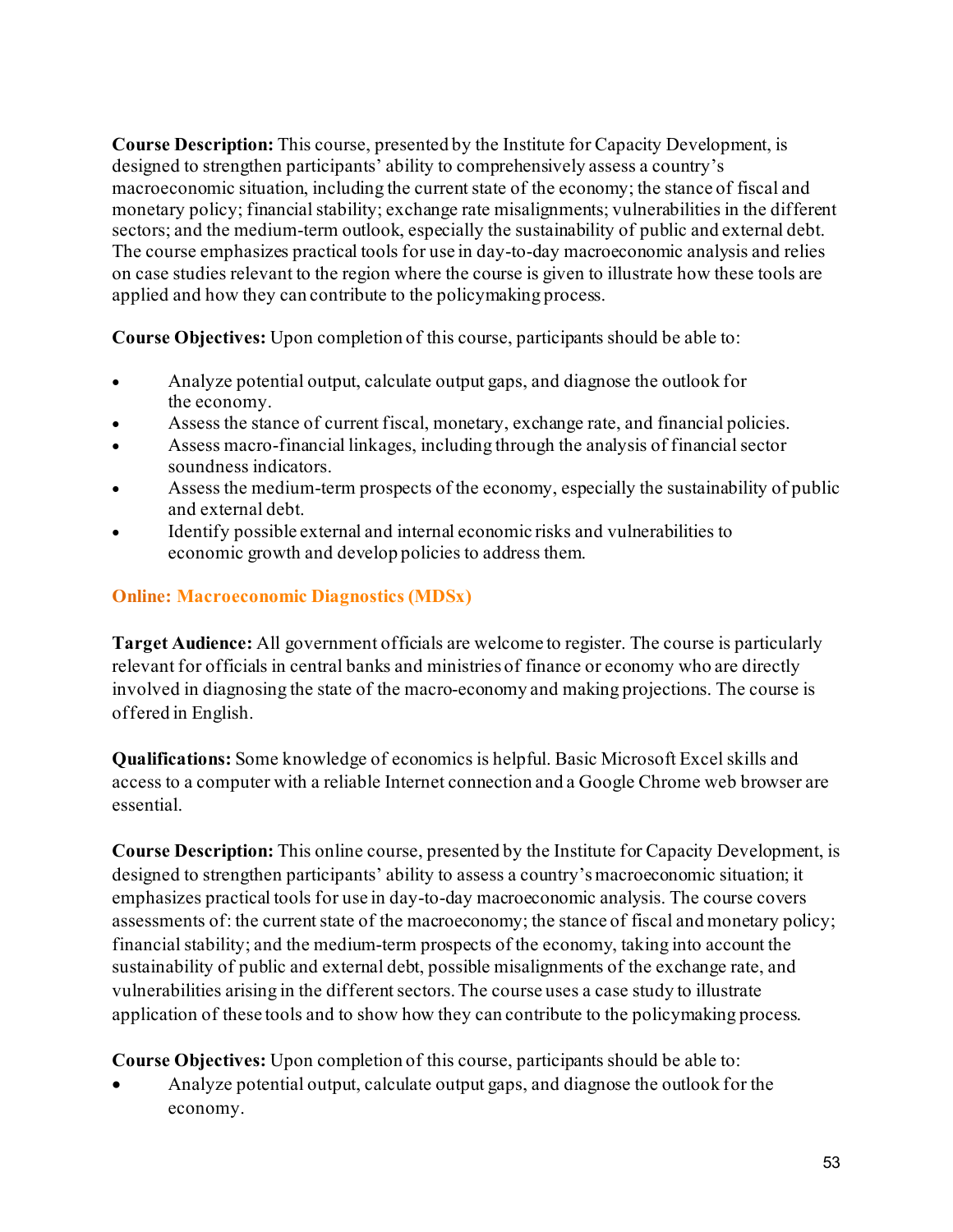- Assess the stance of current fiscal, monetary, exchange rate, and financial policies.
- Assess macro-financial linkages, including through the analysis of financial sector soundness indicators.
- Assess the medium-term prospects of the economy, especially the sustainability of public and external debt.
- Identify possible external and internal economic risks and vulnerabilities to economic growth and identify policies to address them.

# **Online: Macroeconometric Forecasting (MFx)**

**Target Audience:** All government officials are welcome to register. The course is particularly relevant for officials involved in developing forecasts that are used to design and implement macroeconomic policy. The course is offered in English.

**Qualifications:** Participants are expected to have a background in undergraduate statistics and basic econometrics. Access to a computer with a reliable Internet connection and a Google Chrome web browser is essential. Demonstrations and applications are conducted using EViews – a popular software for estimating and simulating forecasting models in Windows. Temporary licenses for EViews are made available for the duration of the course.

**Course Description:** This course, presented by the Institute for Capacity Development, is designed to reinforce the macroeconomic forecasting and modeling skills of participants and their use of modern econometric techniques. Lectures discuss the underlying theory and demonstrations show how to conduct empirical analyses using EViews. The course focuses on four aspects of empirical model building and forecasting:

- data and model properties, such as stationarity/non-stationarity and co-integration;
- dynamic specifications, especially the use of error correction models;
- model evaluation, design, and simulation; and
- forecast uncertainty and policy analysis.

**Course Objectives:** Upon completion of this course, participants should be able to:

- Forecast time series and multiple equation models using EViews.
- Assess the statistical characteristics of time series and apply appropriate methods for forecasting.
- Construct a macroeconometric model using ARMA, VAR, and VECM methods.
- Use a variety of statistical techniques to evaluate the performance of a forecasting model.

# **Macroeconometric Forecasting and Analysis (MFA)**

**Target Audience:** Government officials involved in developing macroeconometric models and forecasting for the analysis, design, and implementation of macroeconomic policy.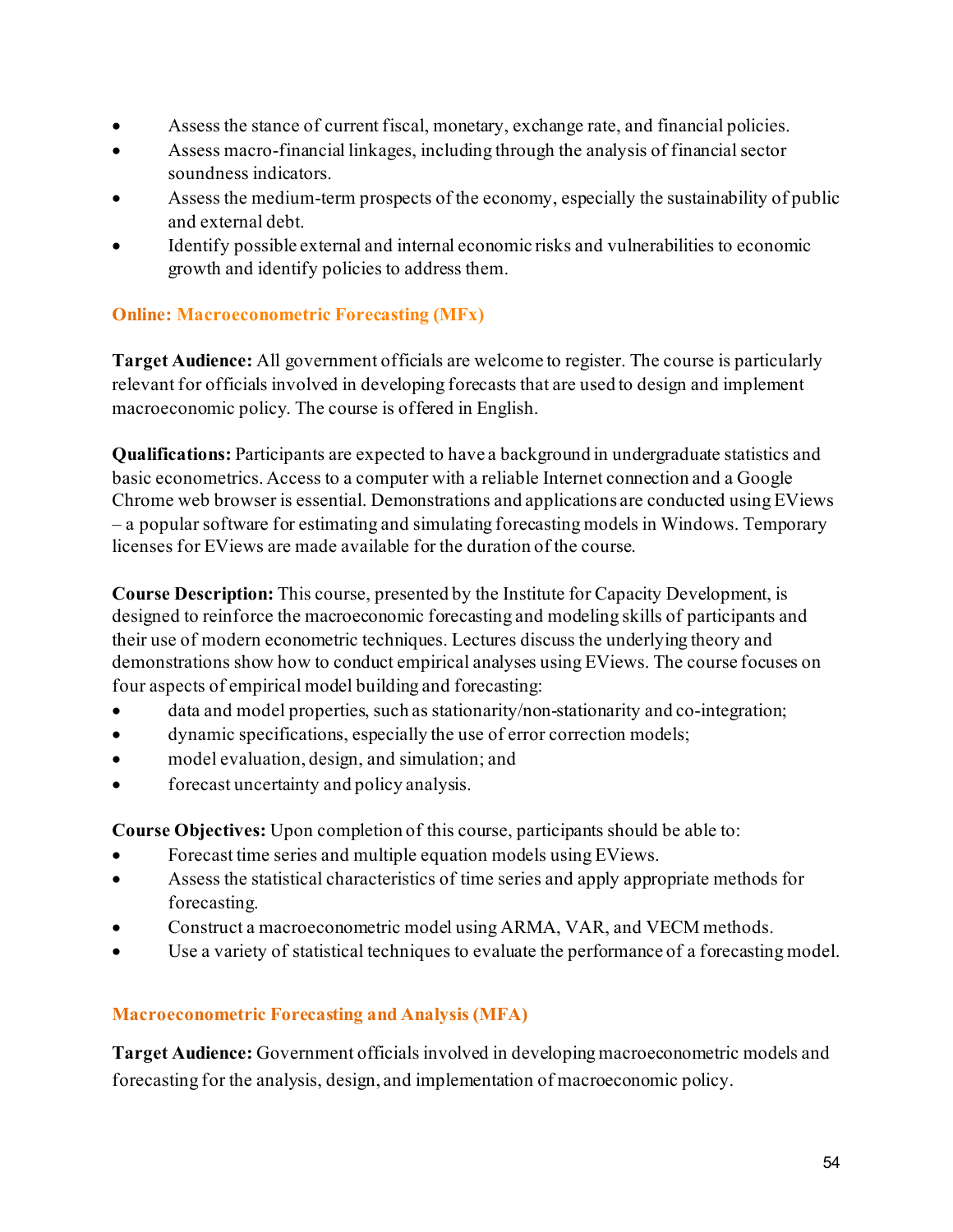**Qualifications:** Participants are expected to have an advanced degree in economics or equivalent experience and a background in econometrics. They should also be comfortable using EViews for econometric applications. It is strongly recommended that applicants have completed the online Macroeconometric Forecasting (MFx) course.

**Course Description:** This course, presented by the Institute for Capacity Development, gives government officials a rigorous foundation in the estimation of macro-econometric models and their application for nowcasting, forecasting, and policy analysis in central banks, ministries, and public research institutions. The course examines univariate and multivariate econometric time series models, state-space models, and nowcasting techniques as Factor, BRIDGE, and MIDAS models. Each topic includes a lecture that discusses the underlying theory and a workshop with applications using EViews. Participants work in groups on hands-on estimation and forecasting exercises.

**Course Objectives:** Upon completion of this course, participants should be able to:

- Identify the foundations, characteristics and limitations for a number of econometric model specifications.
- Use EViews software to apply modeling techniques that enhance the policy analysis and forecasting capabilities in their institutions.
- Apply the techniques learned to country cases from their region to forecast and analyze a policy issue.
- Apply appropriate tools available in the EViews econometric package to their own work or research and that of other countries.

# **Monetary and Fiscal Policy Analysis with DSGE Models (DSGE)**

**Target Audience:** Mid-level to senior officials who use Dynamic Stochastic General Equilibrium (DSGE) models in the macroeconomic analysis of monetary and fiscal policy issues.

**Qualifications:** Participants are expected to have an advanced degree in economics or equivalent experience, solid quantitative skills, and a basic knowledge of MATLAB/Octave and Dynare/Iris. It is strongly recommended that applicants have completed the online Macroeconometric Forecasting (MFx) course.

**Course Description:** This course, presented by the Institute for Capacity Development, deals with building, using, and interpreting DSGE models. It introduces participants to the models and techniques that policy makers commonly use in analyzing monetary and fiscal issues. The course devotes a large number of lectures to model design and implementation issues and uses case studies relevant to the region to illustrate how these models are applied and how they can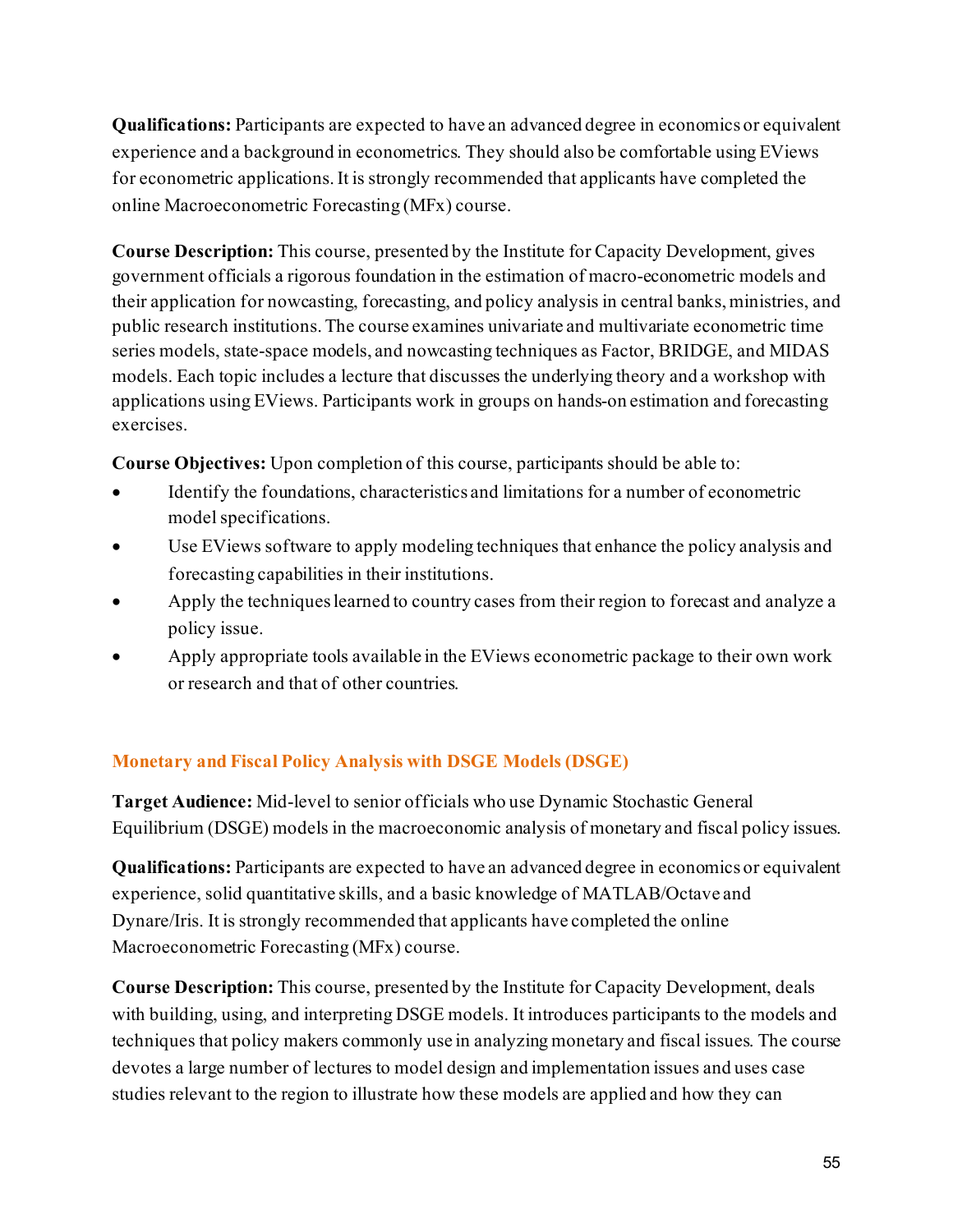contribute to the policymaking process. The course discusses the advantages and limitations of the models when they are used for policy analysis and advice.

**Course Objectives:** Upon completion of this course, participants should be able to:

- Describe the models and techniques (computation and estimation) that policy makers use in analyzing monetary, fiscal, and structural issues.
- Build a basic DSGE model from first principles using data for a country case in the region.
- Augment or modify the model structure to address an economic policy question.
- Apply the DSGE models developed in the course to various policy questions and interpret their results.
- Identify the advantages and limitations of the models when used for policy analysis and advice.
- Start building a model based on their own country's data.

# **INCLUSIVE GROWTH & STRUCTURAL POLICIES**

#### **Economic Issues in Regional Integration (ERI)**

**Target Audience:** Mid-level to senior officials in central banks, ministries of finance, and other interested ministries and agencies in countries that are part of a regional integration arrangement or are exploring or planning the organization of such an arrangement. Staff from intergovernmental or supranational regional organizations are also invited.

**Qualifications:** Participants are expected to have an advanced degree in economics or equivalent experience and be proficient in the use of spreadsheets.

**Course Description:** The main objective of this course, presented by the Institute for Capacity Development, is to broaden participants' understanding of economic, monetary, and financial integration. Drawing on theory and on case studies from experiences in several regions, the course covers requirements for economic and monetary integration; trade, financial, and monetary integration; costs and benefits of the integration process; and political economy aspects of integration.

Workshops are designed to deepen participants' knowledge of specific issues that may emerge in economic and monetary integration. Participants use case studies with country data to make assessments and are required to deliver their conclusions in short presentations.

**Course Objectives:** Upon completion of this course, participants should be able to:

• Analyze the various types of regional integration and cooperation, as well as the dynamics of the integration process.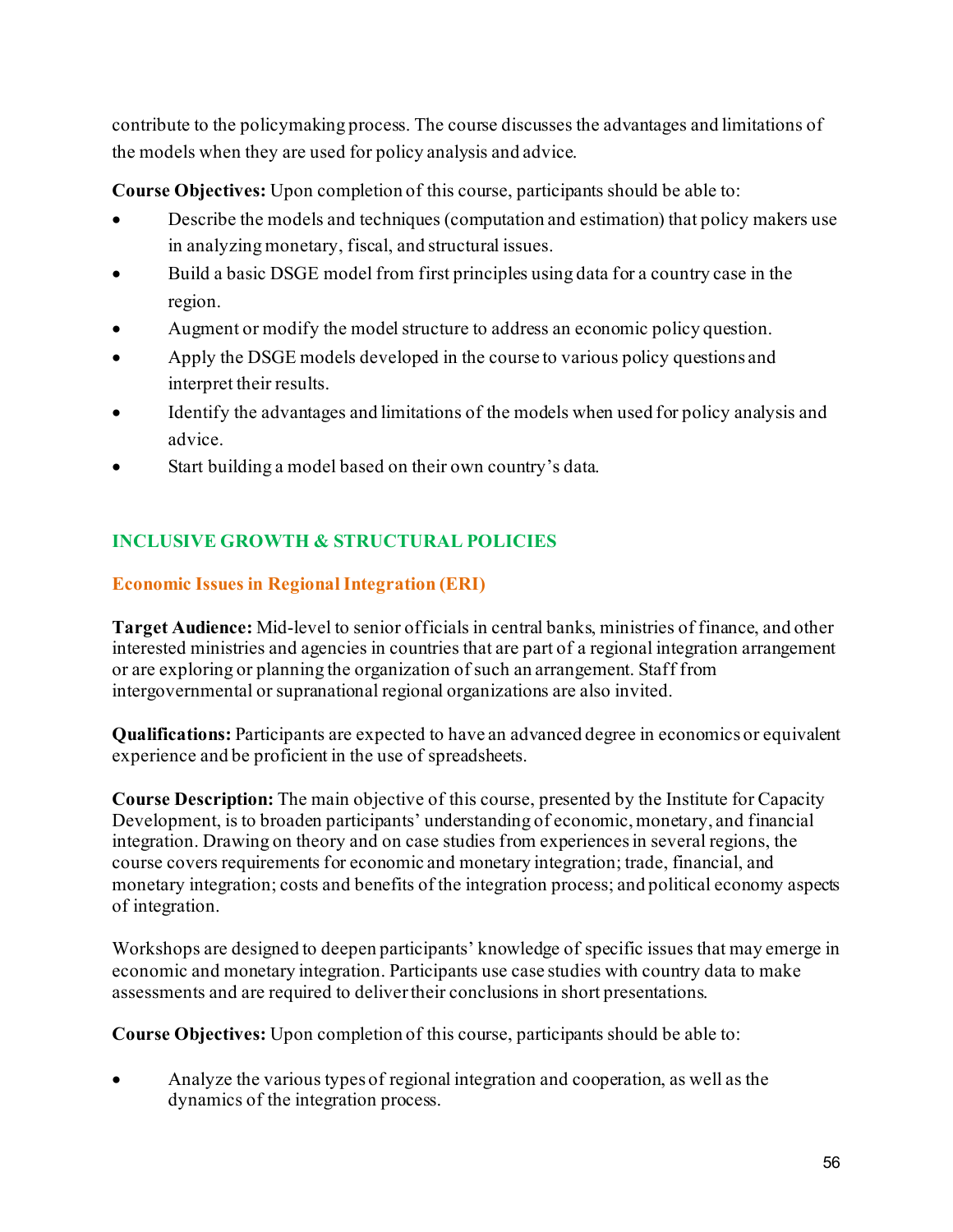- Analyze the costs and benefits of various integration schemes for their countries.
- Assess the degrees of convergence in various macroeconomic variables in the run-up to deeper integration, and the degree of convergence afterward.
- Summarize economic and political arguments regarding integration that may affect their own country.

#### **Online: Energy Subsidy Reform (ESRx)**

**Target Audience:** All government officials are welcome to register. Officials in finance, economy, and planning ministries who provide advice on macroeconomic policies or implement policy will find the course particularly beneficial. The course is offered in English and Arabic.

**Requirements and Qualifications:** Some knowledge of economics would be helpful.Basic Microsoft Excel skills and access to a computer with a reliable Internet connection and a Google Chrome web browser are essential.

**Course Description:** This online course, presented jointly by the Institute for Capacity Development and the Fiscal Affairs, Middle East and Central Asia, and Asia and Pacific Departments, builds on extensive cross-country analysis and hands-on experience in design of technical assistance and subsidy reform to make recommendations on how best to reduce energy subsidies.

The course introduces the concept of energy subsidies – their definition and measurement – and reviews their economic, social, and environmental implications. It also presents toolkits to assess the distributional effects of alternative subsidy reform scenarios and to design a fuel pricing mechanism. Finally, the course reviews what works best in energy subsidy reform and illustrates successes and failures in terms of particular countries.

**Course Objectives:** Upon completion of this course, participants should be able to:

- Explain the concept of energy subsidies and estimate pre- and post-tax subsidies.
- Define corrective energy taxes and explain how to calculate them.
- Describe the economic, social, and environmental impact of energy subsidies.
- Explain how to design robust subsidy reform strategies.
- Design policy responses to mitigate the effects of subsidy reform on inflation and on household welfare.
- Use an Excel-based toolkit to assess the effects of alternative energy subsidy reform scenarios on households in different income groups.
- Design effective fuel pricing mechanisms to mitigate fuel price volatility.

#### **Inclusive Growth (IG)**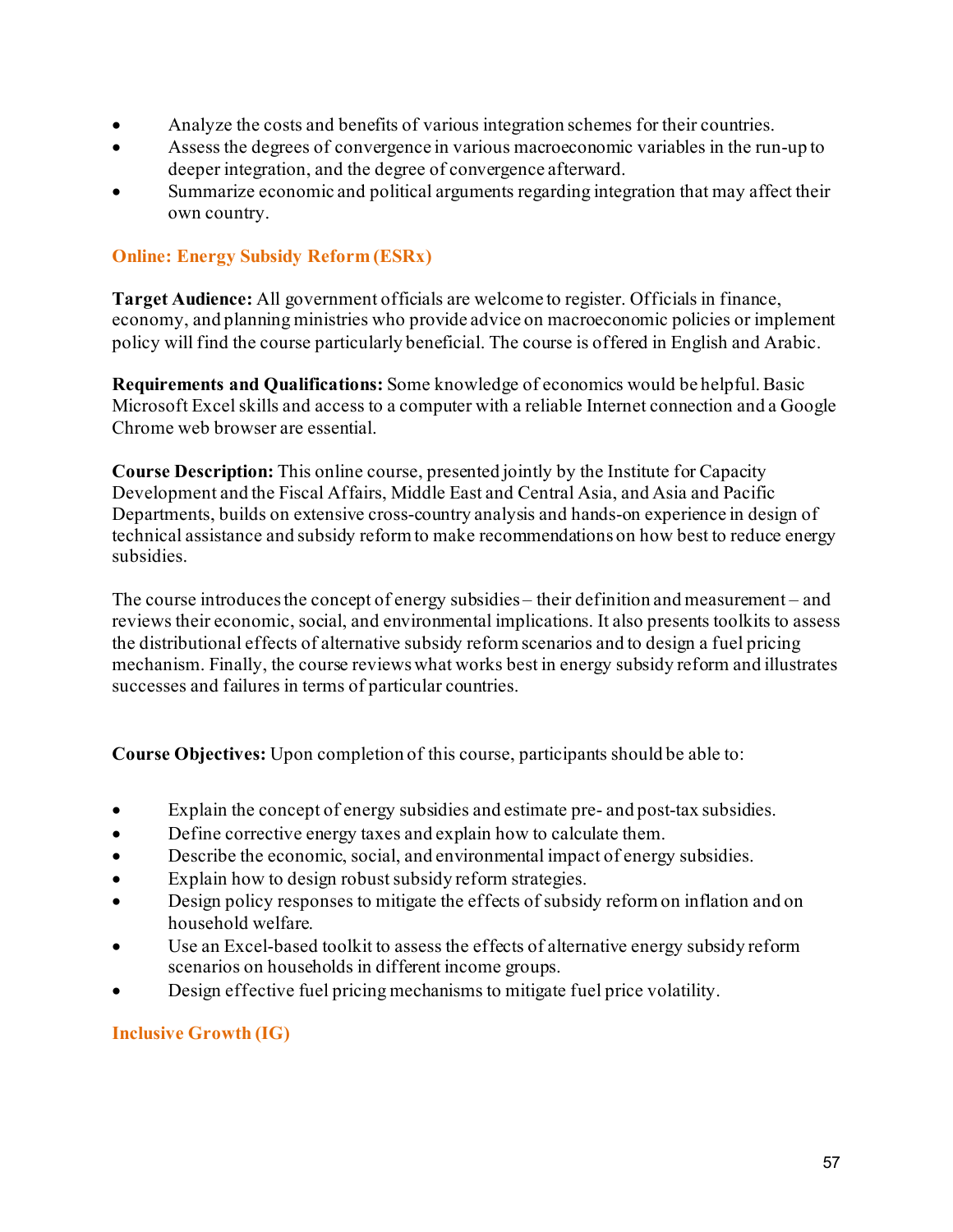**Target Audience:** Mid-level to senior officials involved in economic and strategic planning; monitoring and evaluating policy strategies for reducing poverty and inequality; tackling climate change; and promoting job creation.

**Qualifications:** Participants are expected to have a degree in economics or social sciences or equivalent experience. It is strongly recommended that applicants have taken the online Inclusive Growth (IGx) course and the online Financial Development and Financial Inclusion (FDFIx) course.

**Course Description:** This course, presented by the Institute for Capacity Development, is designed to increase participants' understanding of the concepts of inclusive growth and give them analytical and operational tools to evaluate, measure, and monitor how macroeconomic policies can affect growth, climate change, poverty, inequality, and job creation. Lectures introduce the basic concepts of inclusive growth, with a special focus on long-term sustainability, and workshops offer participants an opportunity to apply the concepts and think about the design of inclusive growth strategies, drawing from country case studies.

**Course Objectives:** Upon completion of this course, participants should be able to:

- Interpret measures of poverty and inequality.
- Analyze the role of macroeconomic policies in supporting growth, tackling climate change, promoting equality, and reducing poverty.
- Identify obstacles to inclusive growth and prioritize reforms.
- Design an inclusive growth strategy for their own country.

# **Online: Inclusive Growth (IGx)**

**Target Audience:** Mid-level to senior officials involved in economic and strategic planning; monitoring and evaluating policy strategies for reducing poverty and inequality; and promoting job creation.

**Qualifications:** Participants are expected to have a degree in economics or equivalent experience. Access to a computer with a reliable Internet connection and a Google Chrome web browser is essential.

**Course Description:** This online course, presented by the IMF's Institute for Capacity Development, is to broaden the participants' understanding of the relationship between macroeconomic policies and reforms, competitiveness, and growth. Developments around the world have brought to the fore concerns about poor growth prospects, high unemployment, and inequities in income and opportunities. Against this backdrop, the course will focus on the micro and macro policies to promote economic growth, employment growth and equitable income distribution. The course will examine the different channels through which economic policy reforms could promote inclusive and job-creating growth. In doing so, the course will address both traditional approaches that emphasize capital accumulation and productivity growth through knowledge acquisition as well as recent approaches - non aggregative approaches that emphasize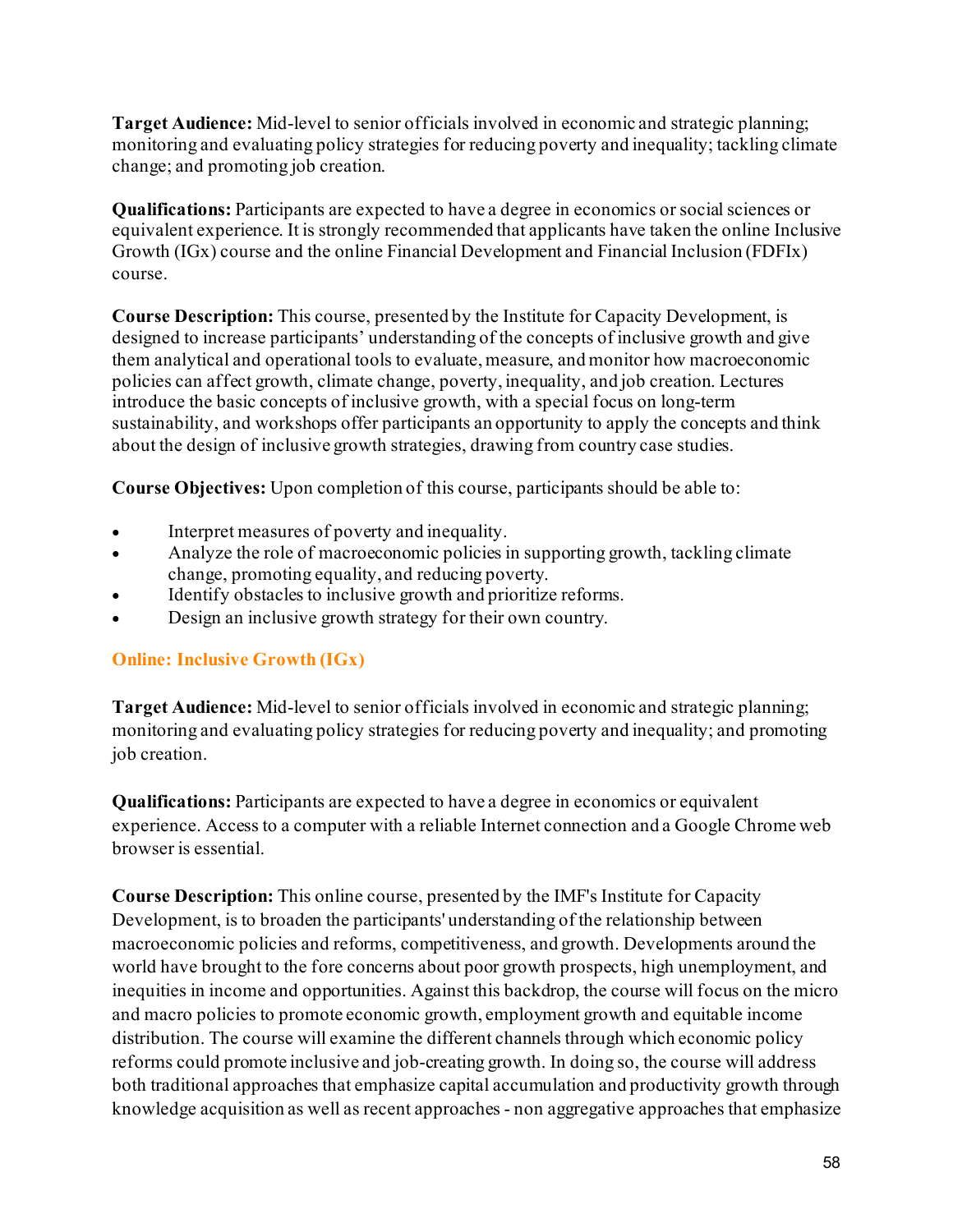misallocation of resources and imperfections in credit and government institutions. The empirical links between growth, employment and income distribution would be interpreted in light of these different models. The course will highlight the role of critical policies that translate economic growth into poverty reduction and broad-based improvements in living standards.

The course will draw on theory, cross-country empirical studies, and case studies of experiences in several regions of the world. Key topics the course will cover include (i) employment-growth linkages; (ii) impact of policies, institutions, and regulations on employment and growth; and (iii) strategies for fostering inclusive growth. Workshops will give participants an opportunity to apply empirical and spreadsheet-based tools to analyze poverty and inequality measures and unemployment trends and the employment impact of labor market policies. In addition, workshops will give participants an opportunity to discuss and analyze the impact of macro policies on equality, employment, and growth in their own country. Country case studies used in the workshops/lectures will be adapted to the region where the course is being delivered in order to increase their relevance to course participants.

**Course Objectives:** Upon completion of this course, participants should be able to:

- Define the concept of inclusive growth and its many dimensions, outline a framework to systematically analyze inclusive growth issues, and establish the links between growth and inclusion.
- Measure the extent to which a country has achieved inclusive growth, by using a wide range of indicators.
- Explain the role of fiscal policy in supporting inclusive growth and highlight best practices for designing tax policies and expenditure programs to foster inclusion.
- Assess inclusiveness of the labor market, including from a gender perspective; describe how advances in technology may affect inclusion in the labor market; and examine labor market and gender-related policies and their implementation challenges and trade-offs.
- Explain why good governance is important for inclusive growth, select key indicators to measure the quality of governance and summarize the policies to improve it.
- Identify the key risks to sustainable and inclusive growth related to climate change; design the most appropriate policy mix to address climate change mitigation and adaptation.

# **Macroeconomic Management in Resource-Rich Countries (MRC)**

**Target Audience:** Mid-level to senior officials from central banks, ministries of finance, and other government agencies tasked with the design and execution of policies in resource-rich countries (RRCs).

**Qualifications:** Participants are expected to have an advanced degree in economics or equivalent experience and be proficient in the use of Microsoft Excel. It is strongly recommended that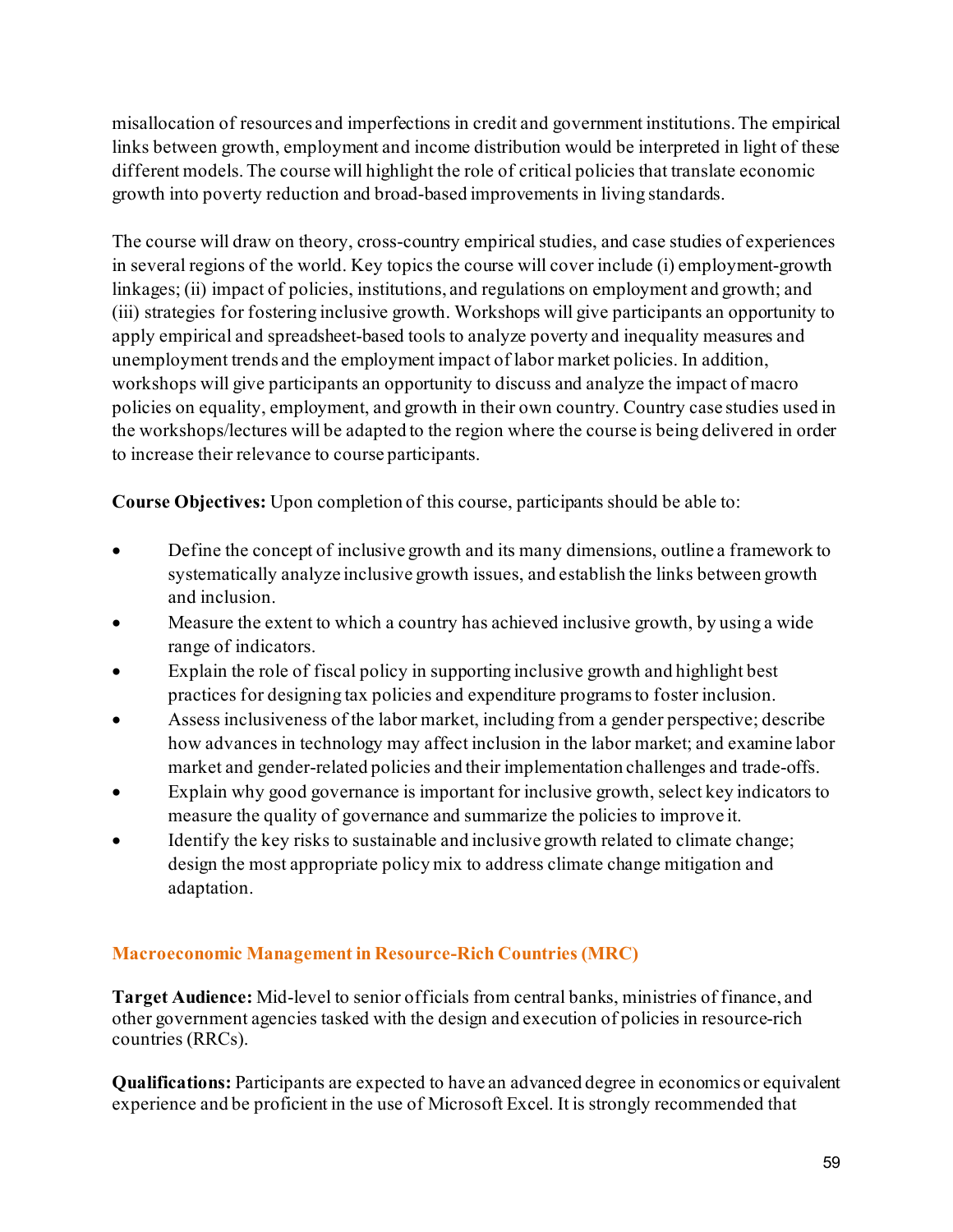applicants first complete the online Macroeconomic Management in Resource-Rich Countries (MRCx) course.

**Course Description:** This course, presented by the Institute for Capacity Development, discusses macroeconomic policy issues and challenges faced by RRCs. The course provides participants with an understanding of: the macroeconomics of growth and diversification, fiscal policy management, macroeconomic policy coordination, and public-sector asset management in RRCs. The course incorporates lectures, hands-on workshops, debates, and case studies.

**Course Objectives:** Upon completion of this course, participants should be able to:

- Analyze economic performance in resource-rich countries, including in terms of growth, inclusiveness, diversification, and sustainability.
- Design appropriate fiscal frameworks, applying suitable fiscal benchmarks to determine whether to consume, save, or invest the proceeds from the sale of natural resources.
- Identify the appropriate macroeconomic policy responses to commodity price shocks.
- Design policies to promote transparency in the management of natural resources, including in terms of the appropriate institutional structures for sovereign wealth funds.

# **Online: Macroeconomic Management in Resource-Rich Countries (MRCx)**

**Target Audience:** All government officials are welcome to register. The course is particularly useful for officials from central banks, ministries of finance, and other government agencies involved in the design and execution of policies in resource-rich countries (RRCs). The course is offered in English and French.

**Requirements and Qualifications:** Some knowledge of economics would be helpful. Basic Microsoft Excel skills and access to a computer with a reliable internet connection are essential.

**Course Description:** This online course, presented jointly by the Institute for Capacity Development and the Fiscal Affairs and Statistics Departments, discusses macroeconomic policy issues and challenges faced by RRCs. The course provides participants with an understanding of: the macroeconomics of growth and diversification, fiscal policy management, macroeconomic policy coordination, and public-sector asset management in RRCs.

**Course Objectives:** Upon completion of this course, participants should be able to:

- Analyze economic performance in resource-rich countries, including in terms of growth, inclusiveness, diversification, and sustainability.
- Design appropriate fiscal frameworks, applying suitable fiscal benchmarks to determine whether to consume, save, or invest the proceeds from the sale of natural resources.
- Identify the appropriate macroeconomic policy responses to commodity price shocks.
- Design policies to promote transparency in natural resource management.

# **Vulnerability Diagnostics (VDS)**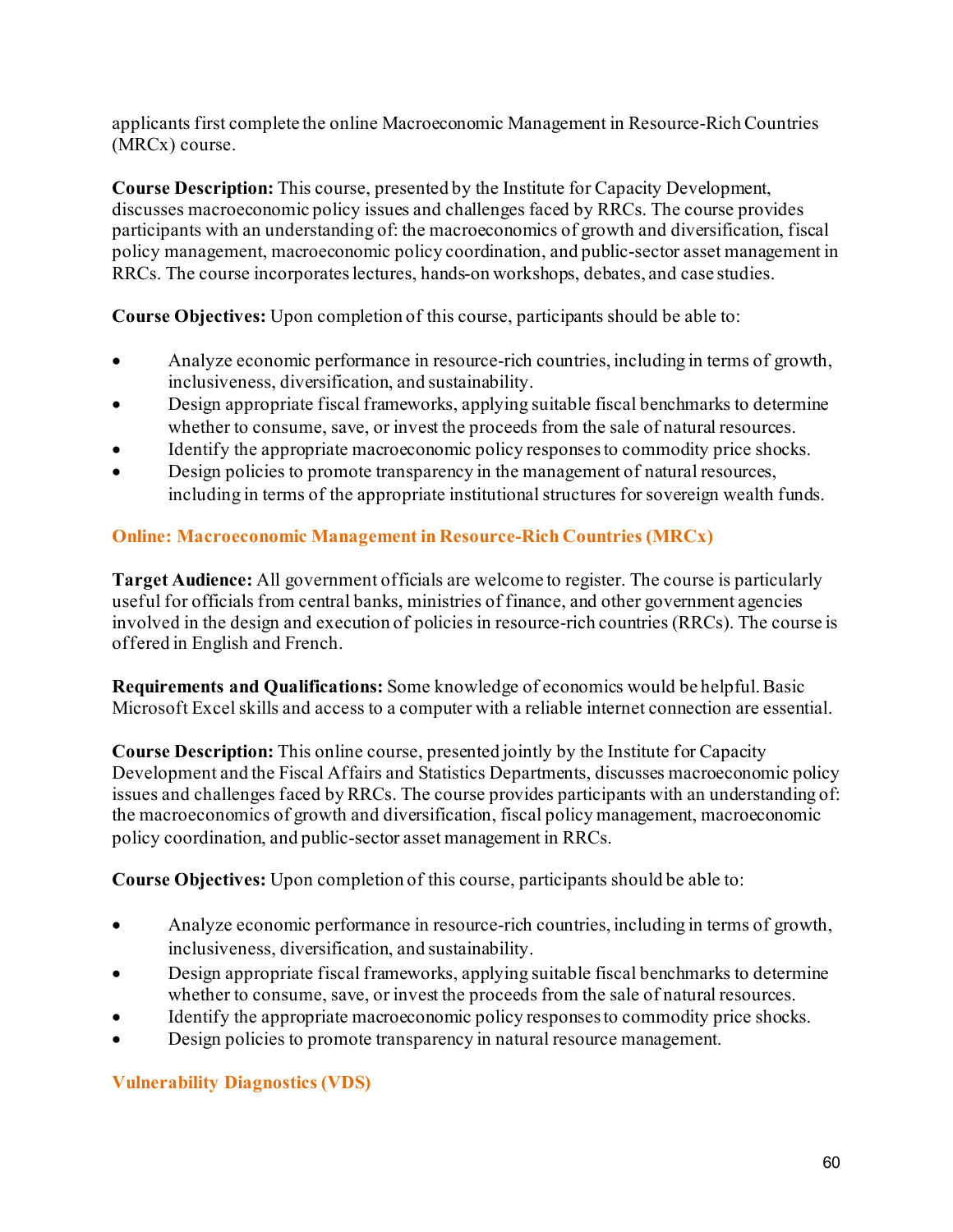**Target audience:** Officials of all levels in central banks, ministries of finance, and other governmental agencies with macro-fiscal units (e.g., cabinet office, parliament), who monitor and assess country-wide and regional multisectoral vulnerabilities and risks.

**Qualifications:** Participants are expected to have an advanced degree in economics or equivalent experience, a basic background in econometrics, and familiarity with the use of software for econometric applications.

**Course Description:** This course, presented by the Institute for Capacity Development, complements the Macroeconomic Diagnostics (MDS) course by enhancing participants' ability to assess fiscal, financial, and external vulnerabilities in an integrated fashion, using several diagnostic tools to capture tail risks.

**Course Objectives:** Upon completion of this course, participants should be able to:

- Assess risks using fiscal, financial, external, and real sectors' vulnerability indicators.
- Describe how vulnerabilities can morph into distress, leading to crises as a result of adverse shocks or a flawed policy mix.
- Use diagnostic tools (including tools currently employed in IMF surveillance), to track multi-sectoral vulnerabilities and predict indicators of tail risks.
- Adapt diagnostic tools, (organized as templates of country vulnerability reports), to their country data.

# **LEGAL ISSUES**

# **Addressing Pressures on Correspondent Banking Relationships (CBR)**

**Target Audience:** Policymakers, financial sector supervisors/regulators of financial institutions, and other officials responsible for implementing anti-money laundering and combating the financing of terrorism (AML/CFT) and risk management programs.

**Qualifications:** Participants are expected to have at least three to five years of experience in the implementation of AML/CFT and risk management programs. Attendance is by invitation only. Prerequisites are specified in the nomination request letters.

**Course Description:** This course, presented by the Legal Department, is designed to explore the recent global and regional trends relating to pressures on CBRs, its consequences and likely drivers. It discusses this phenomenon from the perspective of global financial institutions and international financial institutions. The course also presents potential remedial responses and actions necessary to mitigate existing pressures and the withdrawal of CBRs, with a focus on solutions tailored to the specific region.

**Course Objectives:** Upon completion of this course, participants should be able to: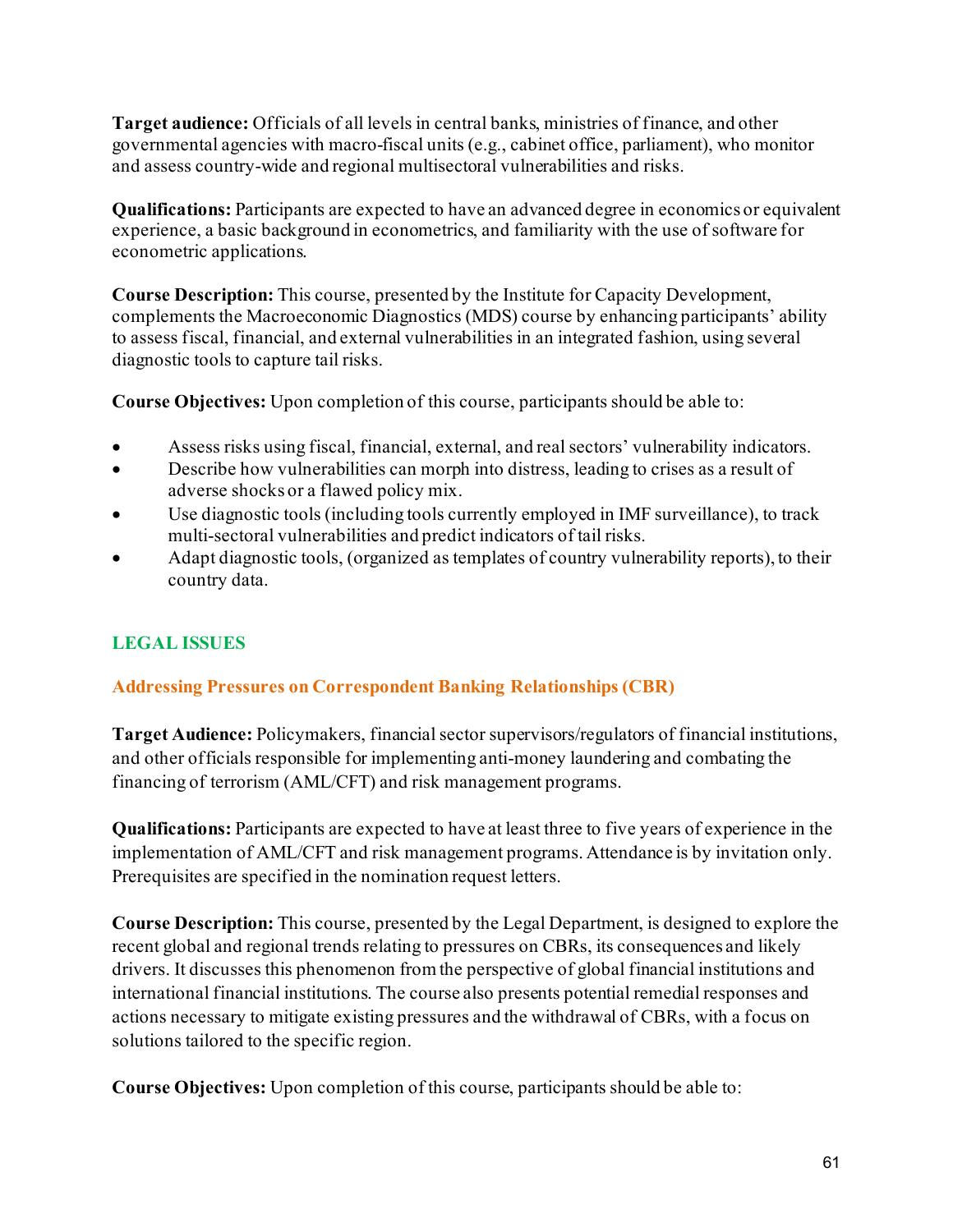- Have a deeper understanding of risk mitigation policies, supervisory actions, and risk management systems that could help relieve existing pressures on CBRs.
- Identify a range of public, as well as private sector-led solutions, including regional responses, that could help address drivers of CBR pressures and mitigate their impacts.

#### **Online: Foundations of Central Bank Law (FCBLx)**

**Target Audience:** Legal advisors of central banks and ministries of finance.

**Qualifications:** Participants are expected to have a law degree and work on legal issues pertaining to central banks, either within a central bank or within a ministry of finance.

**Course Description:** This online course, presented by the Institute for Capacity Development and the Legal Department, introduces participants to the foundations of central bank law. The course covers the legal issues that are necessary to support sound and effective central banks. It addresses the legal underpinnings of the mandate, decision-making structures, autonomy, accountability, transparency, and operations of central banks. This course combines theoretical components with practical exercises on how to analyze and design central bank legal frameworks.

**Course Objectives:** Upon completion of this course, participants should be able to:

- Identify the key legal issues that generally need to be covered in central bank legislation, and how international good practices address those issues.
- Interpret and advise on the application of key legal issues and international good practices in domestic legislation.
- Analyze and assess domestic central bank legislation against international good practices.
- Develop and formulate recommendations on how to modify central bank legislation through law reform to align it to international good practices.
- Explain to stakeholders proposed amendments to central bank legislation and defend those proposals in discussions and consultation procedures with stakeholders.

#### **Implementing the International AML/CFT Standards (AMLS)**

**Target Audience:** Legal drafters, policy makers, financial sector supervisors, and regulators of designated nonfinancial businesses and professions; financial intelligence unit officials; criminal justice officials; and other officials who must assess national money laundering and terrorist financing risks to prepare for their countries' mutual evaluations and application of anti-money laundering (AML) and combating the financing of terrorism (CFT) laws.

**Qualifications:** Participants are expected to have at least two years of experience with AML/CFT issues. Attendance is by invitation only. Prerequisites are specified in the nomination request letters.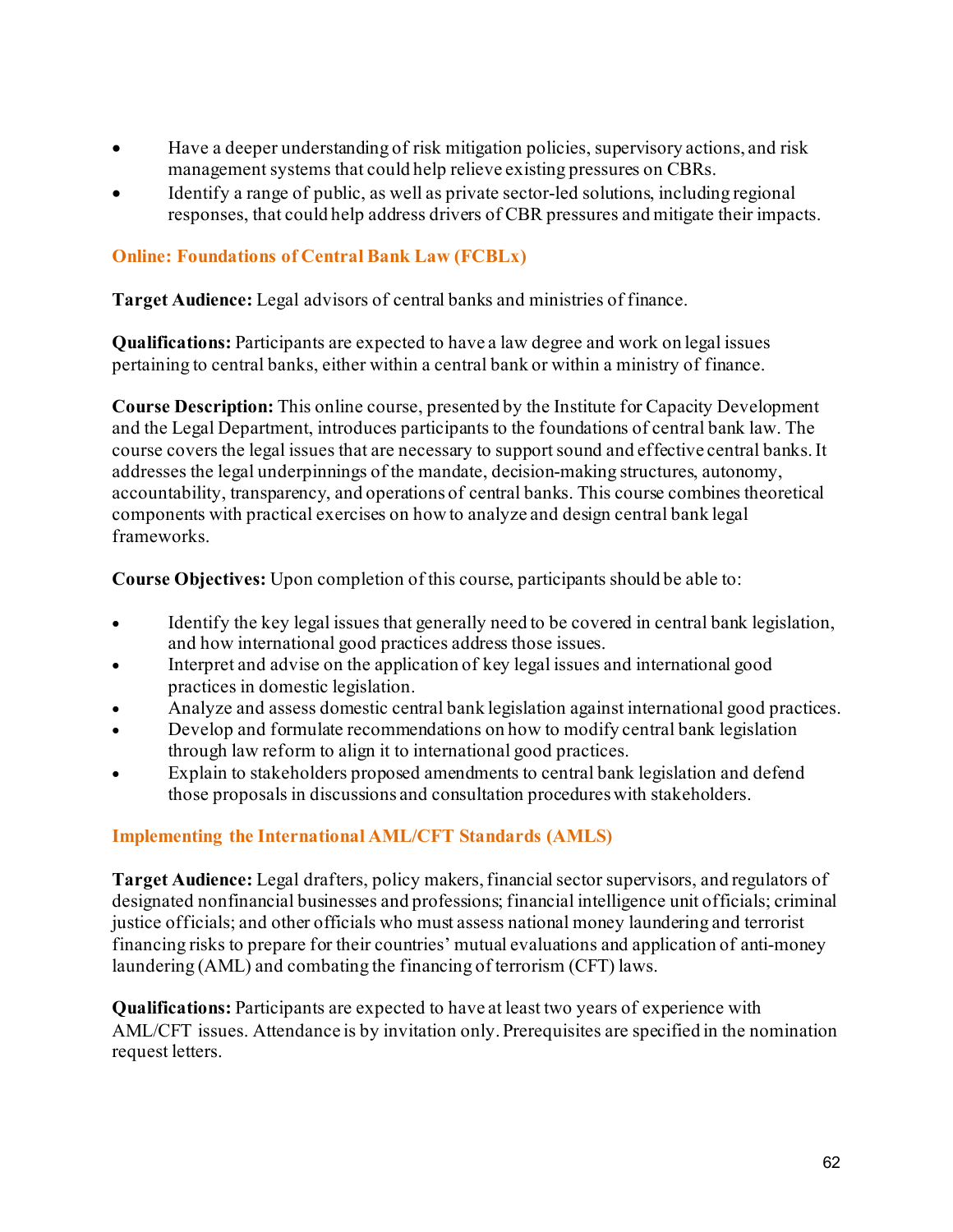**Course Description:** This course, presented by the Legal Department, is designed to build the capacities of officials tasked with implementing the revised international standards on AML and CFT. The course increases participants' understanding of the requirements of the revised international AML/CFT standard, the 40 Recommendations of the Financial Action Task Force (FATF), and the new *Methodology for Assessing Compliance with the FATF 40 Recommendations and the Effectiveness of AML/CFT Systems.* Incorporated into the course are both practical exercises and in-depth discussions of how to implement selected aspects of the FATF 40 Recommendations.

**Course Objectives:** Upon completion of this course, participants should be able to:

- Outline, summarize, and analyze the implementation of the FATF 40 Recommendations.
- Draw up a medium-term action plan to reinforce their national AML/CFT framework.

# **International Issues in Tax Law Design (TLWD)**

**Target Audience:** Lawyers from member country ministries of finance and tax authorities involved with legal aspects of tax policy making or tax administration.

**Qualifications:** Participants are expected to have five years of relevant work experience and a solid knowledge of fiscal and tax law.

**Course Description:** This course, presented by the Legal Department staff and outside experts, deals with current issues in designing and drafting tax law. It touches on a wide range of issues on the agendas of today's tax policy makers, especially cross-border/international, base erosion and profit shifting, and avoidance of income and consumption taxes. Taking into account the Sub-Saharan African context, this course discusses the design of instruments to address those issues, including the tax challenges arising from digitalization. Also covered are other tax law design issues that can affect a country's fiscal position, such as designing tax incentives and other specific regimes (e.g., natural resource taxation), developing an integrated and appropriate policy for the negotiation and entry into tax treaties, and improving the tax dispute resolution system to deal with arrears and to enhance tax certainty.

**Course Objectives:** Upon completion of this course, participants should be able to:

- Explain the links between various fiscal laws and their implications.
- Identify key legal and current policy issues and best practice approaches to addressing them, such as through law reform.
- Analyze and assess domestic tax legislation against international best practices.
- Identify legal design approaches that have proven effective, based on cross-jurisdictional experiences shared by presenters and fellow participants.
- Explain to stakeholders proposed amendments to tax legislation and support those proposals in discussions and consultation procedures with stakeholders.

#### **Legal Aspects of International Financial Institutions (LAIF)**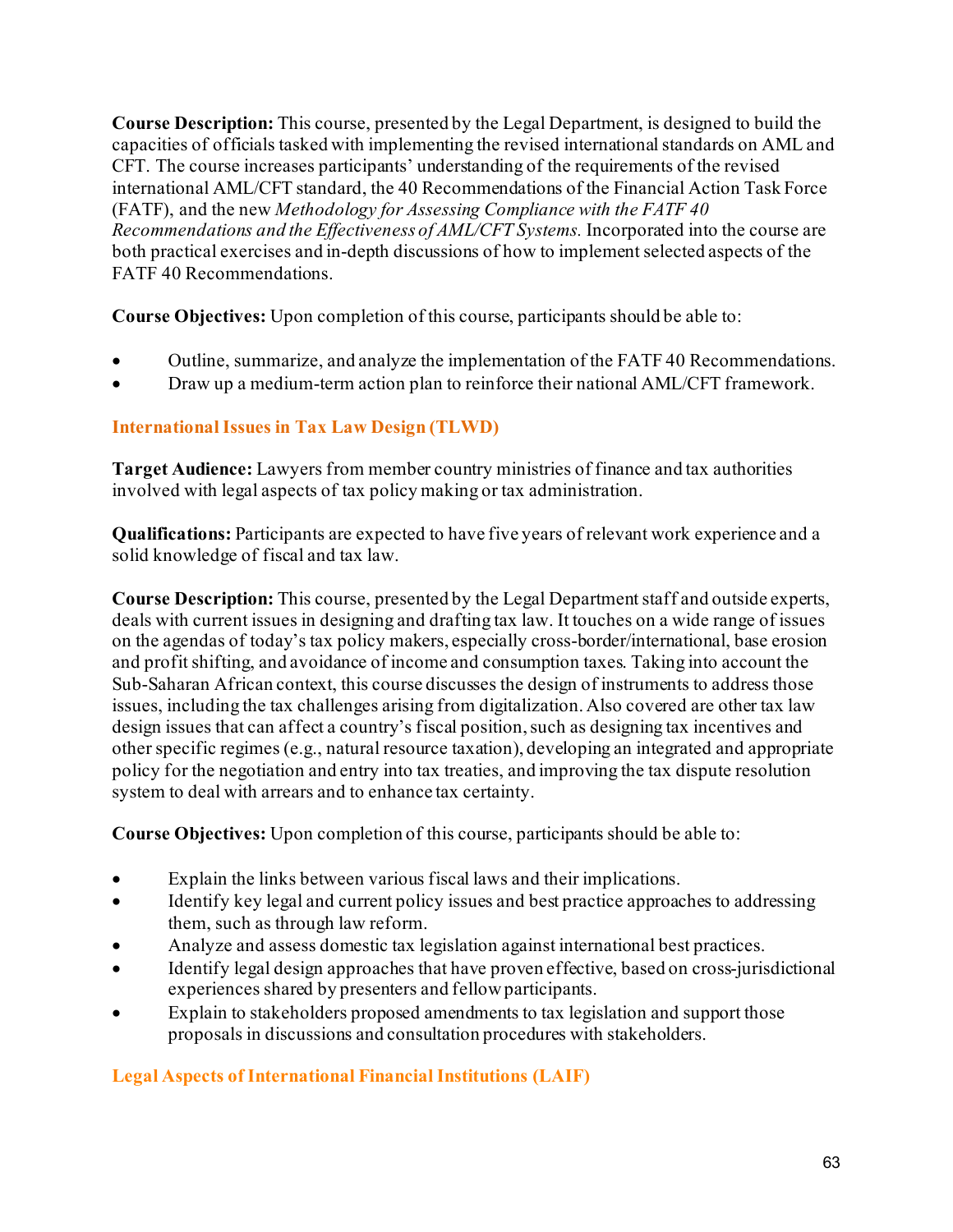**Target Audience:** Lawyers, senior lawyers, and other professionals from central banks, ministries of finance and of justice, and other agencies primarily in emerging market countries with responsibilities related to legal aspects of relations with international financial institutions (IFIs).

**Qualifications**: Participants are expected to have five years of relevant work experience and preferably a law degree. Attendance is by invitation only. Prerequisites are specified in the nomination request letters.

**Course Description:** This course, presented by the Legal Department, covers legal, institutional, and operational features of IFIs (primarily the IMF and the World Bank), and explores the linkages between these institutions and their members. Institutions to be covered each year may vary.

**Course Objectives:** Upon completion of this course, participants should be able to:

- Demonstrate an in-depth knowledge of the history, purposes, governance, structure, and functions of the IMF, the World Bank, and other IFIs and their relationship with their member countries.
- Contribute more effectively to the interactions between member countries and IFIs such as the IMF and the World Bank.
- Identify challenges and trends that IFIs now face.
- Draw lessons to help member countries prepare more effective and responsive policy instruments and legal frameworks, and to foster more balanced economic growth.

# **Legal Frameworks for Banking Supervision and Resolution (LBSR)**

**Target Audience:** Central bank, ministry of finance, bank supervisory, resolution authority, and deposit insurance agency lawyers involved in bank regulation and supervision, bank resolution, and crisis management. Because the course is for senior counsels, participants are expected to have a thorough understanding of legal issues related to the financial sector. Attendance is by invitation only. Prerequisites are specified in the nomination request letters.

**Qualifications:** Participants are expected to have five years of relevant work experience, good knowledge of financial sector laws, and preferably an advanced law degree.

**Course Description:** This course, presented by the Legal Department, covers selected key issues related to the institutional and legal infrastructure necessary to support sound regulation and supervision of banks, bank resolution, safety nets, and crisis management, while taking into account emerging legal developments relevant to financial sector, such as fintech and climate change.

**Course Objectives:** Upon completion of this course, participants should be able to: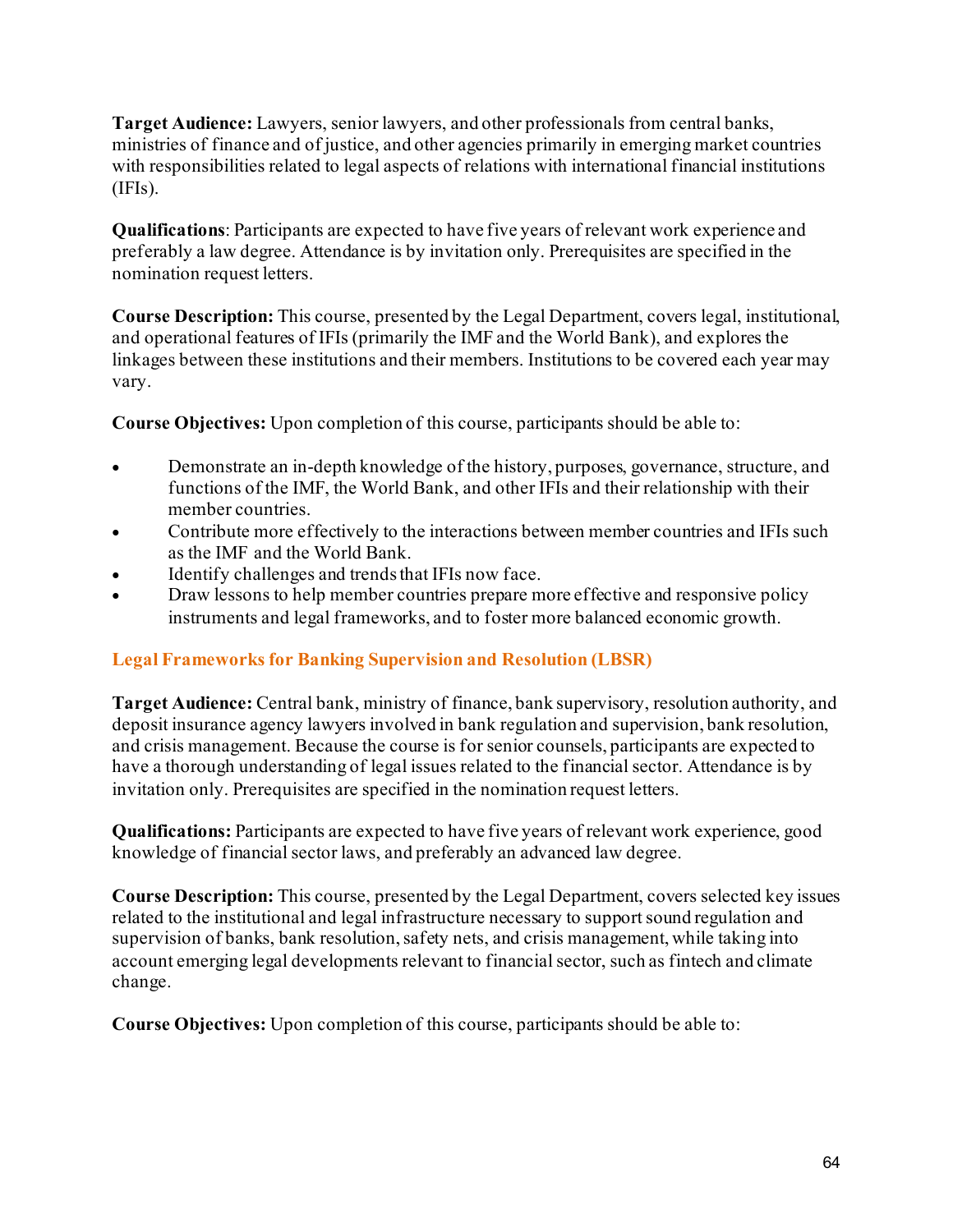- Identify key legal issues relevant to the selected aspects of the regulation and supervision of banks: bank resolution, safety nets, and crisis management, and how international best practice addresses those issues.
- Develop an understanding of emerging legal developments in relation to the regulation and supervision of financial sector, such as climate change, fintech, e-money.
- Identify legal design approaches that have proven effective in key areas and emerging topics covered by the course, based on cross-jurisdictional experiences shared by presenters and fellow participants.
- Analyze and assess domestic financial sector legislation against international good practices on themes and emerging legal developments covered during the course.
- Develop and formulate recommendations and engage with stakeholders on how to modify the aspects of financial sector legislation discussed in the course through law reform to align it to international good practices.

# **Public Financial Management Legal Frameworks (LFPFM)**

**Target Audience:** Lawyers from ministries of finance, line ministries, central banks, state audit bodies, state-owned enterprises, sovereign wealth funds, and attorneys-general offices who deal with public financial management issues. The course is designed for heads of legal departments and senior counsels; participants are expected to have a good understanding of the main legal issues pertaining to public financial management.

**Qualifications:** Participants are expected to have five years of relevant work experience, good knowledge of public financial management, and preferably an advanced law degree. Attendance is by invitation only. Prerequisites are specified in the nomination request letters.

**Course Description:** This course, presented by the Legal Department, covers institutional and legal issues related to sound and effective public financial management. Among the topics covered are: the legal foundations and governance-related aspects of budget formulation, preparation, and execution; fiscal rules and institutions; public debt management; and fiscal oversight of state-owned enterprises, public investment management, and sovereign wealth funds.

**Course Objectives:** Upon completion of this course, participants should be able to:

- Identify best practices for addressing public financial management issues.
- Identify legal design approaches that have proven effective, based on cross-jurisdictional experiences shared by presenters and fellow participants.
- Analyze and assess domestic public financial management legislation against international good practices.
- Develop and formulate recommendations on how to modify public financial management legislation through law reform to align it to international good practices.
- Explain to stakeholders proposed amendments to public financial management legislation and defend those proposals in discussions and consultation procedures with stakeholders.

**Selected Issues in Fiscal Law and Governance (FLG)**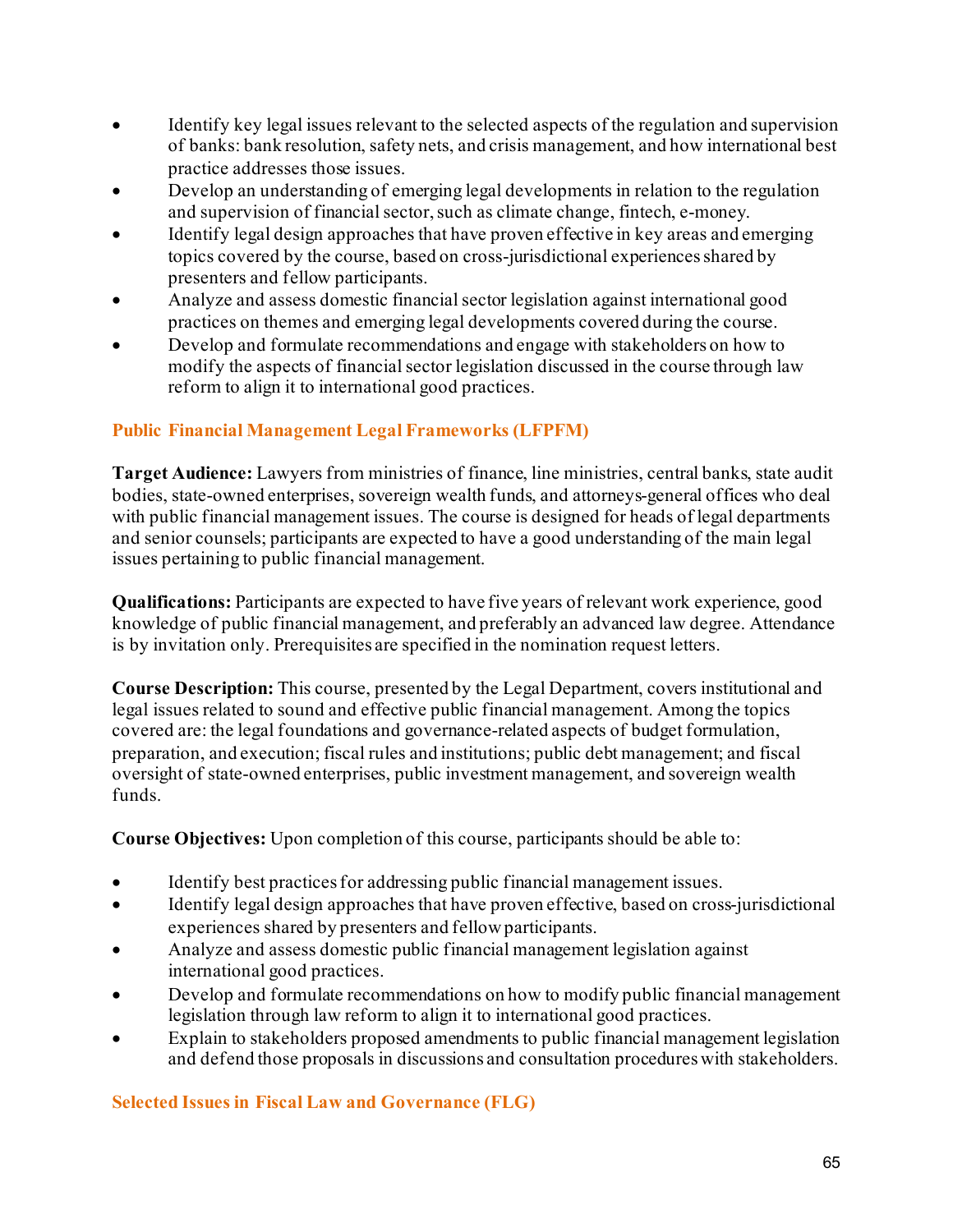**Target Audience:** Lawyers from ministries of finance or other government agencies concerned with the legal aspects of fiscal policy making.

**Qualifications:** Participants are expected to be qualified lawyers with a background advising ministries of finance or other government agencies on legal aspects of fiscal policy or on drafting fiscal legislation. Attendance is by invitation only. Prerequisites are specified in the nomination request letters.

**Course Description:** This course, presented by the Legal Department, focuses on legal design aspects of current issues related to fiscal and tax laws. It covers a wide range of topics currently on fiscal policy agendas around the world in this era of fiscal tightening. Examples of issues covered are:

- current taxation issues, such as cross-border issues and base erosion, and the design of instruments in the areas of income tax and general consumption taxes (e.g., VAT) to address them;
- budget law issues, such as sound legal principles for organic budget laws, designing fiscal rules, fiscal coordination in a federal context, and the role of fiscal councils;
- aspects of public debt management (PDM) and securities, including legal and institutional aspects of PDM and the issuance of public debt securities; and
- designing legal frameworks for sovereign wealth funds and state-owned enterprises.

**Course Objectives:** Upon completion of this course, participants should be able to:

- Explain the links between various aspects of fiscal law and their implications.
- Identify legal and current policy issues in various aspects of fiscal law and best practice approaches to addressing them, such as law reform.
- Identify legal design approaches that have proven effective, based on cross-jurisdictional experiences shared by presenters and fellow participants.

# **Workshop on Corporate and Household Insolvency (CHI)**

**Target Audience:** Senior policymakers responsible for the design or implementation of corporate and household insolvency legislation and related issues.

**Qualifications:** Participants are expected to have five years of relevant work experience, good knowledge of the insolvency system, and preferably an advanced law degree. Attendance is by invitation only. Prerequisites are specified in the nomination request letters.

**Course Description:** This workshop, presented by the Legal Department, offers public officials a forum to share their experience with corporate and household insolvency law reform and implementation, as well as such related issues as enforcement of claims and alternative techniques for the treatment of distressed debt. The global financial crisis and the subsequent national crises have brought to the forefront the need for effective insolvency regimes, and many countries already have or are planning insolvency reforms to address the consequences of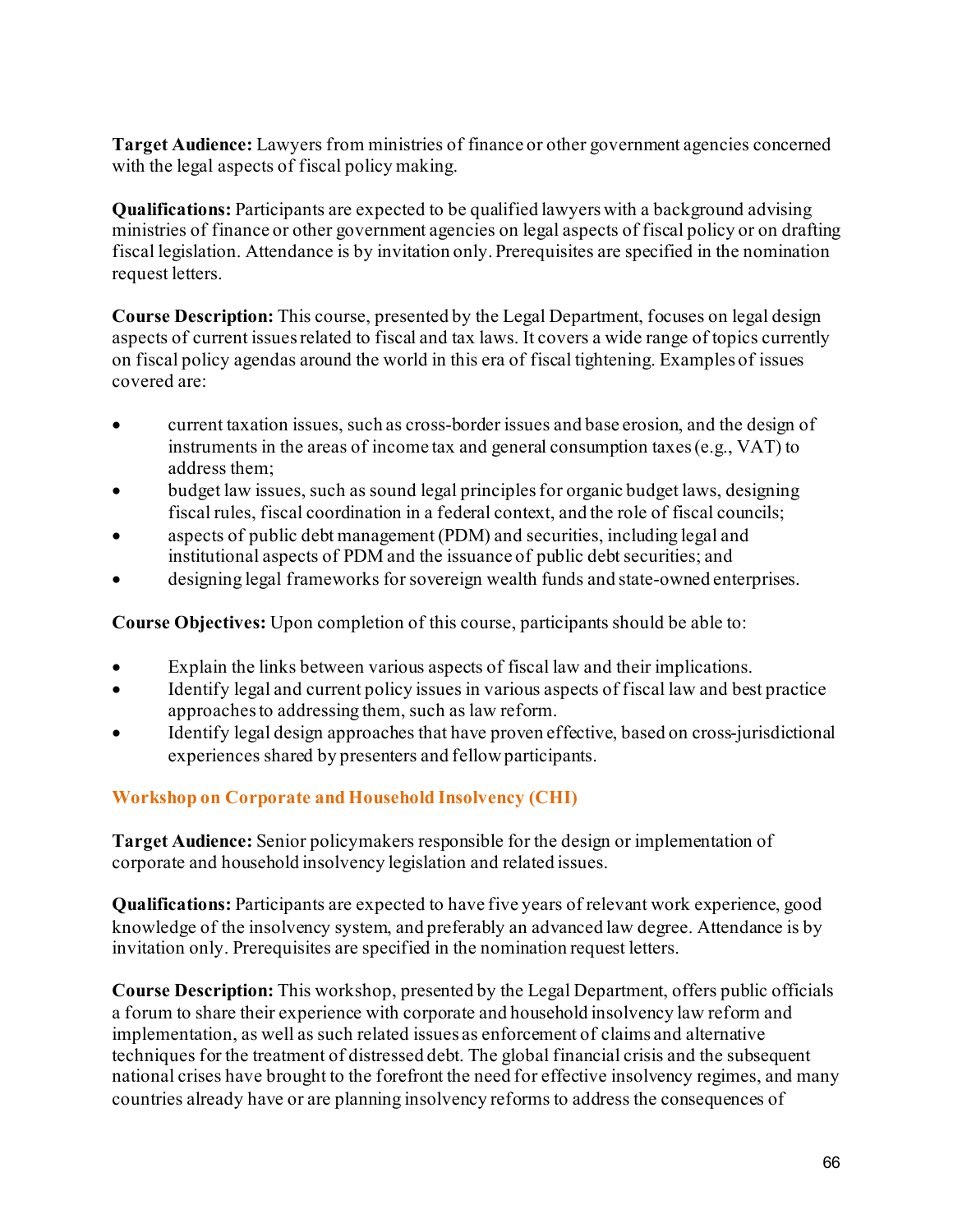changes in the economic environment. The interactive format of this workshop is designed for policy makers from a diverse group of countries dealing with corporate and household insolvency issues, leading international experts, and representatives of the Legal and other functional and area departments, the World Bank, and other international organizations.

**Course Objectives:** Upon completion of this workshop, participants should be able to:

- Assess how policy objectives and technical solutions interact in corporate and household insolvency and other related areas.
- Identify trends for the future development of insolvency legislation.
- Extract lessons from positive and negative experiences in selected countries.

# **MONETARY EXCHANGE RATE AND CAPITAL ACCOUNT POLICIES**

# **Exchange Rate Policy (ERP)**

**Target Audience:** Junior to mid-level officials who work with exchange rate policy and analysis.

**Qualifications:** Participants are expected to have an advanced degree in economics or equivalent professional experience and be comfortable with Microsoft Excel and Excel-based applications. Before taking this course, it is recommended that applicants take either the Financial Programming and Policies (FPP) or the Macroeconomic Diagnostics (MDS) course. Participants are expected to also have a working knowledge of Word, Excel, PowerPoint, and EViews.

**Course Description:** This course, presented by the Institute for Capacity Development, gives a comprehensive overview of exchange rate analysis and policy. The first part of the course:

- introduces key definitions and concepts used in exchange rate analysis, such as real exchange rate misalignment;
- discusses how changes in the real exchange rate may affect external adjustment and growth;
- presents methodologies to estimate the equilibrium real exchange rate and explains the IMF external balance assessment (EBA) approach to measure the degree of real exchange rate misalignment; and
- covers several aspects related to foreign exchange (FX) intervention: objectives, modalities, effectiveness, ways to assess the adequacy of foreign exchange reserves, and their management.

The second part of the course covers the macroeconomic policy tradeoffs related to different exchange rate regimes, the choice of exchange rate regime, and the main exchange rate policy challenges in developing and emerging market economies, such as the use of hybrid regimes, forced and unforced exits from pegs, and the reasons behind "fear-of-floating."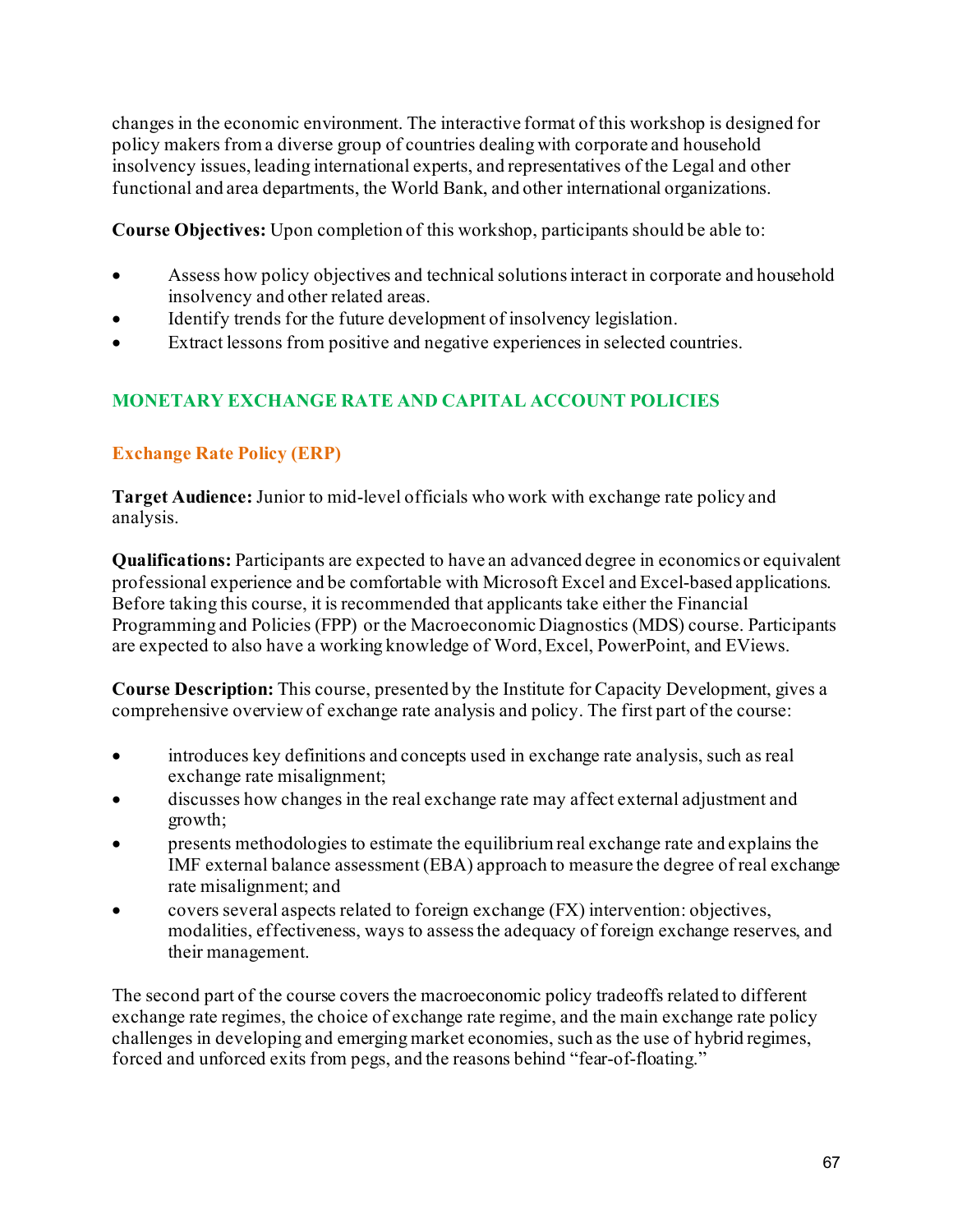The course concludes with a discussion of currency crises, macroeconomic policies to prevent them, and the analytical tools used to anticipate them.

**Course Objectives:** Upon completion of this course, participants should be able to:

- Assess whether FX reserves are adequate using standard and new indicators of reserve adequacy.
- Assess the effectiveness of interventions in the FX market, using case studies of interventions.
- Measure the degree of real exchange rate misalignment using different models and methods, including the EBA.
- Construct systems for early warning of currency crises using data on nominal exchange rates and international reserves.
- Estimate the probability of experiencing a currency crisis using panel data econometric techniques.
- Customize models and techniques taught in this course (including EBA, reserve adequacy metrics, early warning systems) to home country data and use those that are relevant to their work for policy analysis.

Participants should also be able to:

- Describe the exchange rate regime choice and how country-specific features could influence the choice.
- Identify policy inconsistencies that may lead to currency crises.
- Identify policy measures to prevent them.

# **Managing Capital Flows: Macroeconomic Analysis and Policies (MCF)**

**Target Audience:** Junior to mid-level policy makers in central banks and finance ministries who have policy responsibilities related to capital account management. No prior knowledge of the material is required.

**Qualifications:** Participants are expected to have an advanced degree in economics or equivalent experience, good quantitative skills, and a basic knowledge of Microsoft Excel. It is recommended that applicants have taken either the Financial Programming and Policies (FPP) or the Macroeconomic Diagnostics (MDS) course.

**Course Description:** This course, presented by the Institute for Capacity Development, is devoted to fostering understanding of the dynamics of capital flows and their effects on economic growth, macroeconomic volatility, and risk of crisis. The course discusses policy options available to reap the benefits of capital market integration while minimizing and mitigating its adverse effects. The course starts with a refresher on balance of payments statistics and a description of alternative measures of capital flows and financial (capital) account openness. The second part of the course introduces the determinants of capital flows and the link between these flows and economic growth, macroeconomic volatility, and crisis risk. The course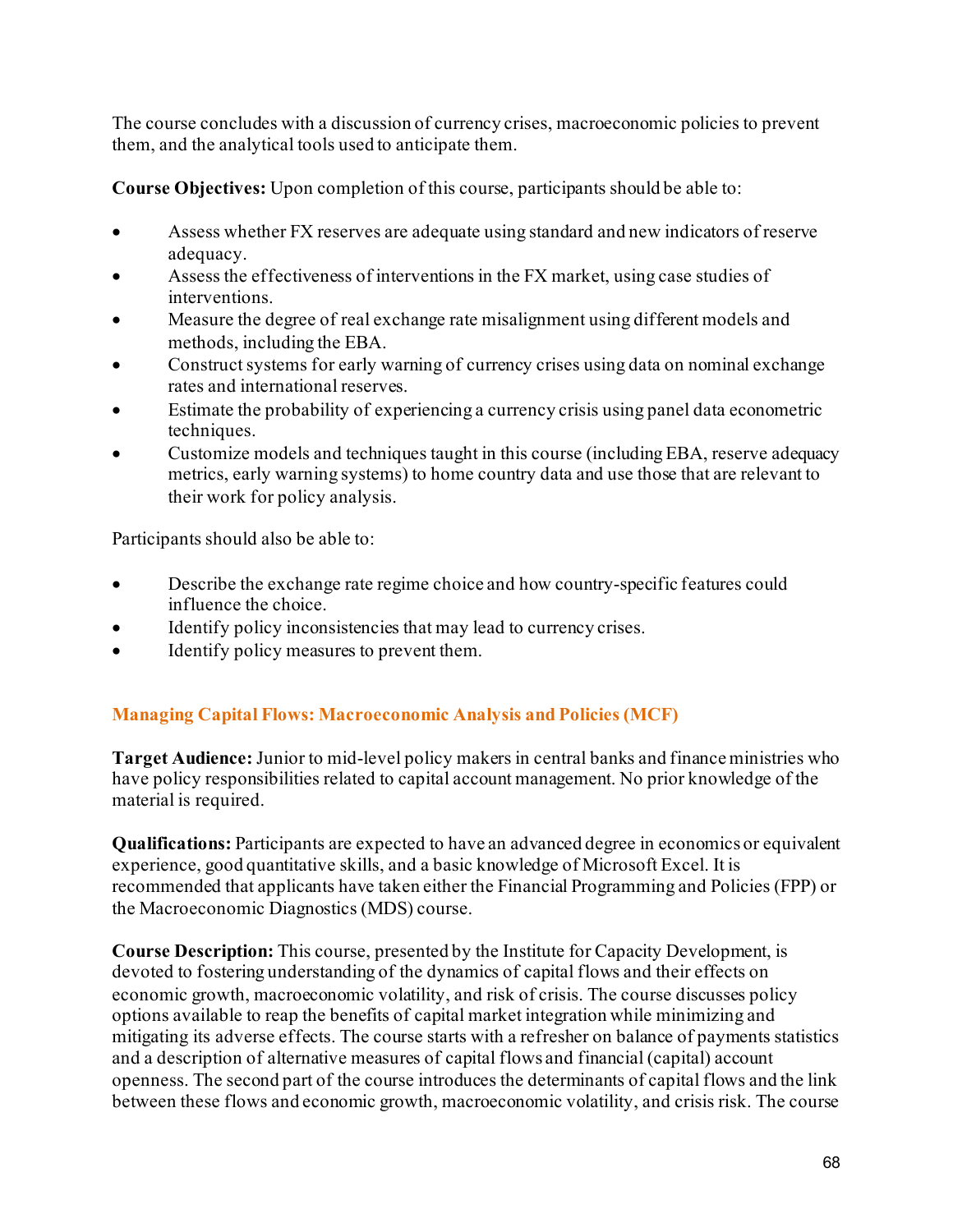concludes with a discussion of capital account management tools and how they relate to financial regulation and exchange rate intervention. The course includes case studies of actual crises, so that participants learn how policy setting and failure to recognize and address the buildup of vulnerabilities led to crisis. Throughout the course, participants are expected to engage in discussions and work on practical workshop exercises to solidify their understanding of the lecture material.

**Course Objectives:** Upon completion of this course, participants should be able to:

- Explain the dynamics of the capital account using the balance of payments of a given country.
- Identify the financial and economic risks that a global capital market creates for both small and large economies.
- Determine what challenges a country faces in attempting to stabilize the economy under different economic scenarios.
- Identify how policy actions can influence or prevent the occurrence of capital account crises.
- Evaluate the impact of financial reform policies on both economic growth and the risk of financial crisis.
- Identify a capital account crisis and assess the associated costs.
- Propose policy actions to address or avoid future crises and reduce their costs.

# **Model-Based Monetary Policy Analysis and Forecasting (MPAF)**

**Target Audience:** Mid-level to senior officials responsible for monetary policy decision making and staff doing macroeconomic analysis and forecasting or operating macroeconomic models.

**Qualifications:** Participants are expected to have an advanced degree in economics or equivalent experience. It is strongly recommended that applicants have completed the Monetary Policy (MP) course or the online Monetary Policy Analysis and Forecasting (MPAFx) course. Participants are expected to be comfortable using quantitative software such as EViews and Matlab/Octave, although specific knowledge of these is not required.

**Course description:** This course, presented by the Institute for Capacity Development, provides rigorous training on the use of simple Dynamic New Keynesian (DNK) models to conduct monetary policy analysis and forecasting. It emphasizes analysis of monetary policy responses to macroeconomic imbalances and shocks. Participants are provided with the tools necessary to develop or extend the canonical model to fit their own monetary policy framework and selected features of their country's economy. Country case studies are used to reinforce participant understanding and to help them compare and assess a variety of possible experiences.

**Course Objectives:** Upon completion of this course, participants should be able to:

• Customize a simple model of an economy that embodies the monetary policy transmission mechanism, and the shocks this economy may face.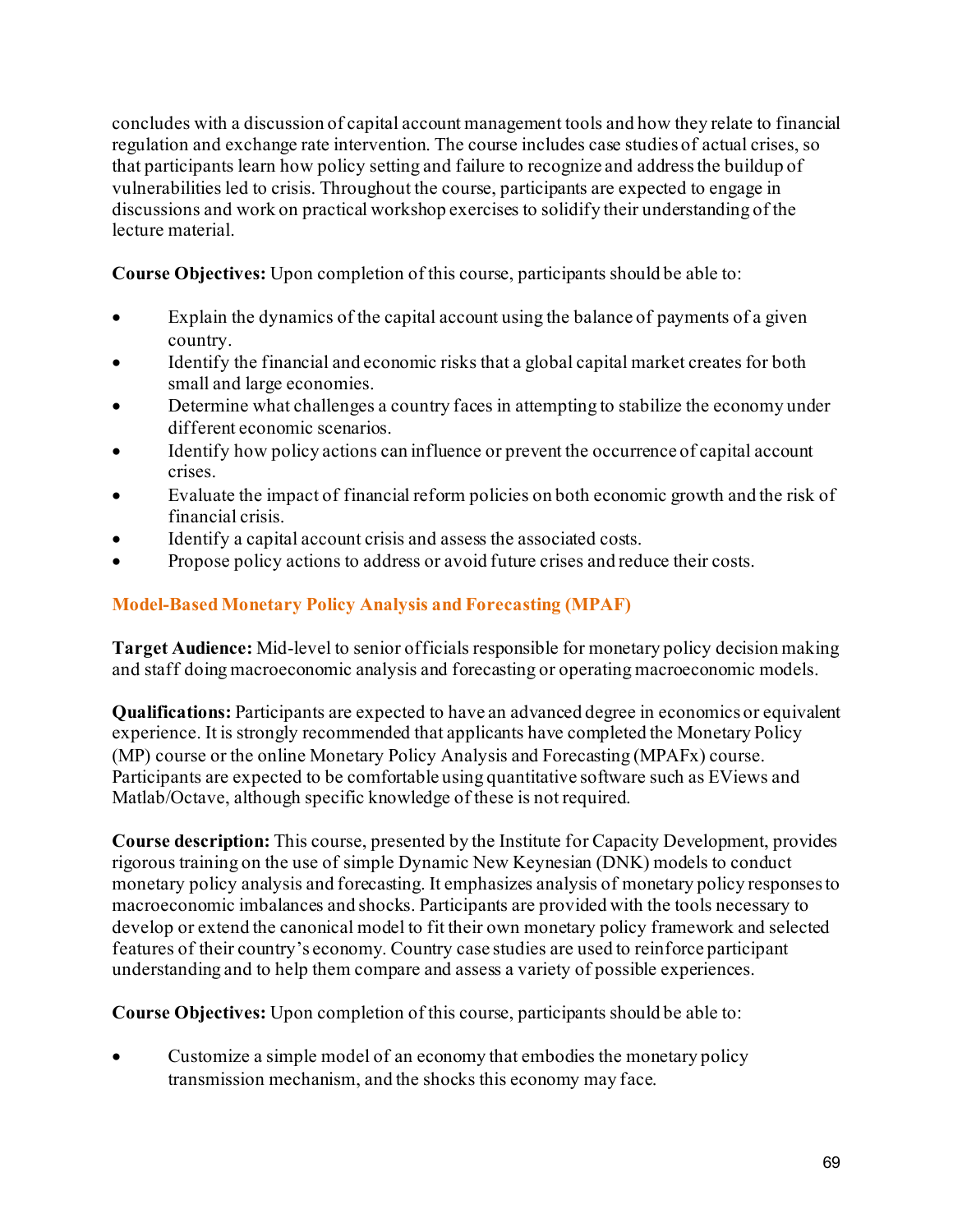- Acquire and apply tools used in modern central banks to conduct monetary policy analysis and forecasting using the smallsemi-structural model.
- Conduct nowcasting and near-term forecasting using estimation-based econometric techniques supported by expert judgment.
- Use the small semi-structural model to develop consistent medium-term quarterly projections of key macro variables e.g. output, inflation, interest rate, and exchange rate.
- Identify risks in the baseline forecast and draw up medium-term projections for alternative scenarios that assume that the risks materialize.
- Start building a simple model for monetary policy analysis using their own national data when they return home.

# **Online: Model-Based Monetary Policy Analysis and Forecasting Course (MPAFx)**

**Target Audience:** All government officials are welcome to register. The course is particularly well-suited for officials in central banks that are in the early stages of introducing Forecasting and Policy Analysis Systems (FPAS) with IMF assistance. The course is offered in English.

**Requirements and Qualifications:** Participants are expected to have a background in undergraduate macroeconomics, statistics, and econometrics. Participants are provided with guidance on how to access Matlab or Octave software.

**Course Description:** This online course, presented by the Institute for Capacity Development, introduces participants to quarterly projection macroeconomic models developed as a core of FPAS (Forecasting and Policy Analysis Systems) and how to implement the key canonical quarterly projection model (QPM) equations in a macroeconomic modeling software. This course uses detailed country data highlighting an inflation targeting central bank, for hands-on filtration and calibration exercises.

The course covers two main technical aspects:

- introduction to a canonical New Keynesian model structure and its key properties; and
- implementation of the QPM in Matlab/Octave and the application of IRIS toolbox for solving and maintaining the QPM.

**Course Objectives:** Upon completion of this course, participants should be able to:

- Explain the key building blocks of a canonical semi-structural QPM.
- Interpret the key model equations from a macroeconomic point of view.
- Implement a simple QPM using a specialized software for macroeconomic modelling.
- Distinguish the key elements of a QPM in a state-space form (i.e., shocks, observable and unobservable variables, measurement and transition equations, steady-state parameters, equation coefficients).
- Identify necessary codes for data transformation, filtration and evaluation of the QPM properties.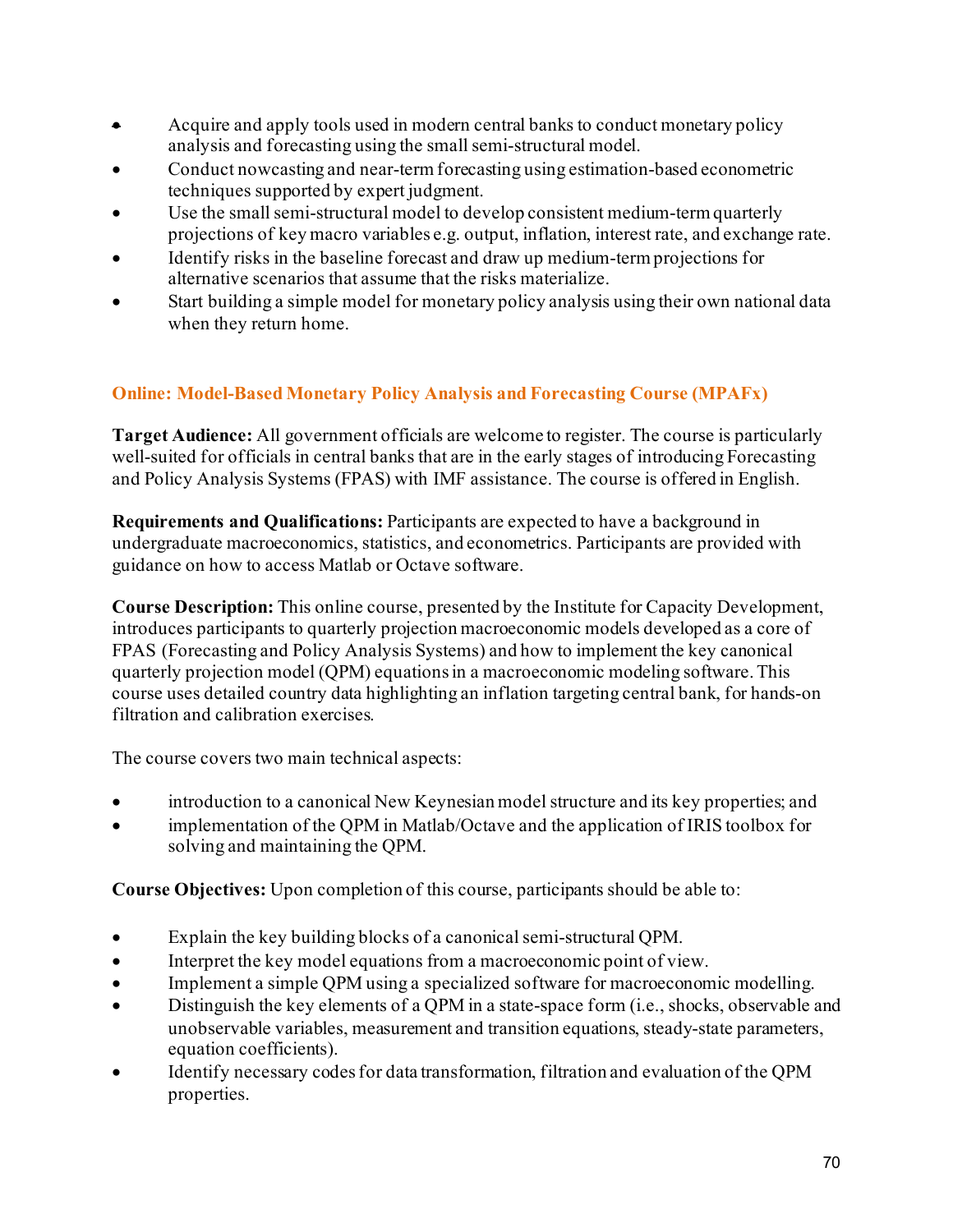- Apply the basic IRIS Toolbox functions for solving the model.
- Create output reports using model codes.
- Develop a basic calibration of the QPM.

# **Monetary Policy (MP)**

**Target Audience:** Junior to mid-level officials from emerging markets and low-income countries interested in understanding and analyzing the conduct of monetary policy and its interaction with the rest of the economy.

**Qualifications:** Participants are expected to have an advanced degree in economics or equivalent experience and be comfortable using Microsoft Excel and Excel-based applications. This is an overview course. It is strongly recommended that applicants have completed a few general macroeconomic courses, such as Financial Programming and Policies (FPP) and Macroeconomic Diagnostic (MDS), face-to-face or online.

**Course Description:** This course, presented by the Institute for Capacity Development, gives a comprehensive overview of monetary policy regimes, monetary transmission mechanisms, and the role of monetary policy in macroeconomic stabilization. The course bridges the gap between theory, empirical evidence, and operational experience by illustrating the optimization problems and tradeoffs involved in monetary policy decisions. The learning process moves from lectures introducing the basic concepts to hands-on workshops. Case studies are used to reinforce participant understanding and to help them compare and assess a variety of experiences. The course recognizes the evolving nature of monetary frameworks and central bank mandates with attention to environmental, social and governance principles and recent crises that have dramatically changed the landscape in which central banks operate (beyond simple interest rate policies, with due consideration to Unconventional Monetary Policy). Recent evolution of FinTech and digital currencies and implications to monetary policy are also discussed.

**Course Objectives:** Upon completion of this course, participants should be able to:

- Analyze how monetary policy decisions are made under various regimes to deliver price stability and meeting other objectives.
- Identify how these decisions are transmitted to the real economy.
- Evaluate how the economy and monetary policy respond to macroeconomic shocks under various monetary policy frameworks, demonstrated through a group presentation to their peers.

Central bank practitioners should also be able to:

- Design a sound monetary policy framework.
- Prescribe policies consistent with the framework chosen.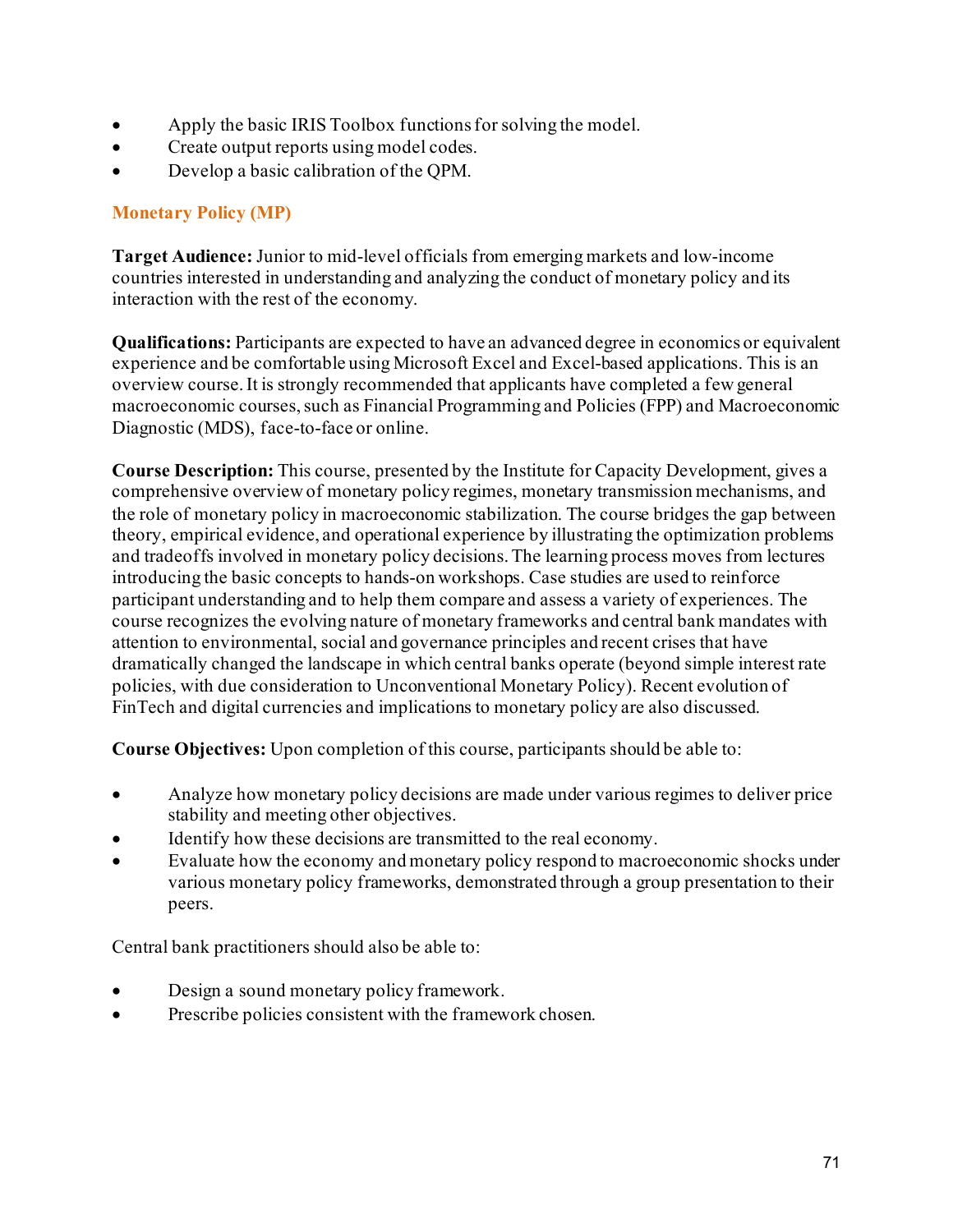#### **MACROECONOMIC STATISTICS**

#### **Balance of Payments and International Investment Position Statistics – Intermediate (BPIIPS-M)**

**Target Audience:** Officials responsible for the compilation of external sector statistics (ESS) (balance of payments and/or international investment position (IIP)) statistics, and who are familiar with the methodology of the *Balance of Payments and International Investment Position Statistics Manual, sixth edition (BPM6).* 

**Qualifications:** Participants are expected to have a degree in economics or statistics and at least two years of relevant compilation experience, or should have completed the Compilation of Balance of Payments Statistics course.

**Course Description:** This course, presented by the IMF Statistics Department, targets compilers with a certain degree of experience in the compilation and/or analysis of balance of payments and/or IIP. It aims at providing a deep understanding of the concepts, data sources and compilation techniques for balance of payments and IIP statistics and their application for addressing complex methodological issues. The course does not cover the basic balance of payments and IIP concepts. The intermediate level of the course presupposes participants' familiarity with the basic concepts. The course will also elaborate on the topics being addressed during the current update of *BPM6.*

The course consists of a series of lectures and workshops analyzing country cases with a strong data component and is designed to allow peer learning and sharing of experiences. Recognizing the challenges in compiling data in emerging areas of user interest, the course emphasizes specific topics, such as estimating informal cross-border activities and the treatment of special purpose entities. The course examines themes and challenges emerging from developments in the global economy, and participants have the opportunity to discuss how these impact compilation work. Specific exercises are geared to integrating data compilation with Fund surveillance and policy advice; and to demonstrate the analytical uses of ESS.

**Course Objectives:** Upon completion of the course, participants should be able to:

- Apply knowledge gained in dealing with complex methodological and compilation issues related to balance of payments and IIP statistics.
- Describe the high-level themes that are being addressed during the current update of *BPM6*.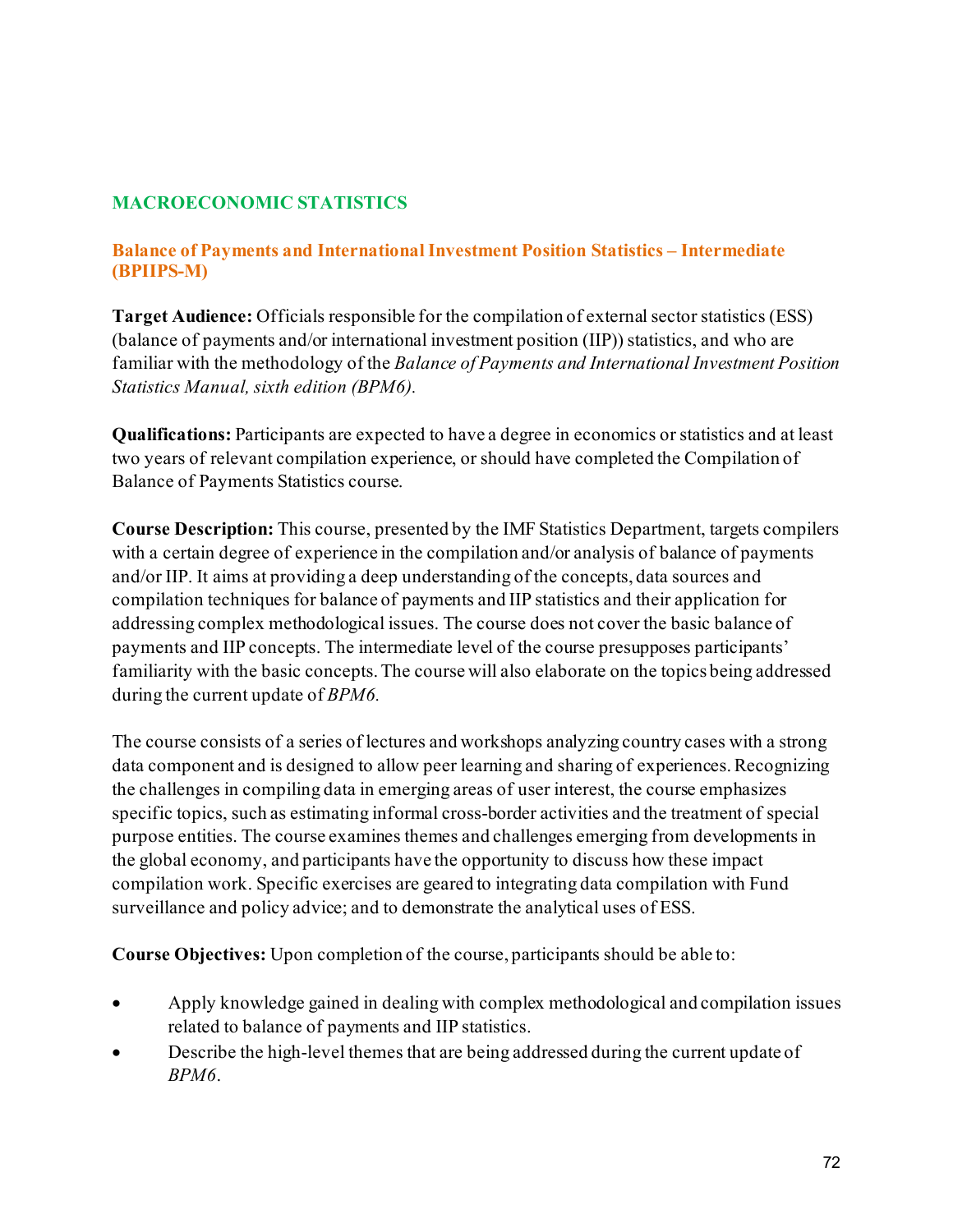- Identify potential data sources and compilation techniques to be used to improve the coverage in ESS of activities emerging from globalization.
- Describe the analytical uses of balance of payments and IIP statistics.

# **Online: Balance of Payments and International Investment Position Statistics (BOP-IIPx)**

**Target Audience:** This course is for those interested in learning the fundamentals of compiling international accounts that cover balance of payments and international investment position (IIP) statistics according to the internationally accepted standards. It is a basic-level course laying the foundation for the face-to-face intermediate balance of payments and IIP statistics course. It is open to those who compile, or plan to compile, balance of payments and IIP statistics and to the general public.

**Qualifications:** Some knowledge of economics and statistics or equivalent experience is helpful. Access to a computer with a reliable Internet connection and a Google Chrome web browser are essential.

**Course Description:** This course, presented by the Statistics Department, covers the fundamentals needed to compile the international accounts. The course introduces the conceptual statistical framework for balance of payments and IIP-as presented in the Balance of Payments and International Investment Position Statistics Manual, sixth edition (BPM6), which is harmonized with other macroeconomic statistical frameworks. You will learn about the current, capital, and financial account balances, and how they reflect your economy's interaction with the rest of the world. Basic concepts, definitions, and classifications are covered, along with the principal accounting rules (including valuation and time of recording) that are relevant for compilation of the international accounts. The course also discusses the functional categories, including direct investment. The need for integration of the balance of payments with the IIP for compiling comprehensive, internationally comparable statistics will also be discussed.

**Course Objectives:** Upon completion of this course, participants should be able to:

- Explain the international accounts framework of the balance of payments and IIP and relevant indicators, such as the current, capital, and financial accounts balances, and net IIP.
- Apply core concepts and definitions relevant to the international accounts such as residence, economic territory, predominant center of economic interest, and accounting rules.
- Classify cross-border transactions and positions according to the international standards in BPM6.
- Record the main components of the current account, including goods, services, primary income, and secondary income, as well as the capital account.
- Identify transactions in financial assets and liabilities and their link to investment income.
- Explain the direct investment framework and its role in the economy, including as a source of financing.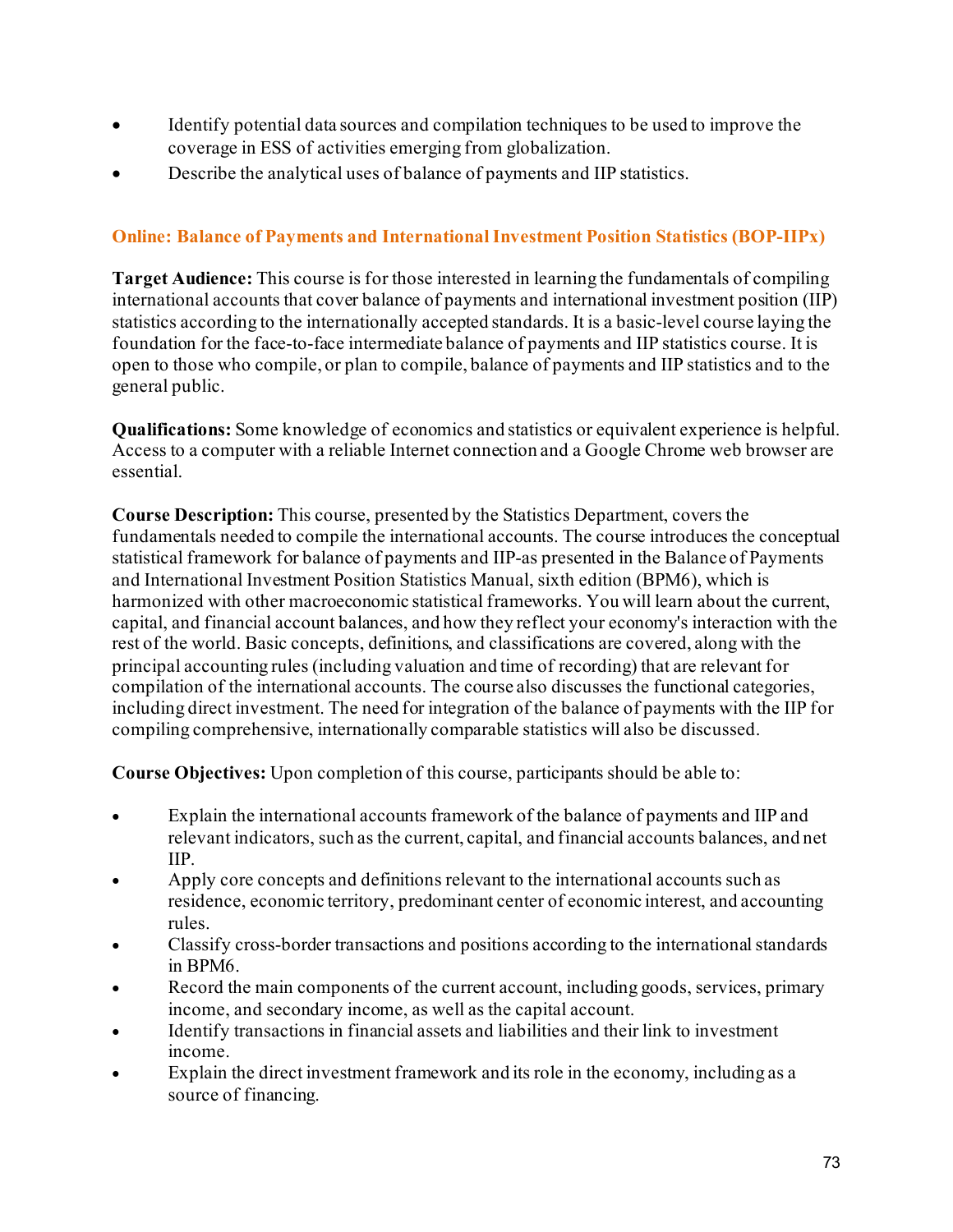- Compare the different functional categories and understand the economic interpretation for each category.
- Recognize the need for integration of the balance of payments with the IIP for producing consistent and coherent data.

## **Balance Sheet Approach (BSA)**

**Target Audience:** Officials at central banks, ministries of finance and other agencies in charge of compiling monetary and financial statistics, government finance/debt statistics, and external sector statistics; and/or overseeing macro-financial analysis.

**Qualifications:** Participants are expected to have a degree in economics or statistics, or equivalent experience.

**Course Description:** This course, conducted by the IMF Statistics Department, presents a userfriendly tool developed by the department to automatically combine monetary, government, and balance of payment data reported to the Statistics Department to create a distribution of claims and liabilities on a from-whom-to-whom basis—an extremely useful tool for macro-financial analysis. Once the matrix is generated, country officials should be able to use the Balance Sheet Approach (BSA) analysis to focus on overall balance sheet linkages and identify specific exposures and vulnerabilities, such as excessive reliance on external funding, leverage buildup in the corporate sector, and overreliance on the banking sector for sovereign debt placement. This course is an abbreviated version of the longer, BSA course traditionally offered by STA in-person.

**Course Objectives:** Upon completion of this course, participants should be able to:

- Use the BSA matrix information for the identification of balance sheet imbalances, exposures, and risks to shocks such as sudden capital outflows or sharp exchange rate depreciation.
- Summarize the source data used for preparing the BSA matrix and identify critical data gaps for their respective countries.
- Prepare work plans for addressing these data gaps over the medium-term, in order to provide national policy makers with an analytically useful BSA matrix.

## **Balance Sheets and Accumulation Accounts (BSAA)**

**Target Audience:** Officials whose main responsibility is compiling national accounts and financial accounts statistics (specifically sectoral accounts and accounts on a from-whom-towhom basis), who are employed with national statistical agencies and central banks.

**Qualifications:** Participants are expected to have a degree in economics or statistics; or equivalent experience.

**Course Description:** This course, presented by the IMF Statistics Department, covers theoretical and practical issues related to the compilation of accumulation accounts (capital accounts,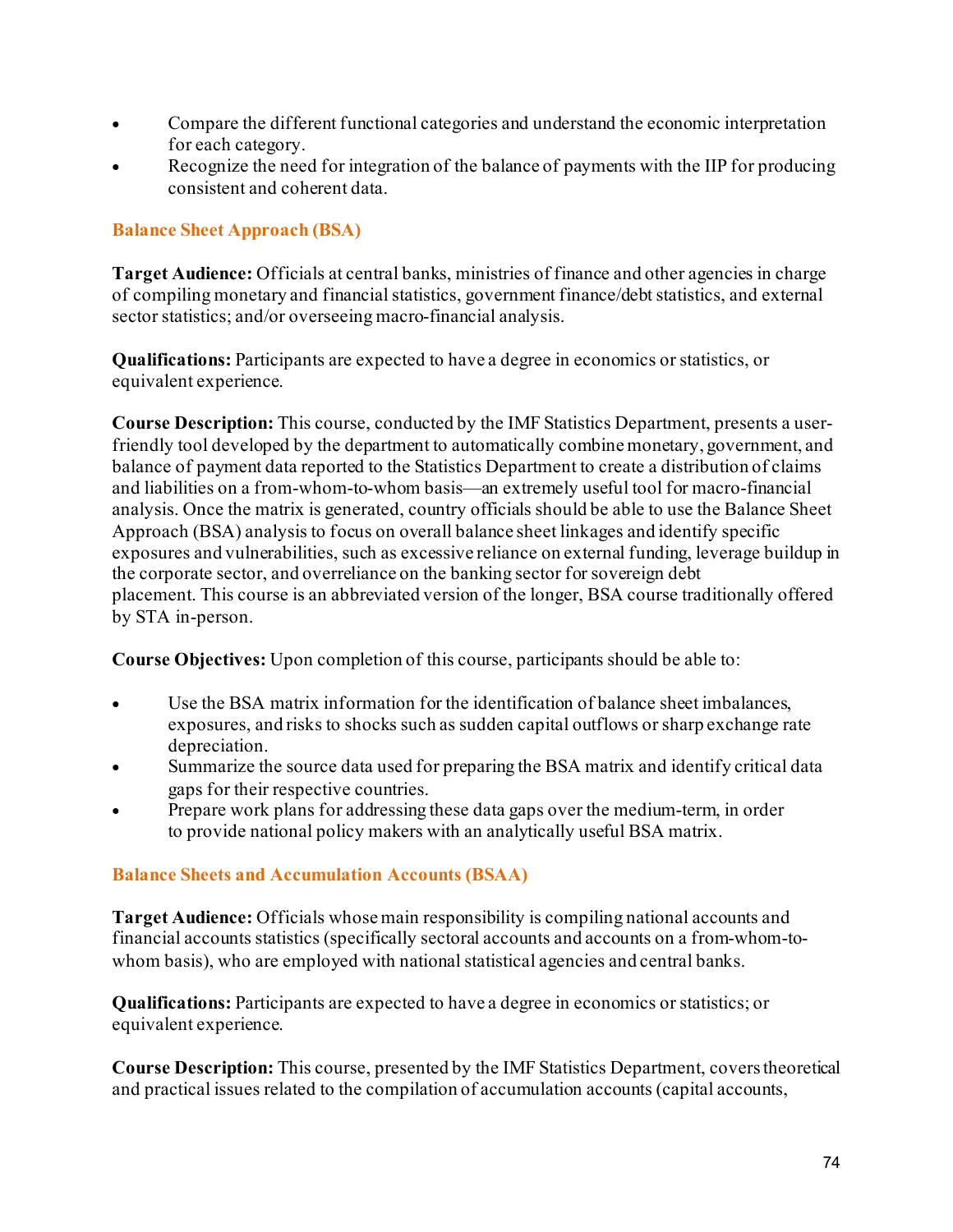financial accounts, other changes in volume of assets accounts, and revaluation accounts) and balance sheets according to institutional sectors. The course is based on the conceptual framework of the *System of National Accounts, 2008* (*2008 SNA*). The aim of the course is to provide participants with the necessary skills to compile the sectoral accumulation accounts and the balance sheets. The course consists of lectures covering conceptual and methodological issues as well as workshops sessions on practical compilation issues. The lectures provide a thorough review of the methodological framework, concepts, and definitions relating to sectoral accumulation accounts and balance sheets, examine potential data sources for their compilation, and illustrate possible compilation techniques and procedures. The course also provides a forum for participants to share country practices and experiences relating to the compilation of sectoral accumulation accounts and balance sheets.

**Course Objectives:** Upon completion of this course, participants should be able to:

- Apply the principles underlying the compilation of national accounts and financial accounts statistics.
- Describe the link between financial and non-financial statistics, thereby providing the basis for an integrated compilation of non-financial economic activities, financial transactions, and balance sheets.
- Apply the acquired knowledge on concepts and methodology to identify data gaps as well as strengths and weaknesses in existing data.
- Explain to policymakers the importance and relevance of compiling sectoral accumulation accounts and balance sheets for the analysis of macro-prudential developments.
- Initialize data sharing agreements with the entities involved to provide a basis for a coordinated effort towards compiling and disseminating internationally comparable sectoral accounts and balance sheets, building on the *2008 SNA*.

# **Compilation of Balance of Payments Statistics (BPSCG)**

**Target Audience:** Officials whose main responsibility is the compilation of balance of payments and/or international investment position (IIP) statistics. Participants should be familiar with the methodology of the sixth edition of the *Balance of Payments and International Investment Position Manual* (*BPM6)*.

**Qualifications:** Participants are expected to have a degree in economics or statistics or equivalent experience and have at least one year of experience in compiling balance of payments and/or IIP.

**Course Description:** This course, presented by the IMF Statistics Department, provides practical advice on compiling and disseminating the international accounts (balance of payments and IIP) statistics based on the *BPM6 Compilation Guide* (*the Guide*). The purpose of the course is to demonstrate how the conceptual framework described in the *BPM6* may be translated into practice. The course consists of a series of lectures, workshops, and discussions on methods for compiling international accounts. They focus on compilation practices, including data sources that international accounts can draw on, as well as complex methodological and compilation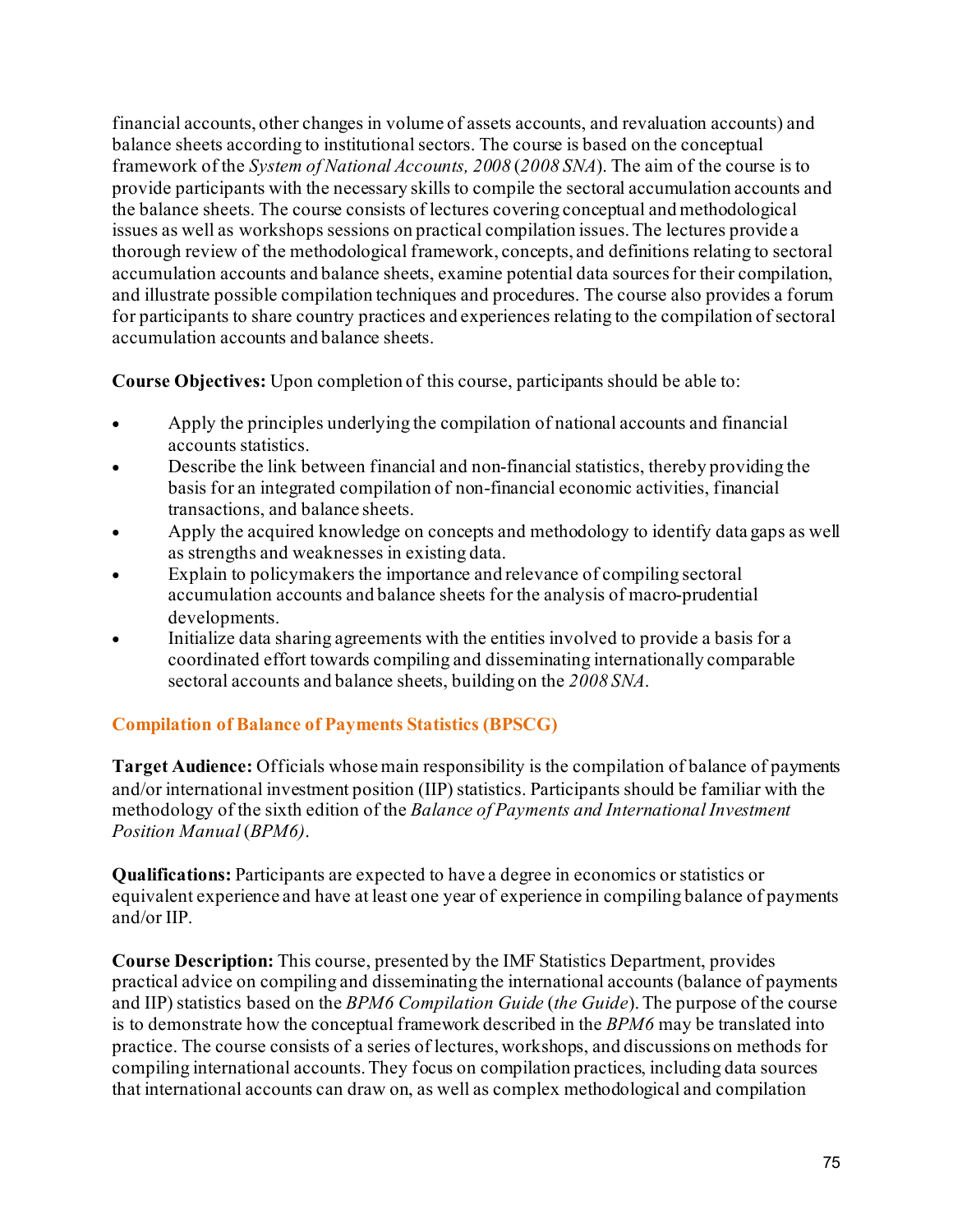issues related to specific balance of payments and IIP components and other issues that cut across accounts. Participants have the opportunity to discuss compilation challenges they have encountered and gain insights into the analytical uses of the international accounts.

**Course Objectives:** Upon completion of this course, participants should be able to:

- Compile and disseminate balance of payments and IIP statistics using the techniques provided in the *Guide*.
- Identify new data sources to be used to improve the compilation of balance of payments and IIP statistics.
- Apply statistical techniques for dealing with complex methodological and compilation issues.
- Deepen their knowledge of the analytical use of balance of payments and IIP statistics.

## **Online: Compilation Basics for Macroeconomic Statistics (CBMSx)**

**Target Audience:** Officials who compile macroeconomic and financial statistics in national statistical organizations, ministries of finance, economy, or planning, or in central banks.

**Requirements and Qualifications:** Some knowledge of economics and statistics is helpful. Access to a computer with a reliable Internet connection and a Google Chrome web browser and basic Microsoft Excel skills are essential.

**Course Description:** This online course, presented by the IMF Statistics Department, reviews the basic skills, concepts, and principles required to compile and disseminate macroeconomic and financial statistics. The course covers topics such as residence, institutional units, institutional sectors, accounting rules, financial instruments, stocks and flows, the IMF's Data Standards Initiatives, and presents the basic macroeconomic linkages among these statistics.

**Course Objectives:** Upon completion of this course, using the basic concepts and principles in the compilation and dissemination of macroeconomic and financial statistics, participants should be able to:

- Differentiate institutional units and sectors.
- Apply the concept of residence.
- Record stocks and flows in an integrated manner.
- Apply appropriate accounting rules.
- Classify financial instruments.
- Summarize the requirements and recommendations of the IMF's Data Standards Initiatives.
- Evaluate macroeconomic inter-linkages.

## **Online: Consumer Price Index Online (CPIx)**

**Target Audience:** Compilers of consumer price indexes (CPIs) and users of CPI data interested in understanding key concepts and compilation issues.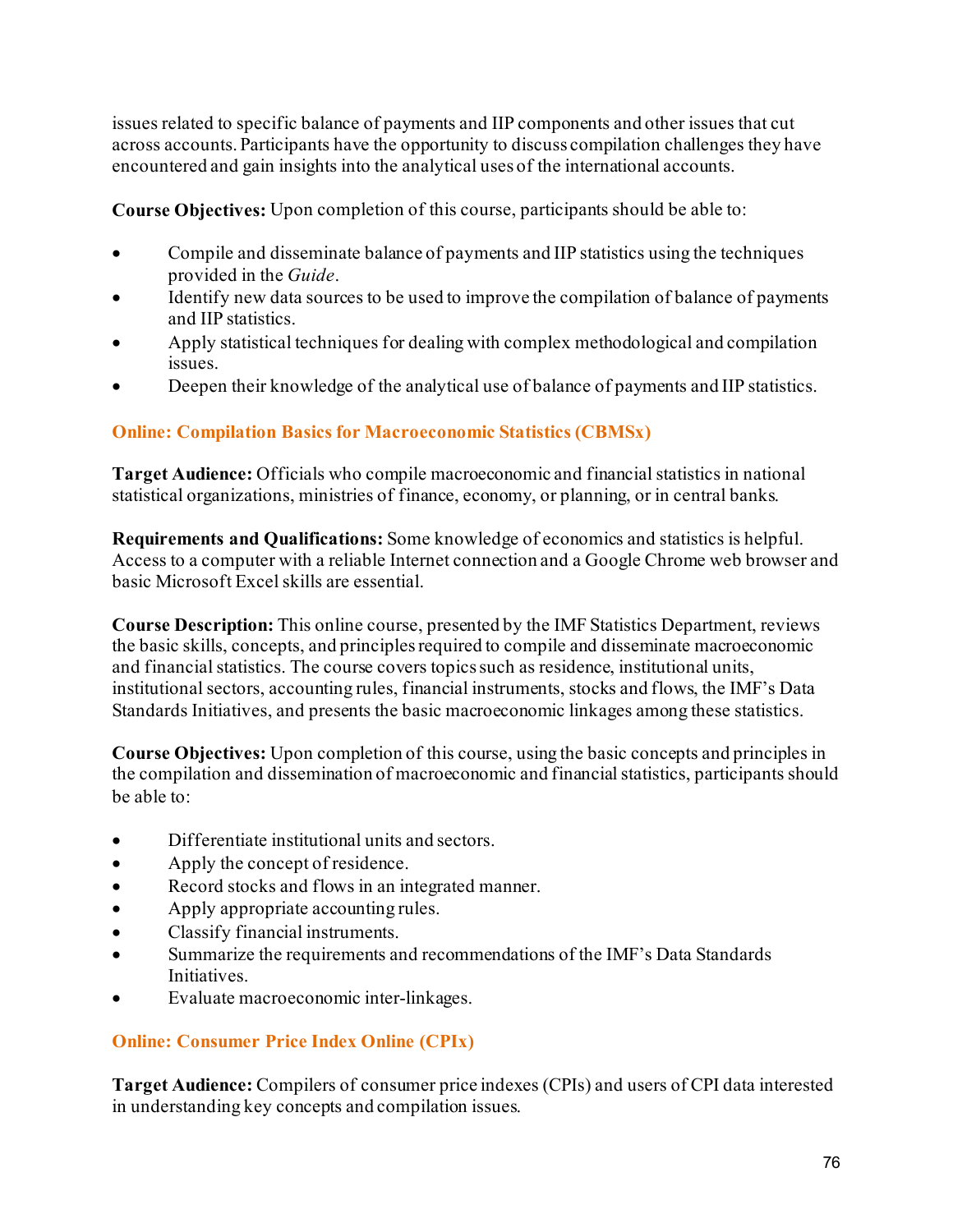**Qualifications and Requirements:** Some knowledge of economics and statistics or equivalent experience in CPI is helpful. Access to a computer with a reliable Internet connection and a Google Chrome web browser are essential.

**Course Description:** This online course, presented by the Statistics Department, is intended to broaden participants' understanding of key CPI concepts and compilation challenges. The course provides an overview of key CPI concepts, definitions, and uses. It provides an overview of the index number theory and its practical implications in terms of choosing the index number formula at lower and higher levels of aggregation. The course also discusses the sources and methods for sampling areas, items, outlets, and varieties; treatment of temporarily and permanently missing prices; and updating and linking CPI data series. Linkages to the *2008 SNA* are highlighted, including the related principles of scope, coverage, and valuation.

The course covers the following topics:

- defining key concepts and uses of CPI data and how these influence the design of a CPI;
- meeting data users' needs to ensure relevancy;
- calculating elementary and upper-level indexes;
- methods for sampling areas, items, outlets, and varieties;
- methods for handling temporarily and permanently missing prices, including adjusting prices for quality changes; and
- chaining and linking indexes with updated weighting structures.

The course follows the principles and recommendations of the CPI manual (2020).

**Course Objectives:** Upon completion of this online course, participants will be able to:

- Identify key uses of CPI data and explain key consumer price index concepts and definitions and how these are applied in practice.
- Identify and explain differences between the different index calculation formulas.
- Define and explain the different levels of sampling in a CPI and how these sampling methods are applied in practice.
- Identify and explain the different methods for the treatment of missing prices and describe how these are applied in practice.
- Update CPI weights and link old and new indexes to form continuous time series of data.

## **Consumer Price Index-Advanced (CPI-A)**

**Target Audience:** Compilers of consumer price indexes (CPIs).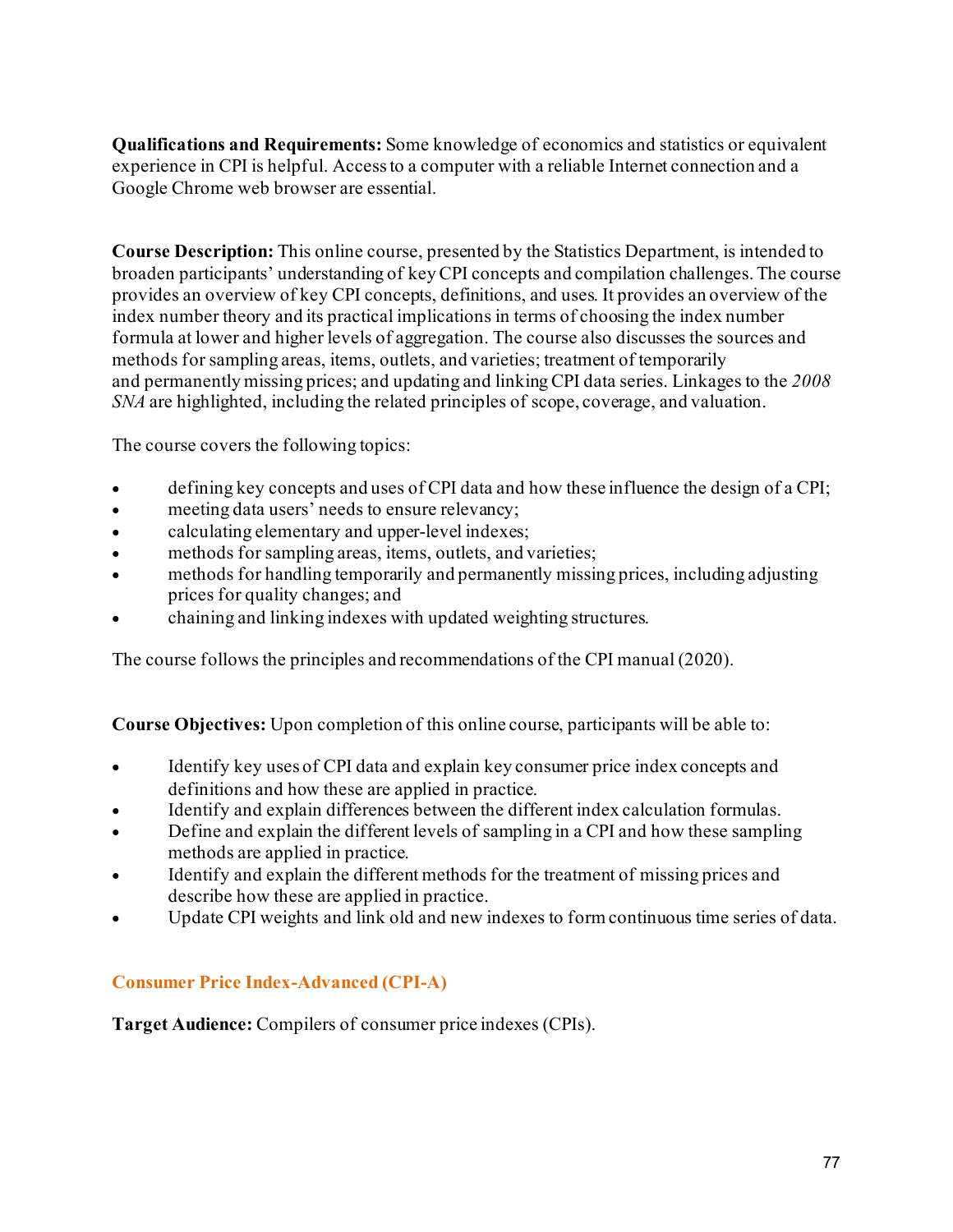**Requirements and Qualifications:** Participants are expected to have a degree in economics or statistics; or equivalent experience.

**Course Description:** This course, presented by the Statistics Department, is intended to broaden participants' understanding of the concepts and methods of compiling CPIs. It provides an overview of the index number theory and its practical implications in terms of choosing the index number formula at lower and higher levels of aggregation. The course covers the sources and methods for developing weights and sampling areas, items, outlets, and varieties. New and emerging data sources as well as new collection technologies are discussed. Frontier issues including how to better measure the digital economy are included. Linkages to the *2008 SNA* are highlighted, including the related principles of scope, coverage, and valuation.

The course covers the following topics:

- calculating elementary and upper-level indexes;
- methods for handling temporarily and permanently missing prices;
- introducing new outlets, items, and varieties;
- adjusting prices for quality changes;
- chaining and linking indexes with updated weighting structures; and
- meeting data users' needs to ensure relevancy.

The course follows the principles and recommendations of the CPI Manual (2020).

**Course Objectives:** Upon completion of this course, participants should be able to:

- Apply recommended index calculation methods.
- Apply methods for dealing with such index compilation challenges such as unavailable items, quality change, and keeping an index up to date.
- Assess how well a CPI meets international guidelines for best practice.

## **Cross-Border Position Statistics (CBPS)**

**Target Audience:** Officials whose main responsibility is compiling the international investment position (IIP) and/or external debt statistics (EDS), as well as *Coordinated Portfolio Investment Survey (CPIS)* or *Coordinated Direct Investment Survey (CDIS)* data.

**Qualifications:** Participants are expected to have a degree in economics, statistics, and have a minimum of one year of experiene in compiling IIP and/or EDS.

**Course Description:** This course, presented by the IMF Statistics Department, provides training on the methodology for compiling and disseminating CBPS, including the integrated IIP and memorandum and supplementary position data items following the *Balance of Payments and International Investment Position Manual*, *sixth edition* (*BPM6)*; EDS, including currency composition, remaining maturity, and debt service schedule; the CPIS, including sectoral data; and the CDIS. The course consists of a series of lectures, discussions, and practical exercises.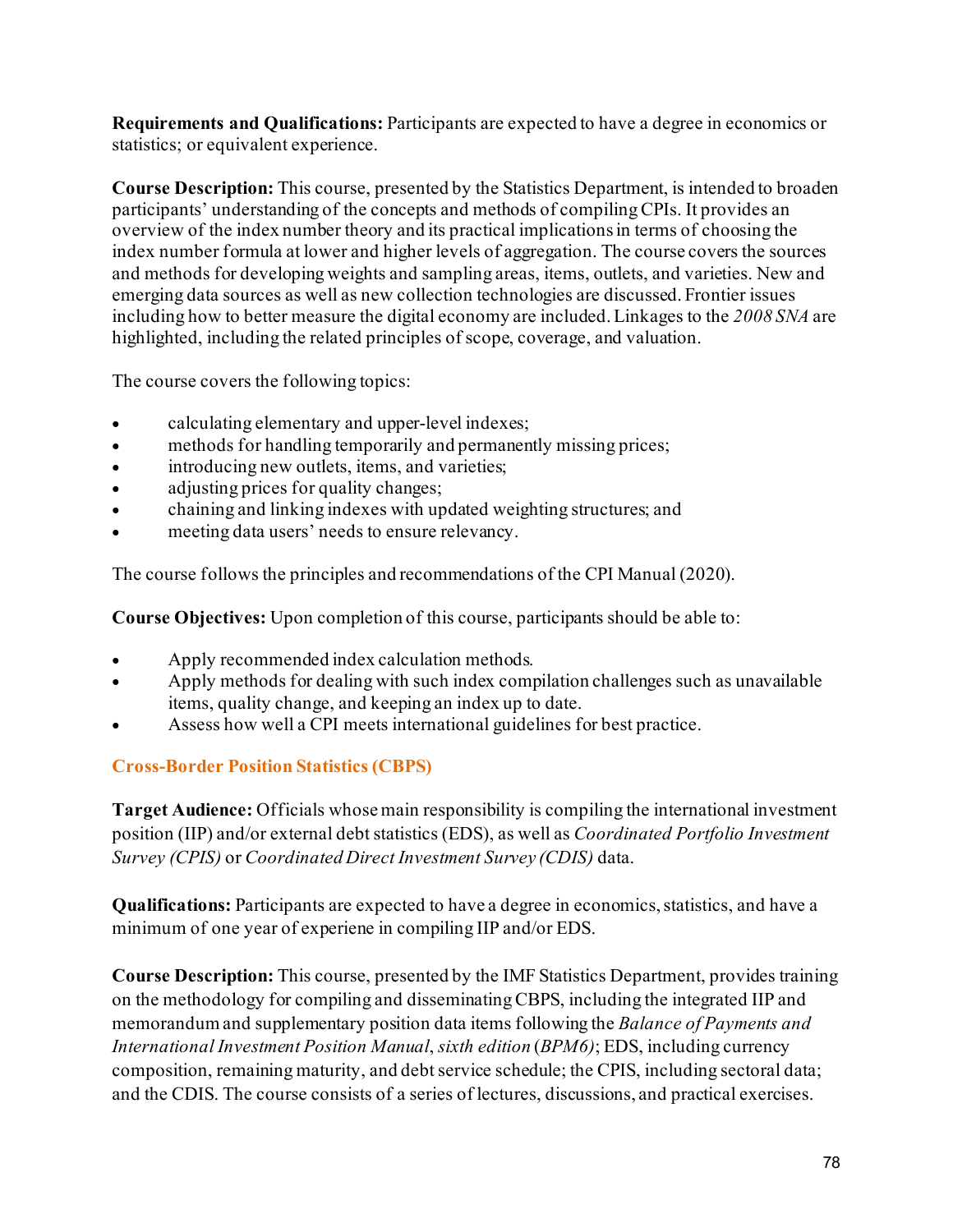Lectures and class discussions focus on general concepts and compilation practices, while exercises provide participants with an opportunity to put knowledge learned into practice. Participants have the opportunity to discuss problems encountered in their compilation work and gain insights into the analytical uses of the international accounts. The course is based on *BPM6*, the *2013 External Debt Statistics: Guide for Compilers and Users,* the *2017 CPIS Guide*, and the *2015 CDIS Guide*.

**Course Objectives:** Upon completion of this course, participants should be able to:

- Compile IIP, *EDS, CPIS,* and/or *CDIS––*as well as the memorandum and supplementary items of the IIP and tables on external debt statistics––according to the conceptual framework.
- Identify potential new data sources for the compilation of the CBPS.
- Apply compilation techniques and best dissemination practices related to CBPS.
- Illustrate the relationship between the integrated IIP and the balance of payments, and the integration of cross-border positions data into the broader macroeconomic framework.
- Describe the analytical use of CBPS.

# **External Debt Statistics (EDS)**

**Target Audience:** Officials whose main responsibility is the compilation of external debt and/or international investment position (IIP) statistics.

**Qualifications:** Participants are expected to have a degree in economics, statistics, or equivalent experience; have basic knowledge of international accounts concepts; and have a minimum of one year of experience in compiling external debt statistics (EDS) or IIP statistics.

**Course Description:** This course, presented by the IMF Statistics Department, is intended to provide participants with a thorough understanding of the international standards for the compilation of EDS presented in the *2013 EDS: Guide for Compilers and Users (2013 EDS Guide)*. It also offers practical compilation guidance on data sources and techniques for compiling EDS, as well as on analysis of these data, taking into account the relevant developments in the global financial market. It comprises a series of lectures, practical exercises, and case studies that cover:

- recent developments in the global financial market (e.g., process of disintermediation, moving away from traditional cross-border investment vehicles, etc.) and their effect on EDS compilation;
- implementation of the *2013 EDS Guide* and ensuring consistency and comparability among external debt statistics and other macroeconomic statistics, namely balance of payments, IIP, government finance statistics, and national accounts;
- data dissemination and requirements of the World Bank's Quarterly External Debt Statistics (QEDS) database.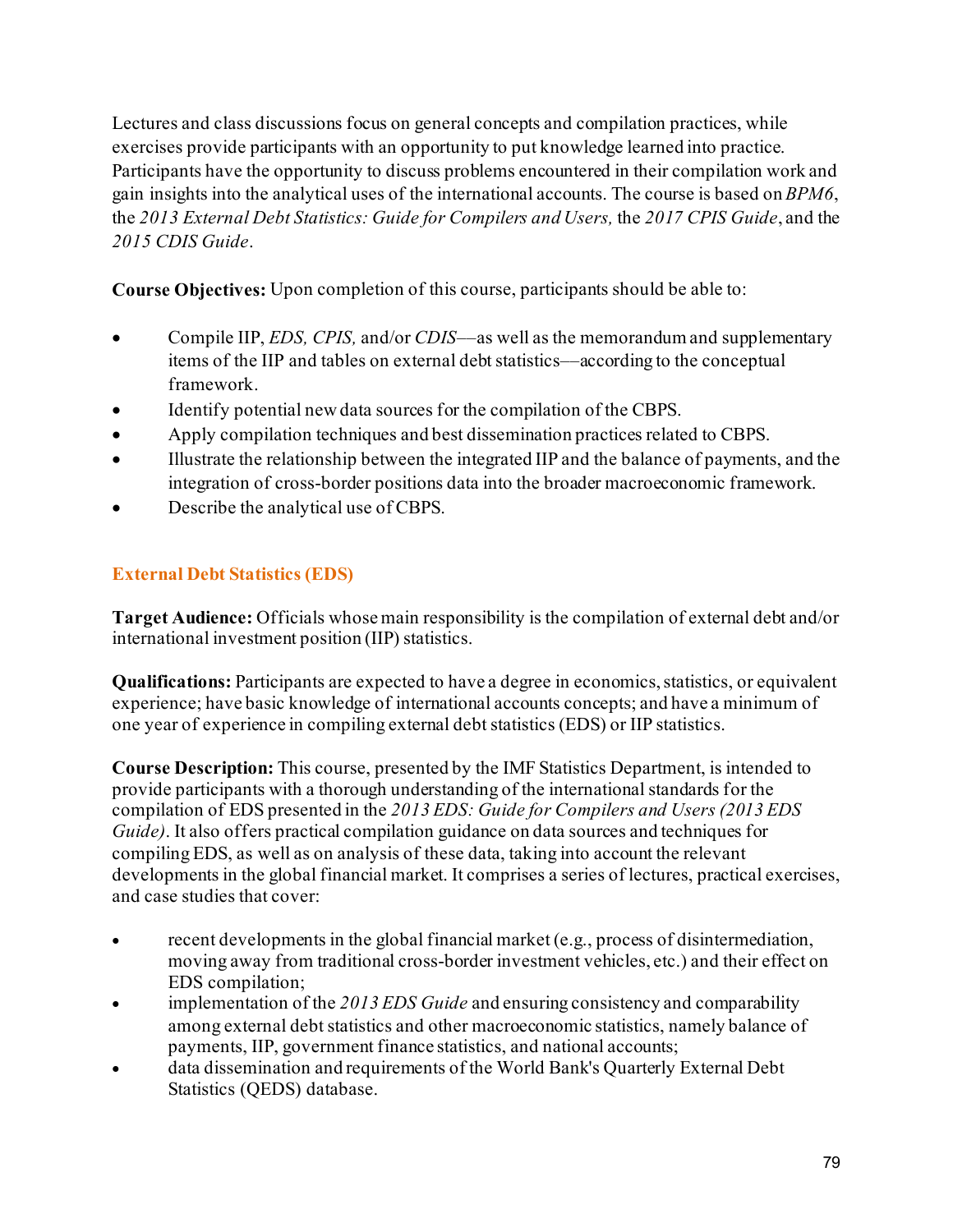**Course Objectives:** Upon completion of this course, participants should be able to:

- Describe recent developments that affect EDS.
- Apply the conceptual framework for the compilation of EDS following the *2013 EDS Guide*.
- Identify data gaps and set up a strategy for improving the EDS compilation.
- Describe linkages of EDS with other macroeconomic datasets.

## **Financial Soundness Indicators (FSI)**

**Target Audience:** Officials at central banks and supervisory agencies for the financial sector who are involved in the collection, compilation, and analysis of financial soundness indicators (FSIs).

**Qualifications:** Participants are expected to have a degree in economics or statistics or equivalent experience.

**Course Description:** This course, presented by the IMF Statistics Department, acquaints participants with the fundamentals of compiling and using FSIs in support of macroprudential analysis. The course covers methodological and technical issues in the construction of FSIs, as discussed in the 2019 *Financial Soundness Indicators Compilation Guide (2019 FSI Guide)*. The course takes an interactive approach using hands-on exercises in discussing the main topics as follows:

- Preparation of the sectoral financial statements and compilation of FSIs for deposit takers;
- Regulatory framework for deposit takers;
- Accounting principles and data consolidation for the compilation of FSIs for deposit takers; and
- Overview of key points and changes in the *2019 FSI Guide*.

**Course Objectives:** Upon completion of this course, participants should be able to:

- Prepare the sectoral financial statements and compile FSIs for deposit takers in accordance with the methodology of the *2019 FSI Guide*.
- Prepare or update FSI metadata using the concepts acquired on accounting principles and regulatory framework for deposit takers.
- Interpret FSIs for macro-financial surveillance.

## **Government Finance Statistics – Advanced (GFS-A)**

**Target Audience:** Officials whose main responsibility, for at least three years, has been compiling and disseminating GFS and who are regularly faced with complex GFS methodological and compilation issues, such as those described below.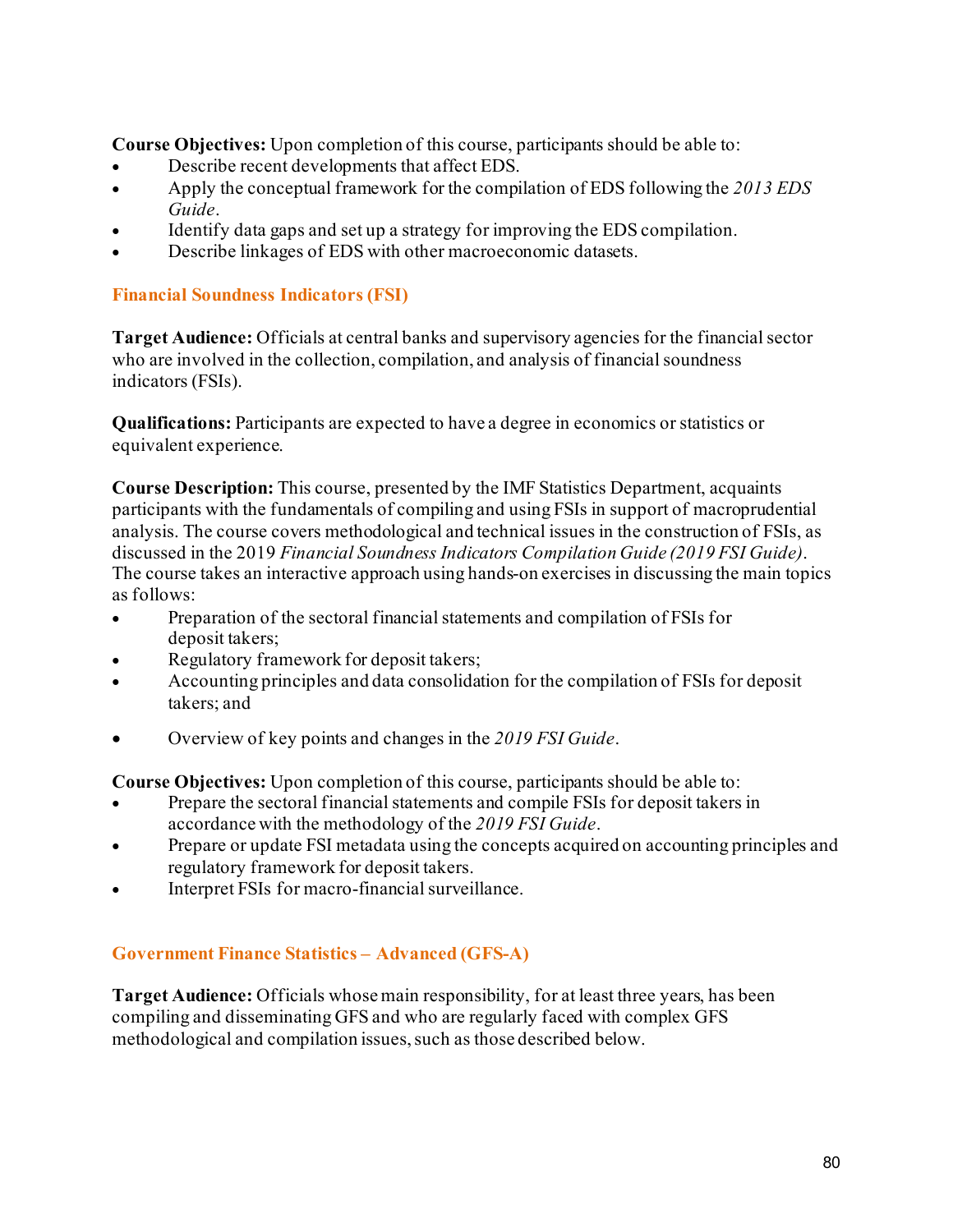**Qualifications:** Participants are expected to have a degree in economics, public financial management or statistics or the equivalent. It is strongly recommended that applicants have completed the online Government Finance Statistics (GFSx) course.

**Course Description**: This course, presented by the IMF Statistics Department, focuses on the conceptual framework of government finance statistics (GFS) as presented in the *Government Finance Statistics Manual 2014* (*GFSM 2014*), with an emphasis on new concepts introduced in *GFSM 2014*. The course requires that participants are familiar with the basic GFS framework and classification system. Emphasizing the integrated GFS framework, the course addresses complex cross-cutting GFS issues, such as social protection, government employee pension liabilities, standardized guarantee schemes, contracts, leases, licenses, public-private partnerships, and public sector balance sheets. It also examines coverage of the public sector, giving special attention to borderline and complex cases. The course discusses internal and intersectoral data consistency, coordination between data-producing agencies, as well as data presentation and communication with users. The format is lectures and discussions.

**Course Objectives:** Upon completion of the course, participants should be able to:

- Explain the new concepts introduced in the *GFSM 2014*.
- Apply the general principles in *GFSM 2014* to complex cross-cutting GFS issues in the integrated framework, such as social protection, government employee pension liabilities, standardized guarantee schemes, social protection, government employee pension liabilities, standardized guarantee schemes, contracts, leases, licenses, public-private partnerships, and public sector balance sheets.

## **Government Finance Statistics – Fundamental (GFS-F)**

**Target Audience:** Officials whose main responsibility is compilating and disseminating fiscal statistics.

**Qualifications:** Participants are expected to have a degree in economics, public financial management or statistics, or equivalent experience.

**Course Description:** This course, presented by the IMF Statistics Department, focuses on both the conceptual framework of government finance statistics (GFS) as presented in the IMF's *Government Finance Statistics Manual 2014* (*GFSM 2014*) and on practical aspects of data compilation. Basic concepts, accounting principles, and detailed classifications are dealt with in the context of the *GFSM 2014* methodology, which is harmonized with the *System of National Accounts (SNA 2008)*. The course examines GFS coverage and accounting rules (including accrual accounting), valuation, classification, debt, balance sheets, and the sources and methods used for compiling the statistics. It also deals with reporting data to the IMF. Central to the course is a series of case studies.

**Course objectives**: Upon completion of the course, participants should be able to: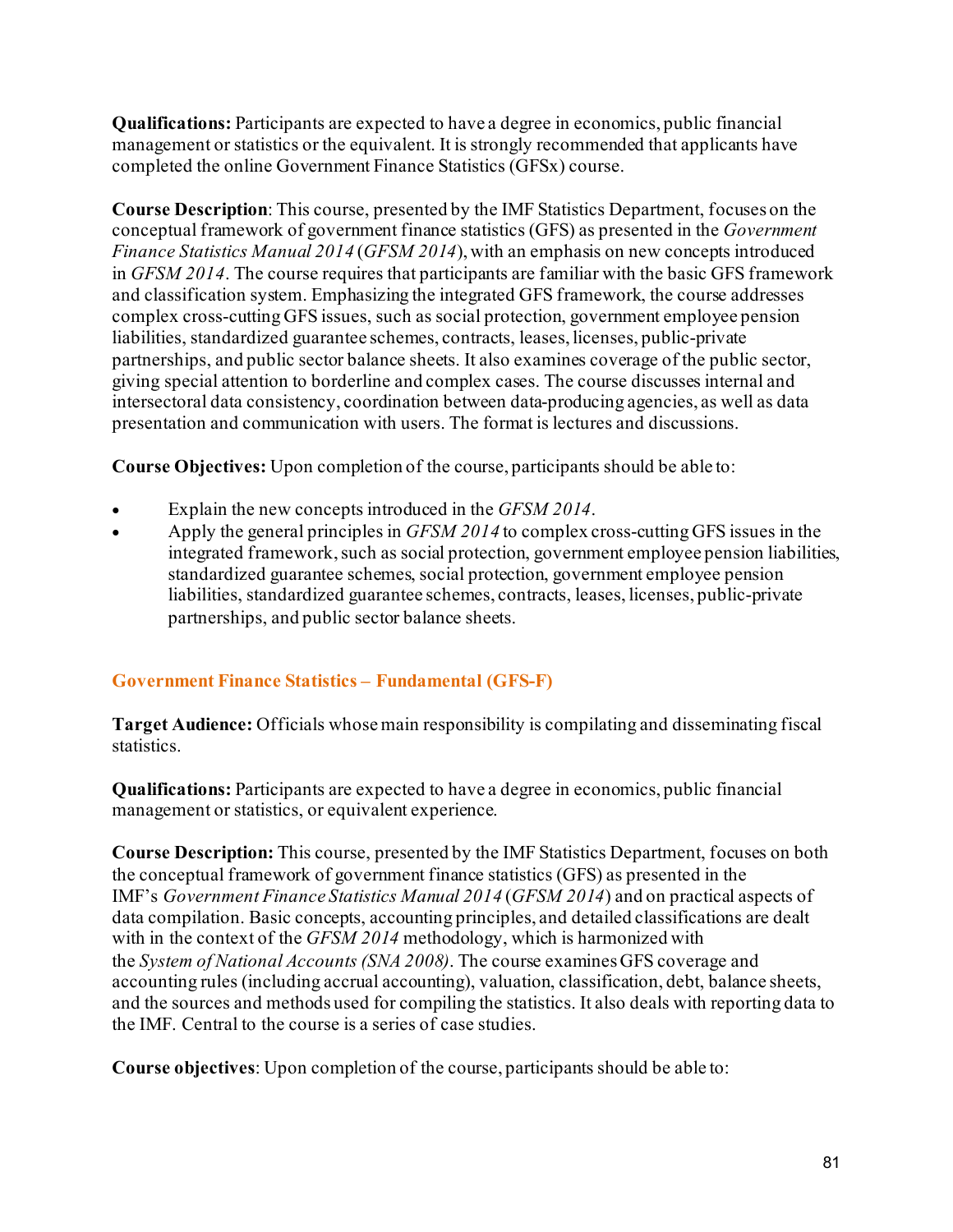- Explain the basic concepts, definitions, and accounting principles in the integrated GFS framework.
- Classify basic government flows and stock positions according to *GFSM 2014* and compile the relevant GFS statements and tables.
- Apply general principles to classify an entity in the public sector and in relevant subsectors, such as the general government and public corporations.

## **Online: Government Finance Statistics (GFSx)**

**Target Audience:** Officials whose main responsibility is compiling and disseminating fiscal statistics.

**Qualifications:** Participants are expected to have a degree in economics, public financial management, statistics, or equivalent experience. Access to a computer with a reliable Internet connection and a Google Chrome web browser and basic Microsoft Excel skills are essential. **Course Description:** This course, presented by the IMF Statistics Department, focuses on both the conceptual framework of government finance statistics (GFS) as presented in the IMF's *Government Finance Statistics Manual 2014* (*GFSM 2014*) and on practical aspects of data compilation. Basic concepts and definitions, accounting principles, and detailed classifications are dealt with in the context of the *GFSM 2014*, which is harmonized with the *System of National Accounts (SNA 2008)*. The course examines the GFS framework, as well as its coverage and accounting rules (including accrual accounting), classifications, balance sheets and debt, and the sources and methods used for compiling GFS. Lastly, the course discusses the dissemination of GFS and its uses in fiscal policymaking and analyses.

**Course objectives**: Upon completion of the course, participants should be able to:

- Explain the GFS integrated framework, understand its advantages and the importance of comprehensive, consistent, and internationally comparable fiscal data for fiscal policy design, monitoring, and evaluation.
- Apply the main macroeconomic principles to identify public sector institutional units and distinguish between general government units and public corporations.
- Apply the basic macroeconomic concepts, principles, and accounting rules to identify, classify, and record transactions, other economic flows, and stock positions.
- Explain how specific government operations and other flows outside the government control impact the fiscal deficit/surplus, debt, and net worth.
- Describe the relationships between the main fiscal aggregates, and between the fiscal aggregates and other macroeconomic indicators.

# **High-Frequency Indicators of Economic Activity (IEA)**

**Target Audience:** Officials responsible for compiling short-term or monthly economic indicators in central banks and statistical offices.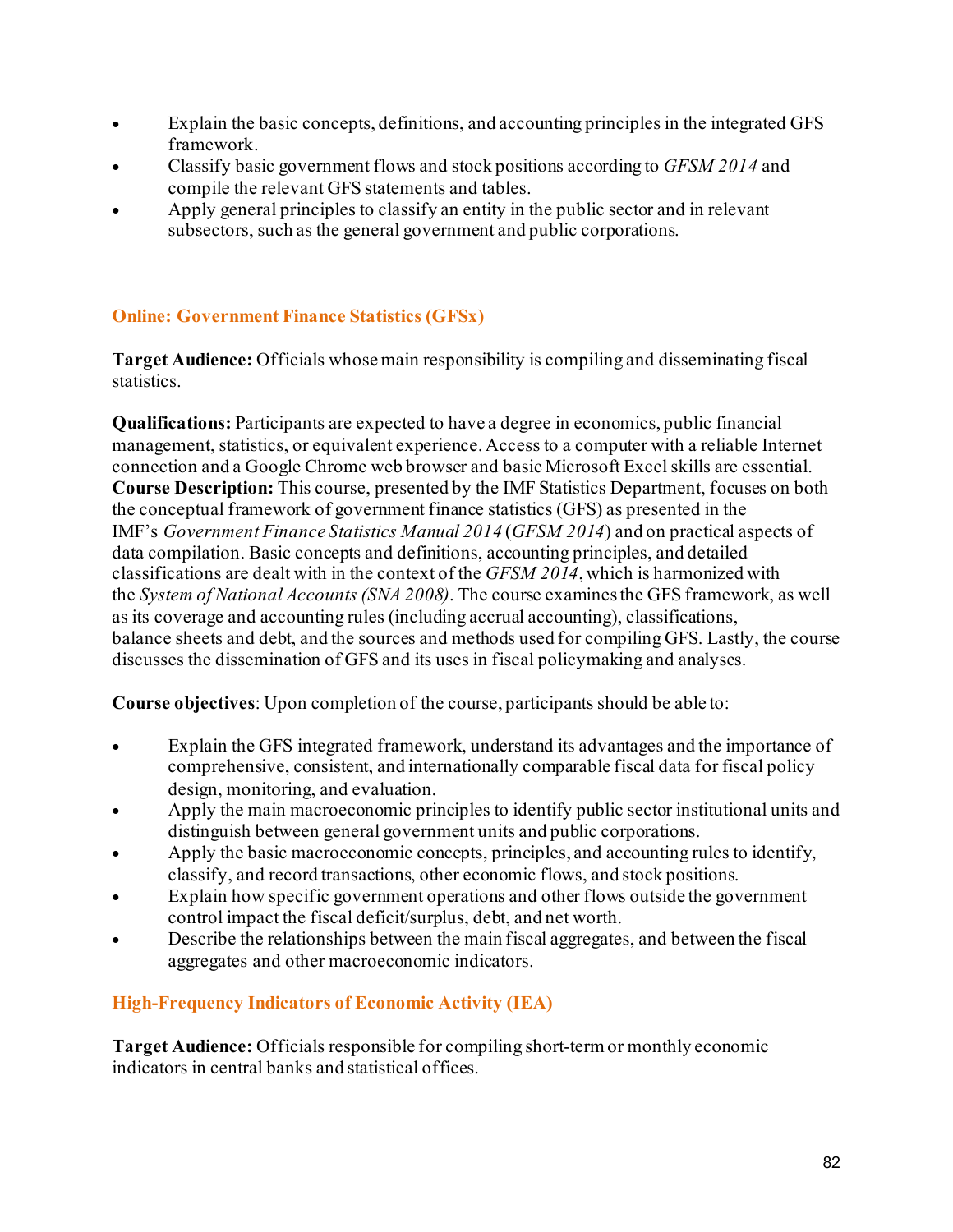**Qualifications:** Participants should have a degree in economics, statistics or equivalent experience.

**Course Description:** This course, presented by the IMF Statistics Department, will discuss identification and assessment of elementary indicators and the techniques for combining them into a single overall index of economic activity to track trends in the economy. Flash estimates or indexes of economic activity bring together a range of specific economic elementary indicators to give timely overall measures of economic activity. Such measures give useful information to policy makers complementing the annual and quarterly GDP estimates (which are more comprehensive but usually only available after substantial lags) and provide a more comprehensive picture than a set of individual monthly and quarterly indicators (which are upto-the-minute but reflect just a portion of the total economy).

This course is oriented toward actual or potential compilers of short-term indicators in central banks and statistical offices as well as those involved in data collection of monthly indicators. Participants are expected to work with their own available monthly and quarterly time series during the course. These indicators will be used in the practical session to develop experimental estimates.

**Course Objectives:** Upon completion of this course, participants should be able to:

- Explain the nature and potential uses of high frequency statistic on economic activity as well as their relation and consistency within the system of national accounts.
- Develop a simple framework to compile an index of economic activity, from collection of source data to implementation of simple statistical methods and index compilation techniques.
- Exploit useful short-term information contained in the IEA by applying some analytical tools, deriving tables, and statistical procedures.

## **Institutional Sector Accounts-Introductory (ISA-I)**

**Target Audience:** Officials whose main responsibility is compiling national accounts and financial accounts statistics, who are employed by national statistical agencies and central banks.

**Qualifications:** Participants are expected to have a degree in economics or statistics; or equivalent experience.

**Course Description:** This course, presented by the Statistics Department, covers theoretical and practical issues related to the compilation of ISA (current and capital accounts, financial accounts, other changes in volume of assets accounts, and revaluation accounts) and balance sheets according to institutional sectors. The course is based on the conceptual framework of the *System of National Accounts, 2008* (*2008 SNA*). The aim of the course is to provide participants with the necessary skills to compile the ISA and the balance sheets. The course consists of lectures covering conceptual and methodological issues as well as exercises that require the application of these concepts and that highlight practical compilation issues. The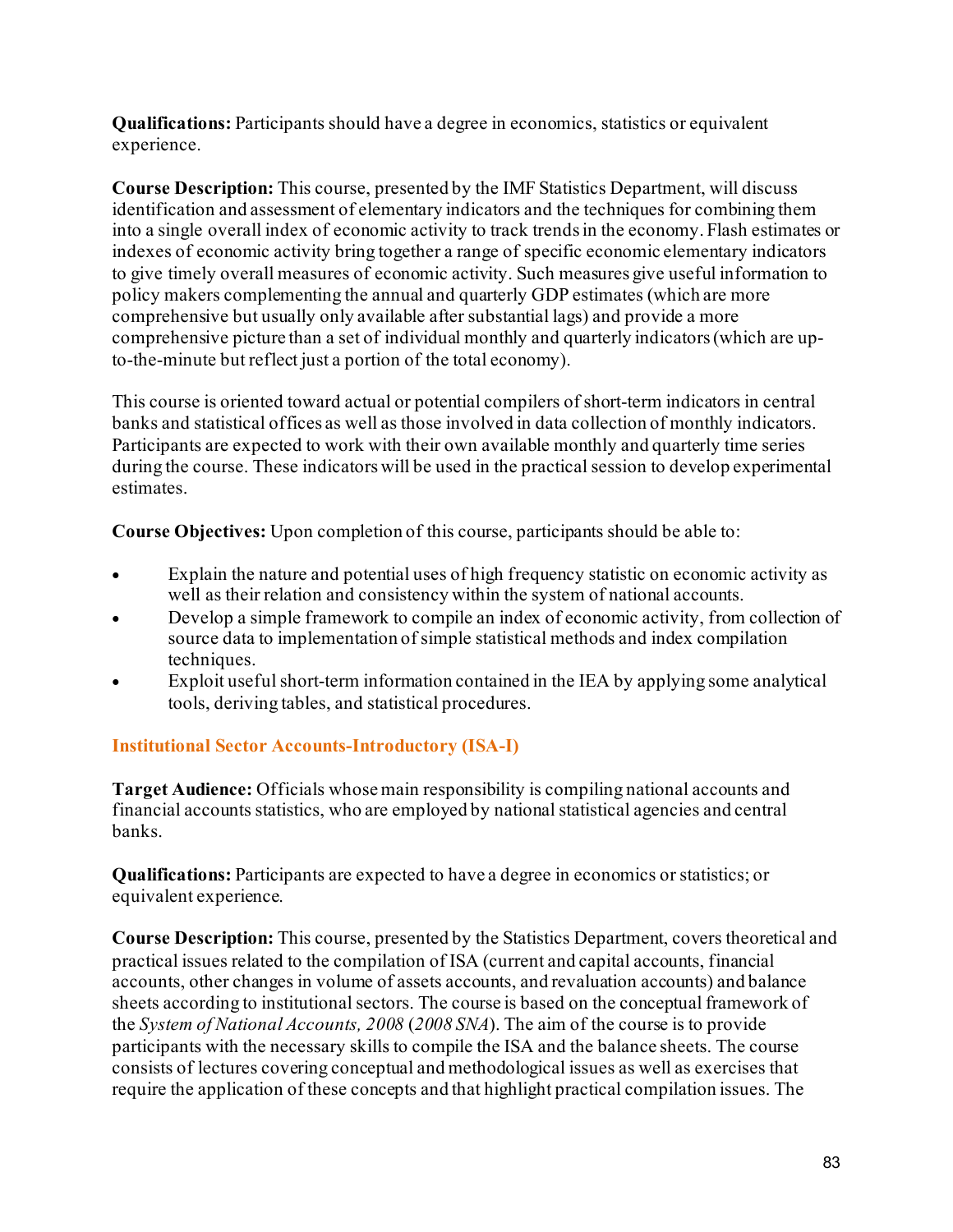lectures provide a thorough review of the methodological framework, concepts, and definitions relating to ISA and balance sheets, including accounting rules, valuation, institutional units and sectors, and residency. The course will also outline potential data sources for their compilation and illustrate recommended compilation techniques and procedures.

**Course Objectives:** Upon completion of this course, participants should be able to:

- Apply the principles underlying the compilation of national accounts and financial accounts statistics.
- Describe the links between the sequence of accounts, thereby providing the basis for an integrated compilation of non-financial economic activities, generation of income, financial transactions, and balance sheets.
- Apply the acquired knowledge on concepts and methodology to identify data gaps as well as strengths and weaknesses in existing data.
- Explore alternate and competing data sources to compile the ISA.
- Confront ISA estimates to ensure that they are consistent and coherent throughout the sequence of accounts.
- Explain to policymakers the importance and relevance of compiling ISA and balance sheets for the analysis of macro-prudential developments.

## **Institutional Sector Accounts-Advanced (ISA-A)**

**Target Audience:** Officials whose main responsibility is compiling national accounts and financial accounts statistics (specifically responsible for the sectoral accounts, household distribution accounts and accounts on a from-whom-to-whom basis), who are employed by national statistical agencies and central banks.

**Qualifications:** Participants are expected to have a degree in economics or statistics; or equivalent experience.

**Course Description:** This course, presented by the Statistics Department, covers advanced theoretical and practical issues related to the compilation of institutional sector accounts (current and capital accounts, financial accounts, other changes in volume of assets accounts, and revaluation accounts) and balance sheets according to the main institutional sectors. The course is based on the conceptual framework of the *System of National Accounts, 2008* (*2008 SNA*). The aim of the course is to provide participants with the necessary skills to compile—or further enhance—their country's institutional sector accounts and the balance sheets. The course consists of lectures covering conceptual and methodological issues, workshops sessions on practical compilation issues, discussions on emerging financial issues such as fintech and crypto assets and the review of case studies involving new applications of ISA such as household distributions to examine wealth accumulation by various cohorts and intergenerational transfers and pensions. The myriad ways in which the ISA supports economic policy will also be examined. The lectures will provide a thorough review of the methodological framework, concepts, and definitions relating to sectoral institutional accounts and balance sheets, examine potential data sources for the compilation of annual and quarterly ISA, and illustrate a variety of compilation techniques and procedures the course also provides a forum for participants to share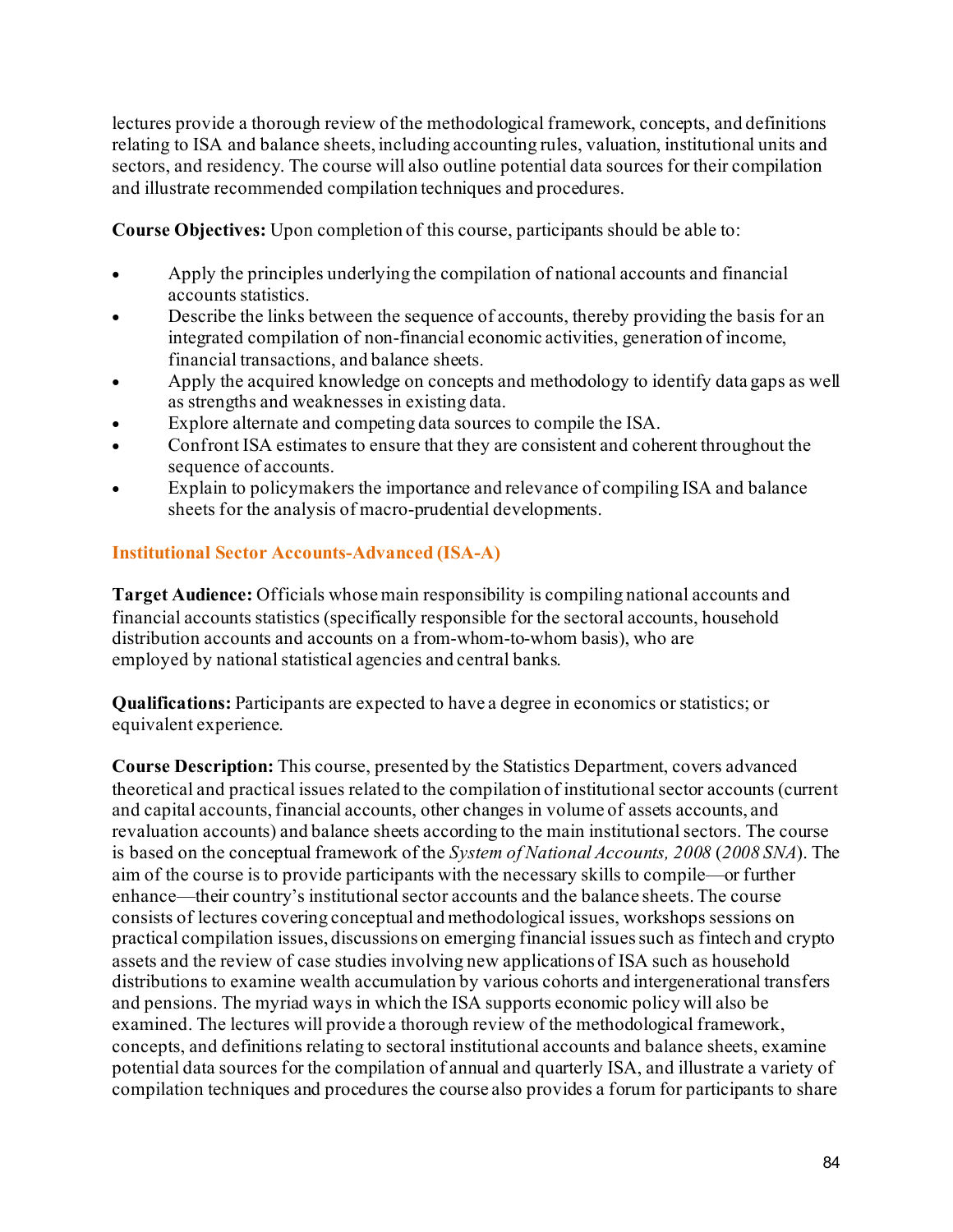country practices and experiences relating to the compilation of sectoral institutional accounts and balance sheets.

**Course Objectives:** Upon completion of this course, participants should be able to:

- Construct from-whom-to-whom financial flow and balance sheet accounts.
- Construct household distributional tables.
- Apply their understanding of the link between financial and non-financial statistics to develop an integrated approach to compiling data on financial economic activities, financial transactions, and balance sheets by institutional sector.
- Analyze the ISA through a from-whom-to-whomlens in recognition of the counterparties that exist as party to transactions within the accounts
- Apply the acquired knowledge on concepts and methodology to identify data gaps as well as strengths and weaknesses in existing data.
- Explain to policymakers the importance and relevance of compiling ISA and balance sheets for the analysis of macro-prudential developments.

## **Monetary and Financial Statistics –Advanced (MFS-A)**

**Target Audience:** Central bank officials and officials from regulatory agencies responsible for compiling monetary statistics.

**Qualifications:** Participants are expected to have a degree in economics or statistics, or equivalent experience. Previous completion of the MFS-I course in person or virtual is recommended.

**Course Description:** This course, presented by the IMF Statistics Department, introduces the fundamentals of compiling monetary statistics, with special attention to other financial corporations (OFCs). It also gives an overview of financial statistics and national accounts. The course material is based on the *Monetary and Financial Statistics Manual and Compilation Guide* (*MFSMCG*). Although the course summarizes the main principles underlying the compilation of monetary statistics, it assumes participants already understand these principles (e.g., having participated in the MFS-I course). The core of the course deals with characteristics of various OFCs (insurance corporations, pension funds, non-MMF investment funds, etc.), their typical balance sheet structure, and their role in the financial sector. The course also covers some aspects of financial statistics, dealing with financial flows and stocks of all sectors of the domestic economy and their interactions with the rest of the world; the balance sheet approach to vulnerability analysis; and the relationships between monetary, balance of payments, government finance, and national accounts statistics. The course consists of lectures and case studies to familiarize participants with practical aspects of compiling monetary statistics for OFCs and the basic principles underlying the compilation of national accounts. At the end of the course, participants are expected to make a short presentation on monetary statistics compilation issues in their own countries.

**Course Objectives:** Upon completion of this course, participants should be able to: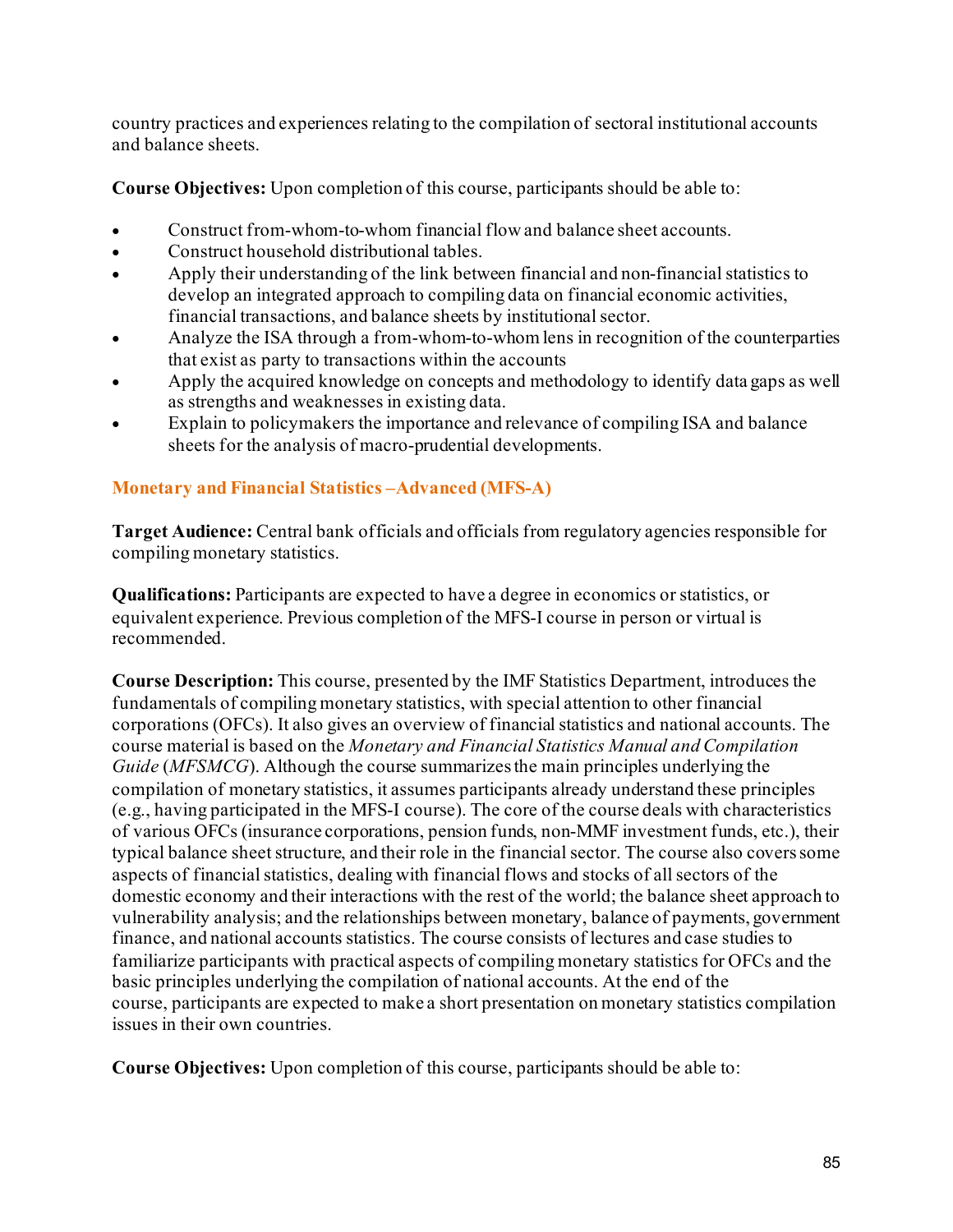- Describe the role of OFCs in the financial sector and the related implications of data collection for monetary statistics purposes.
- Distinguish between different types of OFCs.
- Compile OFC monetary statistics according to IMF standardized report form 4SR for OFCs.
- Apply the main principles of financial statistics and national accounts.

## **Monetary and Financial Statistics –Introductory (MFS-I)**

**Target Audience:** Central bank officials and officials from financial regulatory agencies responsible for compiling monetary statistics.

**Qualifications:** Participants are expected to have a degree in economics or statistics or equivalent experience.

**Course Description:** This course, presented by the Statistics Department,

provides participants with an introduction to the compilation of monetary statistics covering the central bank (CB) and other depository corporations (ODCs) in accordance with international standards. Course materials are based on the *Monetary and Financial Statistics Manual and Compilation Guide* (*MFSMCG*). The course discusses the principles of residency and sectorization of institutional units, the characteristics and types of financial instruments, valuation principles, and other accounting issues that are relevant to the compilation of monetary statistics. Participants also become familiar with the defining characteristics of depository corporations (DCs), notably their role as money issuers, and with the main principles on which analysis of monetary and credit aggregates is based. The course consists of lectures, and exercises covering practical aspects of compiling monetary statistics, especially the use of financial statements for filling out standardized report forms (SRFs 1SR and 2SR) and the derivation of the respective surveys for the CB, ODCs, and the consolidated DCs sector. Participants should be prepared to ask questions and discuss challenges related to MFS compilation practices. This course is an abbreviated version of the longer, introductory MFS course traditionally offered by STA in-person.

**Course Objectives:** Upon completion of this course, participants should be able to:

- Compile monetary statistics (sectoral balance sheets and surveys) for the CB, ODC, and DC sectors according to the methodology recommended by the *MFSMCG* using the SRFs 1SR and 2SR. Participants should be able to properly classify balance sheet accounts according to residency, counterpart sector, and type of financial instrument, and to correctly apply valuation and other accounting principles.
- Understand how the DCs survey and the main monetary and credit aggregates support the analysis of monetary policy.

## **National Accounts Statistics-Advanced (NAS-A)**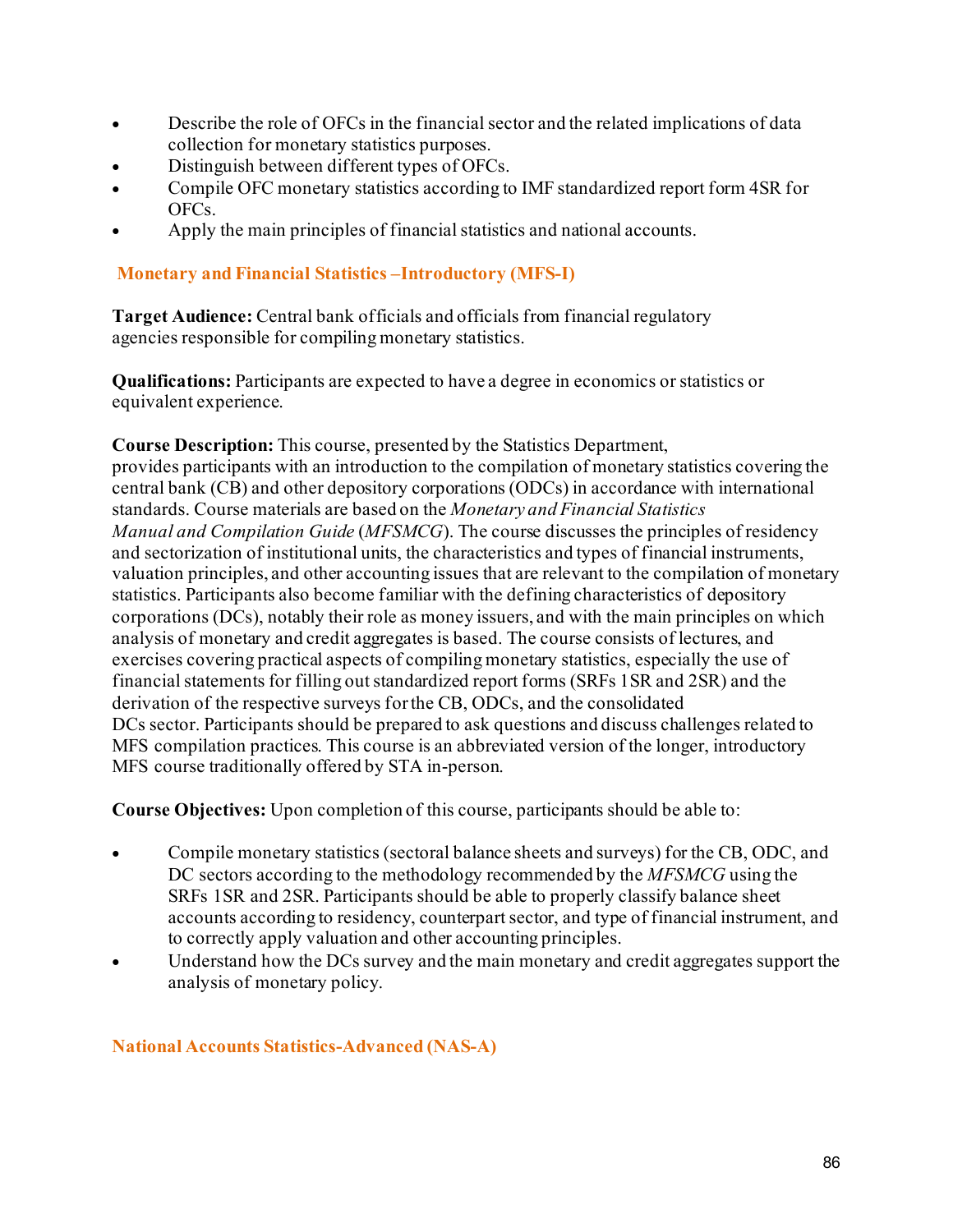**Target Audience:** Compilers of national accounts statistics employed by agencies responsible for official national accounts statistics.

**Qualifications:** Participants are expected to have a degree in economics, or statistics; or equivalent experience.

**Course Description**: This course, presented by the IMF Statistics Department, covers theoretical and practical aspects in the compilation of national accounts statistics based on the conceptual framework of the *System of National Accounts 2008* (*2008 SNA*). The course consists of lectures covering advanced methodological and compilation issues of the *2008 SNA* and workshops consisting of practical exercises in compiling the accounts. The main aim of the course is to train participants in the compilation of more advanced parts of the accounting structure including supply and use tables, input-output tables, satellite accounts, labor and productivity statistics, and advanced price and volume topics. The course starts with review of the sequence of accounts with a focus on how these accounts can be extended to address specific user needs. The main lectures and workshops include:

- Supply and use tables
- Input-Output Tables
- Trade in Value Added
- Satellite Accounts
- Labor and Productivity Statistics
- Advanced topics in price and volume measurement.

Emphasis is also placed on sharing country experiences among the participants.

**Course Objectives:** Upon completion of this course, participants should be able to:

- Understand the main extensions of the *2008 SNA*.
- Describe the compilation of Supply and Use Tables and Input-Output Tables
- Discuss the various uses of Supply and Use Tables and Input-Output Tables.
- Discuss the importance and role of satellite accounting
- Explain the different price and volume measurement techniques and their use in compiling national accounts statistics.

#### **Online: National Accounts Statistics (NASx)**

**Target Audience:** This introductory online course is designed for anyone interested in learning how to compile and disseminate national accounts statistics according to the System of National Accounts and using them for macroeconomic analyses.

**Qualifications and Requirements:** Some knowledge of economics and statistics or equivalent experience is helpful. Access to a computer with a reliable Internet connection and a Google Chrome web browser are essential.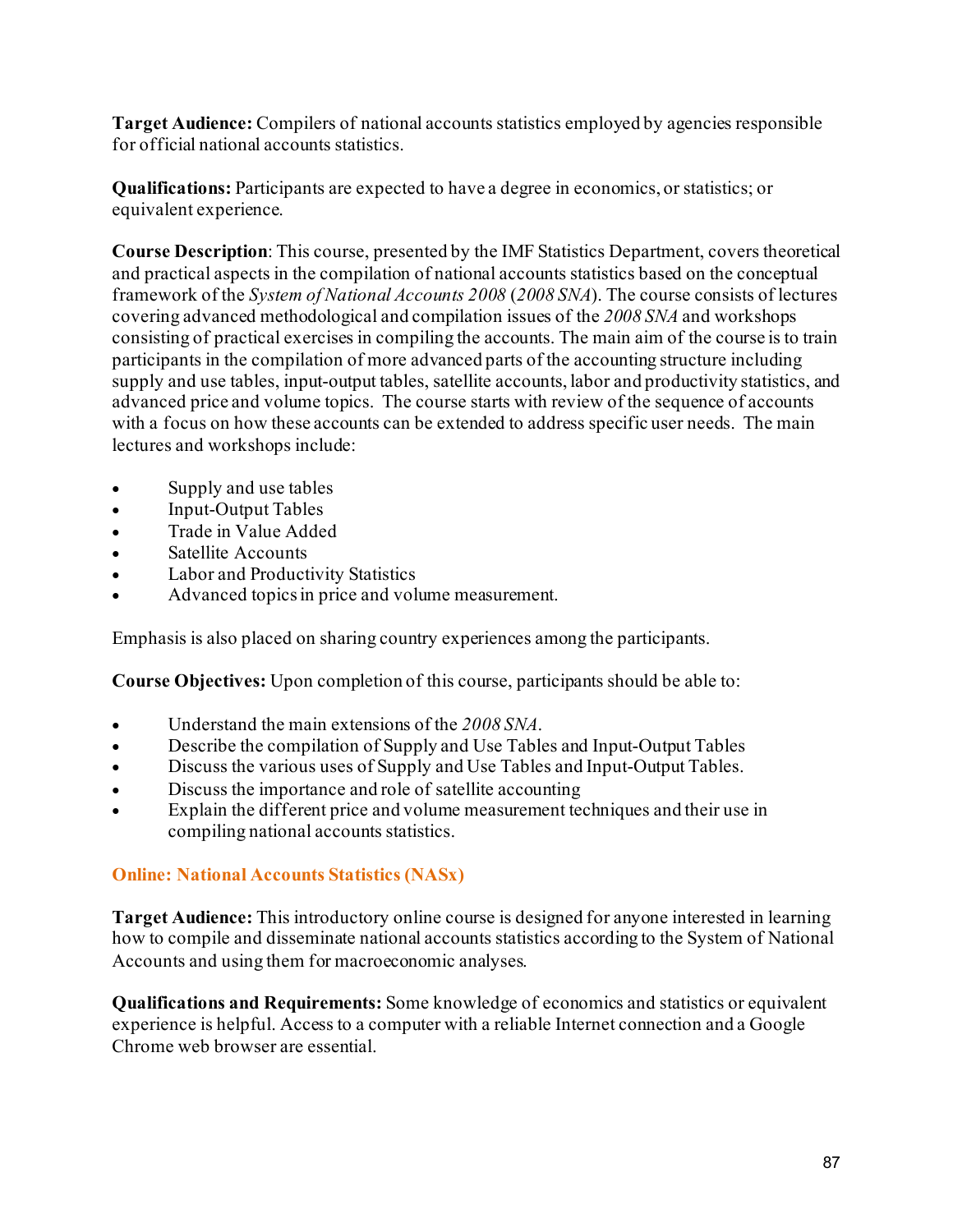**Course Description:** This course, presented by the Statistics Department, teaches you how to compile timely, high quality national accounts statistics based on the system of national accounts (SNA) framework. The course introduces the sequence of national accounts, the accounting rules, and the key macroeconomic indicators in the SNA framework. You will learn about gross domestic product (GDP) - the main aggregate of the system, and how to compile consistent and internationally comparable measures of GDP according to the production, income, and expenditure approaches. The course also discusses in detail, how the SNA can be used to track an economy's production, consumption, and income and how to estimate volume measures of GDP.

**Course Objectives:** Upon completion of the course, participants should be able to:

- Describe the system of national accounts framework, understand the sequence of accounts and their interrelationships, and identify the key macroeconomic indicators
- Explain key national accounts concepts, accounting rules, and methods.
- Define the components of gross domestic product (GDP) from the production approach. Apply the concepts, accounting rules, methods, and data sources necessary to estimate GDP from the production approach.
- Define the components of GDP from the expenditure approach. Apply the concepts, accounting rules, methods, and data sources necessary to estimate GDP from the expenditure approach.
- Define the components of GDP from the income approach. Apply the concepts, accounting rules, methods and data sources necessary to estimate GDP from the income approach.
- Define and explain how to compile volume estimates of GDP from both the production and expenditure perspective.

## **Producer, Export, and Import Price Statistics – Advanced (PEI-A)**

**Target Audience:** Compilers of producer price indexes (PPIs) and export-import price indexes (XMPIs).

**Requirements and Qualifications:** Participants are expected to have a degree in economics or statistics; or equivalent experience.

**Course Description:** This course, presented by the Statistics Department, is intended to deepen participants' understanding of the concepts and methods of compiling PPIs and XMPIs. It provides an overview of the steps of index compilation including establishing index weights, sampling establishments, selecting and specifying transactions to be priced, calculating indexes, and disseminating the results. The role of price indexes as deflators in the *2008 SNA* is analyzed, as are related principles of scope, coverage, and valuation. Issues related to expanding coverage of the services sectors are emphasized, including an overview of pricing methods for information and communication technology, transportation, distributive trade, and tourism services.

The course covers the following topics: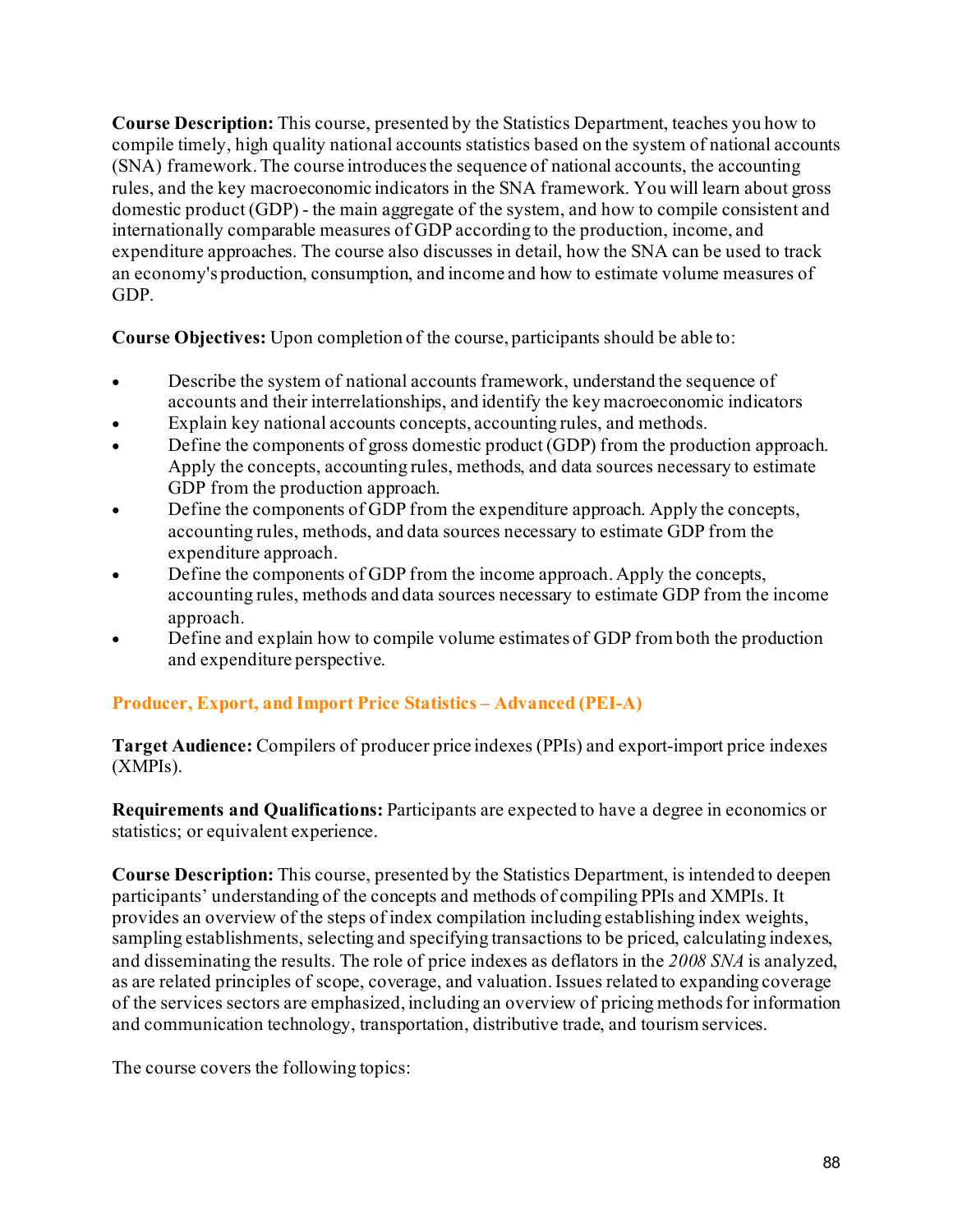- calculating elementary aggregate indexes with and without item weights;
- methods for handling temporarily and permanently missing items;
- chaining and linking indexes with updated weighting structures;
- compiling export-import indexes using the hybrid methodology; and
- expanding coverage of the services sectors.

The course follows the principles and recommended practices in the PPI (2004) and XMPI (2009) manuals.

**Course Objectives:** Upon completion of this course, participants should be able to:

- Apply specific principles to develop and update index weights.
- Calculate price indexes based on collected prices and weights.
- Apply methods for dealing with index compilation challenges such as unavailable items, quality change, and item substitution.
- Define and identify the pricing methods to be used for services activities.
- Identify suitable data sources to support the compilation of reliable XMPIs.

## **Public Sector Debt Statistics – Fundamental (PDS-F)**

**Target Audience:** Public sector officials whose main responsibility is compiling and disseminating public sector debt statistics.

**Qualifications:** Participants are expected to have a degree in economics, public financial management, statistics, or equivalent experience.

**Course Description:** This course, conducted by the Statistics Department, focuses on the conceptual framework of public sector debt statistics as presented in the *Public Sector Debt Statistics: Guide for Compilers and Users 2011 (PSDSG 2011)*, as well as on the practical aspects of public sector debt data compilation. Basic concepts, accounting principles, and detailed classifications are dealt with in the context of the methodology that is harmonized with the *Government Finance Statistics Manual 2014 (GFSM 2014)* and the *System of National Accounts (SNA 2008)*. The course examines coverage and accounting rules of the public sector debt statistics framework, valuation, classification, selected methodological issues, and the sources and methods used for compiling the statistics. It also deals with debt data reporting to the IMF and World Bank. The course is organized around a series of case studies.

**Course Objectives**: Upon completion of the course, participants should be able to:

- Define gross and net debt and explain the basic concepts and accounting principles for the compilation of public sector debt statistics.
- Classify public sector debt positions according to the *PSDSG 2011* classifications.
- Apply general principles to classify an entity in the public sector, as well as in the relevant subsectors of the public sector, such as the general government and public corporations.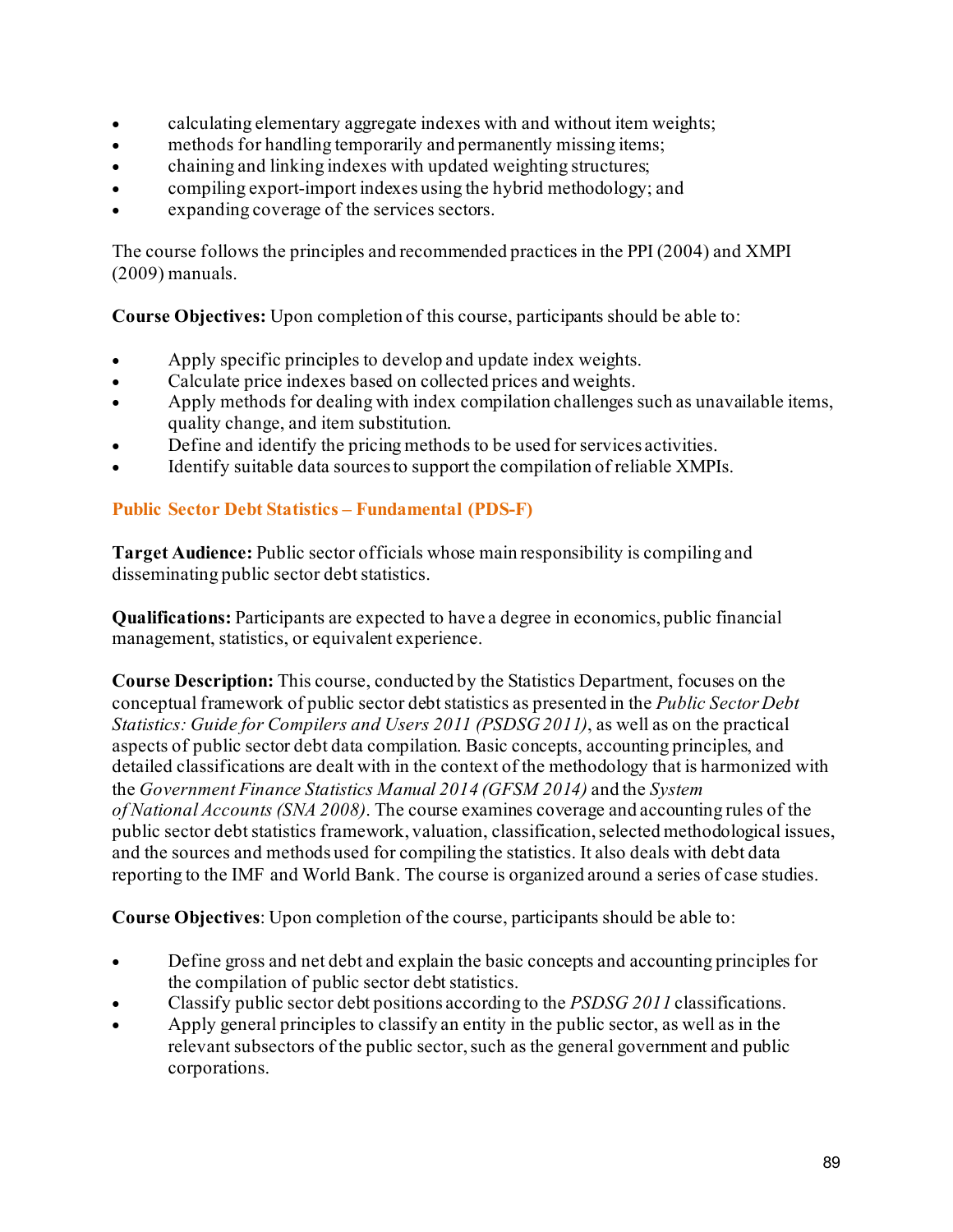- Report quarterly public sector debt statistics covering—at a minimum—the central government, to the IMF and World Bank.
- Meeting data users' needs to ensure relevancy.

## **Public Sector Debt Statistics Workshop for Low- and Lower-Middle Income Countries (PSDS-LLMICs)**

**Target Audience**: Officials responsible for compiling and disseminating fiscal and debt statistics for the government/public sector, especially those providing such data to the country teams in the IMF's five area departments.

**Qualifications**: Participants are expected to have a degree in economics, public financial management, statistics, or equivalent experience.

**Course Description**: This workshop, presented by the Statistics Department, mainly focuses on enabling low- and lower-middle income countries (LLMICs) to compile and disseminate timely, comprehensive, and high-quality PSDS data—following international standards—that are suitable for fiscal policy analysis and formulation and the identification of risks and vulnerabilities. The workshop provides a brief overview of the principal aspects of the conceptual framework of PSDS, as presented in the *Public Sector Debt Statistics: Guide for Compilers and Users 2011 (PSDSG 2011)*. During the workshop, participants also present the current status of their PSDS compilation and dissemination, identify principal data gaps, and develop and present work plans to address these data gaps through follow-up technical assistance missions.

**Course Objectives**: Upon completion of the course, participants should be able to:

- Formulate country-owned workplans based on PSDS data gaps identified by both the authorities and the IMF country team for participating countries.
- Develop a baseline of the current status of PSDS which will serve as a benchmark for follow-up capacity development.
- Establish or strengthen, as needed, a reporting channel of PSDS that would ensure the delivery of timely PSDS primarily to IMF country teams and other stakeholders for fiscal policy and debt sustainability analyses.
- In addition to transferring knowledge to country officials, the workshop also provides a venue for peer learning. Following the workshop, technical assistance needs in PSDS would be addressed through one or more missions to participating countries.

#### **Online: Public Sector Debt Statistics (PSDSx)**

**Target Audience:** Officials whose main responsibility is compiling and disseminating public sector debt statistics.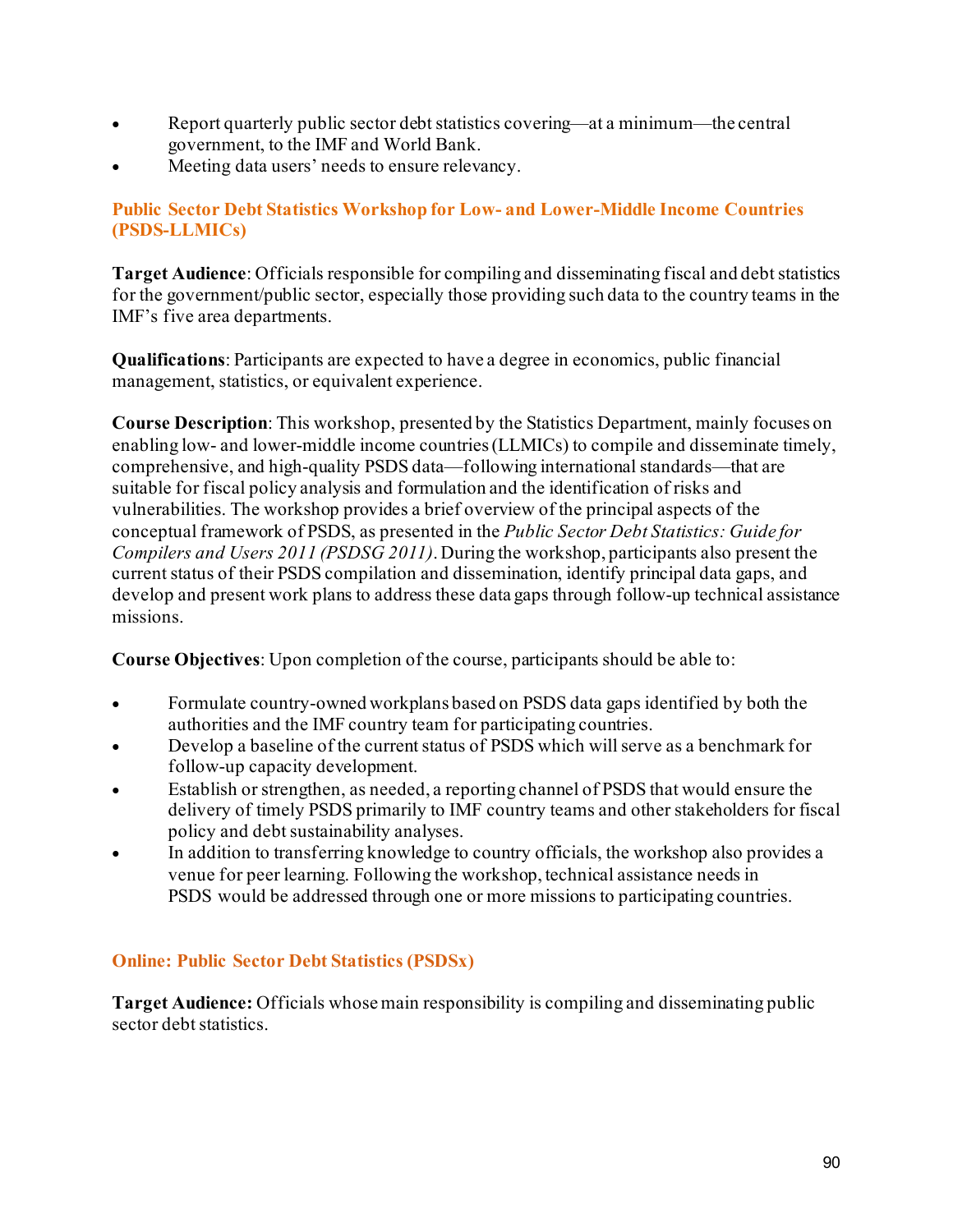**Qualifications:** Participants are expected to have a degree in economics, public financial management, statistics, or equivalent experience. Access to a computer with a reliable Internet connection and a Google Chrome web browser and basic Microsoft Excel skills are essential.

**Course Description:** This course, presented by the Statistics Department, covers the fundamentals needed to compile and disseminate comprehensive public sector debt statistics (PSDS) that are useful for policy- and decision-makers, as well as other users. The course introduces the conceptual statistical framework for PSDS—as presented in the *Public Sector Debt Statistics: Guide for Compilers and Users 2011 (PSDSG 2011)*—in the context of the government finance statistics (GFS) framework, which is harmonized with other macroeconomic statistical frameworks. Basic concepts, definitions, and classifications are covered, along with the principal accounting rules (including valuation and consolidation) that are relevant for PSDS compilation. The course discusses the recommended instrument and institutional coverage for compiling comprehensive, internationally comparable PSDS, and how to record contingent liabilities such as government guarantees. It also deals with the impact on PSDS of some debtrelated issues such as debt assumption, debt forgiveness, on-lending, financial leases, and financial bailouts. Important PSDS compilation considerations—including what PSDS to compile and disseminate—and the IMF's guidelines and standards on disseminating PSDS are also covered. The course also presents possible uses of PSDS, including debt sustainability analyses (DSA), and fiscal risk and vulnerability analyses.

**Course objectives**: Upon completion of the course, participants should be able to:

- Explain the essence of the GFS framework and how it relates to public sector debt statistics.
- Apply the main macroeconomic principles to determine what is considered to be debt in the accounts of the debtor.
- Apply the main macroeconomic principles to determine who is the debtor, classify the debtor appropriately inside or outside the public sector, and identify the types of counterparties to the debt instruments.
- Use the principal macroeconomic accounting rules to compile public sector debt statistics.
- Compile a comprehensive and internationally comparable public sector debt statistics report, with supplementary tables, that is suitable for fiscal policymaking and analyses.
- Explain the importance of comprehensive, consistent, and comparable public sector debt statistics in various facets of fiscal policymaking, including Debt Sustainability Analysis (DSA).

## **Public Sector Debt Statistics – Advanced (PSDS-A)**

**Target Audience:** Officials whose main responsibility, for at least three years, has been compiling and disseminating public sector debt statistics (PSDS) and who are regularly faced with more complex PSDS methodological and compilation issues, such as those described below.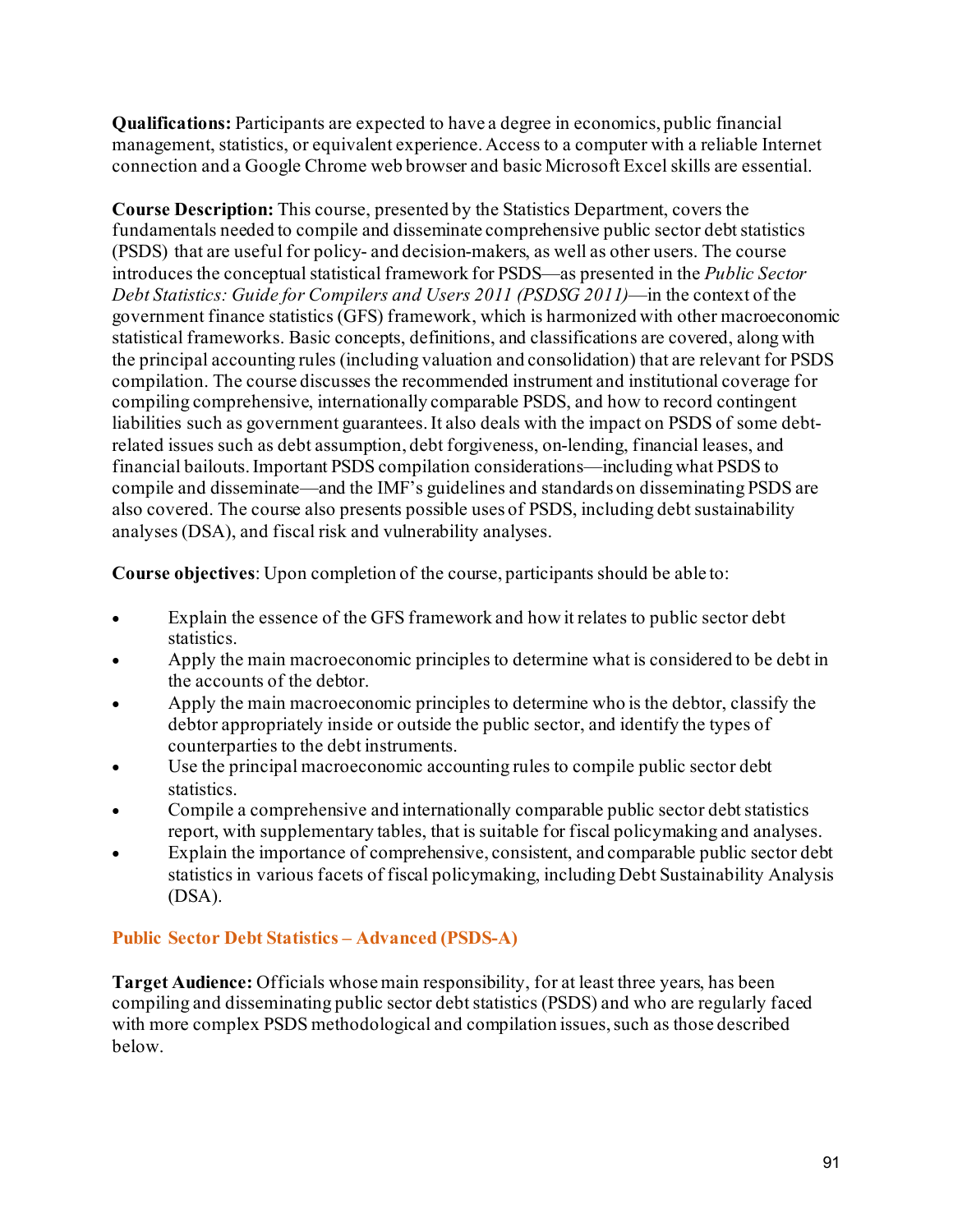**Qualifications:** Participants are expected to have a degree in economics, public financial management, statistics or equivalent experience. It is strongly recommended that applicants first complete the online Public Sector Debt Statistics (PSDSx) course.

**Course Description**: This course, presented by the Statistics Department, focuses on the conceptual framework of public sector debt statistics as presented in the *Government Finance Statistics Manual 2014* (*GFSM 2014*) and the *Public Sector Debt Statistics: Guide for Compilers and Users 2011* (*PSDSG 2011*). The course requires that participants be familiar with the basic government finance statistics (GFS) and PSDS framework and classification system. Emphasizing the integration of stock positions and flows in the framework, the course addresses more complex issues regarding the:

- definition of gross and net debt in terms of debt instruments;
- coverage and sectorization of the public sector, with special attention to borderline and complex cases;
- valuation of public sector debt statistics; and
- consolidation of public sector debt statistics.

In addition, the course addresses a number of complex cross-cutting PSDS issues, such as government employee pension liabilities, standardized guarantee schemes, contracts, leases, licenses, public-private partnerships, and the balance sheet approach (BSA) to identify risks and vulnerabilities.

The format is lectures and discussions.

**Course Objectives:** Upon completion of the course, participants should be able to:

• Apply the general principles in *GFSM 2014* and *PSDSG 2011* to more complex PSDS issues regarding concepts and definitions, coverage and sectorization, valuation, consolidation, and complex cross-cutting issues such as government employee pension liabilities, standardized guarantee schemes, social protection, contracts, leases, licenses, public-private partnerships, and the balance sheet approach (BSA).

## **Securities Statistics (SS)**

**Target Audience:** Officials in central banks and other agencies responsible for collecting and compiling securities statistics.

**Qualifications:** Participants are expected to have a degree in economics and/or statistics or equivalent experience. Knowledge of basic financial mathematics is an advantage.

**Course Description:** This course, presented by the IMF's Statistics Department and delivered in collaboration with the Bank for International Settlements (BIS) and the European Central Bank (ECB), familiarizes participants with the methodology recommended by the *Handbook on Securities Statistics*, a joint undertaking of the IMF, the BIS, and the ECB, published in May 2015. The course covers definition and features of securities, securitization, and related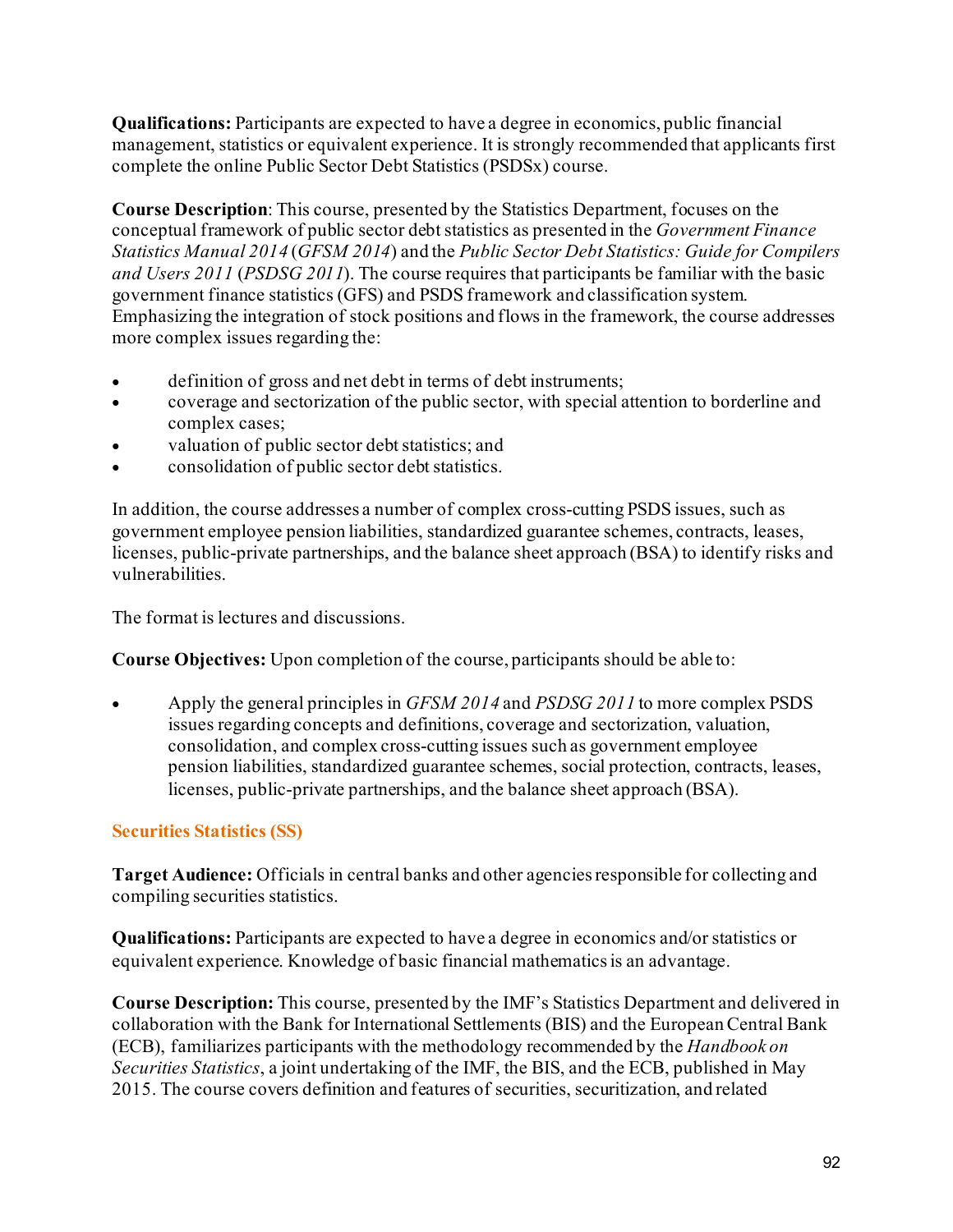operation; valuation and recording of securities; classification schemes and presentation tables for securities; and security-by-security databases. A practical exercise on valuation and recording of different types of debt securities complements the lectures.

**Course Objectives:** Upon completion of this course, participants should be able to:

- Identify the concepts underlying securities statistics in terms of sectorization, valuation, and accounting rules.
- Describe the framework and technical challenges involved in constructing security-bysecurity databases.
- Calculate nominal and market values for different types of debt securities based on their characteristics and market fluctuations.
- Interpret the presentation tables for securities statistics recommended by the G-20 Data Gaps Initiative.

## **Online: Quarterly National Accounts/High Frequency Indicators of Economic Activity (QNAx)**

**Target Audience**: This online course is designed for officials worldwide who are responsible for compiling quarterly national accounts (QNA) and/or high frequency indicators of economic activity (HFIEA).

**Qualifications and Requirements:** Participants are expected to have a degree in economics or statistics; or equivalent experience. Access to a computer with a reliable Internet connection and a Google Chrome web browser are essential.

**Course Description:** This course, presented by the Statistics Department, prepares participants to compile QNA and/or HFIEA by providing them with a thorough understanding of the concepts, source data, and compilation techniques used for producing these datasets. The course covers both theoretical and practical compilation issues. It introduces participants to benchmarking, back casting and seasonal adjustment techniques, as well as chain-linking techniques for compiling volume estimates; and explains the application of these techniques to time series data. Participants will learn how to identify and assess available data sources for compiling QNA and HFIEAs; use related real-time series databases to assess the quality of QNA and HFIEAs; and implement a suitable revisions policy.

**Course Objectives:** Upon completion of the course, participants should be able to:

- Recognize the role, scope, and uses of QNA and HFIEAs. Describe the compilation framework for the QNA and the different compilation methods for HFIEAs (including composite leading indicators).
- Review available data sources for compiling QNA by the income, expenditure and production approaches, and HFIEAs.
- Explain the use of volume measures and the basic relation between value, quantity, and price—expanding on how to detect and address issues such as the need for updated weights; and recognizing the loss of additivity for chain-linked volume estimates.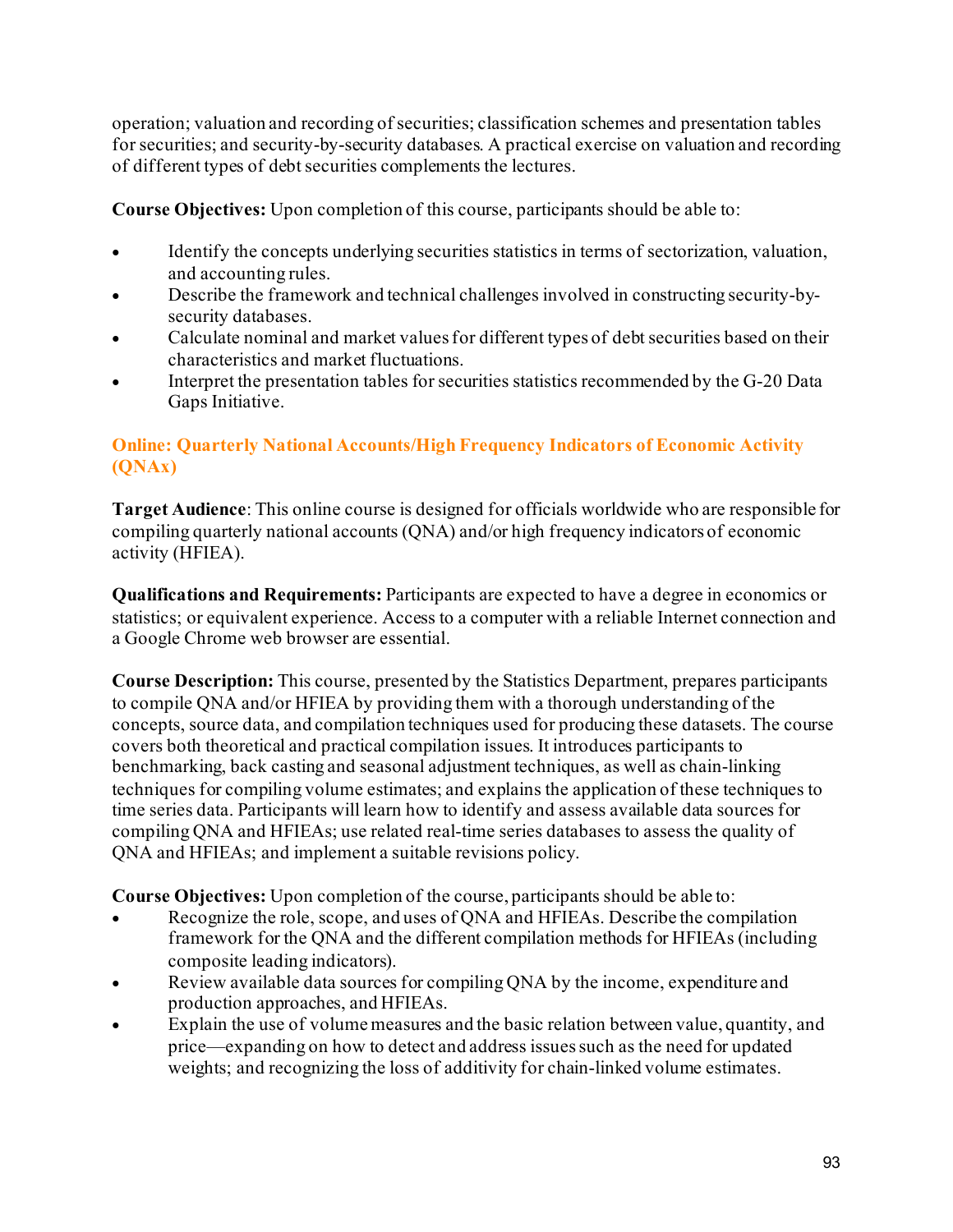- Compile benchmarked series using the recommended techniques. Apply basic techniques for filling data gaps and backcasting.
- Identify good seasonal adjustment practices and apply basic seasonal adjustment techniques to time series.
- Formulate a balanced revisions policy taking account of how related real-time database can be used to assess the reliability of the QNA/HFIEA estimates.

# **Quarterly National Accounts-Advanced (QNA-A)**

**Target Audience:** Officials responsible for compiling national accounts statistics.

**Qualifications:** Participants are expected to have a degree in economics or statistics; or equivalent experience.

**Course Description:** This course, presented by the IMF Statistics Department, offers an opportunity for thorough understanding of concepts, sources of data, and compilation techniques for producing quarterly national accounts statistics. The course is based on the IMF *Quarterly National Accounts Manual (2017 Edition)* and oriented to national accounts compilers from countries that are improving, developing, or planning to develop quarterly national accounts (QNA). The course covers both theoretical and practical compilation issues, specifically the following main topics:

- the scope and role of ONA;
- data sources for compiling quarterly GDP estimates (using production, expenditure and income approaches);
- editing procedures and dealing with indicators;
- benchmarking techniques for combining quarterly indicators with annual estimates;
- seasonal adjustments;
- price and volume measures;
- chain-linking techniques for compiling QNA time series;
- early estimates of quarterly GDP;
- other specific QNA issues; and
- revision policy and dissemination practices.

The course consists of lectures, workshops, and small group discussions.

**Course Objectives:** Upon completion of this course, participants should be able to:

- Describe the QNA in terms of its compilation, scope, role, and international standards and best practices.
- Describe data requirements for and methods of compiling the different sets of QNA statistics, especially GDP and its valuation.
- Illustrate the relation of the QNA to other aggregates within the SNA.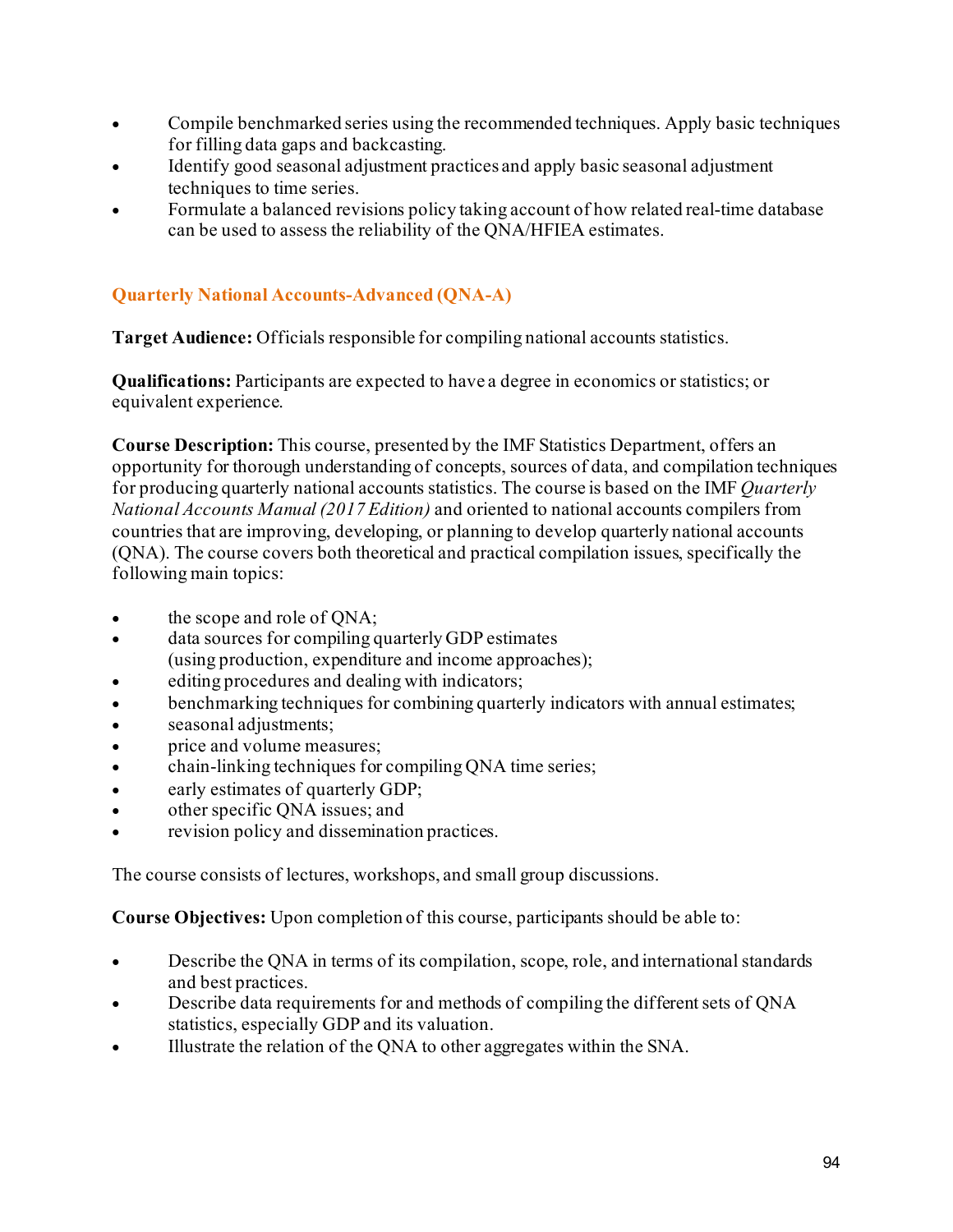- Draw up a simple framework to compile basic national accounts series, from collection and development of source data to application of simple statistical methods to derive aggregates.
- Gain practical experience dealing with specific issues relating to the compilation and use of quarterly data.
- Describe the analytical uses of quarterly information on GDP, other potential analytical uses, and some advanced techniques to assess economic activity more accurately.

## **Residential Property Price Indexes (RPPI)**

**Target Audience:** Mid-level to senior officials and compilers responsible for, or planning to introduce or develop residential property price indexes (RPPI).

**Qualifications:** Participants are expected to have a degree in economics or statistics; or equivalent experience.

**Course Description:** This course, presented by the IMF Statistics Department, identifies the key uses of RPPIs; reviews data sources and methods for compiling RPPIs; and outlines strategic issues for country-specific application. Emphasis is given to the importance of evaluating alternative data sources for compiling RPPIs in terms of coverage, timeliness, richness in terms of supporting a quality-mix methodology, suitability of a price measure, and weighting. Tradeoffs involved in selecting data sources are considered, as are strategies for longer-run development of data sources. The methodological component of the course emphasizes the quality-mix problem: a change in the mix of properties transacted each period can bias measures of change in average prices. Mix-adjustment by stratification and hedonic regression are the main methods used to deal with this issue and interactive workshops deal with these topics. The course also highlights how data source and methodological issues are intertwined and follows the principles of the 2013 *Handbook on RPPIs* published by Eurostat, International Labor Organization (ILO), IMF, Organization for Economic Co-operation and Development (OECD), United Nations Economic Commission for Europe (UNECE), and the World Bank. Practical advice on RPPI compilation will draw on the 2020 RPPI Practical Compilation Guide published by the IMF.

**Course Objectives:** Upon completion of this course, participants should be able to:

- Explain the nature and uses of RPP.
- Identify the strengths and weaknesses of possible data sources for RPPIs.
- Select the most appropriate method for RPPI compilation based on the availability of data.
- Apply different methods for compiling RPPIs.
- Make recommendations, where necessary, for the further development of data sources.

## **Statistics on International Trade in Goods and Services (ITGS)**

**Target Audience:** Officials whose main responsibility is compiling balance of payments, international merchandise trade statistics, and/or international trade in services statistics.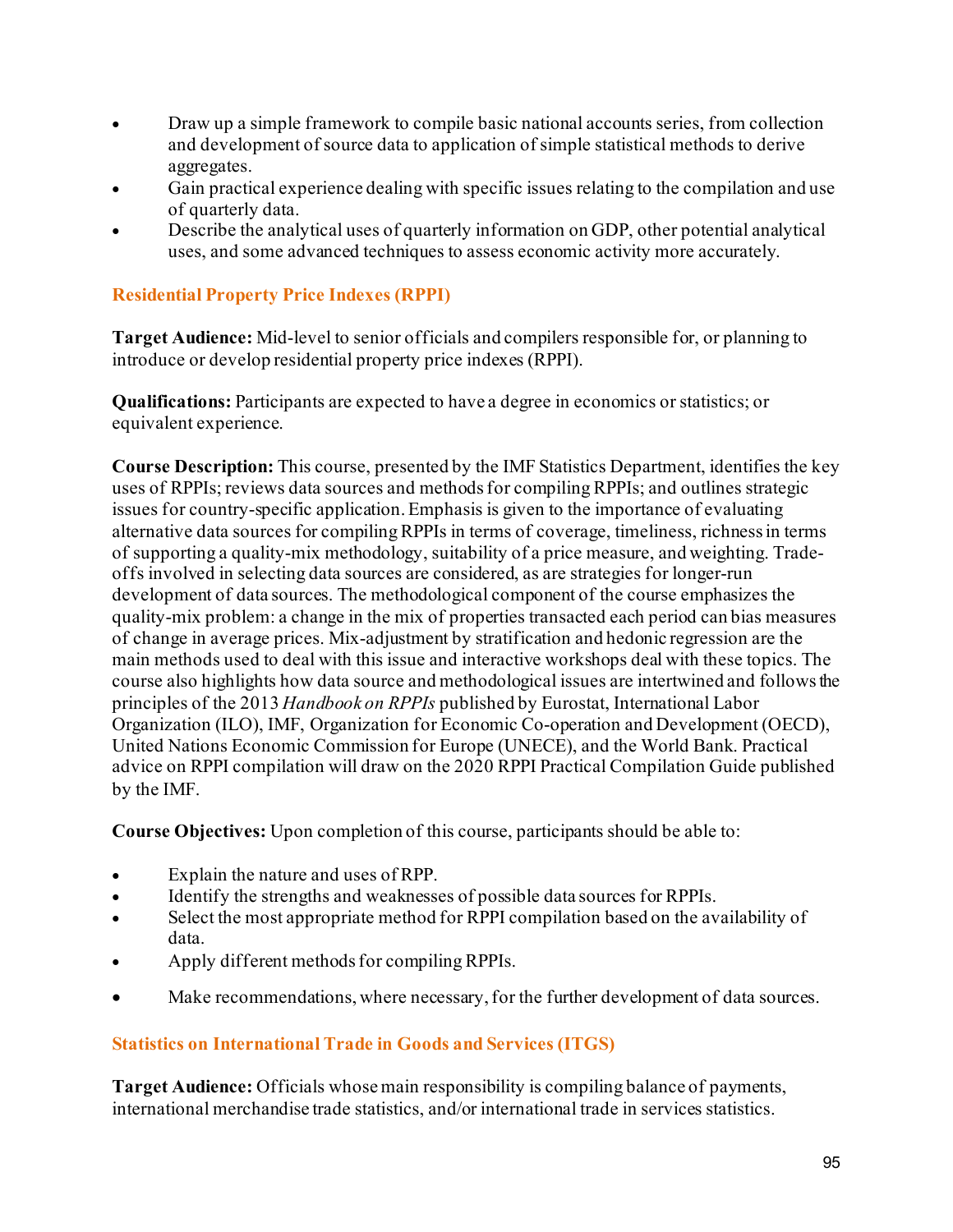Participants should be familiar with the methodology of the *Balance of Payments and International Investment Position Manual, sixth edition (BPM6)*.

**Qualifications:** Participants are expected to have a degree in economics or statistics or equivalent experience; have basic knowledge of balance of payments concepts; and have at least one year of experience in compiling balance of payments or in collecting and processing source data on goods and/or services for compiling balance of payments statistics.

**Course Description**: This course, presented by the IMF Statistics Department, is intended to provide a thorough understanding of underlying international trade in goods and services statistics. It offers practical advice on data sources and techniques for compiling these statistics. The course is mainly based on the *BPM6 Compilation Guide* and the *Manual on Statistics of International Trade in Services 2010 Compilers Guide (MSITS 2010 CG).* The course consists of a series of lectures, workshops, and plenary discussions on country practices that cover concepts, sources, and methods for compiling statistics associated with international trade in goods and services. It also includes plenary discussions on country practices. Recognizing the challenges in compiling statistics for certain services categories, such as manufacturing and merchanting, insurance, financial services, and construction, the course emphasizes specific aspects of their treatment and how they are recorded in the balance of payments. Participants have the opportunity to discuss compilation problems they have encountered and gain insights into the analytical uses of statistics on the international trade in goods and services.

**Course Objectives:** Upon completion of this course, participants should be able to:

- Explain the compilation of international trade in goods and services accounts related to the balance of payments, according to the techniques provided in the *BPM6 Compilation Guide* and the *MSITS 2010 CG*.
- Identify new data sources that could improve the compilation of statistics on the international trade in goods and services.
- Apply appropriate statistical techniques for dealing with complex methodological and compilation issues in compiling statistics on international trade.
- Be aware of the discussions on the compilation of digital trade in services under the current revision of *BPM6.*
- Identify data gaps in the compilation of digital trade and set up a strategy for improving its compilation within external sector statistics.

## **SAFEGUARDS ASSESSMENTS**

## **Safeguards Assessment of Central Banks (SAC)**

**Target Audience:** Central bank officials serving on governance and oversight bodies, and/or senior central bank staff responsible for accounting, financial reporting, auditing, risk management, internal control, legal, or reserve management operations.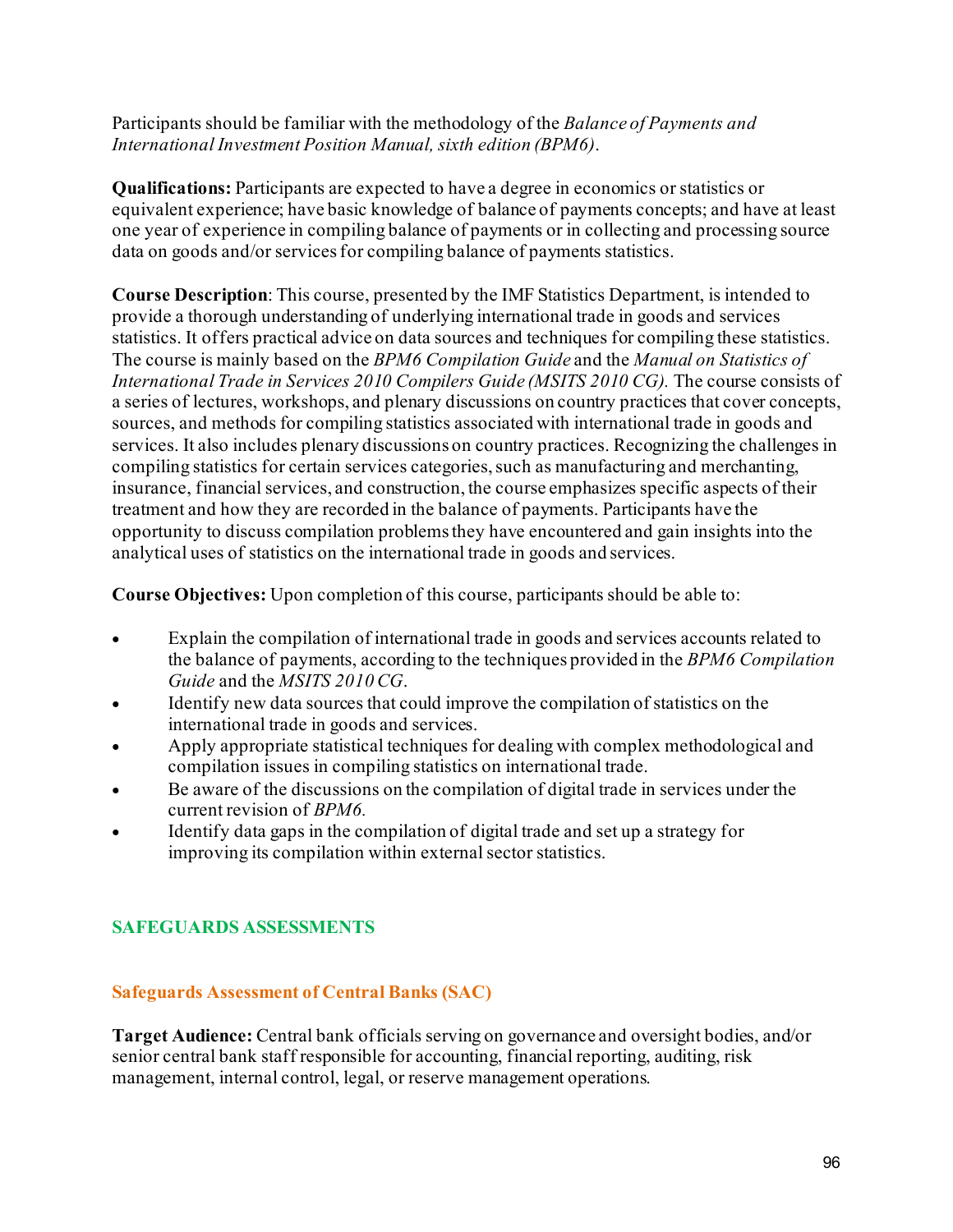**Qualifications:** Participants are expected to have a university or postgraduate degree in accounting, business, economics, finance, or law, or have earned professional certifications in auditing (chartered or certified public accountants, internal auditors, information systems auditors) or finance (certified financial analysts).

**Course Description:** This course, presented by the Finance and Legal Departments, is designed to give central bank officials interactive exposure to the IMF safeguards assessment methodology. It has a special focus on central bank governance and highlights the importance of independent oversight, transparency and accountability for improving financial safeguards. It also provides a forum for central bank staff to exchange views on their experiences in reinforcing safeguards and governance frameworks and dealing with emerging issues. The course incorporates interactive lectures, discussions, and workshops addressing crucial assessment areas, especially external and internal audit mechanisms, financial reporting, the system of internal controls, management of international reserves, and reporting of monetary data to the IMF. The course also reviews the concepts underlying autonomy and good governance in central bank legislation.

**Course Objectives:** Upon completion of this course, participants should be able to:

- Assess the strengths and vulnerabilities of their central banks' safeguards and governance frameworks.
- Identify specific steps to improve financial safeguards.
- Use leading practices for central banks in the areas of good governance, central bank autonomy, accountability, and transparency.
- Describe and explain the requirements of the IMF safeguards policy and the importance of implementing safeguards recommendations.

## **Selection Guidelines and Sponsorship**

The selection process gives priority to government officials whose professional assignments are closely related to the subject matter of a course. Courses at HQ and in IMF regional training centers and programs tend to be most appropriate for officials from ministries of finance, economy, and planning or from central banks and statistics agencies.

For courses on macroeconomic statistics, priority is given to statistical compilers. The IMF cannot consider applications from persons employed in nongovernmental businesses or private institutions, such as commercial banks, universities, or trade unions.

All applicants and nominees must submit a valid Sponsor's Nomination Form which certifies that the candidates are officially endorsed by the sponsoring agency and have its approval to represent the agency. Official sponsors should not propose or endorse applicants who fail to meet the criteria of academic background and job relevance, or who are not fluent in the language of instruction or, where provided, interpretation.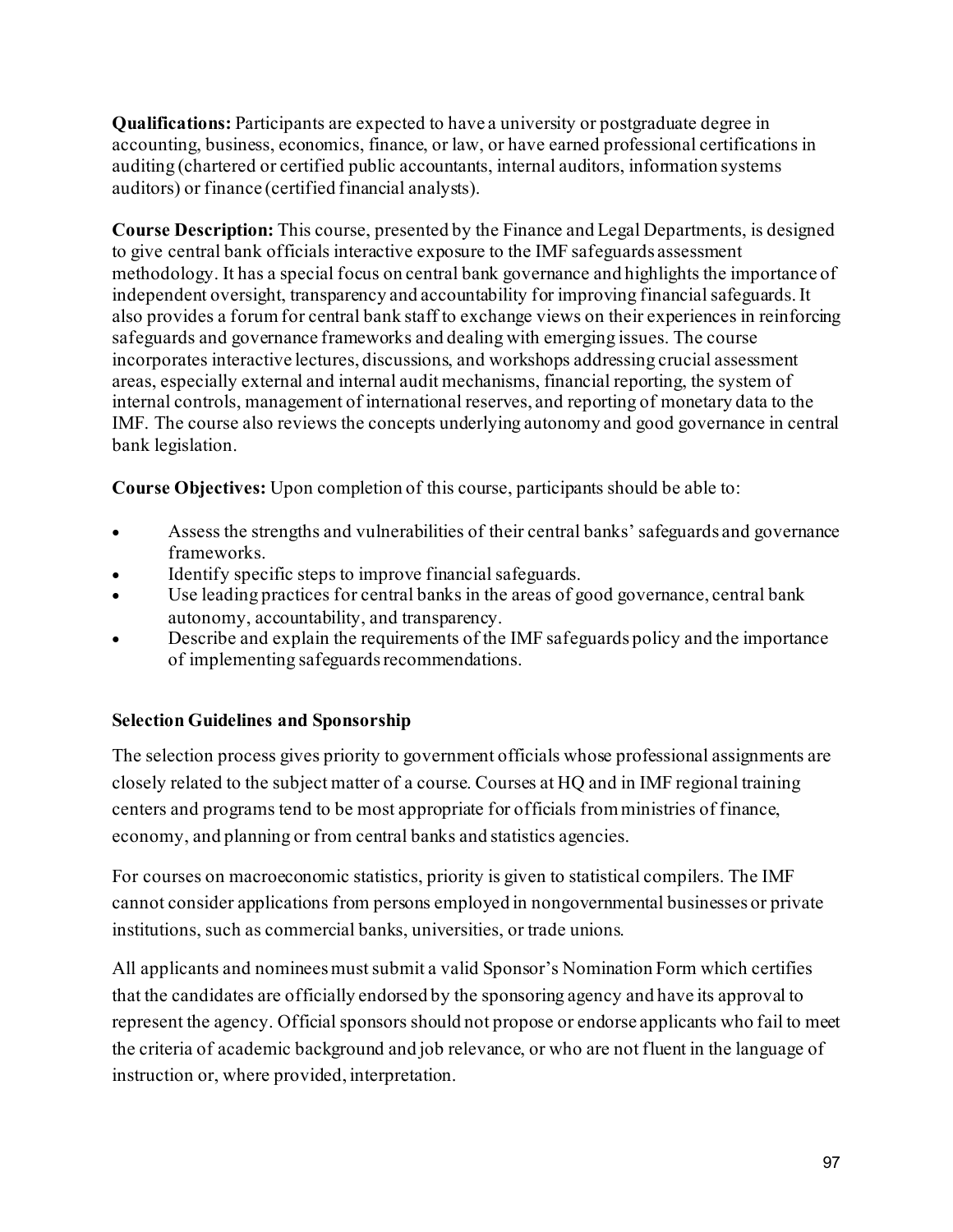The sponsoring agency is required to certify that, if accepted, the applicant or nominee will receive leave of absence with regular pay for the duration of the course; that during attendance at the course, the applicant will have no other duties or assignments; and that upon return to duty the applicant will return to either the former position or one with equal or greater responsibility.

Feel free to check our online catalog at[: www.imf.org/institute](http://www.imf.org/institute) and apply to a course of interest at: [http://www.imf.org/insapply.](http://www.imf.org/insapply)

Note: For courses by invitation, a link to the online nomination form will be provided in the nomination notification message. Eligible agencies interested in a course by invitation may email inquiries to icdtas@IMF.org

## **Eligibility Criteria Relating to Previous Course Attendance**

Due to the high demand for training, previous participation is taken into account when considering applicants and nominees for face-to-face course offerings:

- Those who have taken a course at HQ should generally wait two years before applying for another course at HQ.
- Those who have taken a course at a training center or program are generally not eligible to attend the same course at another training center or program.

## **Self-Financed Status**

Candidates from international agencies and advanced regional countries who apply to attend IMF training events, if accepted, will be considered self-financed. Local staff in IMF Resident Representative offices selected to train at regional training centers and programs would also be self-financed. However, they are eligible to attend training at HQ as regular participants.

Attending as self-financed provides the same access to course content and activities, but all associated costs (accommodation, travel, and per diem) need to be covered by the sponsoring institution.

#### **Selection Guidelines for Online Training**

OL courses are free and are open to all government officials of IMF member countries. There are no restrictions on the number of officials who can participate in these courses.